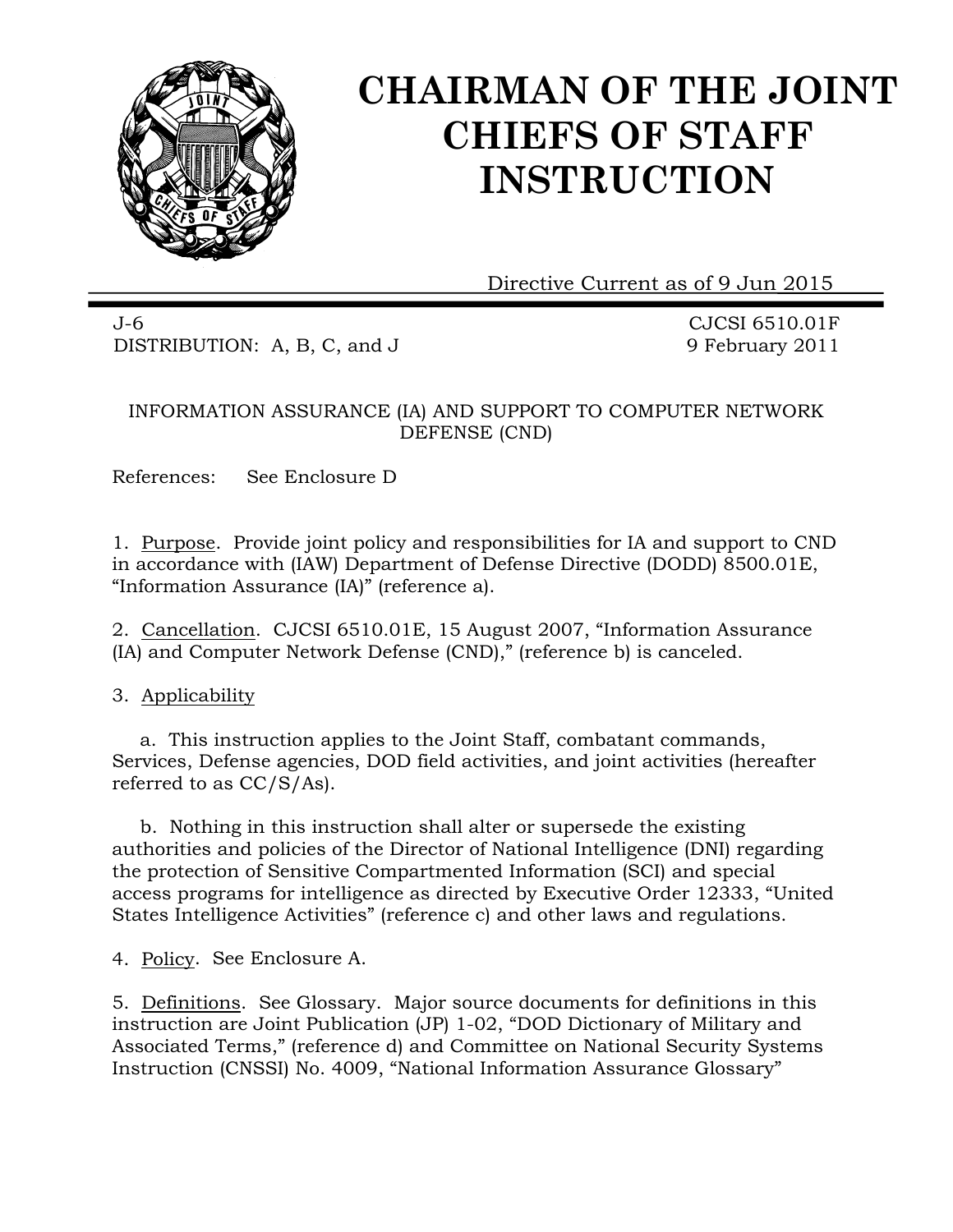(reference e).

6. Responsibilities. See Enclosures B and C.

## 7. Summary of Changes

 a. Provides CC/S/A-level responsibilities for Vulnerability Management and the Information Assurance Vulnerability Management (IAVM) program.

 b. Provides guidance and responsibilities for foreign national access to unclassified and classified information systems (ISs).

 c. Provides guidance and responsibilities for the Cyber Security Inspection Program and Command Cyber Readiness Inspections (CCRIs).

 d. Updates guidance on use of Portable Electronic Devices (PEDs) and removable media.

e. Updates guidance on Internet access and use of commercial e-mail.

 f. Updates guidance on sanitization, declassification, and release of IS storage media.

g. Updates guidance on spillage of classified information.

 h. Introduces the Cyber Conditions (CYBERCON) system as future replacement for Information Operations Conditions (INFOCON) system.

 i. Updates titles for Designated Accrediting Authority (DAA) to Authorizing Official; Information Assurance Manager (IAM) to Information Systems Security Manager (ISSM); and Information Assurance Officer (IAO) to Information Systems Security Officer (ISSO) to align with CNSSI No. 4009 (reference e) terms. Replaces term certification with assessment and accreditation with authorization (to operate) in alignment with CNSSI No. 4009 (reference e) terminology. The new terms are followed by legacy terms in parentheses throughout instruction.

 j. Removes sections on Defense Critical Infrastructure Programs and Communications Security (COMSEC) Material Incidents, which can be found in other DOD issuances.

8. Releasability. This instruction is approved for public release; distribution is unlimited. DOD components (to include the combatant commands), other federal agencies, and the public may obtain copies of this instruction through the Internet from the Chairman of the Joint Chiefs of Staff (CJCS) Directives Home Page at http://www.dtic.mil/cjcs\_directives.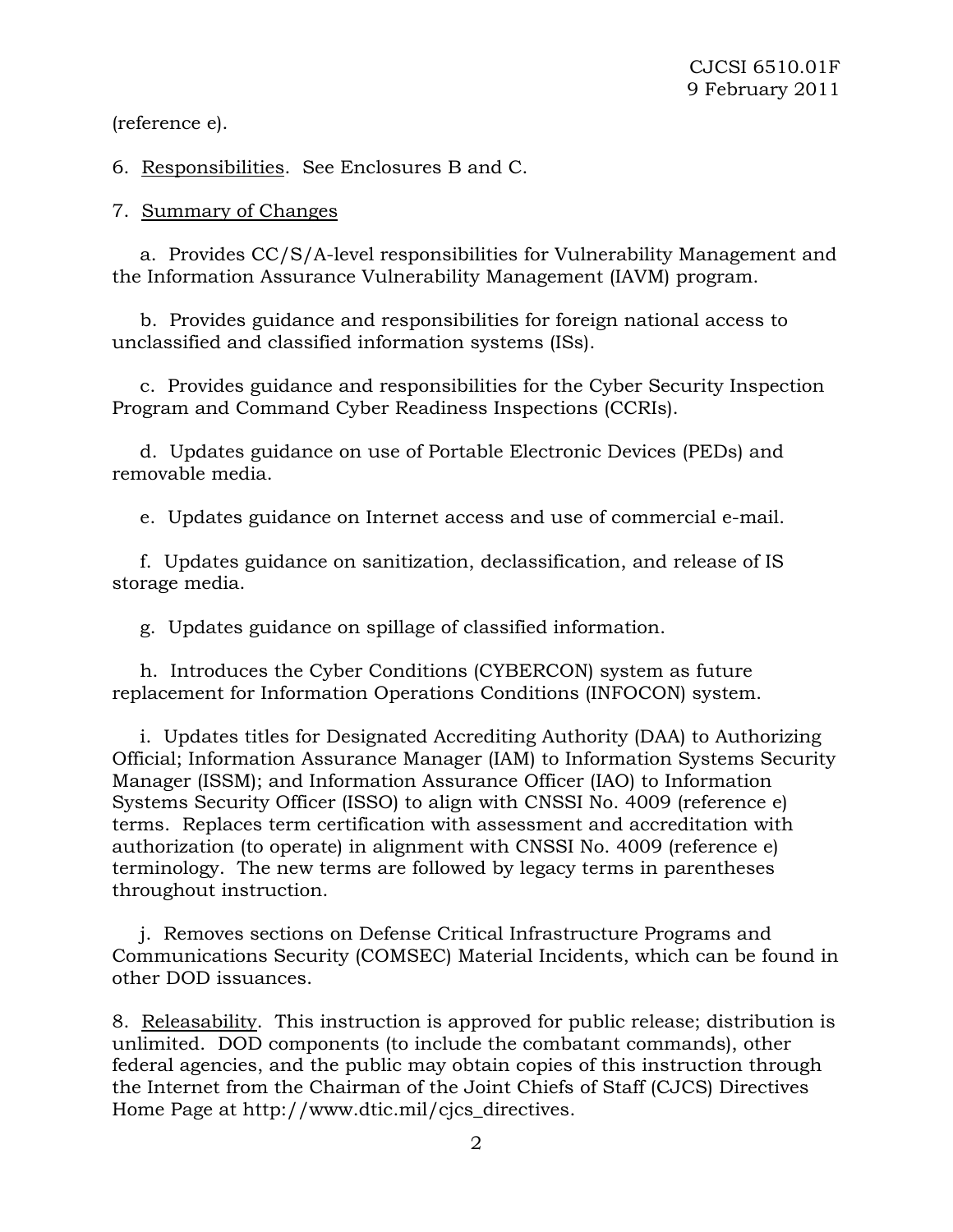9. Effective Date. This instruction is effective upon receipt.

 $\overline{\phantom{a}}$ 

CRAIG A. FRANKLIN Major General, USAF Vice Director, Joint Staff

Enclosures:

A - Policy

 B - Joint Staff, Combatant Command, Service, and Agency Specific Responsibilities

 C - Joint Staff, Combatant Command, Service, Defense Agency, DOD Field Activity, and Joint Activity Collective Responsibilities

D - References

GL - Glossary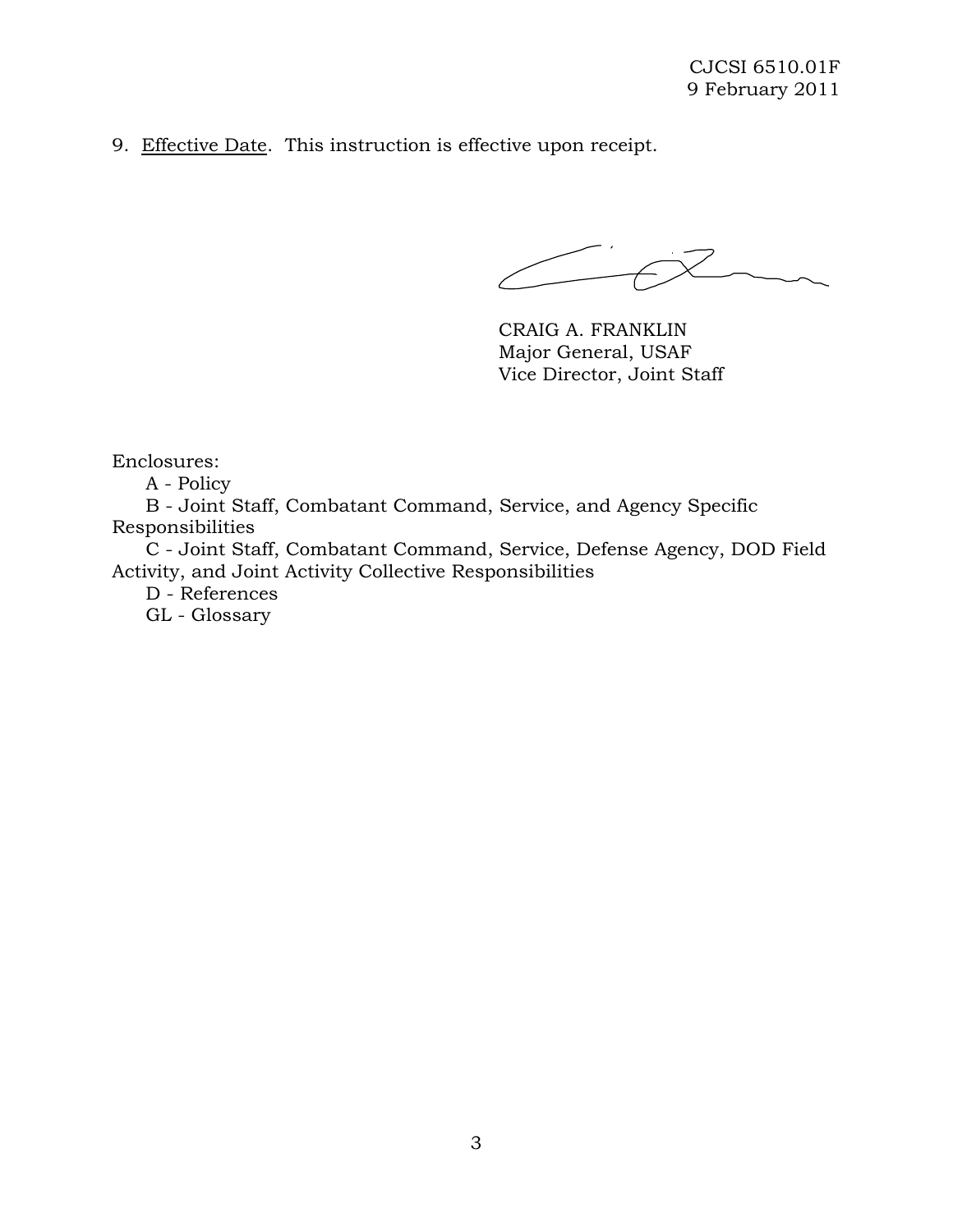# (INTENTIONALLY BLANK)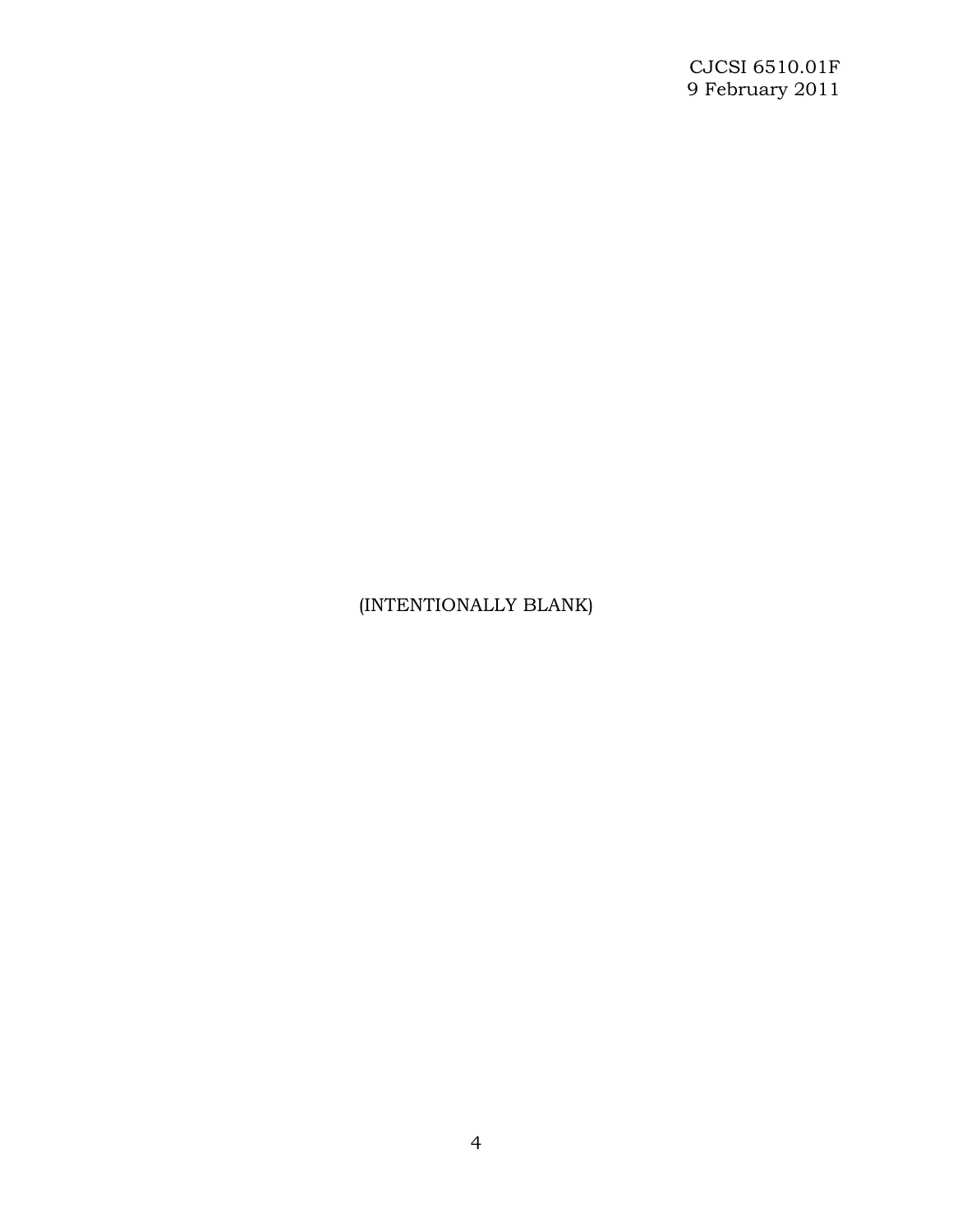# TABLE OF CONTENTS

| Page                                                                |
|---------------------------------------------------------------------|
|                                                                     |
|                                                                     |
| ENCLOSURE A -- POLICY                                               |
|                                                                     |
|                                                                     |
|                                                                     |
|                                                                     |
|                                                                     |
|                                                                     |
|                                                                     |
|                                                                     |
|                                                                     |
|                                                                     |
|                                                                     |
|                                                                     |
| Risk Management, Vulnerability Assessment, and Mitigation A-6       |
|                                                                     |
| ENCLOSURE B -- JOINT STAFF, COMBATANT COMMAND, SERVICE, AND         |
| DEFENSE AGENCY SPECIFIC RESPONSIBILITIES                            |
|                                                                     |
|                                                                     |
| Commander, U.S. Strategic Command (CDRUSSTRATCOM) B-5               |
|                                                                     |
| Commandant, United States Coast Guard (USCG)B-12                    |
| Director, Defense Information Systems Agency (DISA)B-12             |
|                                                                     |
| Director, National Security Agency (DIRNSA)/Chief, Central Security |
|                                                                     |
|                                                                     |
|                                                                     |
| ENCLOSURE C -- JOINT STAFF, COMBATANT COMMAND, SERVICE,             |
| DEFENSE AGENCY, DOD FIELD ACTIVITY, AND JOINT ACTIVITY              |
| <b>COLLECTIVE RESPONSIBILITIES</b>                                  |
|                                                                     |
|                                                                     |
| Security Control Assessment and Authorization to Operate            |
|                                                                     |
|                                                                     |
|                                                                     |
|                                                                     |
|                                                                     |
|                                                                     |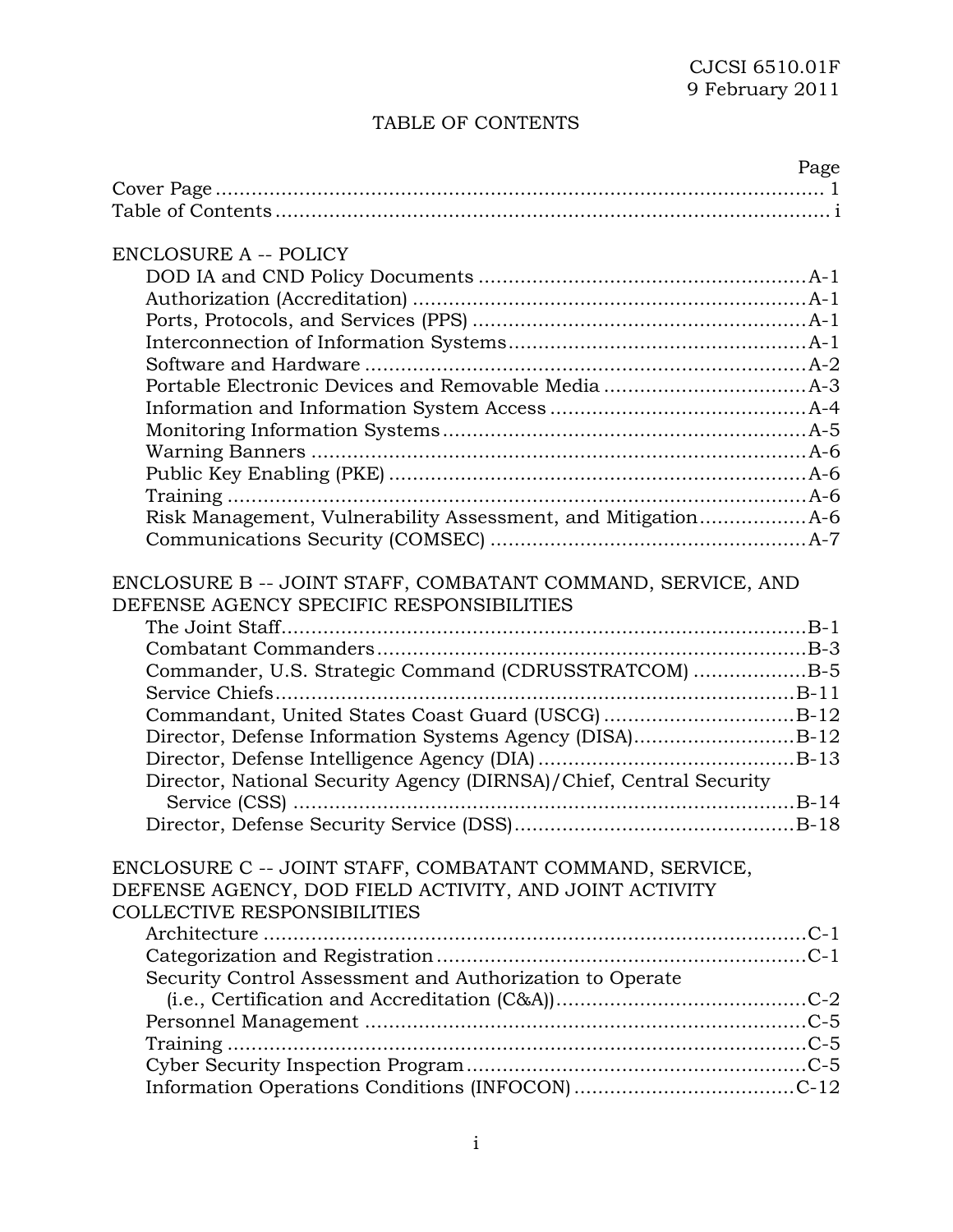# CJCSI 6510.01F 9 February 2011

|                                                                     | Page |
|---------------------------------------------------------------------|------|
| Security Configuration and Vulnerability Management C-13            |      |
|                                                                     |      |
|                                                                     |      |
|                                                                     |      |
|                                                                     |      |
|                                                                     |      |
|                                                                     |      |
|                                                                     |      |
|                                                                     |      |
| Ports, Protocols, and Services Management (PPSM)C-26                |      |
|                                                                     |      |
|                                                                     |      |
| Testing of Security Controls and Annual Security ReviewsC-31        |      |
| Portable Electronic Devices (PEDs) and Removable MediaC-32          |      |
|                                                                     |      |
|                                                                     |      |
|                                                                     |      |
|                                                                     |      |
| Protection of and Access to Information and Information SystemsC-39 |      |
|                                                                     |      |
| Sanitization, Declassification, and Release of IS Storage MediaC-48 |      |
|                                                                     |      |
|                                                                     |      |
|                                                                     |      |
|                                                                     |      |
| Risk Management, Vulnerability Assessment, and MitigationC-54       |      |
|                                                                     |      |
|                                                                     |      |
|                                                                     |      |
| <b>ENCLOSURE D -- REFERENCES</b>                                    |      |
|                                                                     |      |
| <b>GLOSSARY</b>                                                     |      |
|                                                                     |      |
|                                                                     |      |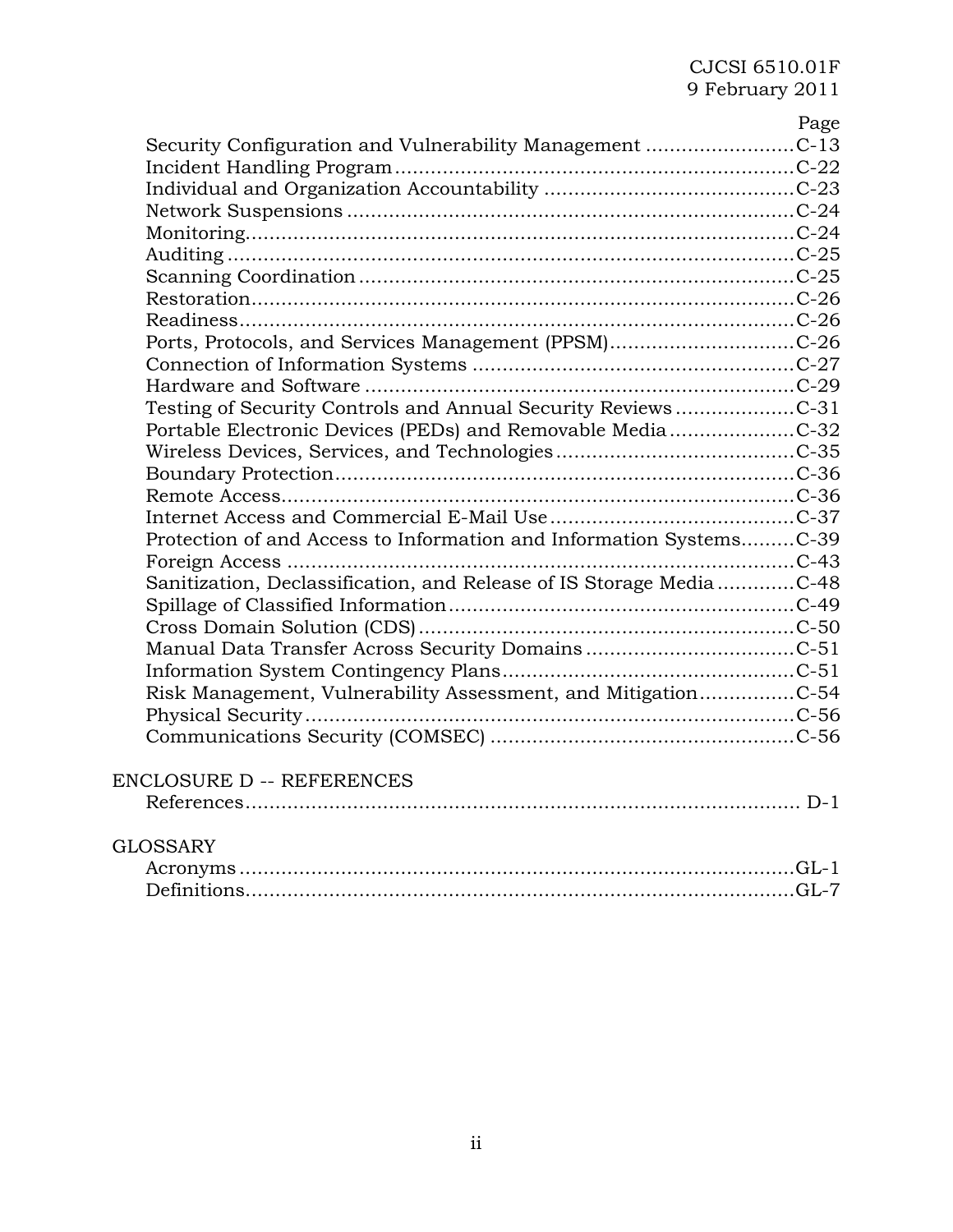# ENCLOSURE A

#### POLICY

1. DOD IA and CND Policy Issuances. DODD 8500.01E (reference a) and DODD O-8530.1, "Computer Network Defense (CND)" (reference f) establish DOD IA and CND policy and responsibilities. DOD Instruction (DODI) 8500.2, "Information Assurance (IA) Implementation" (reference g) and DODI O-8530.2, "Support to Computer Network Defense (CND)" (reference h) provide further guidance on the selection and implementation of security requirements, controls, protection mechanisms, and standards.

2. Authorization (Accreditation). DOD ISs shall be authorized to operate IAW DODI 8510.01, "DoD Information Assurance Certification and Accreditation Process (DIACAP)" (reference i).

3. Ports, Protocols, and Services Management (PPSM). Ports, Protocols, and Services (PPS) intended for use in DOD ISs that traverse between DOD enclaves and DOD and external enclaves shall undergo a vulnerability assessment; be assigned to an assurance category; be registered; be regulated based on their vulnerability potential to cause damage to DOD operations and interests; and be limited to only PPS required to conduct official business IAW DODI 8551.1, "Ports, Protocols and Services Management (PPSM)" (reference j).

#### 4. Interconnection of Information Systems

a. Interconnection of ISs shall be managed to continuously minimize community risk to the interconnected CC/S/As ISs and ensure that the protection of one IS is not undermined by vulnerabilities of other interconnected ISs. Protection procedures and devices shall be used to restrict access to and from isolated local area network (LAN) segments (e.g., Firewalls, cross domain solutions (CDSs), access control lists (ACLs), intrusion detection systems (IDSs), intrusion prevention systems (IPSs), and demilitarized zones  $(DMZs)$ .

b. Connections between DOD ISs and non-DOD ISs, including foreignnation, contractor and other United States (U.S.) government systems shall be accomplished IAW CJCSI 6211.02, "Defense Information Systems Network (DISN): Policy and Responsibilities" (reference k) and DOD Chief Information Officer (CIO) waiver processes.

c. Top Secret (TS)/SCI interconnections shall be IAW DNI guidance.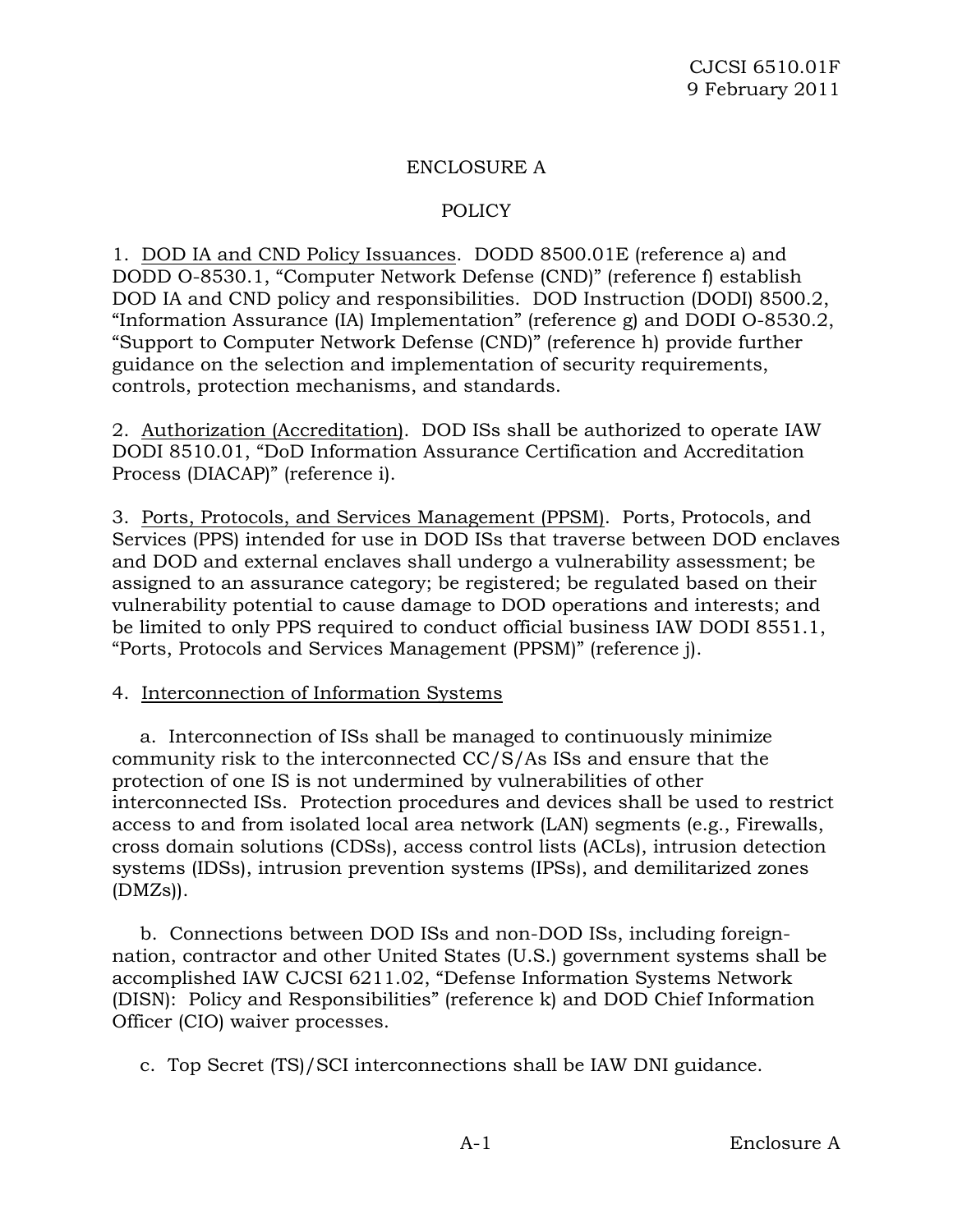d. Interconnections of Intelligence Community (IC) systems and DOD systems shall be accomplished using a process jointly agreed on by the DOD CIO and the Associate Director of National Intelligence (ADNI) and CIO principal accrediting authorities.

## 5. Software and Hardware

a. Technical solutions for DOD ISs shall be engineered to:

(1) Implement a defense-indepth strategy for ISs and supporting infrastructures through an incremental process of protecting critical assets or data first. The defense-indepth strategy must establish protection and trust across various network layers (e.g., application, presentation, session, transport, network, data link, or physical) IAW DODD 8500.01E (reference a).

(2) Ensure network and infrastructure services provide confidentiality, availability, integrity, authentication, and non-repudiation.

(3) Defend the perimeters of enclaves by establishing a well-defined boundary with protection mechanisms (e.g., firewalls, CDSs, DMZs, ACLs, IDSs, and IPSs).

(4) Provide protection to computing environments (e.g., internal hosts and applications) by incorporating security mechanisms into existing systems, networks, and applications; and integrating security features into the design of new applications.

(5) Use supporting IA infrastructures (e.g., key management, public key certificates, biometrics, and cryptographic modernization).

(6) Leverage operating systems technology to develop technical solutions to restrict network compromise by adversaries.

(7) DOD ISs shall be designed and maintained ensuring technology refresh IT Security Plans of Action and Milestones (POA&M) mitigations are established for technology obsolescence and vendor support timelines and issues.

(8) Specify deny all or permit by exception for both inbound and outbound network traffic.

b. Defense Information Systems Agency (DISA) Security Technical Implementation Guides (STIGs) and National Security Agency (NSA) security configuration guides shall be implemented for applicable ISs and information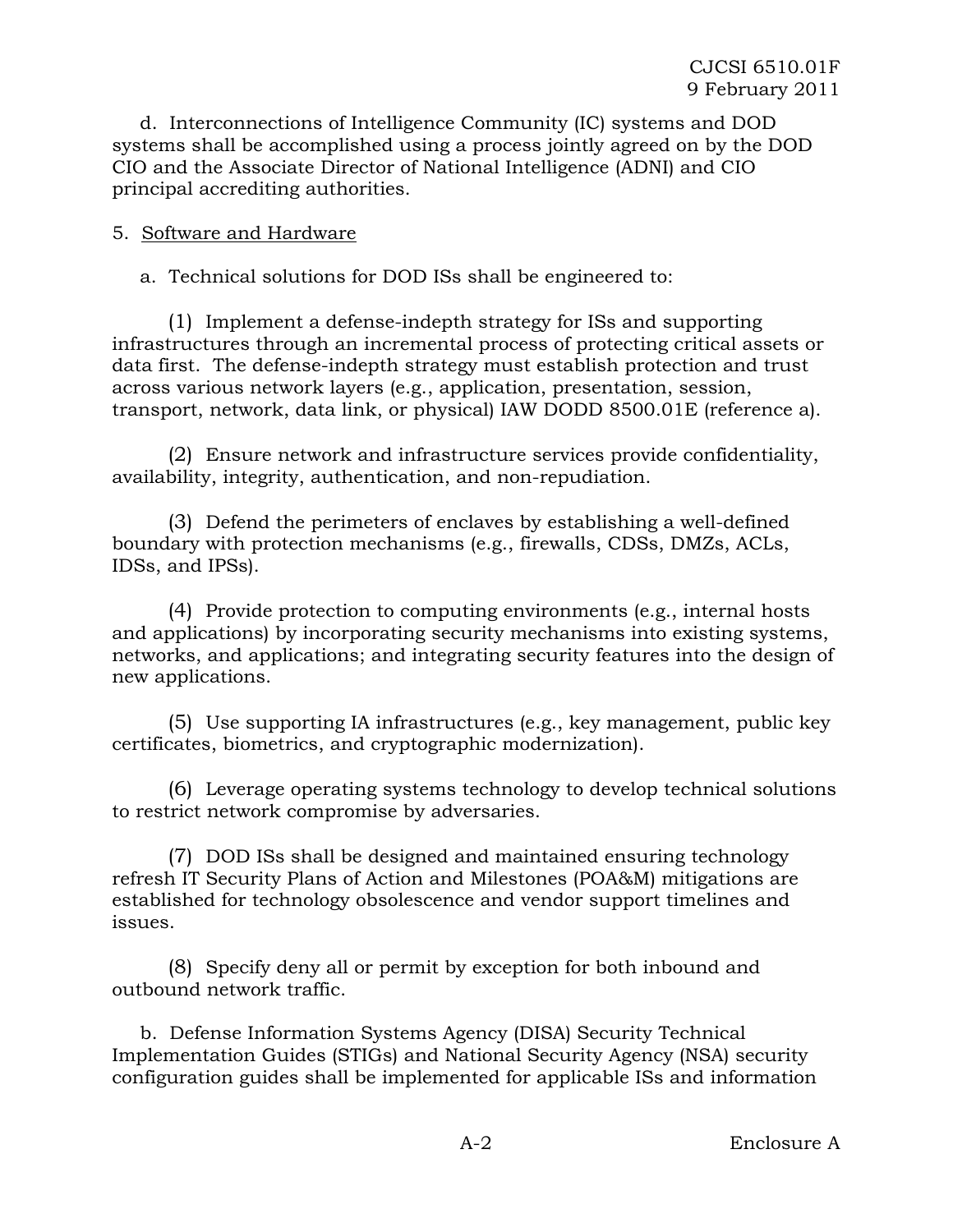technology (IT) assets.

c. All IA and IA-enabled government-off-the-shelf (GOTS) and commercialoff-the-shelf (COTS) hardware, firmware, and software components must be acquired, evaluated, installed, and configured IAW National Security Telecommunications and Information Systems Security Policy (NSTISSP) No. 11, "National Policy Governing the Acquisition of Information Assurance (IA) and IA-Enabled Information Technology (IT) Products" (reference l). Acquire documentation including initial configuration, user guides, and maintenance manuals along with the products.

d. Public domain software products, other software products with limited or no warranty (i.e., freeware or shareware), and Peer-to-Peer (P2P) file sharing software shall only be used after a risk assessment has been conducted, recommendations provided to the Senior Information Assurance Officer (SIAO), and authorized by the CC/S/A Headquarters-level Authorizing Official (i.e., DAA).

e. Mobile code technologies (e.g., Java Virtual Machine, Java compiler, .NET Common Language Runtime, Windows Scripting Host, and Hypertext Markup Language (HTML) Application Host) shall be categorized, evaluated, and controlled to reduce the vulnerability and risk to DOD ISs IAW DODI 8552.01, "Use of Mobile Code Technologies in DoD Information Systems" (reference m).

#### 6. Portable Electronic Devices (PEDs) and Removable Media

a. Government-owned PEDs (e.g., laptop computers, personal digital assistants (PDAs), Blackberrys, and cell phones) including removable media (e.g., diskettes, compact disks (CDs), external hard drives, flash media, and universal serial bus (USB) "thumb drives") shall be properly accounted for as required, properly marked, properly transported, and secured at all times to the highest level of classified information processed.

b. PEDs including removable media shall be secured with approved security applications and data-at-rest solutions IAW DOD CIO memorandum, "Encryption of Sensitive Unclassified Data at Rest on Mobile Computing Devices and Removable Storage Media" (reference n).

c. Use of removable media to transfer data between different security domains (e.g., unclassified to classified) will be limited to the execution of specific mission tasks IAW DOD warning and tactical directives/orders and will be prohibited when used simply for convenience IAW CNSSP 26, "National Policy on Reducing the Risk of Removable Media" (reference o). Removable media used to transfer data to or from classified ISs will be employed only to ensure that CC/S/A mission tasks are not precluded or significantly impacted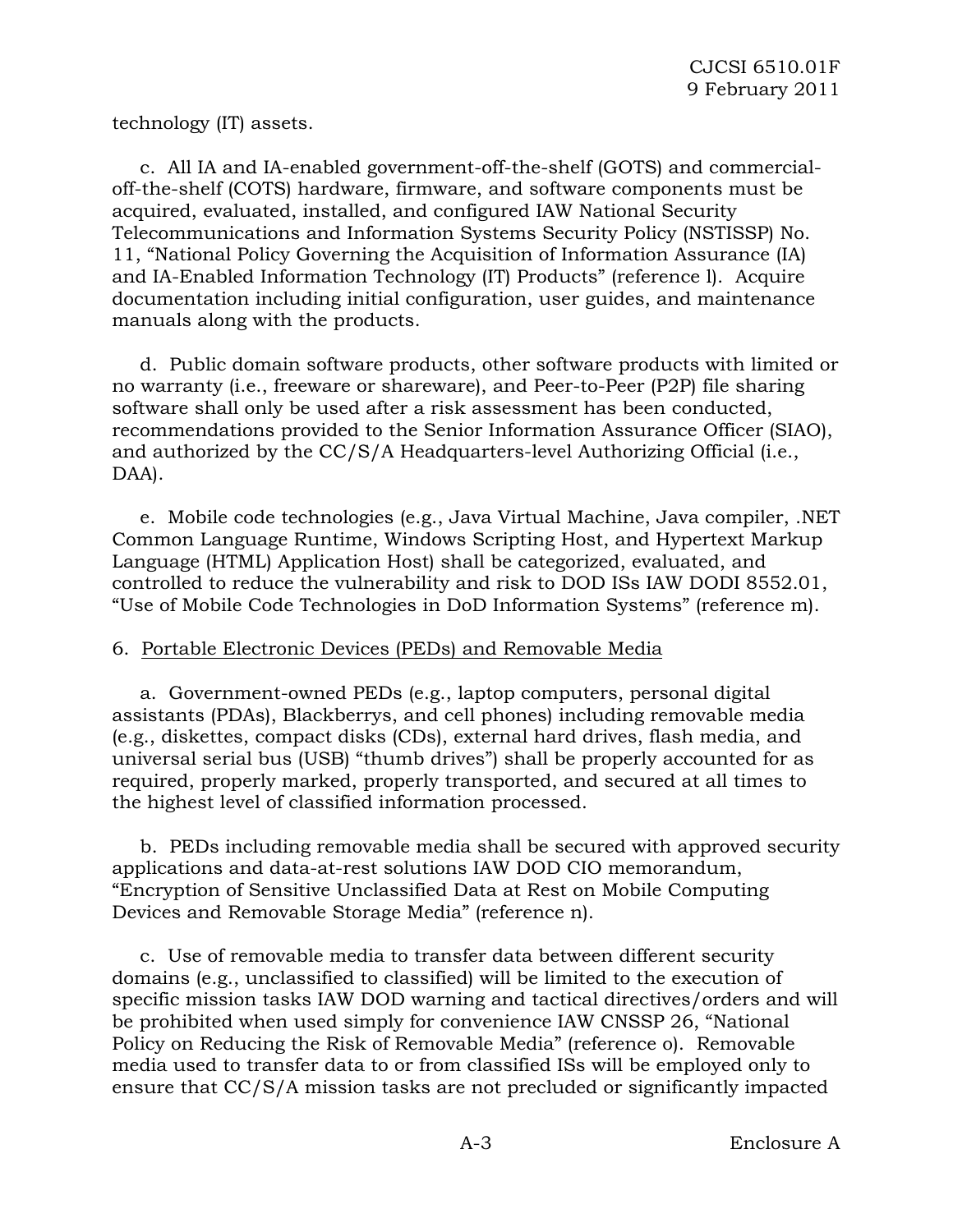(e.g., task failure, disruption, or degradation).

7. Information and Information System Access. Access to DOD ISs is a revocable privilege and shall be granted to individuals based on need-to-know and IAW DODI 8500.2 (reference g), NSTISSP No. 200, "National Policy on Controlled Access Protection" (reference p), Status of Forces Agreements for host national access, and DOD 5200.2-R, "Personnel Security System" (reference q).

# a. Web Sites

(1) Access to DOD-owned, -operated, or -outsourced Web sites containing controlled unclassified information (CUI)1 shall be strictly controlled by the Web site owner using technical, operational, and procedural measures IAW Assistant Secretary of Defense for Networks and Information Integration (ASD(NII)) memorandum, "Web Site Administration, Policies and Procedures" (reference r). This includes providing access for Web sites set up in support of human assistance and disaster assistance and other operations requiring interaction with mission partners.2

(2) Public access to DOD-owned, -operated, or -outsourced Web sites and Web portals shall be limited to those containing only unclassified information approved for public release. Unclassified DOD information shall be reviewed and approved for release prior to being posted IAW DODD 5230.09, "Clearance of DoD Information for Public Release" (reference s) and DODI 5230.29, "Security and Policy Review of DoD Information for Public Release" (reference t).

b. Individual foreign nationals may be granted access to specific classified U.S. networks and systems as specifically authorized under Information Sharing guidance outlined in changes to National Disclosure Policy (NDP-1) (reference u).

(1) Classified ISs shall be sanitized or configured to guarantee that foreign nationals have access only to classified information that has been authorized for disclosure to the foreign national's government or coalition, and is necessary to fulfill the terms of their assignments.

 $\overline{\phantom{a}}$ 1 CUI replaces the term "sensitive but unclassified" (SBU).

<sup>2</sup> Those with whom the DOD cooperates to achieve national goals, such as other departments and agencies of the U.S. Government; state and local governments; allies, coalition members, host nations and other nations; multinational organizations; nongovernmental organizations; and the private sector.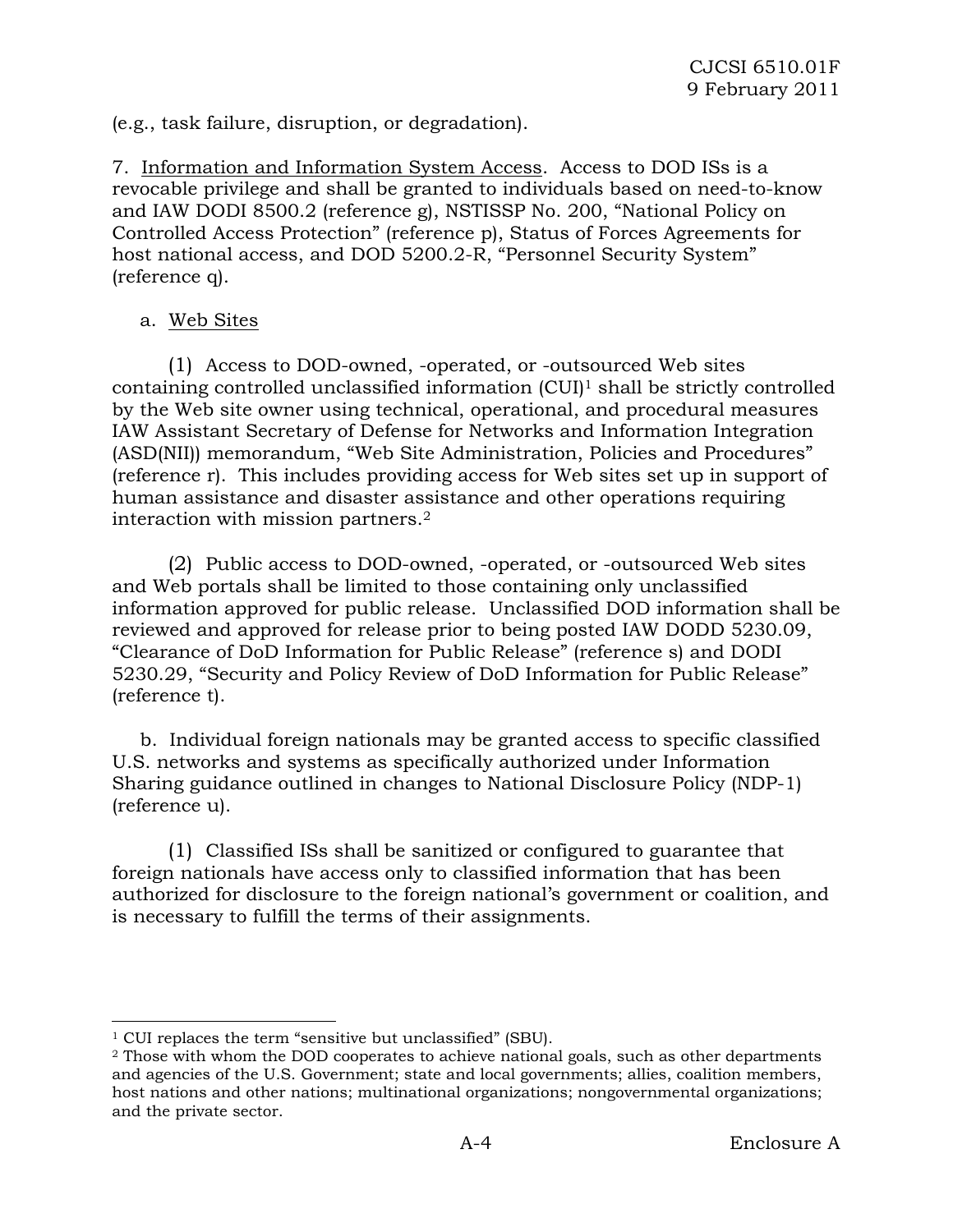(2) U.S.-only classified workstations shall be under strict U.S. control at all times.

c. Individual foreign nationals (e.g., foreign exchange officers) may be granted access to unclassified U.S. networks and systems (e.g., Non-Secure Internet Protocol Router Network (NIPRNET))3 for official purposes by CC/S/As IAW DODI 8500.2 (reference g).

d. Contractors -- including Federally Funded Research and Development Center (FFRDC) personnel -- and foreign nationals granted e-mail privileges DOD systems shall be clearly identified as such in their e-mail addresses IAW DODD 8500.01E (reference a) and as further specified in Enclosure C, paragraph 26.

e. DOD ISs shall regulate remote access and access to the Internet by employing positive technical controls such as proxy services and screened networks, also called DMZs, or encryption solutions, secured host systems, and clients through systems that are isolated from all other DOD ISs through physical means. This includes remote access for telework and management of systems IAW DODI 1035.01, "Telework Policy" (reference v).

f. Policies for DOD information security and personnel security programs are provided in DODI 5200.01, "DoD Information Security Program and Protection of Sensitive Compartmented Information" (reference w), DOD 5200.1-R, "Information Security Program" (reference x), and DOD 5200.2-R (reference q).

8. Monitoring Information Systems. DOD ISs (e.g., enclaves, applications, outsourced IT-based process, and platform IT interconnections) shall be monitored to detect and react to incidents, intrusions, disruption of services, or other unauthorized activities (including insider threat) that threaten the security of DOD operations or IT resources, including internal misuse.

a. Systems shall be monitored consistent with applicable policy and procedures in National Telecommunications and Information Systems Security Directive (NTISSD) No. 600, "Communication Security (COMSEC)" (reference y) and DODI 8560.01, "Communications Security (COMSEC) Monitoring and Information Assurance (IA) Readiness Testing" (reference z), as well as the legal authority contained in 18 United States Code (USC) 2510, et seq. (reference aa) and the Foreign Intelligence Surveillance Act (FISA), 50 USC 1801 et seq. (reference bb).

b. DOD ISs shall be subjected to security penetration testing and other forms of testing used to complement monitoring activities consistent with DODI

 $\overline{a}$ 

<sup>3</sup> JP 1-02 (reference d).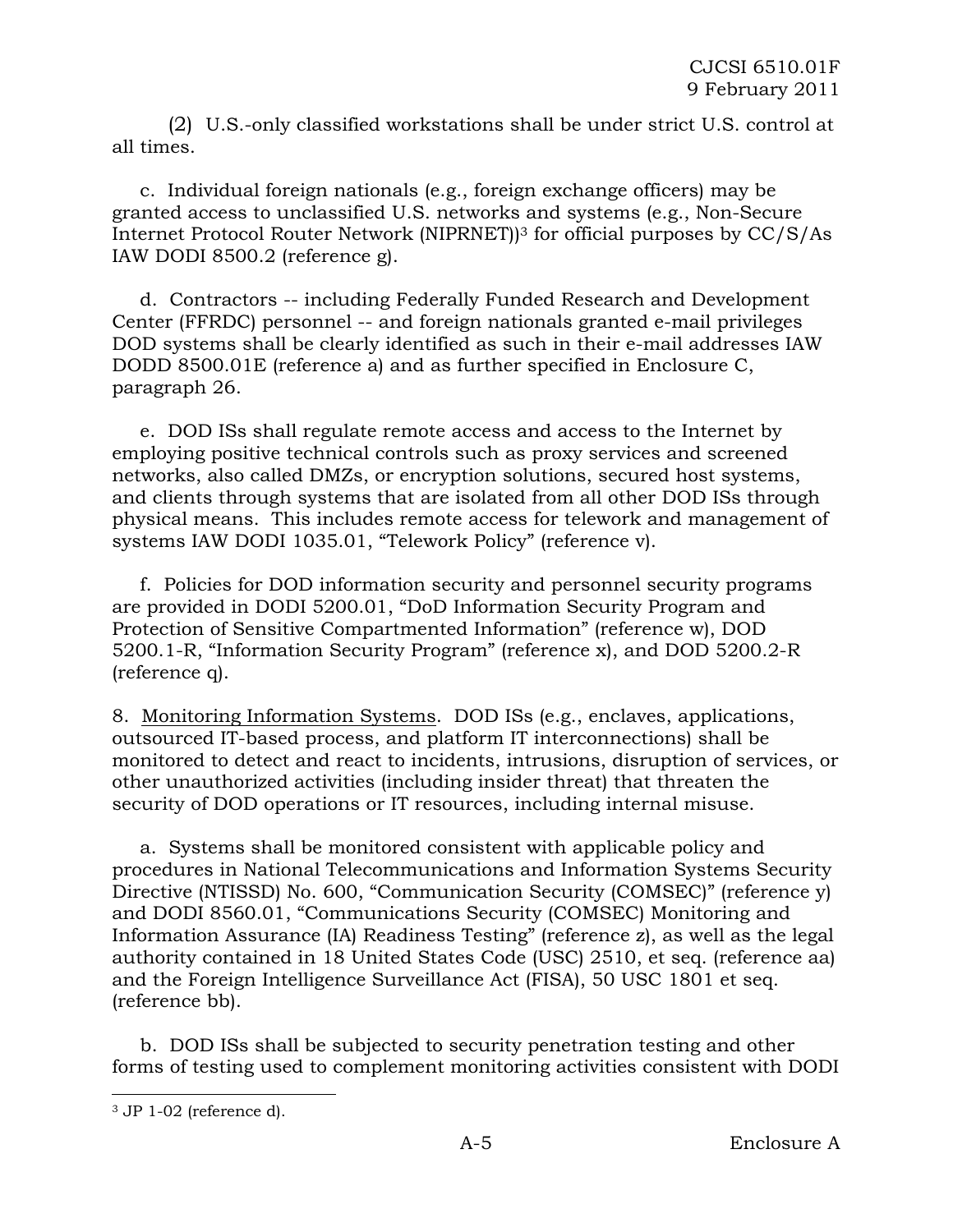8560.01 (reference z) and other applicable laws and regulations.

c. In addition to auditing at the operating system and database management system levels, applications must include a provision to log security-relevant events and store log data securely to prevent unauthorized tampering or disclosure of the log data. Guidelines for these features are in the DISA Application Security and Development STIG (reference cc).

9. Warning Banners. CC/S/As shall use DOD CIO approved consent banner and user agreement on all DOD ISs IAW DOD CIO Memorandum, "Department of Defense Information System Standard Consent Banner and User Agreement" (reference dd).

10. Public Key Enabling (PKE). DOD ISs, including networks, e-mail, and Web servers shall be enabled to use certificates issued by the DOD Public Key Infrastructure (PKI) and DOD-approved external PKIs to support authentication of identity, access control, information confidentiality, data integrity, and nonrepudiation IAW DODI 8520.2, "Public Key Infrastructure (PKI) and Public Key Enabling (PKE)" (reference ee).

11. Training. DOD personnel and support contractors shall be trained to perform the tasks associated with their responsibilities for safeguarding and operating DOD ISs.

a. Authorized users of DOD ISs shall receive initial IA orientation as a condition of IS access upon assignment to an organization and must complete DOD awareness training annually thereafter to maintain access.

b. Personnel in IA positions -- Authorizing Official (i.e., DAA), ISSM (i.e., IAM), ISSO (i.e., IAO), Computer Network Defense Service Provider (CNDSP) personnel, IA Security Architects and Engineers, and system administrator - shall be trained and certified to perform their duties IAW DODD 8570.01, "Information Assurance Training, Certification, and Workforce Management" (reference ff) and DOD 8570.01-M, "Information Assurance Workforce Improvement Program" (reference gg).

c. Contracts for acquisition and operation of DOD ISs or IA functional services for DOD ISs that require privileged access by support contractor staff (including subcontractors) shall specify IA certification and training requirements IAW DODD 8570.01 (reference ff).

# 12. Risk Management, Vulnerability Assessment, and Mitigation

a. Vulnerability assessments shall be conducted for DOD ISs IAW DODI 8500.2 (reference g).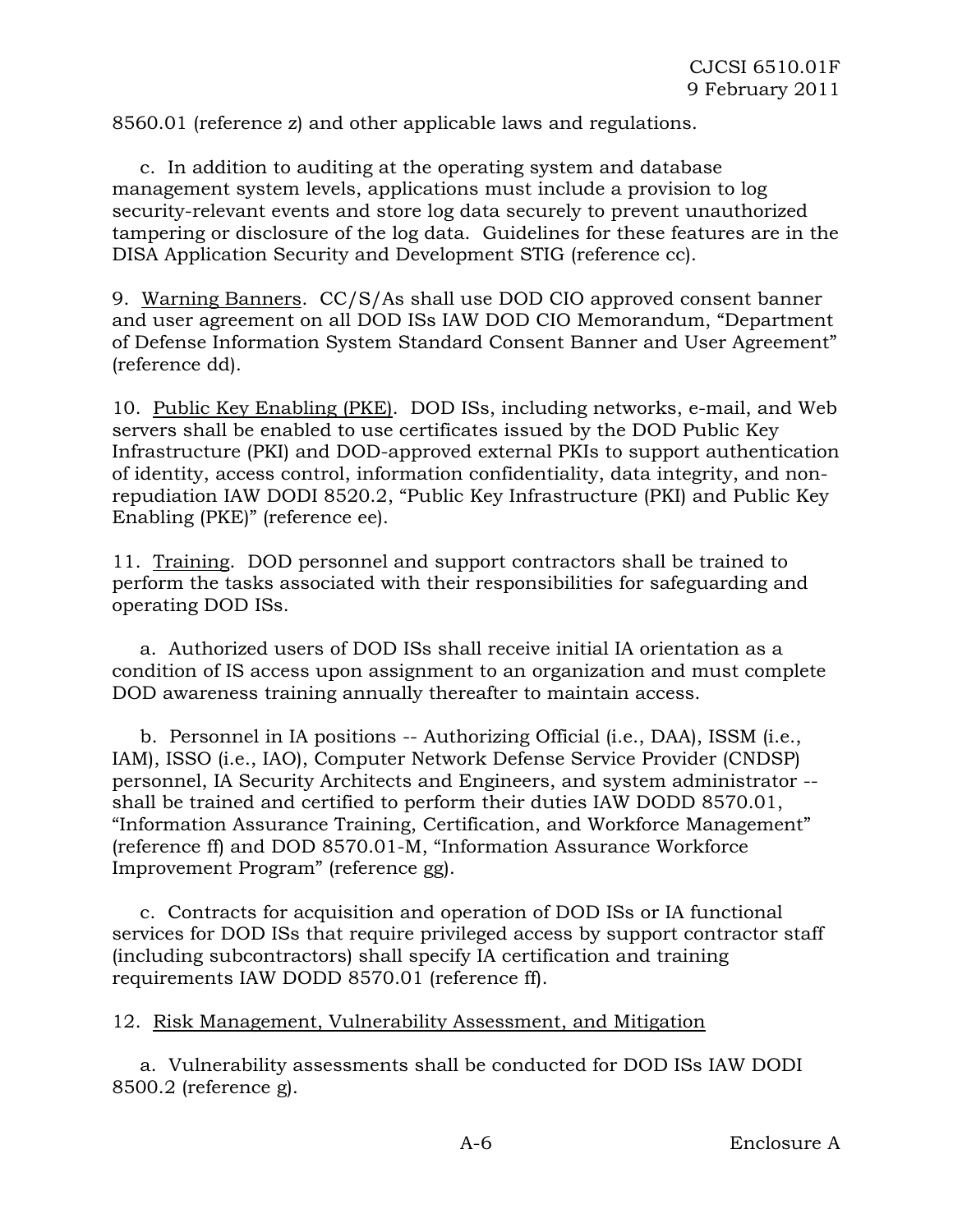b. Risk management shall be integrated into the life cycle of the IS. A schedule shall be established by IS owner or program manager (PM) to periodically assess and mitigate mission risks/system vulnerabilities caused by significant changes to the IT system configuration, IT processing environment, or relevant changes required by DOD.

## 13. Communications Security (COMSEC)

a. Transmission of DOD information shall be protected through the COMSEC measures and procedures IAW DODI 8523.01, "Communications Security (COMSEC)" (reference hh) and CNSS COMSEC policy documents as issued.4

# b. Protection of Information in Transmission or Data at Rest

(1) Classified national security information shall be protected using NSA-approved cryptographic and key management systems offering high protection levels and approved for protecting classified information.

(2) CUI and personally identifiable information (PII) will be protected using cryptographic and key management systems that comply with NSTISSP No. 11 (reference l), which require having current National Information Assurance Partnership (NIAP) Common Criteria validation and that incorporate National Institute of Standards and Technology (NIST) Federal Information Processing Standard (FIPS) 140-2, "Security Requirements for Cryptographic Modules" (reference ii) validated cryptographic modules.

(3) CUI and PII in transit and at rest must be protected IAW DODI 8500.2 (reference g) and DOD CIO Memorandum, "Encryption of Sensitive Unclassified Data at Rest on Mobile Computing Devices and Removable Storage Media" (reference n).

c. Voice Communications. Voice communications must be protected consistent with the information transmitted.

(1) Transmission of DOD classified voice communications must be protected with approved security services and/or equipment. NSTISSP No. 101, "National Policy on Securing Voice Communications" (reference jj) outlines national policy on secure voice communications.

(2) Transmission of CUI voice communications require encryption that is validated IAW FIPS 140-2 (reference ii).

 $\overline{\phantom{a}}$ 4 These are available on the NIPRNET at http://www.cnss.gov or on the SIPRNET at http://www.iad.nsa.smil.mil/resources/library/cnss\_section/index.cfm.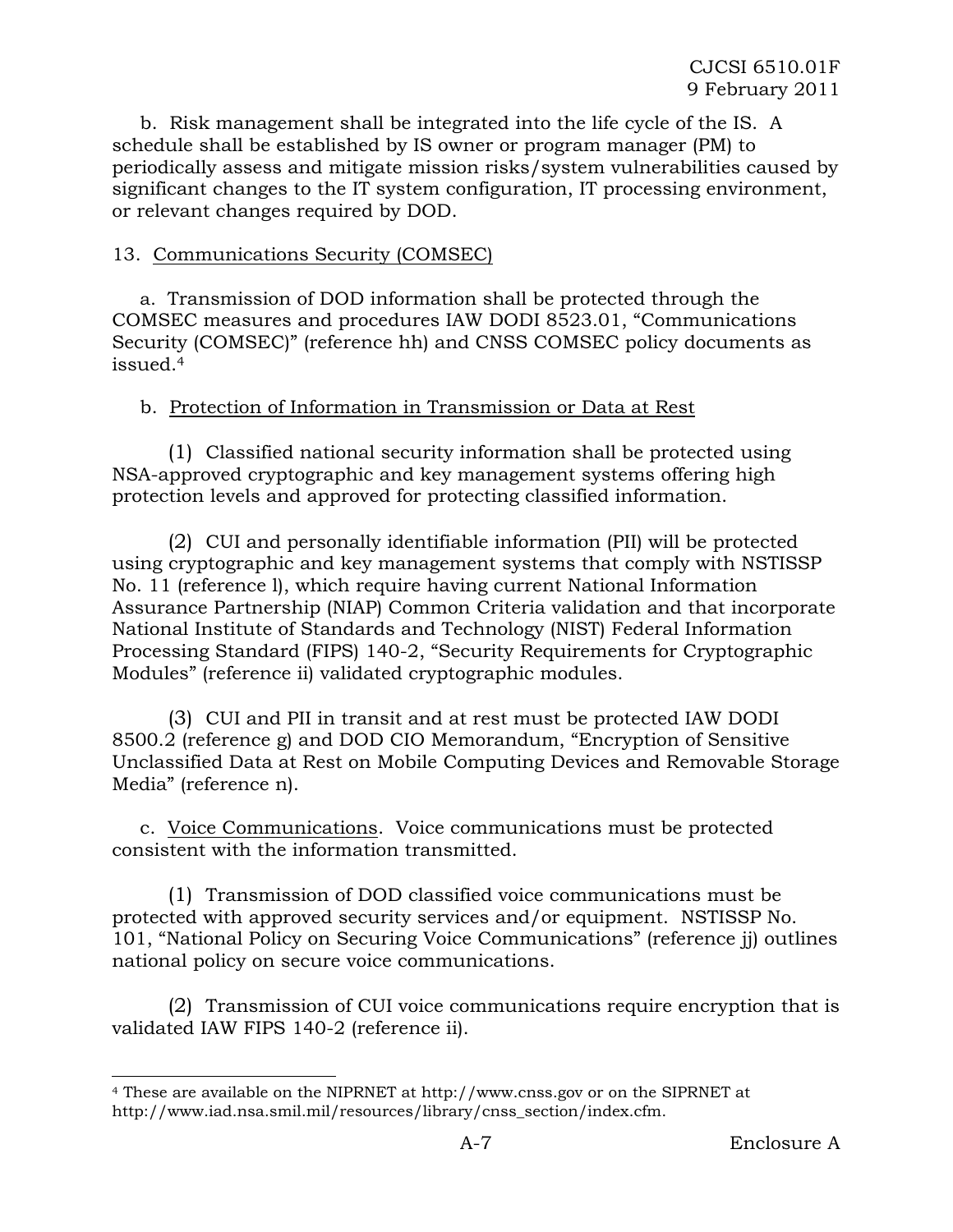d. All communications links of applicable<sup>5</sup> U.S. government-owned or controlled space systems shall be protected from exploitation, corruption, or denial consistent with mission requirements and the projected threat over the life cycles of those space systems IAW Committee on National Security Systems Policy (CNSSP) No. 12, "National Information Assurance Policy for Space Systems Used to Support National Security Missions" (reference kk).

 $\overline{a}$ 

 $5$  Space systems designated as a National Security System (NSS) and/or used to collect, generate, process, store, display, transmit, or receive national security information and/or used to collect, generate, process, store, display, transmit, or receive unclassified information that require security controls to protect it from public release.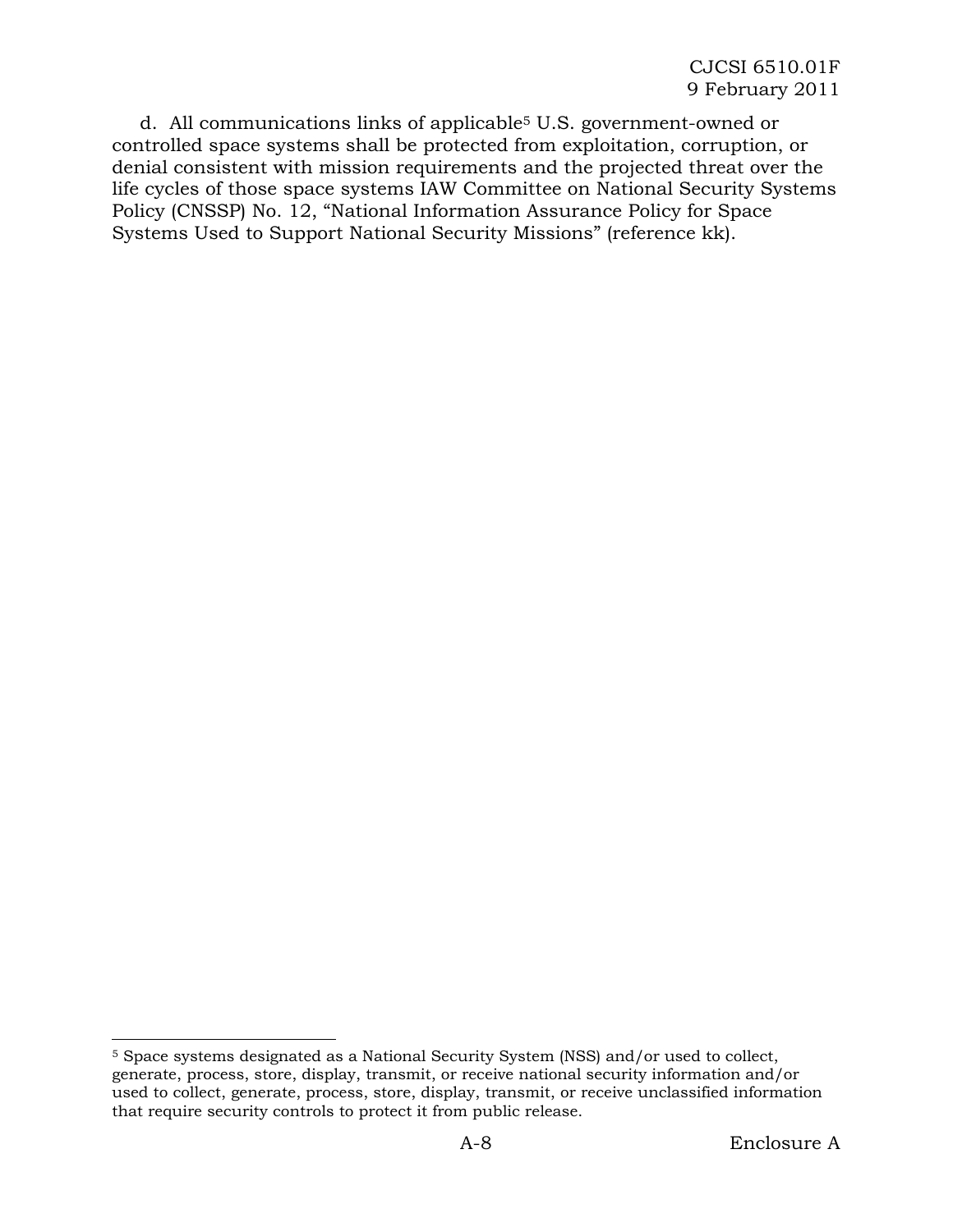## ENCLOSURE B

#### JOINT STAFF, COMBATANT COMMAND, SERVICE, AND DEFENSE AGENCY SPECIFIC RESPONSIBILITIES

1. The Joint Staff. To support joint IA implementation and support to CND, Joint Staff Directors shall ensure the following:

a. The Director for Personnel, J-1 shall ensure Electronic Joint Manpower and Personnel System (e-JMAPS) can support identification of IA professional workforce IAW DOD 8570.01-M (reference gg) and provide data feeds to DOD manpower databases (e.g., Defense Civilian Personnel Data System (DCPDS)).

b. The Director for Operations, J-3 shall:

(1) Execute primary Joint Staff responsibility for CND operational planning in coordination with Commander, U.S. Strategic Command (CDRUSSTRATCOM).

(2) Coordinate with the Director, J-6 and CDRUSSTRATCOM for technical analysis of network operations' courses of action.

(3) Provide guidance in coordination with Director, J-6 and CDRUSSTRATCOM to ensure network operations and CND portions of joint plans and operations are prepared, reviewed, and conform to policy guidance from the President and the Secretary of Defense.

(4) Review and approve CND portions of plans and strategic concepts of the Combatant Commanders and determine their adequacy, consistency, acceptability, and feasibility for performing assigned missions IAW Chairman of the Joint Chiefs of Staff Manual (CJCSM) 3122.01A, "Joint Operation Planning and Execution System (JOPES), Volume I, Planning Policies and Procedures" (reference ll) and in coordination with Director, J-6 and CDRUSSTRATCOM.

c. The Director for Strategic Plans and Policy, J-5 shall:

(1) Provide guidance and recommendations on politico-military matters and joint policy related to cyberspace in coordination with Director, J-3 and Director, J-6.

(2) Ensure IA is incorporated in preparation of joint strategic plans.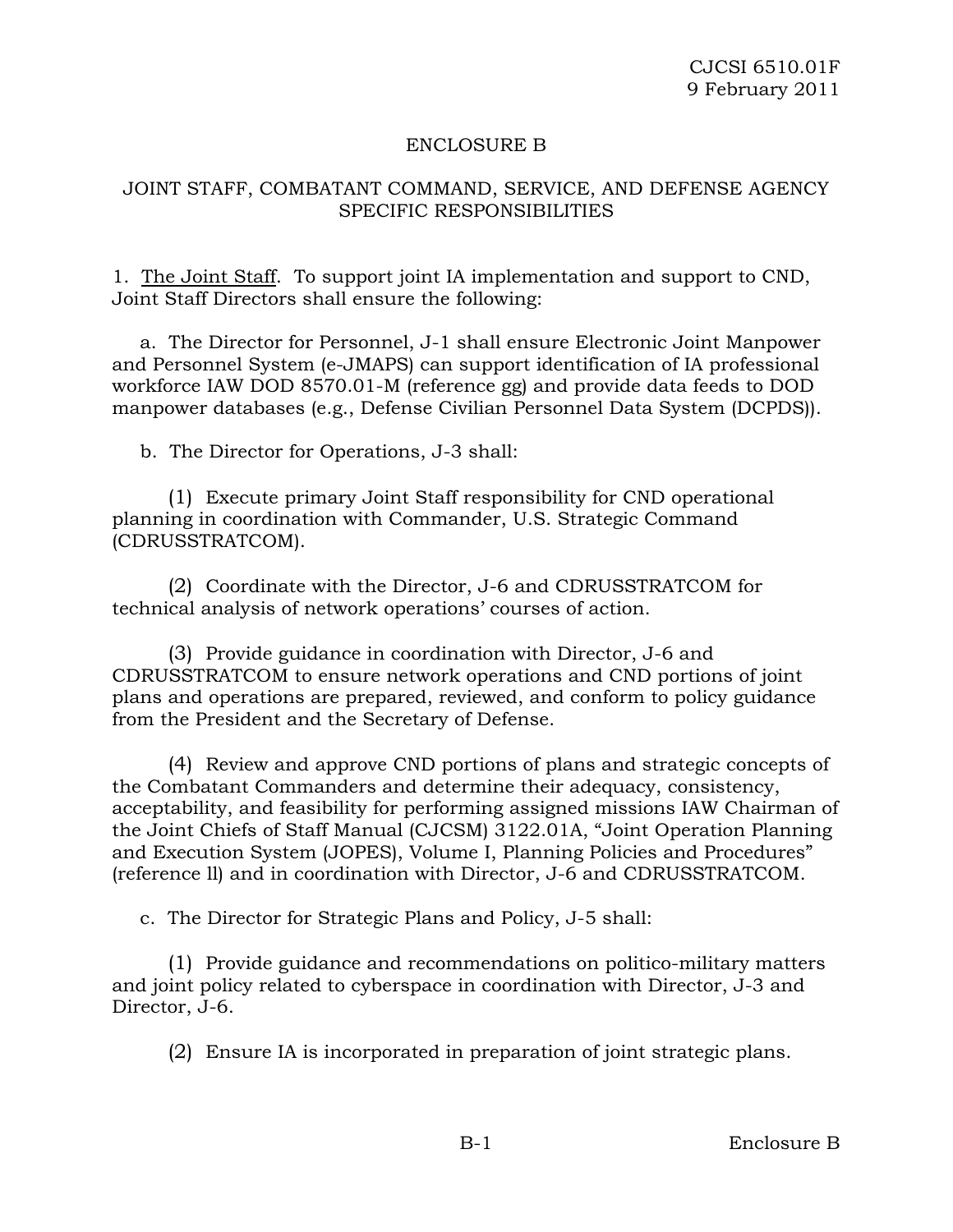d. The Director for Command, Control, Communications, and Computer Systems, J-6 shall:

(1) Execute primary Joint Staff responsibility for IA related to network operations, programs, and capabilities in coordination with Director, J-3 and CDRUSSTRATCOM.

(2) Provide Director, J-3 technical analysis of proposed network operations courses of action.

(3) Develop and publish joint IA policy, guidance, and procedures in coordination with the Director, J-3; Director, J-5; and CDRUSSTRATCOM.

(4) Develop IA doctrinal concepts for integration into cyberspace operations doctrine in coordination with Director, J-3, Director, J-7, and CDRUSSTRATCOM. Ensure this doctrinal effort addresses a process that integrates the various IA disciplines and capabilities associated with protecting information and ISs with cyberspace operations.

(5) Function as the Joint Staff Warfighting Mission Area (WMA) Principle Accrediting Authority (PAA) representative on the Defense Information Systems Network (DISN)/Global Information Grid (GIG) Flag Panel.

(6) Represent the Joint Staff on the Defense IA/Security Accreditation Working Group (DSAWG). The DSAWG is tasked to ensure that required security policies, guidance, and standards are implemented to mitigate risk to the DOD information enterprise.

(7) Ensure IA is integrated into contingency and crisis planning in a manner consistent with joint policy and doctrine including risk mitigation and recovery in a compromised information environment.

(8) Ensure IA compliance element of the Joint Interoperability and Supportability certification process IAW CJCSI 6212.01, "Interoperability and Supportability of Information Systems" (reference mm) and that IA is integrated into all phases of the acquisition process IAW DODD 5000.01, "The Defense Acquisition System" (reference nn); DODI 5000.02, "Operation of the Defense Acquisition System" (reference oo); and DODI 8580.1, "Information Assurance (IA) in the Defense Acquisition System" (reference pp).

e. The Director for Joint Force Development, J-7 shall ensure IA is exercised to include realistic scenarios that result in serious degradation and mission impact in CJCS-coordinated and directed exercises and command exercises.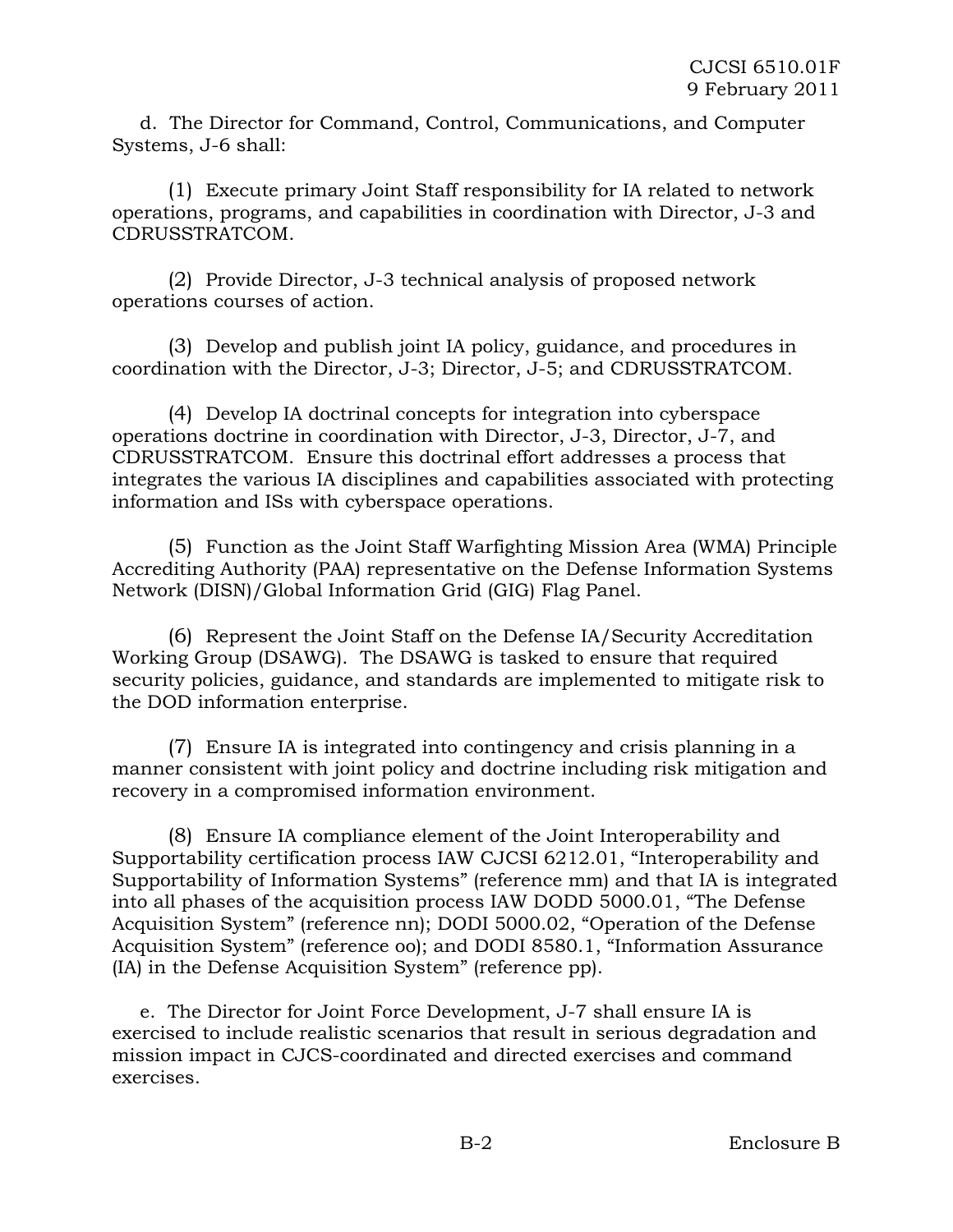f. The Director for Force Structure, Resources, and Assessment, J-8 shall:

(1) Ensure Combatant Commanders incorporate IA elements in the generation of requirements for systems and applications support to joint and combined operations. See CJCSI 6212.01 (reference mm).

(2) Validate IA requirements through the Joint Requirements Oversight Council (JROC) IAW CJCSI 3137.01, "The Functional Capabilities Board" (reference qq) and CJCSI 3170.01, "Joint Capabilities Integration and Development Process" (reference rr).

g. The Joint Staff CIO shall implement responsibilities in Enclosure C for Joint Staff networks.

2. Combatant Commanders. In addition to responsibilities in Enclosure C, Combatant Commanders shall:

a. Plan, coordinate, and direct theater network operations and defense for their respective area of responsibility (AOR) and functions.

b. Incorporate IA procedures, processes, and requirements into command policy and guidance for combatant command components.

c. Develop and enforce a process within the combatant command and Joint Task Force (JTF) staffs to effectively integrate IA into ISs.

d. Manage a vulnerability management program (e.g., monitoring threats and verifying compliance) for ISs under their operational or administrative control.

(1) Ensure compliance with USSTRATCOM warning and tactical directives/orders to protect and defend DOD information networks.

(2) Direct corrective actions for affected ISs not in compliance with USSTRATCOM warning and tactical directives/orders.

(3) Assess risk and potential operational impact associated with hardware and software vulnerabilities for ISs under their operational or administrative control to include operational risks of loss/denial of the IS in a contested environment.

e. Establish a Tier 2 or 3 CND services capability IAW DODI O-8530.2 (reference h). If a Tier 2 CND services capability is not established, obtain Tier 2 support from DISA or other USSTRATCOM accredited Tier 2 CNDSP to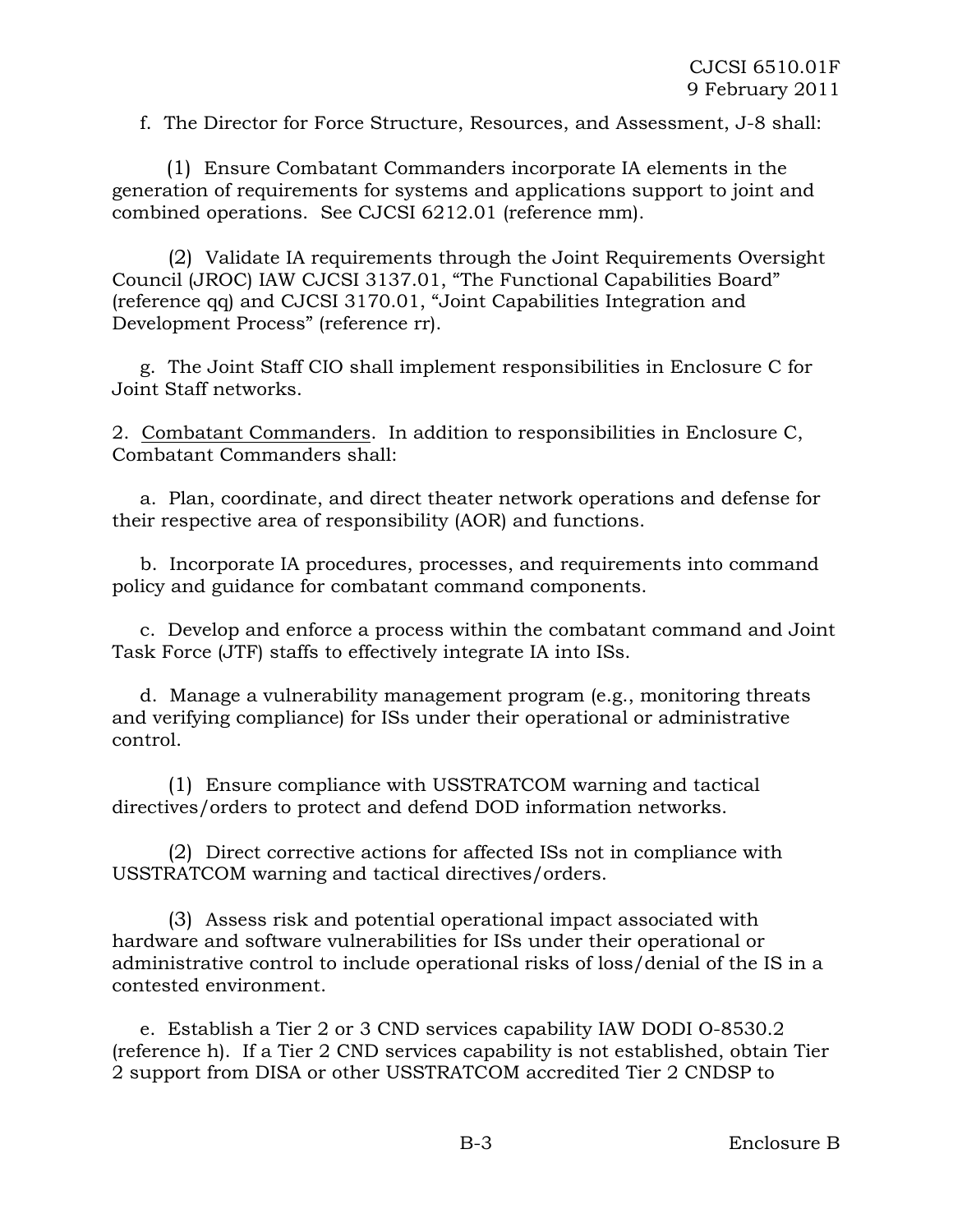coordinate and direct protective measures and implement DOD-wide operational and defensive direction from USSTRATCOM.

f. Direct tasks and requests for information through their subordinate Service component Tier 2 CNDSP. Memorandum of agreements (MOAs) will be developed with CNDSPs to prevent duplication of efforts and tasks at the base, camp, or post-station level.

g. Integrate IA procedures, processes, and capabilities into operations plans (OPLANs), functional plans, and concept plans (CONPLANs) including provisions to mitigate risk in event of compromise or denial of service (DoS).

h. Exercise combatant command procedures, processes, and capabilities in joint exercises and war games in realistic scenarios to include compromise or DoS, and integrate changes to fix deficiencies based on lessons learned and after-action reports (AARs).

(1) Develop, plan, and coordinate integration of network defense objectives into an annual joint exercise in coordination with Joint Staff and USSTRATCOM.

(2) Support DOD network operations exercises and experiments.

i. Validate requests for IS interoperability and required security services using OPLANs and CONPLANs and forward the request to release protection technologies to the designated releasing authority.

j. Develop, coordinate, and direct specific network defense courses of action (including Computer Network Defense Response Actions (CND-RAs)) in support of assigned networks. CND-RAs will not be delegated.

k. Conduct IA monitoring operations of ISs (e.g., enclaves) subject to the provisions of law, executive orders, applicable presidential directives, and DODI 8560.01 (reference z), including:

(1) Implement procedures for conducting COMSEC and IS monitoring consistent with the policy and procedures in NTISSD No. 600 (reference y) and DODI 8560.01 (reference z), as well as the legal authority contained in 18 USC 2510, et seq. (reference aa) and FISA, 50 USC 1801, et seq. (reference bb).

(2) Establish procedures for notifying IS users of the requirements necessary to support COMSEC and IS monitoring (e.g., periodic training, consent warning banners, and notices).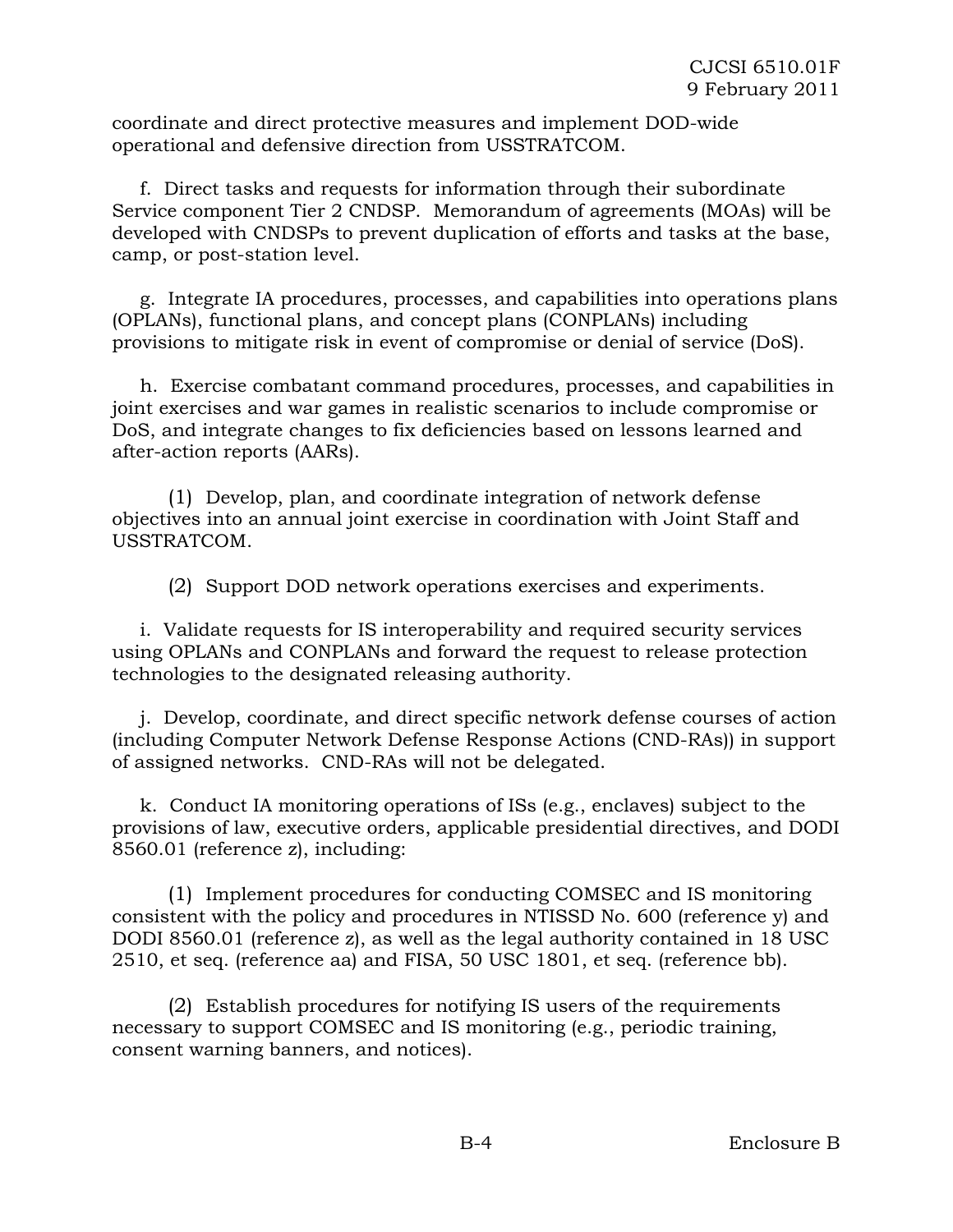l. Identify military and government civilian IA workforce positions in the e-JMAPS.

m. Conduct network defense crisis action and contingency planning in coordination with United States Cyber Command (USCYBERCOM).

3. Commander, U.S. Strategic Command (CDRUSSTRATCOM). In addition to responsibilities in paragraph 2 and Enclosure C, CDRUSSTRATCOM shall:

a. Plan, coordinate, and direct DOD global network operations and defense IAW Unified Command Plan (UCP) (reference ss).

(1) Conduct cyber defense crisis action and contingency planning to direct specific network defense courses of action in support of DOD network operations to include synchronizing other Combatant Commanders' regional network defense plans for global defense.

(2) Execute operational authority to direct global changes in INFOCON levels and procedures.

b. Delineate USCYBERCOM IA roles and responsibilities to plan, coordinate, and direct DOD global network operations and defense.

c. Establish a Tier 1 CND capability to provide support to CC/S/A Tier 2 and Tier 3 CND organizations.

d. Provide timely, relevant situational awareness of potential threats, attacks, network status, and other critical information to support decision making for defense of DOD information networks including tailoring to support CC/S/A missions and operations.

e. Manage DOD network defense (e.g., monitoring threats and verifying compliance), including monitoring and enforcing compliance with USSTRATCOM warning and tactical directives/orders.

(1) Issue guidance and procedures for implementation of USSTRATCOM warning and tactical directives/orders to include developing, coordinating, disseminating, reporting compliance, and validating USSTRATCOM-directed actions to protect and defend DOD information networks.

(2) Maintain overall responsibility for IAVM program execution.

(3) Report significant compliance issues concerning DOD organizations or incidents to the CJCS.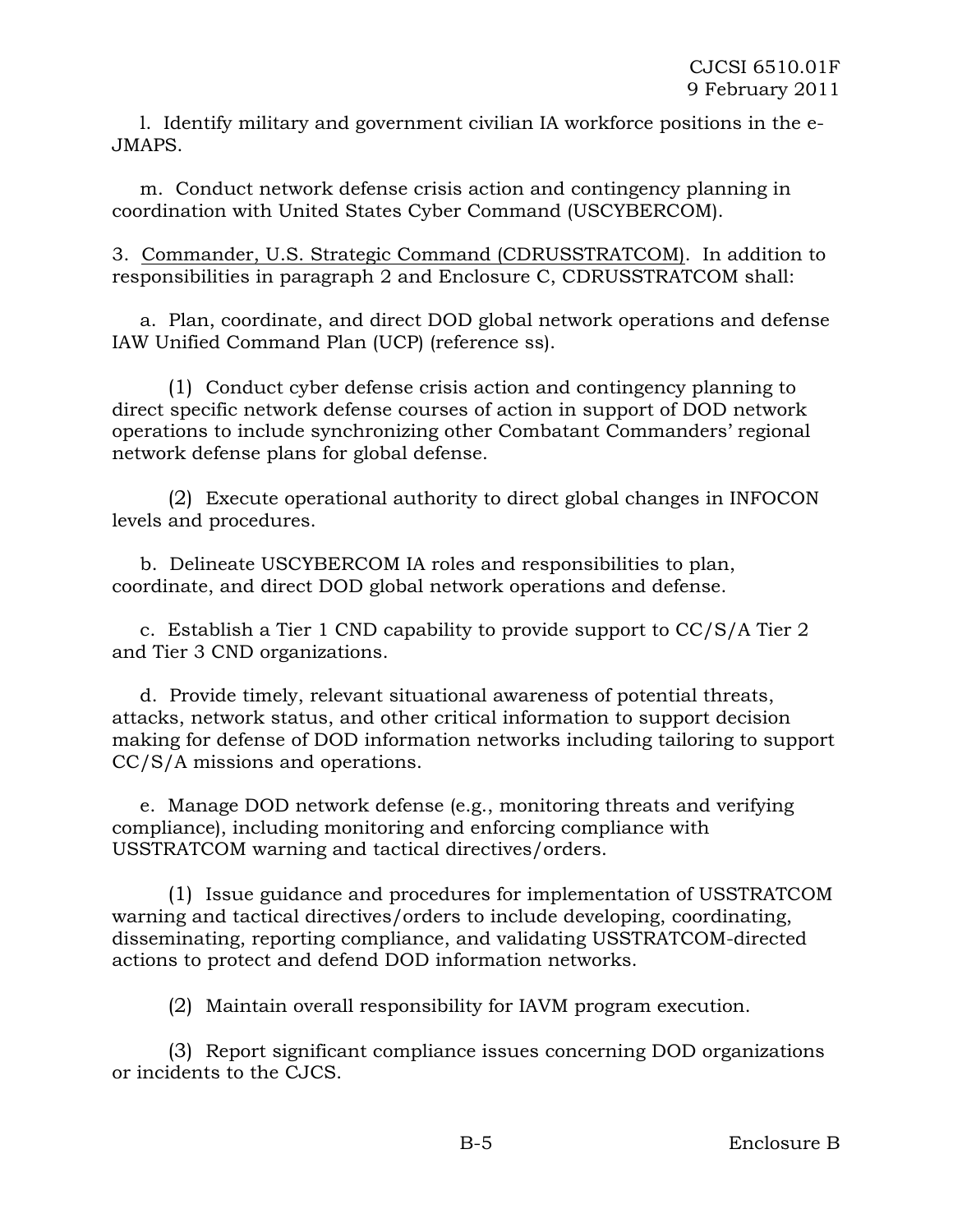(4) Direct corrective actions for enclaves or affected ISs not in compliance with USSTRATCOM warning and tactical directives/orders.

(5) Maintain a list of enterprise automated vulnerability management tools approved for use by CC/S/As.

f. Manage the incident handling program IAW CJCSM 6510.01A, "Information Assurance (IA) and Computer Network Defense (CND) Volume I (Incident Handling Program)" (reference ss).

g. Direct corrective actions (which may ultimately include disconnection) of any CC/S/A enclave(s) or the affected system(s) on the enclave not in compliance with USSTRATCOM warning and tactical directives/orders.6 USSTRATCOM shall coordinate with  $C\bar{C}/S/As$  to determine threat assessment and operational impact to DOD, subordinate components and alternate means of communication before instituting disconnection.

h. Establish procedures to provide network operations measures of effectiveness and operational risk/impact assessment for DOD information networks.

i. Coordinate with and support as directed the National Cyber-Response Coordination Group (NCRCG) and U.S.-Computer Emergency Response Team (US-CERT).

j. Oversee DOD Cyber Security Inspection Program to maintain and determine compliance with security policy, procedures, and practices.

(1) Develop and publish Cyber Security Inspection Program performance standards, criteria, methodology (e.g., procedures and practices), and tools to be employed in coordination with CC/S/As and reviews of current Joint and CC/S/A procedures, practices (e.g., Joint Common Information Assurance Methodology (reference uu),<sup>7</sup> and tools.

(2) Maintain annual schedule of CCRIs, Red Team Operations, and Blue Team Evaluations conducted by CC/S/As through review and coordination of annual CC/S/A schedules.

(3) Oversee CCRIs of DOD ISs and networks to assess cyber readiness to accomplish DOD missions. This includes CC/S/A owned or operated ISs and

 $\overline{\phantom{a}}$ 

<sup>6</sup> Current USSTRATCOM warning and tactical directives/orders include Fragmentary Order (FRAGO), Communications Tasking Orders (CTOs), IA Vulnerability Notices, Network Defense Tasking Message (NDTM), DOD GIG Tasking Message (DGTM), and Operations Order (OPORD). 7 Document can be found at:

https://www.intelink.gov/inteldocs/view.php?fDocumentId=53466.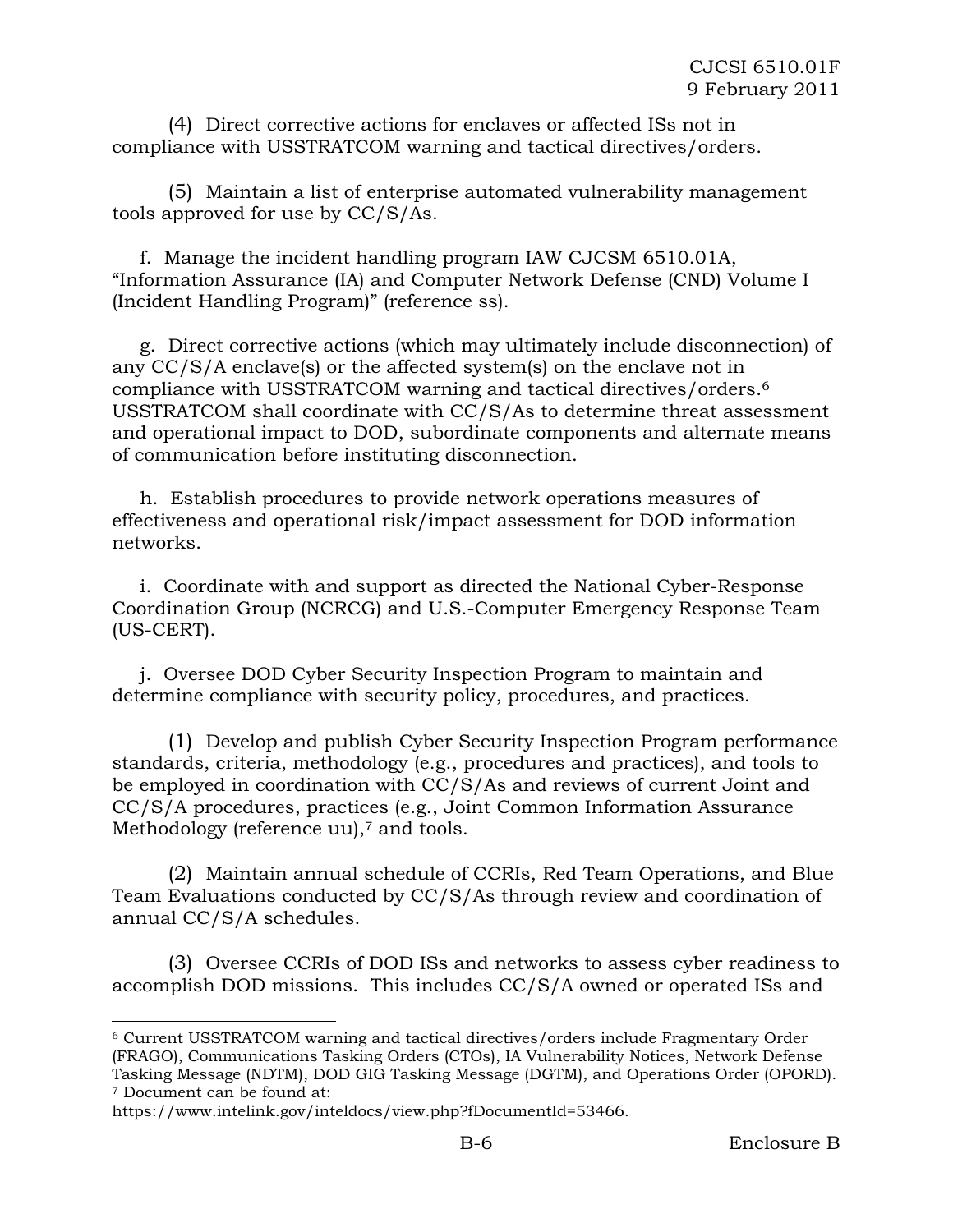those operated on behalf of a CC/S/A (e.g., contractor or another federal agency).

(a) Conduct CCRIs to determine the readiness of CC/S/A ISs and networks to accomplish assigned missions.

(b) Coordinate with the DOD Inspector General (IG) to address cyber security issues IAW DODD 5106.04, "Combatant Command Inspectors General" (reference vv).

(c) Coordinate CCRIs with the DOD IG and Joint Staff IG to include scheduling or when issues or situations may potentially affect other CC/S/As IAW DODI 5106.05, "Combatant Command Inspectors General – Implementing Procedures" (reference ww).

(d) Oversee Service and DISA Teams supporting CCRIs.

(e) Coordinate and publish annual CCRI schedule.

(f) Recommend actions to correct deficiencies identified during inspections and monitor the progress of approved corrective actions.

(4) Maintain awareness of ongoing or projected Red Team activities against DOD networks in coordination with NSA.

(5) Develop standard report formats for CC/S/A Red Team, Blue Team Vulnerability Evaluation and Intrusion Assessment, and vulnerability assessment reports.

(6) Maintain repository of Red Team, Blue Team Vulnerability Evaluation and Intrusion Assessment, and vulnerability assessment reports received from CC/S/As for DOD network security assessments.

(7) Ensure Red Team, Blue Team Vulnerability Evaluation and Intrusion Assessment, and vulnerability assessment reports provided by Services, DISA, NSA, and other CC/S/As are incorporated into USSTRATCOM periodic operational assessment of the readiness of CC/S/As to defend ISs IAW DODI 8500.2 (reference g).

k. Support network operations exercises.

(1) Develop, plan, and coordinate integration of network defense objectives into an annual major joint exercise in coordination with Joint Staff and Combatant Commanders.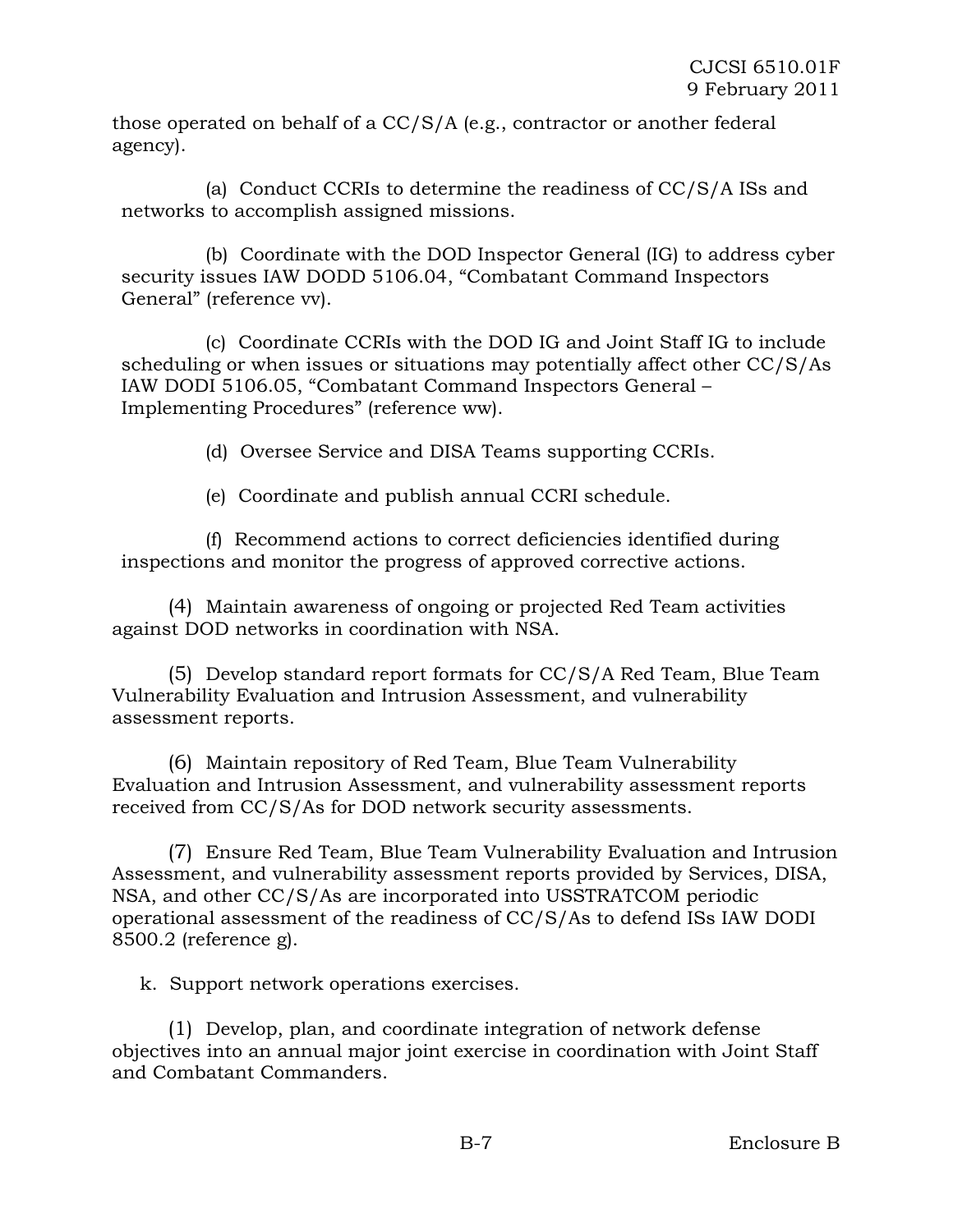(2) Support DOD information network operations exercises.

l. Recommend DOD and joint network defense standards/requirements.

(1) Advocate and provide recommendations to the Joint Staff on joint network defense policy guidance, doctrine, capability requirements, intelligence production requirements, and education and training standards.

(2) Provide recommendations for network operations training.

(3) Identify network operations desired characteristics and capabilities.

(4) Lead development of network operations joint tactics, techniques, and procedures (TTP), as required.

m. Establish a DOD NetOps community of interest (COI) providing a forum for discussion and recommendations on strategic level NetOps issues, to include vetting of standardized terminology, information exchange standards, and programmatic implementations.

n. Chair the DOD Enterprise-Wide IA/CND Solutions Steering Group (ESSG), which provides implementation oversight, leadership, and advocacy for enterprise-wide IA and CND solutions responsibility. The ESSG is chartered to improve DOD CND by directly involving CC/S/As in CND oversight, planning, and advocacy.

o. Chair the Space System IA Steering Group, which provides leadership and oversight for implementation of IA policies contained within DODI 8581.01, "Information Assurance (IA) Implementation for Space Systems Used by the Department of Defense" (reference xx).

p. Serve as the Accrediting Authority for general service (GENSER) network and system CNDSPs and DOD Red Teams IAW DODI O-8530.2 (reference h).

q. Coordinate with foreign governments and international organizations on network operations.

(1) All coordination and agreements shall be IAW CJCSI 2300.01, "International Agreements" (reference yy) and CJCSI 5130.01, "Relationships Between Commanders of Combatant Commands and International Commands and Organizations" (reference zz).

(2) Disclosure of classified information shall be IAW CJCSI 5221.01, "Delegation of Authority to Commanders of Combatant Commands to Disclose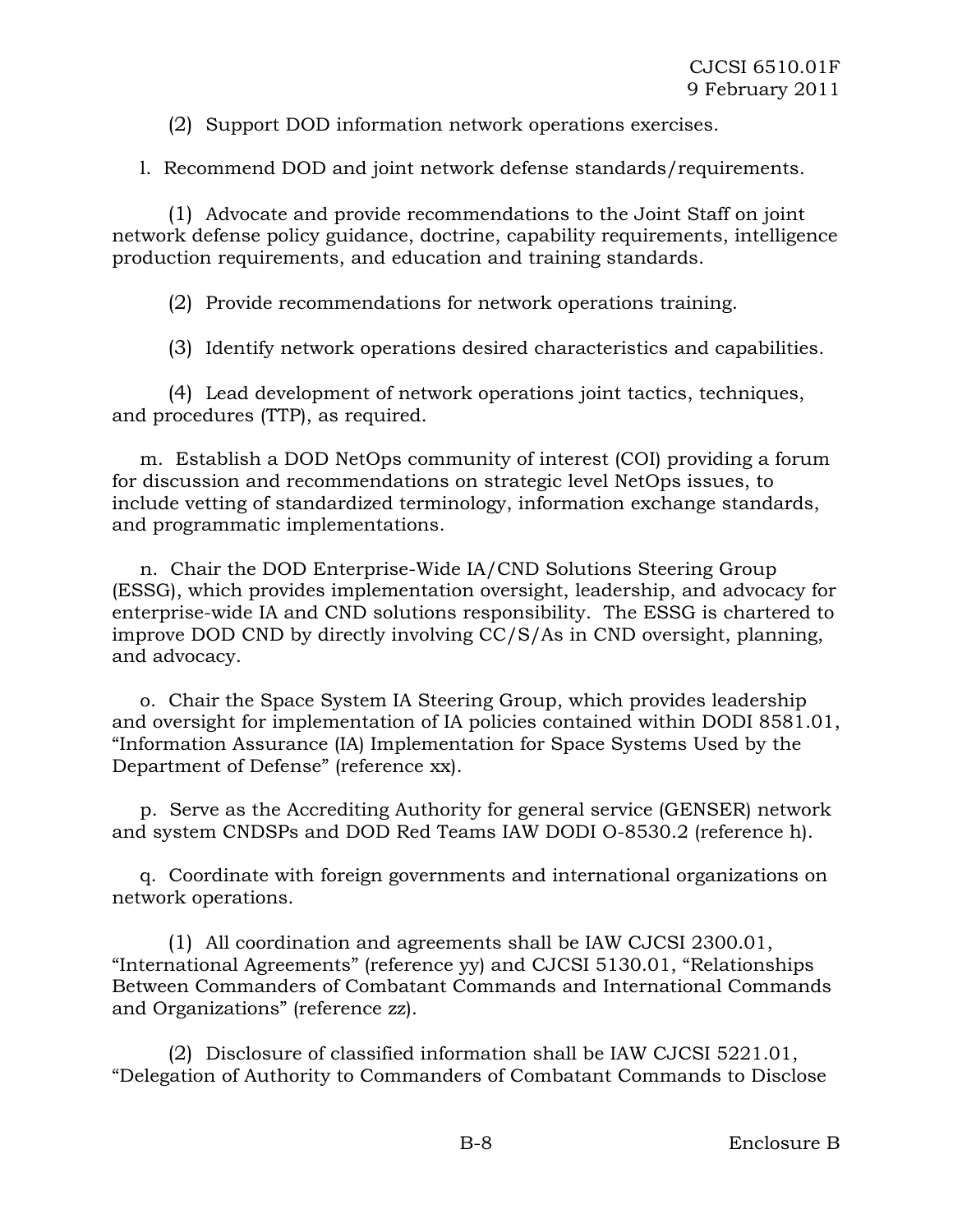Classified Military Information to Foreign Governments and International Organizations" (reference aaa).

(3) Coordinate with Under Secretary of Defense for Policy (USD(P)) IAW DODD 5530.3, "International Agreements" (reference bbb).

(4) Advise geographic combatant commands before negotiation of any international negotiations and furnish them with a copy of each agreement upon its conclusion IAW DODD 5530.3 (reference bbb).

r. Designate USSTRATCOM Component(s) to:

(1) Monitor security sources for vulnerability announcements, patch and non-patch remediation actions, and emerging threats that correspond to the hardware and software within DOD.

(2) Assess risk and potential operational impact associated with hardware and software vulnerabilities and develop USSTRATCOM warning and tactical directives/orders (e.g., Fragmentary Order (FRAGO), IAVM notifications (i.e., Information Assurance Vulnerability Alert (IAVA) or Information Assurance Vulnerability Bulletin (IAVB)), Communications Tasking Order (CTO), Network Defense Tasking Message (NDTM) or DOD GIG Tasking Message (DGTM). Note: The DTGM replaces the Operational Directive Message (ODM).

(3) Prioritize the order in which the DOD addresses remediation of vulnerabilities.

(4) Coordinate potential operations orders (OPORDs) and warning and tactical directives/orders (e.g., FRAGO, IAVM notifications and CTO) with  $CC/S/As.$ 

(5) Publish OPORDs and warning and tactical directives/orders.8

(6) Develop common standards for warning and tactical directive/order reporting.

(7) Maintain and publish quarterly a DOD Compliance Watch List.

(a) Identify and publish clear criteria for CC/S/A organization placement on the DOD Compliance Watch List.

 $\overline{\phantom{a}}$ 8 USSTRATCOM warning and tactical orders/directives will be issued to CC/S/As including CNDSPs.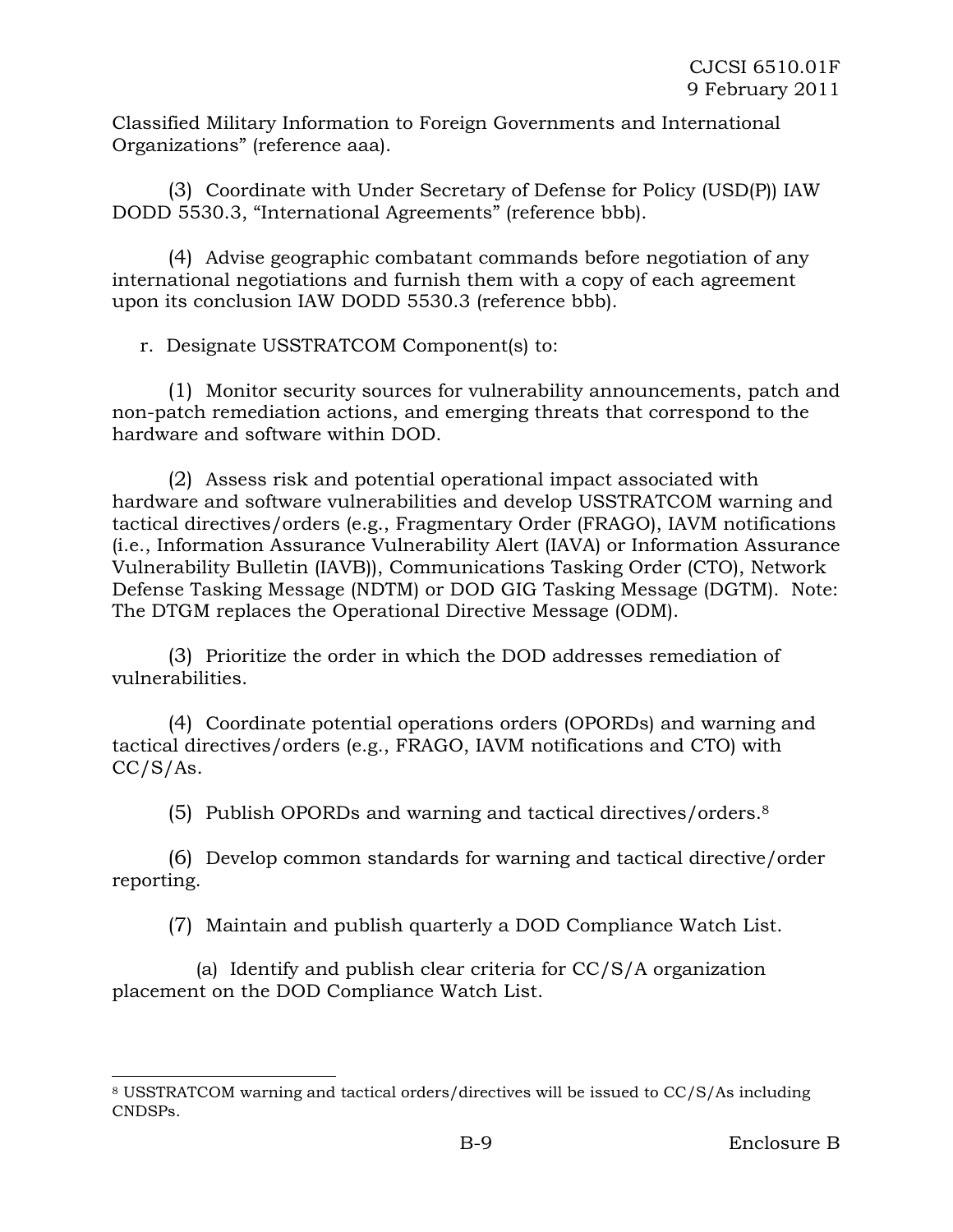(b) Summarize compliance status, operational impact(s), and ongoing corrective action(s).

(8) Maintain a database of USSTRATCOM warning and tactical directives/orders.

(9) Plan, coordinate, synchronize, and conduct incident response activities that affect multiple CC/S/As and other federal agencies.

(a) Maintain and manage the joint incidents database for all reportable events and incidents in the DOD.

(b) Establish and manage intrusion sets for the DOD.

(10) Maintain and manage the Joint Malware Catalog, which is the central repository for storing malware and associated analysis.

(11) Maintain, manage, and deconflict annual external security inspection, Blue Team Vulnerability Evaluation and Intrusion Assessment, and vulnerability assessment visit schedules (e.g., USSTRATCOM, Services, DISA, Defense Threat Reduction Agency (DTRA), Operational Test and Evaluation Directorate (DOT&E), Defense Security Service (DSS), and NSA).

(12) Coordinate with DISA to develop and release DOD STIGs and automated toolkits that establish remediation actions applicable to DOD information enterprise and its components.

(13) Monitor CC/S/A compliance status.

(a) Conduct random and directed verification of CC/S/A compliance status with USSTRATCOM-directed warning and tactical directives/orders.

(b) Monitor CC/S/A compliance, corrective actions, and IT Security POA&M status.

(c) Direct or coordinate additional actions to mitigate risk for noncompliant ISs and devices, including blocking or disconnecting ISs and devices, using alternate means of communications if threat assessment indicates potential operational impact to DOD and subordinate components.

(d) Notify the CC/S/As of noncompliance.

(e) Notify the Intelligence Community -- Information Assurance Protection Center, Defense Intelligence Agency (DIA) -- when ISs and networks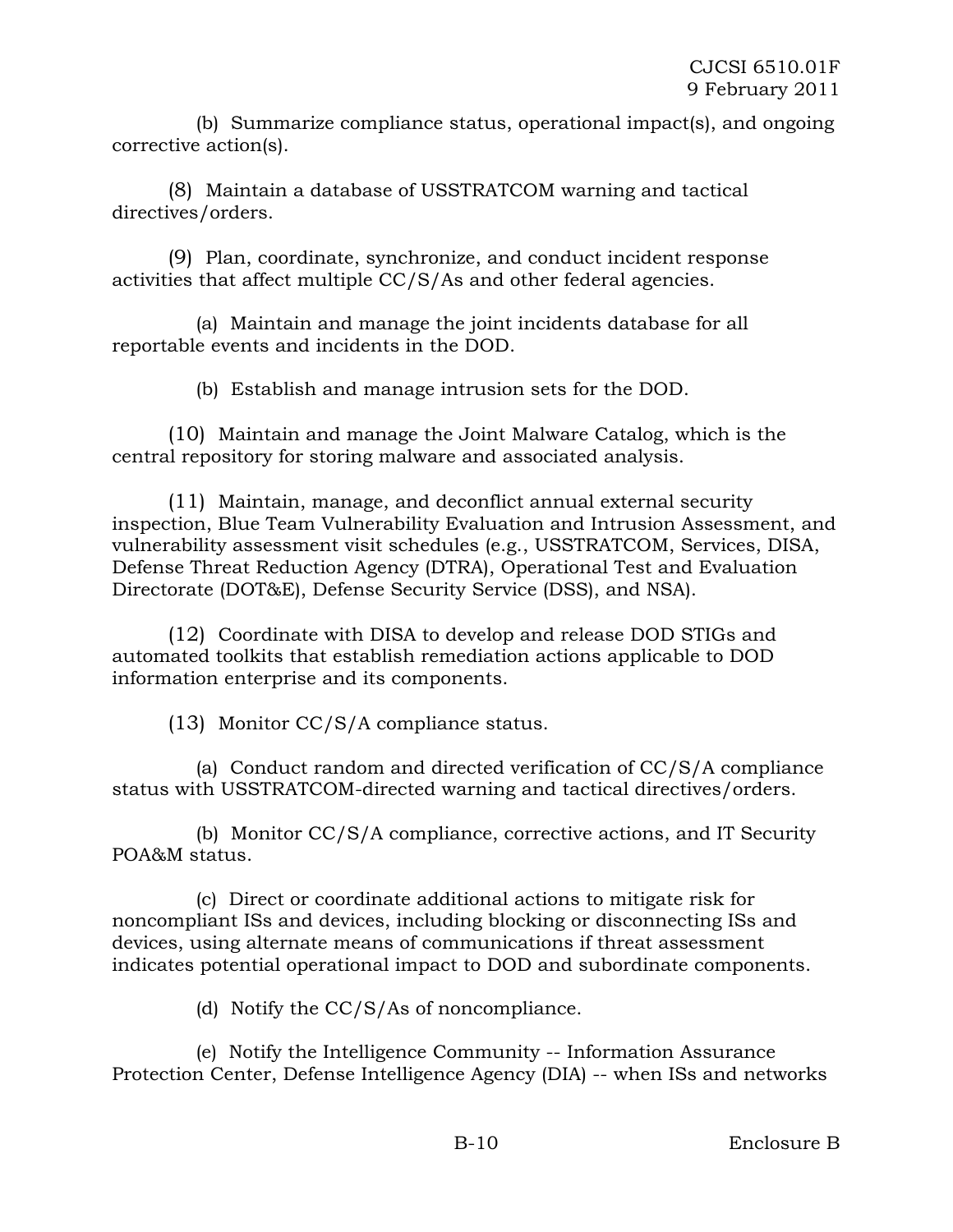that handle SCI are reported non-compliant with directed security requirements.

4. Service Chiefs. In addition to responsibilities IAW Enclosure C, the Service Chiefs under the authority of the Service Secretaries shall:

a. Organize, man, equip, and train forces to protect component information and ISs.

b. Establish and obtain USSTRATCOM accreditation for a Tier 2 CNDSP and direct IA and CND protective measures and implement DOD-wide defensive actions for Service and combatant command supported networks.

c. Provide CCRI support with IA trained and certified personnel to conduct compliance inspections of Service organizations as requested by USSTRATCOM.

d. Ensure Service component commands provide situational awareness through network operations channels to a Combatant Commander of events occurring within Service component commands affecting a combatant command area of responsibility.

e. Exercise Service procedures, processes, and capabilities in realistic scenarios to include compromise or DoS, and integrate changes to fix deficiencies based on lessons learned and AARs.

f. Conduct Service-level risk analysis of the Service portion of DOD information enterprise/networks to assist in assessing the vulnerabilities of ISs and maintain procedures and capabilities to mitigate assessed vulnerabilities and potential threat effects.

g. Conduct IS monitoring operations.

(1) Monitor systems consistent with applicable policy and procedures in NTISSD No. 600 (reference y) and DODI 8560.01 (reference z), as well as the legal authority contained in 18 USC 2510, et seq. (reference aa) and FISA, 50 USC 1801, et seq. (reference bb).

(2) Establish procedures for notifying personnel and contractors of the requirements necessary to support IS monitoring (e.g., periodic training, warning banners, and notices).

h. Ensure all military, civilian, DOD contractor, and other DOD IS users receive education and training including initial and annual refresher training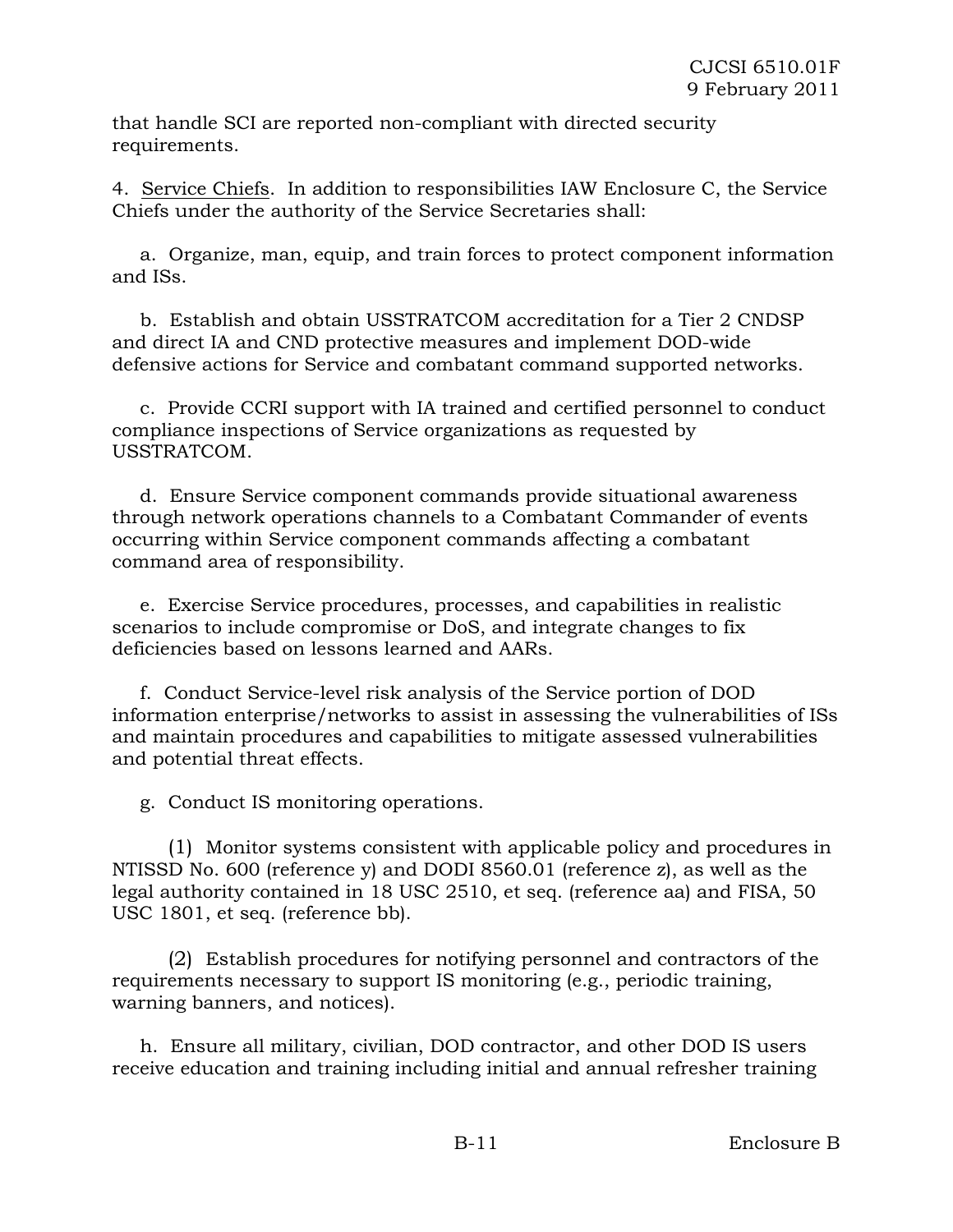IAW DOD 8570.01-M (reference gg).

i. Document military, civilian, and DOD contractor personnel training and certification IAW DOD 8570.01-M (reference gg).

j. Provide IA support as Service Executive Agent for combatant commands IAW DODD 5100.3, "Support of the Headquarters of Combatant and Subordinate Joint Commands" (reference ccc).

5. Commandant, United States Coast Guard (USCG) shall carry out USSTRATCOM warning and tactical directives/orders for ISs connected to the DISN (e.g., Secret Internet Protocol Router Network (SIPRNET) and NIPRNET) IAW CC/S/A responsibilities (Enclosure C).

6. Director, Defense Information Systems Agency (DISA). In addition to responsibilities in Enclosure C, the Director, DISA shall:

a. Lead development and implementation of layered protection of the DODwide elements of the DOD information enterprise.

b. Function as a technical advisor to the DOD CIO, Joint Staff, USSTRATCOM, and the Defense-wide Information Assurance Program (DIAP) for IA protective measures, tools, and capabilities.

c. Serve as the DOD contact for IT standards development IAW DODI 4630.05, "Interoperability and Supportability of Information Technology (IT) and National Security Systems (NSS)" (reference ddd) and DODD 5000.01 (reference nn).

d. Establish security architecture and standards for protecting and defending the DOD information enterprise in coordination with CC/S/As.

e. Establish the gateway router (or the installation premise router, where applicable) as the demarcation point between the public switched network and the DOD information network.

f. Coordinate with the Joint Staff, NSA, and DIA to maintain authorization to operate (accreditation) of the DOD-wide elements of the defense information infrastructure as required.

g. Provide CCRI support with IA trained and certified personnel to conduct security inspections as requested by USSTRATCOM.

h. Support combatant command and JTF staffs to effectively integrate the various IA protective procedures and capabilities associated with protecting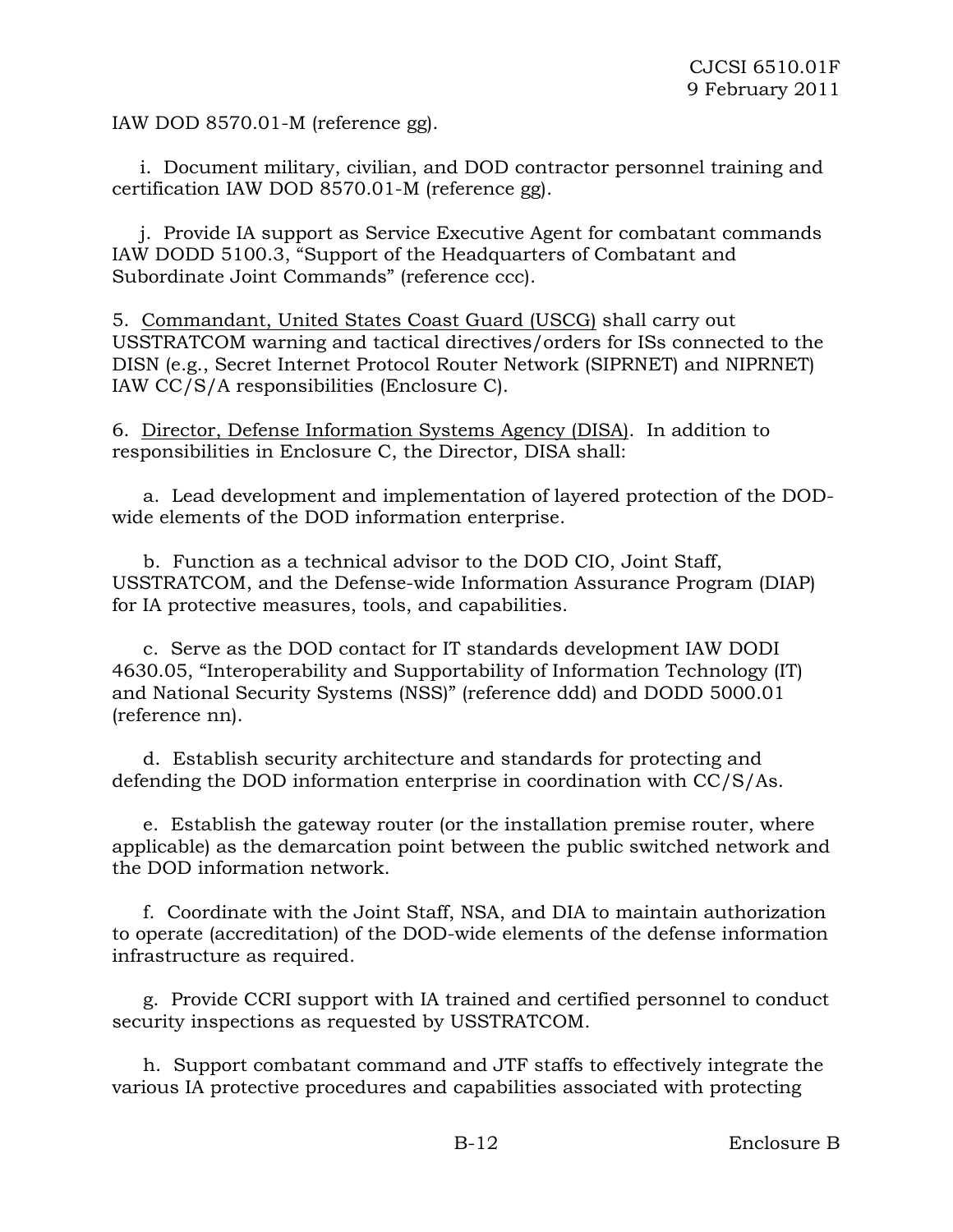information and ISs.

i. Function as the certification authority for GENSER network and system CNDSPs (e.g., SIPRNET and NIPRNET) IAW DODD O-8530.2 (reference h).

j. Establish a CND services and operations capability to coordinate and direct IA protective measures and implement USSTRATCOM direction for GENSER networks or systems (e.g., SIPRNET and NIPRNET).

k. Provide Tier 2 CND services on subscription basis based on an MOA or memorandum of understanding (MOU) for any CC/S/A that does not establish or otherwise identify another CNDSP (e.g., Network Operations and Security Center (NOSC)) for their GENSER or sponsored information networks. Establish advisory and alert procedures for these organizations.

l. Assist the Services in assessing the vulnerabilities of ISs and maintain procedures and capabilities to mitigate assessed vulnerabilities and threat effects.

m. Develop an IA education, training, and awareness program IAW DODD 8570.01 (reference ff).

(1) Develop IA education, training, and awareness program guidelines.

(2) Coordinate with other CC/S/As, as required, to develop computerbased training and distributive courses and products for use by CC/S/As. For information on available training products, visit DISA's Web site at http://iase.disa.mil/eta/index.html.

(3) Develop and maintain an automated database on available DOD IA courses matched to skill level training certification requirements.

n. Develop and maintain DOD STIGs.

(1) Update the DOD STIGs and automated toolkit to reflect the proper security configuration settings and other remedial tasks IAW DOD instructions and guidance.

(2) Coordinate updated or new STIGs through the DSAWG.

7. Director, Defense Intelligence Agency (DIA). In addition to responsibilities in Enclosure C, the Director, DIA shall:

a. Establish a CND services and operations capability to coordinate and direct IA protective measures and implement DOD-wide CND direction for DIA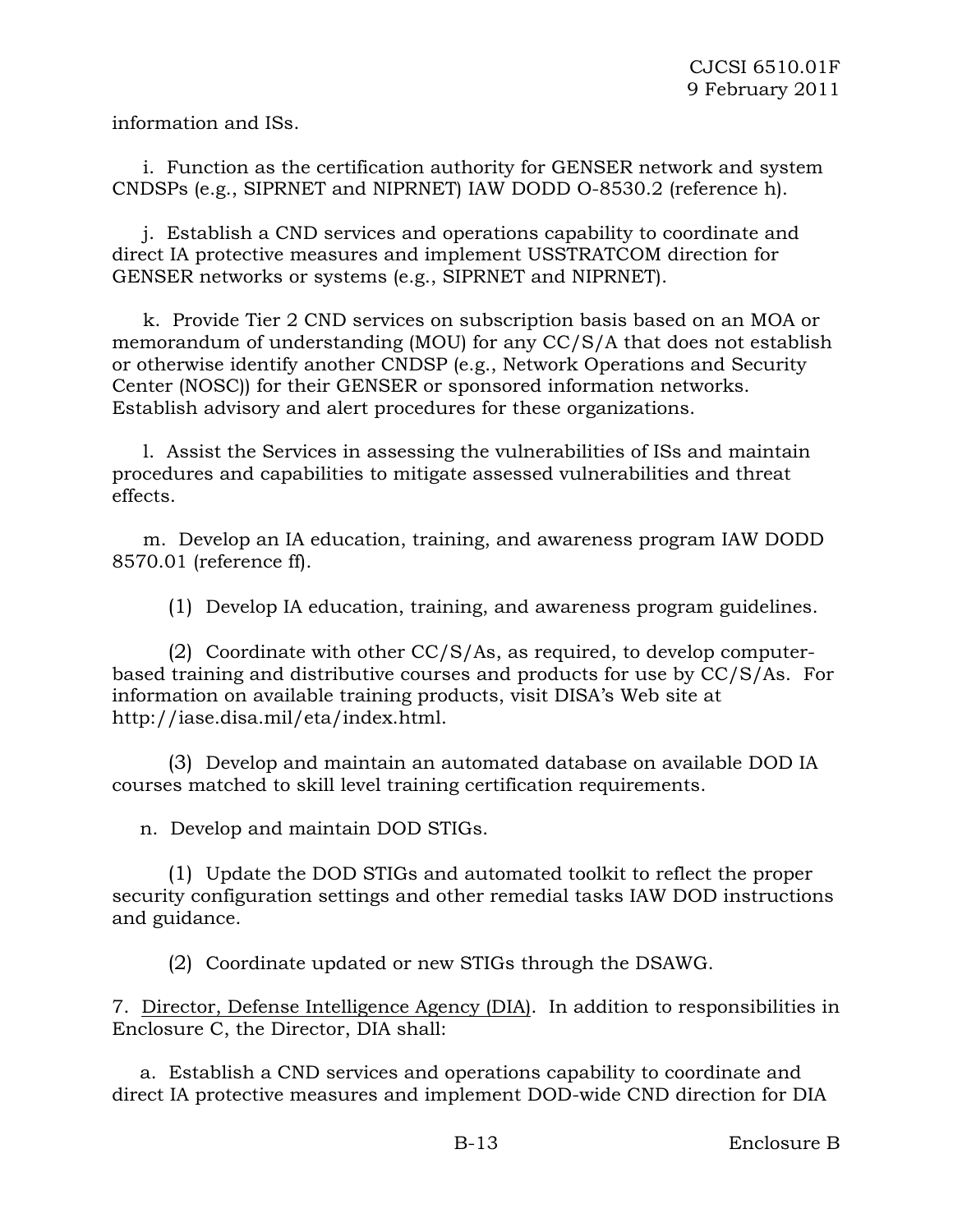networks. This includes IC networks processing SCI operated and managed by DIA on behalf of the IC (e.g., Joint Worldwide Intelligence Communications System (JWICS)).

b. Support CND Services for Special Enclaves.

(1) Function as the certification authority for all DOD CNDSPs elements (CC/S/As) designated by DOD CIO as a Special Enclave.

(2) Establish Tier 2 CND services based on an MOA or MOU with any CC/S/A that does not establish or otherwise identify another CNDSP (e.g., NOSC) for their information networks designated by DOD CIO as a Special Enclave.

(3) Establish advisory and alert procedures for these organizations. DIA and CC/S/A shall maintain copy of MOA or MOU.

c. Provide threat assessments and assist in conducting DOD information enterprise/network risk assessments for Office of the Secretary of Defense (OSD), Joint Staff, and CC/S/As.

d. Provide intelligence on threat capabilities against DOD information, ISs, and interconnections with foreign partners.

e. Serve as the DOD focal point for intelligence support to strategic indications and warning (I&W) process for foreign threat to U.S. information infrastructure and systems.

f. Serve as the Defense IC focal point for design, development, and maintenance of databases that facilitate collection, processing, and dissemination of all-source, finished intelligence for identifying potential foreign threats, indications of threat activity, and dissemination of warnings of foreign threat activities.

g. Provide intelligence analytical support to determine attribution for reported incidents and unauthorized activities on the DOD networks, long-term analysis to achieve predictive analysis of foreign activities against the DOD information enterprise, and characterization of the global cyber-threat environment.

8. Director, National Security Agency (DIRNSA)/Chief, Central Security Services (CSS). In addition to responsibilities in Enclosure C, DIRNSA/CSS shall: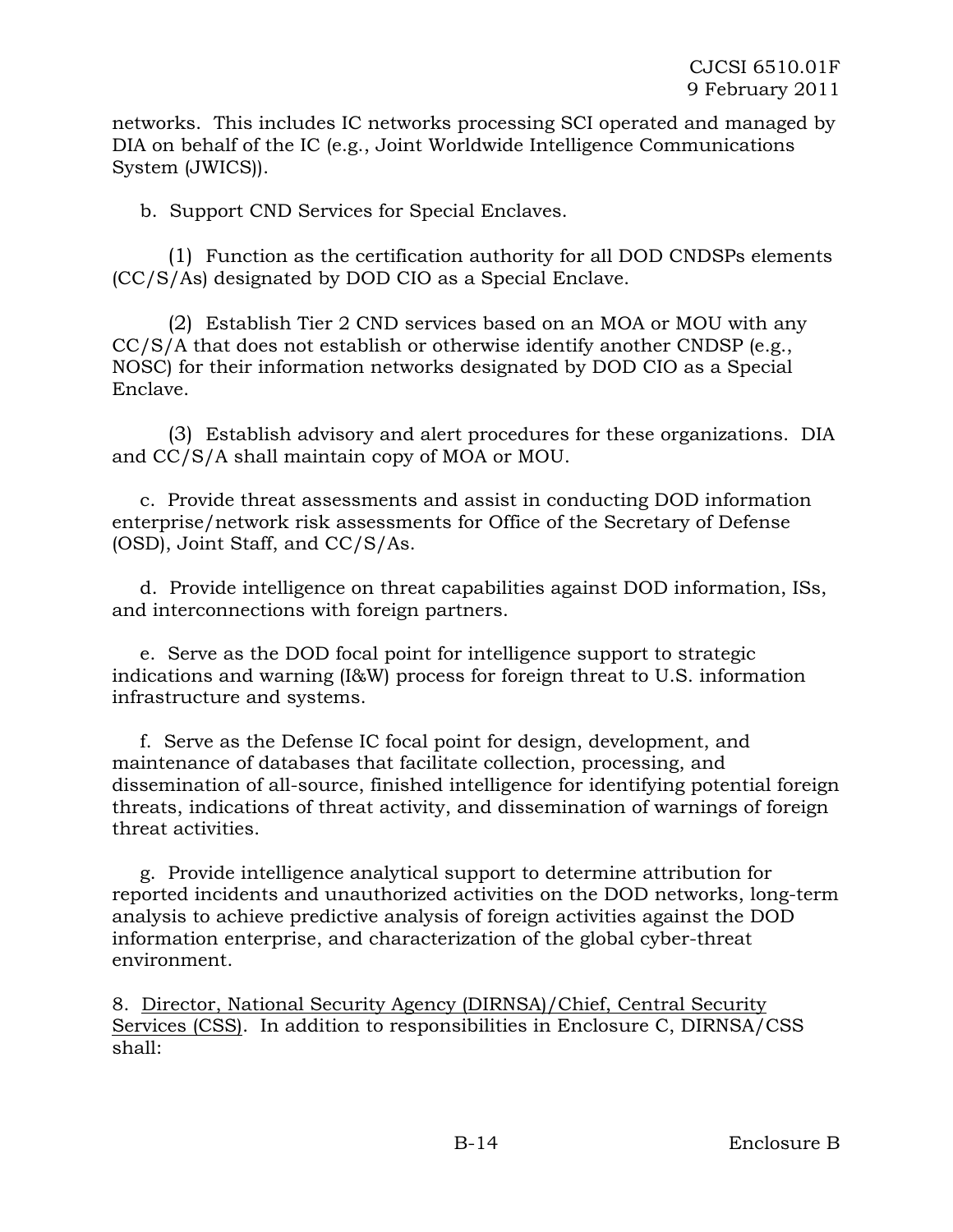a. Develop and coordinate the IA component of the DOD information enterprise architecture as the IA domain agent.

b. Sponsor the GIG IA Initial Capability Document (ICD) (reference eee) and GIG IA Portfolio; maintain the ICD and provide technical guidance and assistance to CC/S/As creating capabilities development documents (CDDs) and/or capability production documents (CPDs) based on GIG IA ICD.

c. Provide attack sensing and warning (AS&W) support (e.g., Defense-wide and long-term trend and pattern analysis) to USSTRATCOM and other CC/S/As. Populate databases with AS&W analysis.

d. Function as a technical advisor to the DOD CIO, Joint Staff, and USSTRATCOM for IA protective measures, tools, and capabilities.

e. Assess the risk to information networks based on the threat to such networks and the vulnerabilities of implemented IA technologies.

f. Serve as the DOD focal point for research and development (R&D) in support of IA capability requirements, to include protection mechanisms, detection and monitoring, response and recovery, and IA assessment tools and techniques.

g. Lead the development of enterprise-level IA system engineering guidance and provide engineering support and other technical assistance for its implementation within DOD.

h. Serve as the DOD focal point for the NIAP.

(1) Through the NIAP, establish criteria and processes for evaluating and validating all security-related COTS firmware and software components (excluding cryptographic modules) that are required to protect ISs.

(2) Encourage U.S. industry to voluntarily submit IA-enabled COTS hardware and software to NIAP evaluation processes.

i. Oversee administration of the National Security Information Systems Incident Program (NSISIP) IAW NTISSD No. 503, "Incident Response and Vulnerability Reporting for National Security Systems" (reference fff).

j. Conduct vulnerability analysis and counter-intrusion operations within national security systems.

k. Conduct Red Team Operations.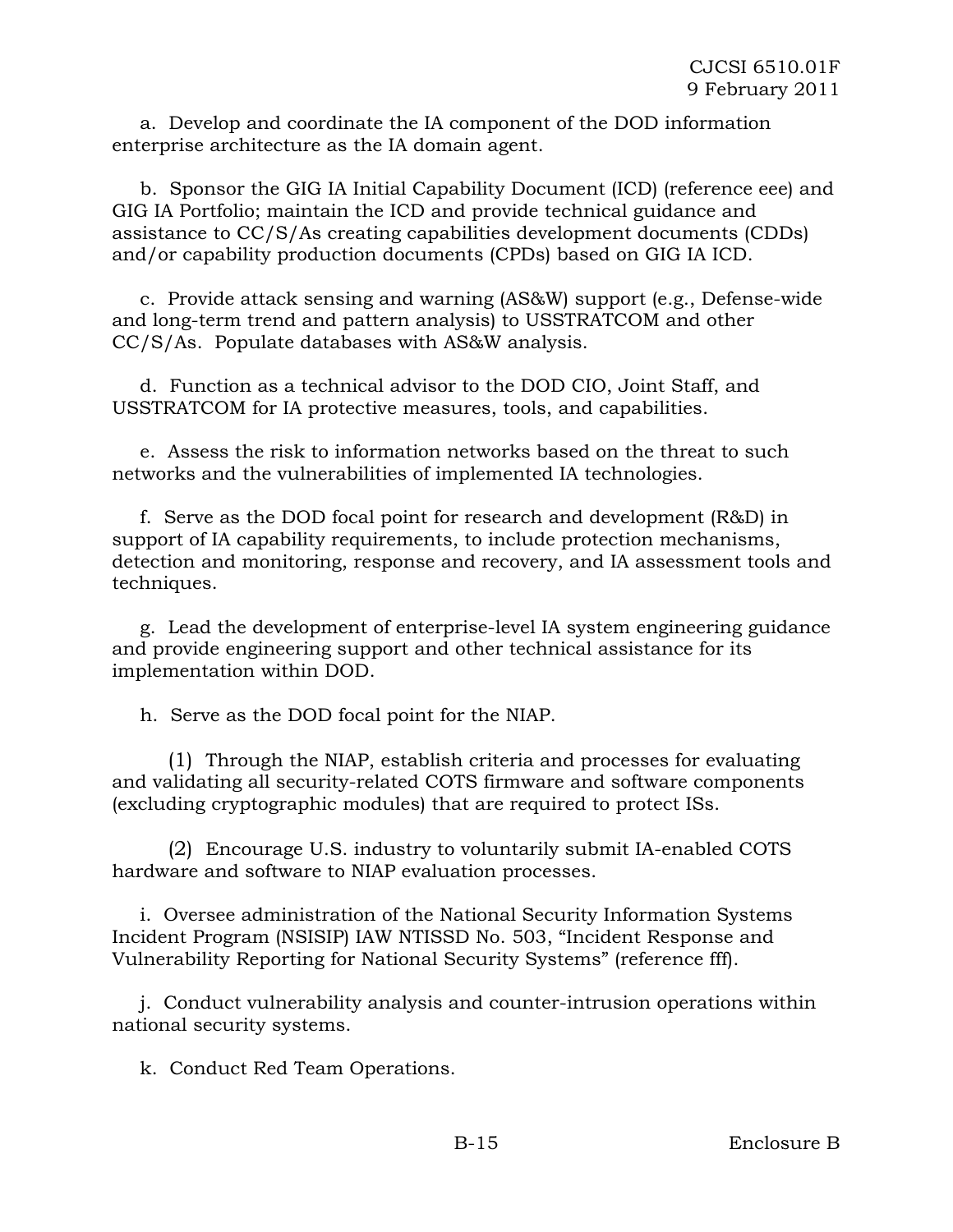(1) Maintain Red Team capability to emulate a potential adversary's attack or exploitation capabilities against DOD ISs. For NSA Red Team support, contact NSA Client Advocate for USCYBERCOM (I91) at 410-854- 4656.

(2) Function as the certification authority for DOD Red Teams.

(3) Maintain a trusted agent network within DOD to ensure exercise, operational evaluation, or security assessment safety and assist in deconflicting exercise play from real-world activity.

(a) Ensure trusted agent network operates in coordination with USSTRATCOM and other CC/S/As.

(b) Ensure trusted agents are informed of all ongoing joint Red Team operations so they can assist in deconflicting exercise play and real-world activity.

l. Develop and maintain security configuration guides or pamphlets to provide security options for the most widely used IA or IA-enabled products.

m. Develop and maintain standard procedures and recommended tools to manually transfer data between security domains with removable media.

n. Coordinate activities of the NSA/CSS Threat Operations Center (NTOC)9 with other  $CC/S/As$  to integrate NTOC efforts in protection of National Security Systems (NSSs).

o. Act as the centralized COMSEC acquisition authority.

(1) Certify cryptographic modules that are used to protect classified information and approve cryptographic modules that are used to protect unclassified information processed by or stored on the media on NSSs as delineated by 44 USC 3542(b)(2) (reference ggg).

(2) Develop and promulgate technical criteria, standards, and guidelines for certification of NSSs.

p. Protect telecommunications systems handling unclassified national security-related information.

 $\overline{\phantom{a}}$ 9 An overview with NTOC mission, functions, and contact information can be found at: http://www.ntoc.nsa.smil.mil/snareddemon/main.html/.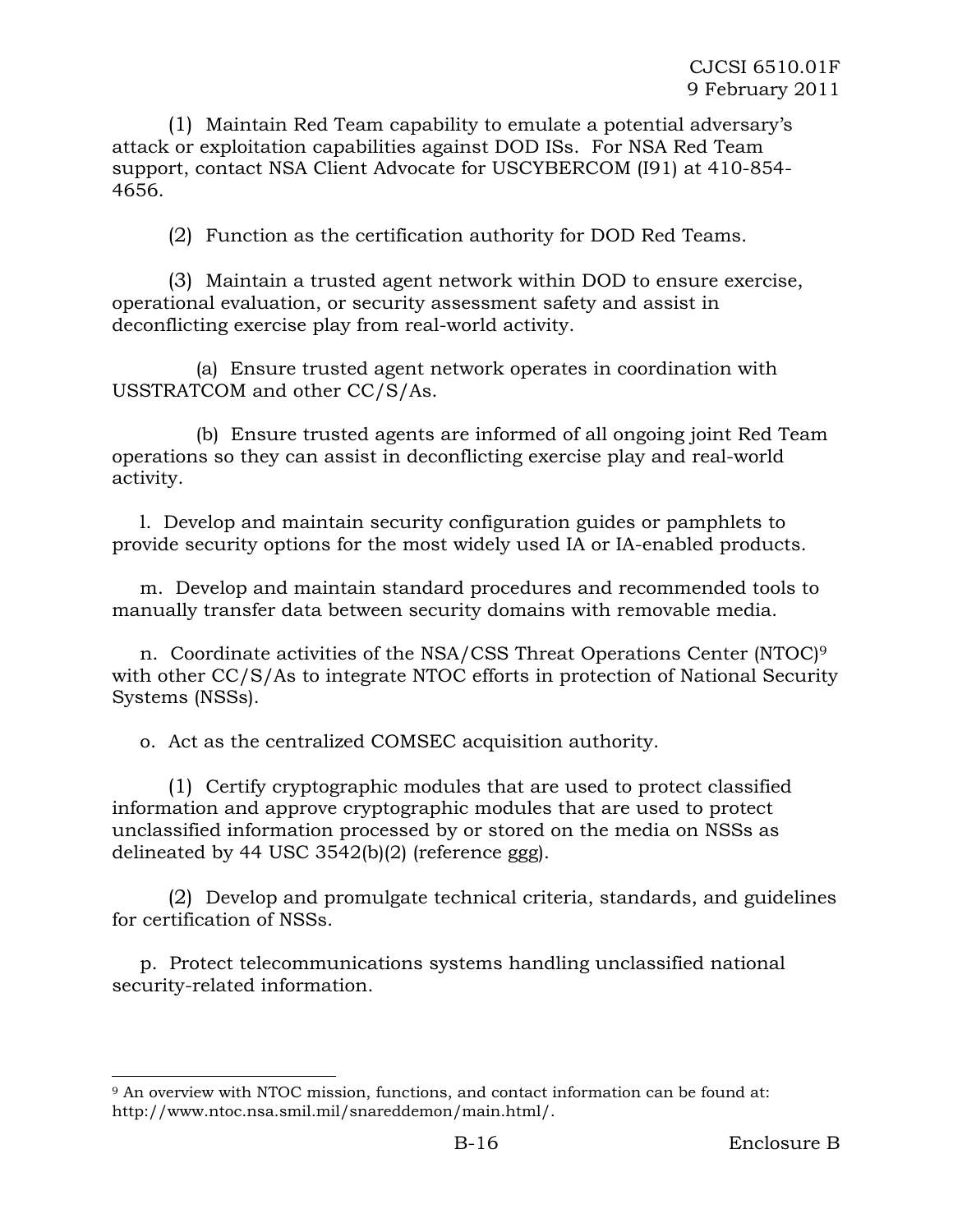(1) Provide consultation and guidance for use in determining exploitation risk.

(2) Prescribe cryptographic equipment and techniques to be used where a significant exploitation risk exists.

(3) Provide information on use of commercial cryptographic equipment and techniques where a significant exploitation risk does not exist.

q. Provide protection against intercept and analysis of compromising emissions from crypto-equipment or an IS.

(1) Employ emanations security (EMSEC) measures to deny unauthorized individuals information derived from the intercept and analysis of compromising emissions from crypto-equipment and ISs.

(2) Apply TEMPEST suppression techniques and protective measures to cryptographic equipment and certify the TEMPEST acceptability of cryptographic equipment.

(3) Operate a National TEMPEST Information Center that provides for a continuing exchange of TEMPEST information between U.S. government organizations.

(4) Encourage U.S. industry to voluntarily develop and offer equipment and systems designed to satisfy U.S. government TEMPEST standards.

(5) Fund, establish, and manage a training program required for both the technical education of TEMPEST personnel and the specific training of Certified TEMPEST Technical Authorities (CTTA).

(6) Publish an annual assessment of the domestic and foreign TEMPEST threat based on all-source intelligence data.

(7) Provide guidance to CC/S/As on the security classification and control of information pertaining to compromising emanations, to include the releasability of such information to U.S. government contractors and foreign nations.

r. Use of Cryptosystems in High-Risk Environments.

(1) Coordinate with other U.S. government departments and agencies to establish criteria for identifying high-risk environments for cryptosystems.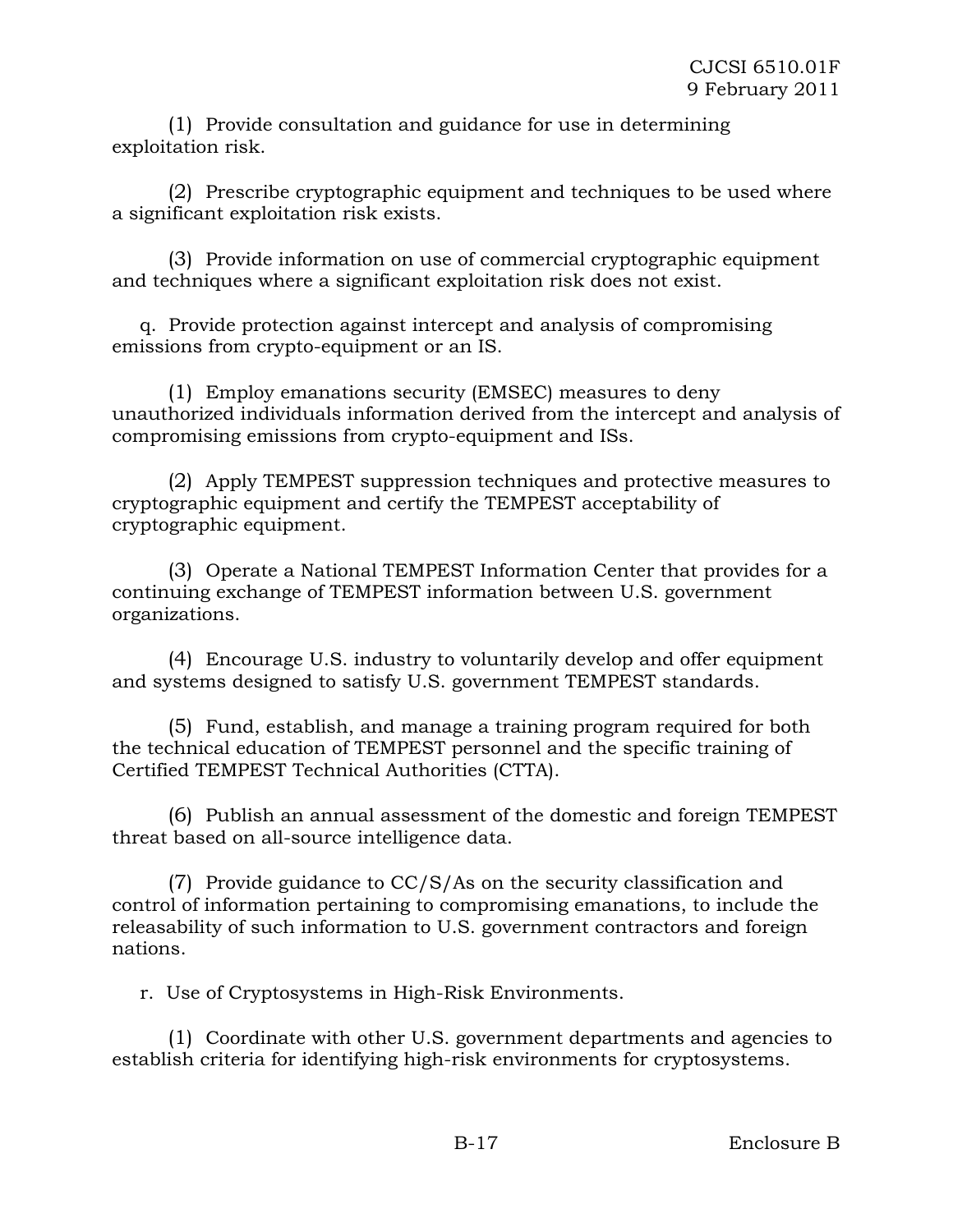(2) Establish and publish criteria for selecting cryptosystems for use in high-risk environments.

(3) Maintain oversight regarding cryptosystem selection for use in highrisk environments.

s. Support IA and/or COMSEC monitoring activities.

(1) Advise and assist other CC/S/As in establishing their operating procedures to implement IA and/or COMSEC monitoring activities.

(2) Conduct monitoring of government telecommunications consistent with the applicable policy and procedures in NTISSD No. 600 (reference y) and DODI 8560.01 (reference z), as well as the legal authority contained in 18 USC 2510, et seq. (reference aa) and FISA, 50 USC 1801, et seq. (reference bb).

9. Director, Defense Security Service (DSS). In addition to responsibilities in Enclosure C, the Director, DSS shall administer the National Industrial Security Program (NISP) on behalf of DOD and federal agencies that have entered into an agreement with the Secretary of Defense for rendering industrial security services.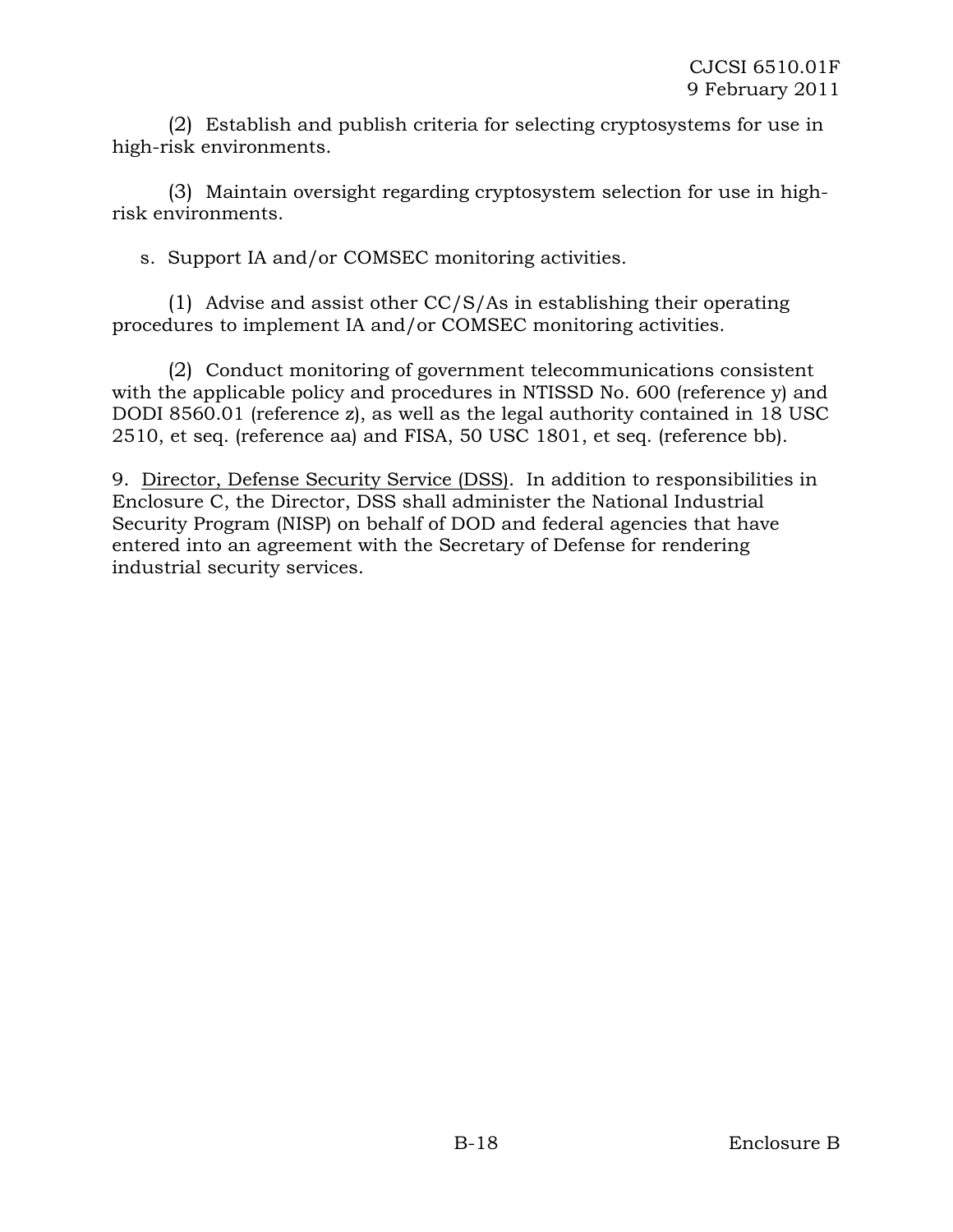#### ENCLOSURE C

#### JOINT STAFF, COMBATANT COMMAND, SERVICE, DEFENSE AGENCY, DOD FIELD ACTIVITY, AND JOINT ACTIVITY COLLECTIVE RESPONSIBILITIES

## 1. Architecture. CC/S/As shall:

 $\overline{\phantom{a}}$ 

a. Plan, budget, and execute resources in support of IA consistent with the DOD IA architecture IAW DODI 8500.2 (reference g).

b. Identify and include IA requirements in the design, acquisition, installation, operation, upgrade, or replacement of system technologies and supporting infrastructures including sustaining base, tactical, and command, control, communications, computers, and intelligence (C4I) interfaces to weapon systems.

c. Ensure program managed systems (e.g., centrally managed applications) implement and are compliant with DOD IA program and USSTRATCOM warning and tactical directives/orders (e.g., IAVM program, incident handling program, and other responsibilities outlined in this instruction).10

2. Categorization and Registration. CC/S/As shall:

a. Establish and maintain a complete asset inventory of CC/S/A information resources IAW Office of Management and Budget (OMB) Circular A-130, "Management of Federal Information Resources" (reference hhh) and DODD 8500.01E (reference a).

b. Register ISs within the DOD IT Portfolio Repository (DITPR).

c. Categorize ISs IAW DODD 8500.01E (reference a) in one of four categories (i.e., enclaves (which include networks), automated IS applications, outsourced IT-based processes, or platform IT interconnections).

d. Designate IS mission criticality and mission assurance categories.

e. Determine whether an IS should be registered as an NSS. NIST Special Publication (SP) 800-59, "Guidelines for Identifying an Information System as a National Security System" (reference iii) provides guidelines to identify an IS as an NSS.

<sup>10</sup> Program managers for a centrally managed program will be contacted concerning noncompliance with DOD security requirements. If problems continue, contact the program's  $CC/S/A.$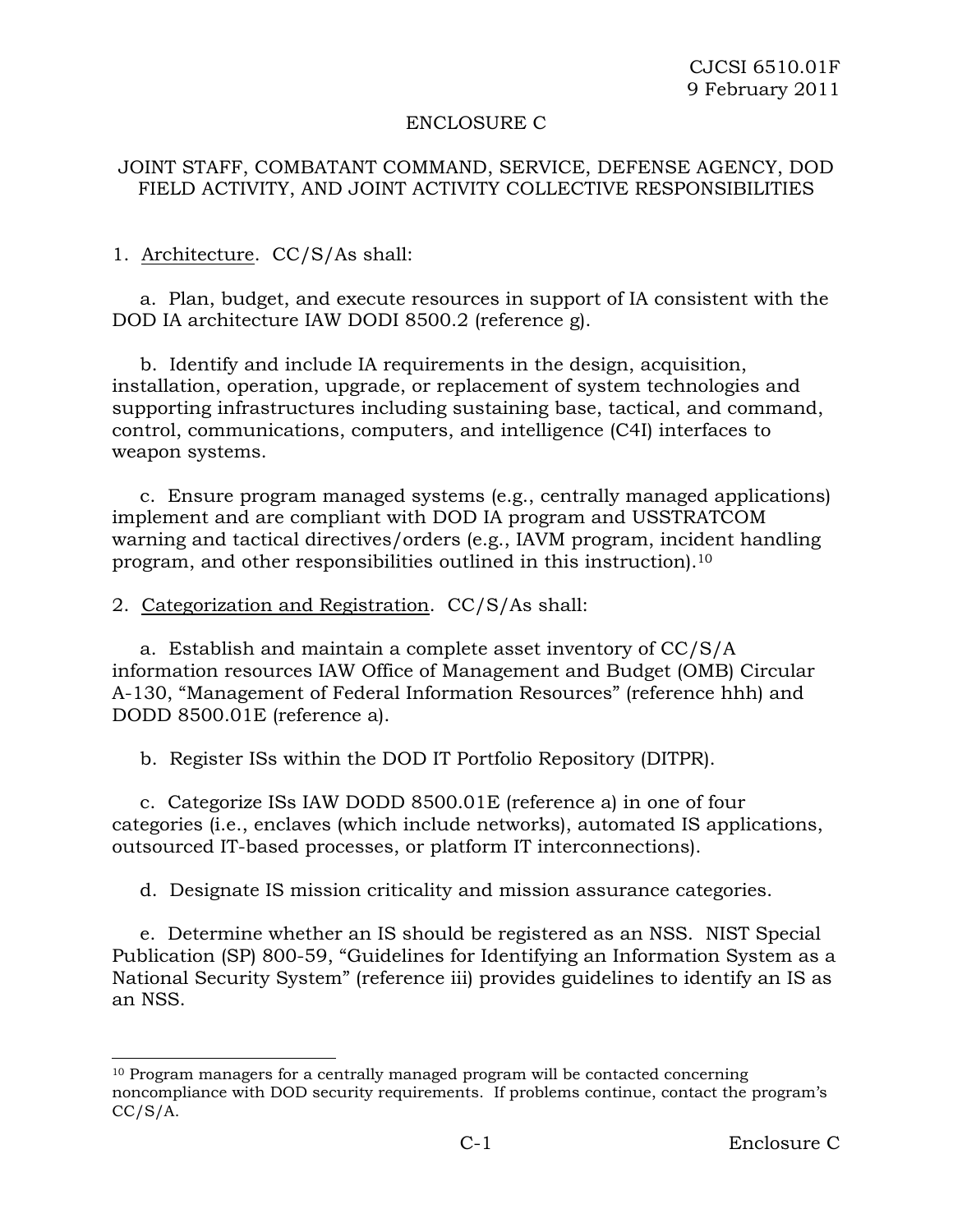3. Security Control Assessment and Authorization to Operate (i.e., Certification and Accreditation (C&A)). CC/S/As shall:

a. Designate an Authorizing Official (i.e., DAA) for an IS during formation of DOD Information Assurance Certification and Accreditation Process (DIACAP) team IAW DODI 8510.01 (reference i). Note: An Authorizing Official (i.e., DAA) will be a U.S. citizen and an employee of the USG, will have the authority to formally assume responsibility for operating an IS at an acceptable level of risk, and will hold a security clearance commensurate with the classification level of systems under their jurisdiction.

(1) For an IS funded, developed, and operated primarily by one CC/S/A the Authorizing Official (i.e., DAA) shall be appointed by that CC/S/A.

(2) For an Enterprise IS or IS funded, developed, and operated by more than one CC/S/A, one Authorizing Official (i.e., DAA) will be appointed. The CC/S/A(s) designated as the executive agent for the IS material solution shall either:

(a) Appoint the Authorizing Official (i.e., DAA) upon agreement of the CC/S/A SIAOs, Program Manager, and User Representatives involved in the funding, development, and operation of the IS.

1. Roles and responsibilities for involved parties should be outlined and agreed on in signed documentation.

2. The Authorizing Official (i.e., DAA) should preferably be from an outside user organization that will be responsible for operating the IS.

(b) Request through their DSAWG representative the appointment of an Authorizing Official (i.e., DAA) by the Mission Area (MA) PAAs IAW DODI 8510.01 (reference i) if the CC/S/As cannot agree on an Authorizing Official for the IS (i.e., DAA).

1. The requesting DSAWG representative will provide Authorizing Official (i.e., DAA) recommendations and work with the MA PAA DSAWG representative(s) to identify points of contact (POCs) and initiate Authorizing Official (i.e., DAA) appointment coordination and staffing process.

2. If an IS is under the purview of multiple MA PAAs, the primary MA PAA will be responsible for staffing and appointing the Authorizing Official (i.e., DAA).

(3) Provide funding to the appointed Authorizing Official (i.e., DAA) to carry out Authorizing Official (i.e., DAA) functions and responsibilities.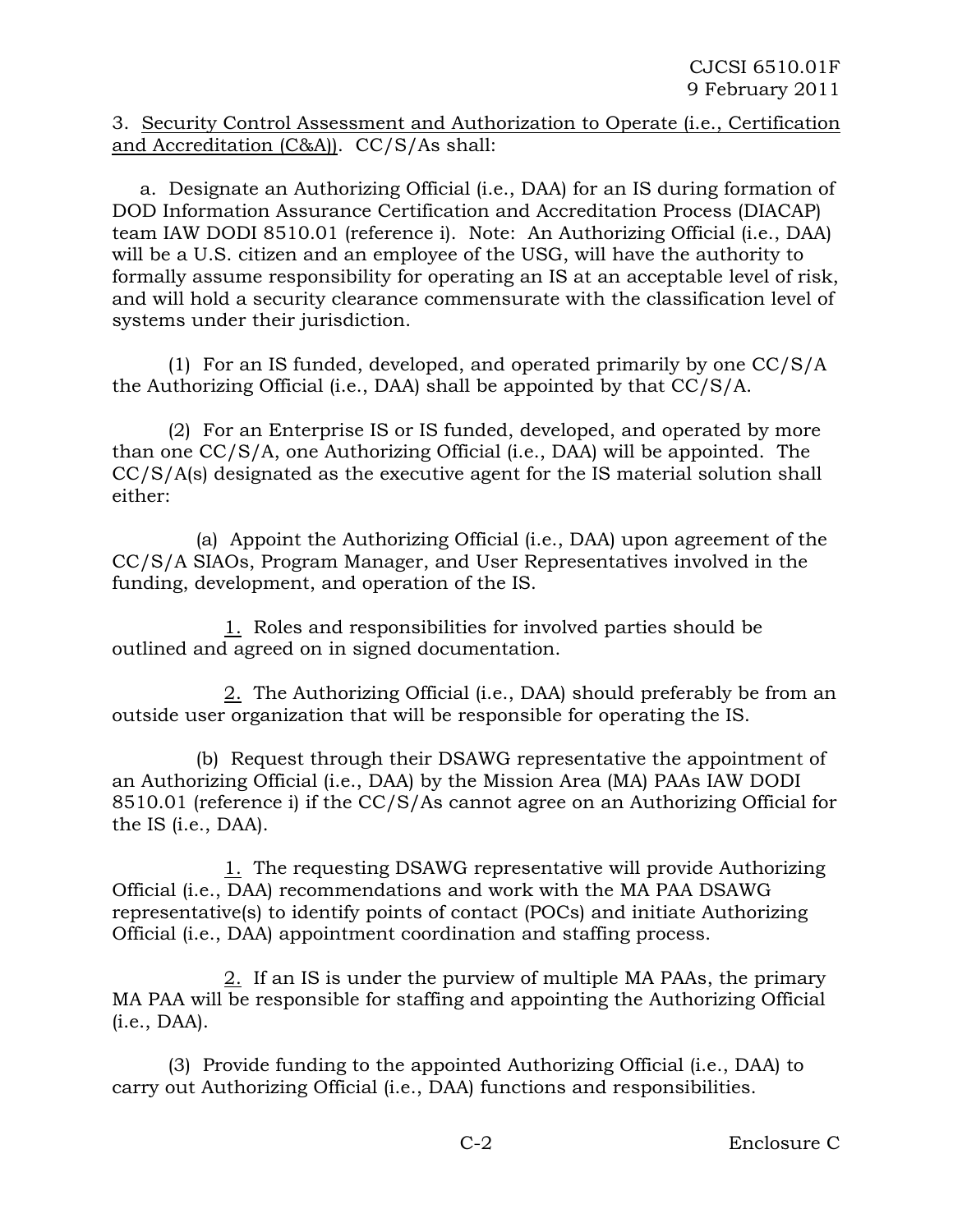b. Authorize the operation of ISs IAW DODI 8510.01 (reference i) and consistent with ISs defined in DODD 8500.01E (reference a).

c. Establish or enter into an agreement with a USSTRATCOM accredited CNDSP to provide CND service capabilities for CC/S/A ISs.

(1) Implement CND service capabilities to continuously protect, monitor, detect, analyze, and respond to unauthorized activity within CC/S/A ISs and networks IAW DODI O-8530.2 (reference h). These capabilities will be available during IS periods of operations (i.e., 24 hours/7 days a week).

(2) All DOD ISs and non-DOD ISs operating on or connected to DOD information networks shall be supported by an accredited CNDSP IAW DODI O-8530.2 (reference h). ISs shall not be authorized to operate without accredited supporting CNDSP.

d. Select security controls IAW DODI 8500.2 (reference g). Note: The next update to DODI 8500.2 (reference g) and DODI 8510.01 (reference i) will direct DOD IS categorization and security control selection IAW CNSSI No. 1253, "Security Categorization and Control Selection for National Security Systems" (reference jjj) with additional specific guidance on the DIACAP Knowledge Service. DODI 8500.2 (reference g) and DODI 8510.01 (reference i) will also direct the use of security controls in NIST SP 800-53, "Recommended Security Controls for Federal Information Systems and Organizations" (reference kkk) with supporting validation procedures in NIST SP 800-53A, "Guide for Assessing the Security Controls in Federal Information Systems and Organizations" (reference lll), and additional DOD guidance published in the DIACAP Knowledge Service.

#### e. Reuse of Security Control Assessment (Certification) Work for IS Reciprocity

(1) Provide IS security control assessment and authorization (i.e., C&A) documentation (as required by DOD, federal or IC processes) for deploying IS to receiving CC/S/As IAW DOD memorandum, "DoD Information System Certification and Accreditation Reciprocity" (reference mmm). For DOD contractor classified ISs DOD 5220.22-M, "National Industrial Security Program Operating Manual" (reference nnn) documentation shall be provided to receiving CC/S/As.

(2) Accept IS security control assessment and authorization (i.e., C&A) documentation from deploying CC/S/A IAW with DOD memorandum, "DoD Information System Certification and Accreditation Reciprocity" (reference mmm) to review assessment (i.e., certification) documentation for reuse in order to authorize operation of an IS.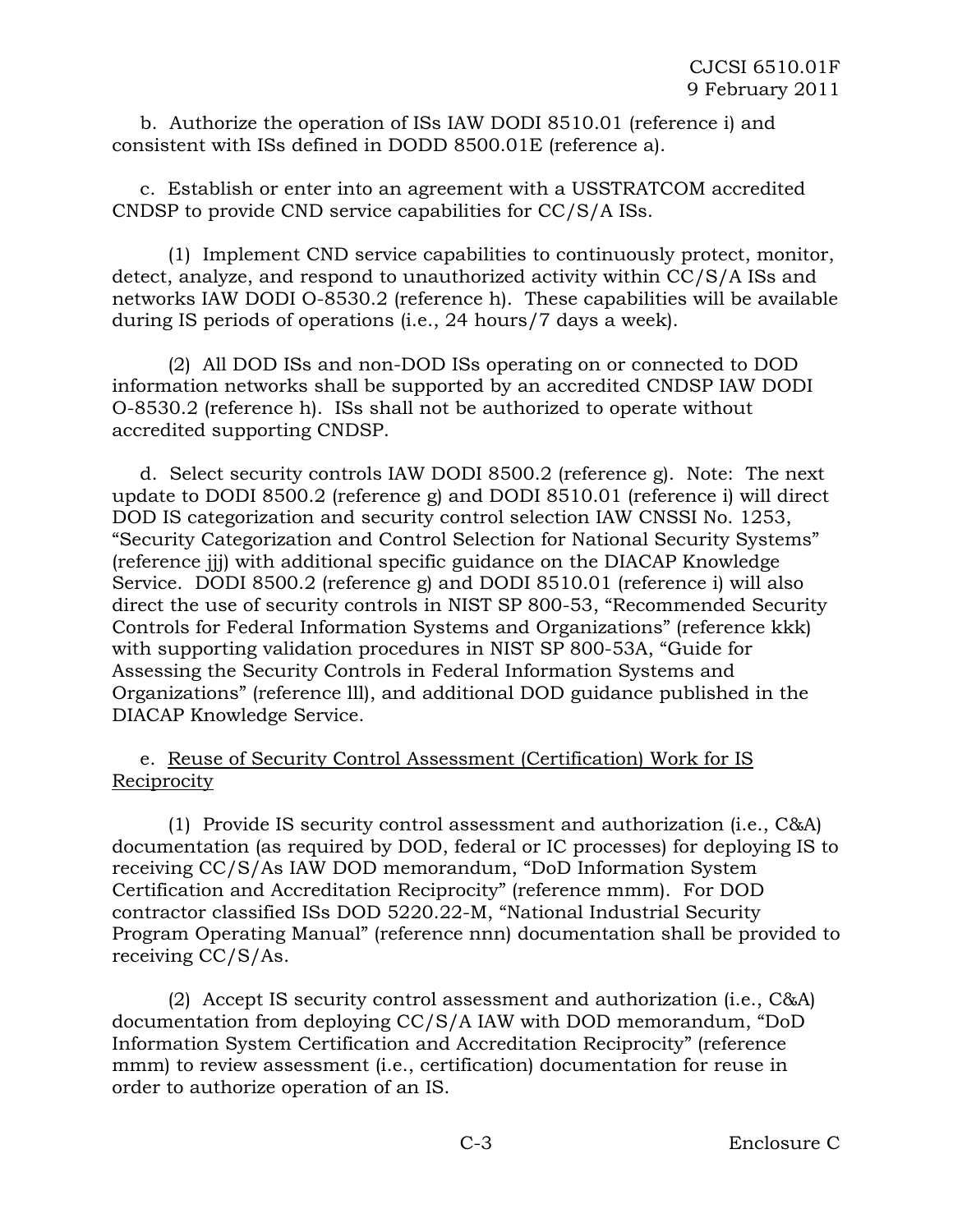(3) Resolve security issues IAW DOD memorandum, "DoD Information System Certification and Accreditation Reciprocity" (reference mmm).

(4) Accept security and authorization (i.e., C&A) documentation developed IAW Intelligence Community Directive (ICD) 503, "Intelligence Community Information Technology Systems Security Risk Management, Certification and Accreditation" (reference ooo) or DODI 8510.01 (reference i) without the need to expend manpower and resources on reformatting the security authorization documentation packages into alternate forms, including security requirements (security control decisions) reciprocally IAW DOD CIO and IC CIO Agreement, "Agreement Between the Department of Defense Chief Information Officer and the Intelligence Community Chief Information Officer" (reference ppp).

f. Platform IT without platform interconnections requires security categorization of the Platform IT, security control selection and implementation, security control assessment, authorization to operate, and security control monitoring.

(1) Platform IT is still required to select and implement an Authorizing Official (i.e., DAA)-approved subset of IA security controls required to protect the Platform IT's resources and information. Select security controls IAW DODI 8500.2 (reference g). Note: The next update to DODI 8500.2 (reference g) and DODI 8510.01 (reference i) will direct the use of the security controls in NIST SP 800-53 (reference kkk).

(2) The interconnection between Platform IT and external DISN or standalone networks (i.e., communications interfaces for data exchanges with NIPRNET or SIPRNET ISs for mission planning or execution, remote administration, and remote upgrade or reconfiguration) require security control assessment and authorization (i.e., C&A).

g. Information Technology Development, Forensics and Reverse Engineering Laboratories. Laboratory IT resources used for software and hardware development, forensics, and reverse engineering that do not process, store, share, and/or transmit real-world operational data and are isolated from operational ISs require Authorizing Official (i.e., DAA)-approved security control selection, assessment, and implementation to operate.

(1) Ensure that technical and non-technical controls are employed to protect the laboratory IT resources, developmental IS(s), and information.

(2) Ensure laboratory IS(s) operate on an isolated LAN segment that does not support operational systems.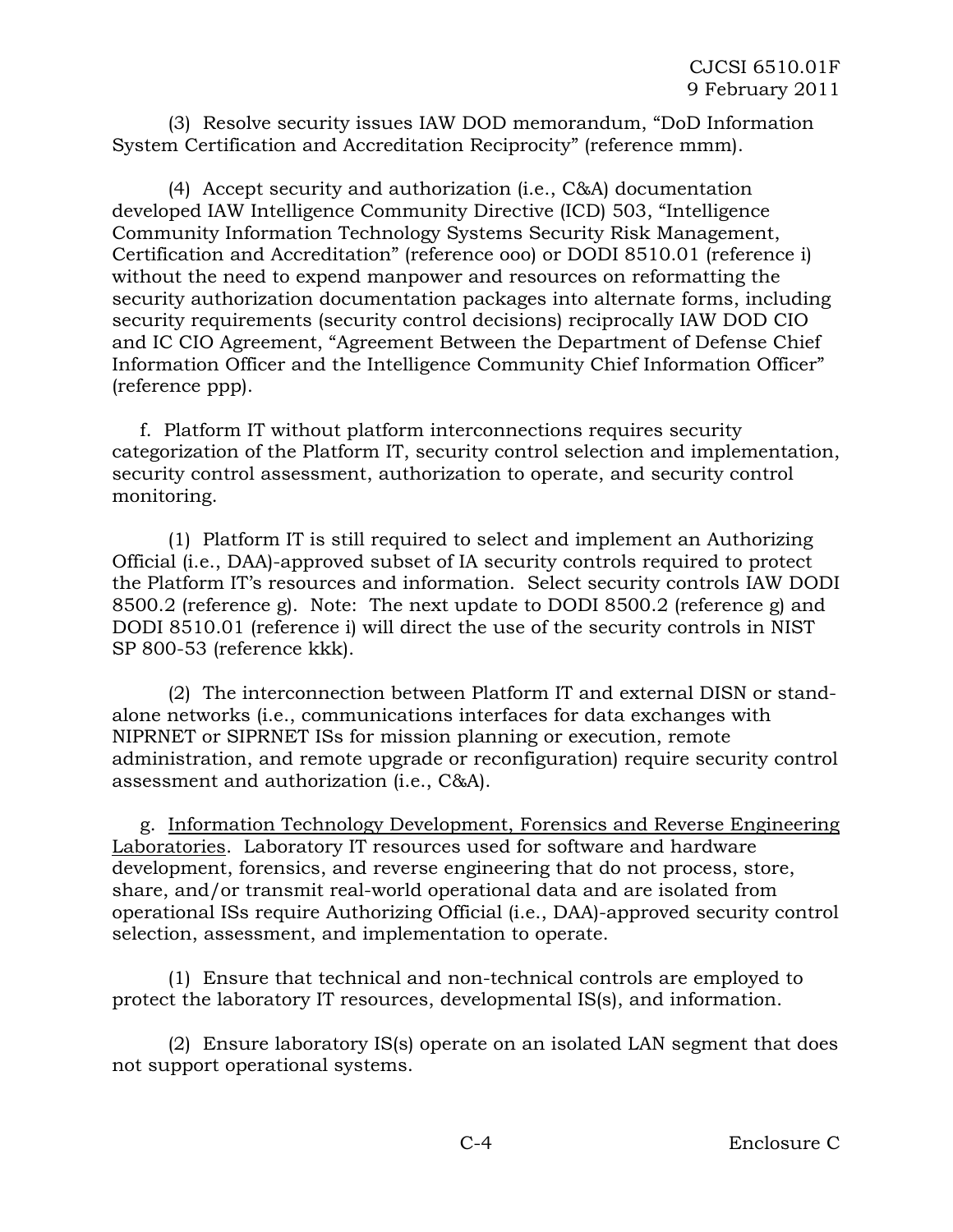(3) Configure laboratory ISs IAW the test and development requirements section of the enclave STIG.

(4) Employ a CDS if different classification levels are used in lab to restrict access to and from these isolated LAN segments.

(5) Ensure ISs undergoing test and development for operational deployment are IAW DODI 8510.01 (reference i).

4. Personnel Management. CC/S/As shall:

a. Appoint an SIAO responsible for directing CC/S/A IA program on behalf of the CIO.

b. Appoint Authorizing Officials (i.e., DAAs) to perform functions outlined in DOD 8570.01-M (reference gg) including accreditation and management of IS(s) under their jurisdiction IAW DODI 8510.01 (reference i).

c. Ensure IA workforce personnel are designated by category and level IAW DOD 8570.01-M (reference gg).

d. Identify positions required to execute IA functions. Enter required information on personnel assigned to those positions into CC/S/A databases (e.g., e-JMAPS) and maintain databases as changes occur IAW DOD 8570.01-M (reference gg).

e. Ensure personnel security is an integral part of the overall IA program. Specific requirements for personnel assigned to privileged user roles with IA management access can be found in DODI 8500.2 (reference g).

5. Training. CC/S/As shall:

a. Establish a training and certification program for government IA workforce personnel in IA management, IA technical, CNDSP and IA System Architect and Engineer positions IAW DODD 8570.01 (reference ff) and DOD 8570.01-M (reference gg).

b. Ensure users (i.e., military, civilian, and DOD contractor personnel) receive initial and annual refresher IA awareness training that addresses requirements in Chapter 6, DOD 8570.01-M (reference gg).

c. Ensure completion of IA workforce and user awareness training is recorded IAW CC/S/A guidance.

6. Cyber Security Inspections Program. CC/S/As shall: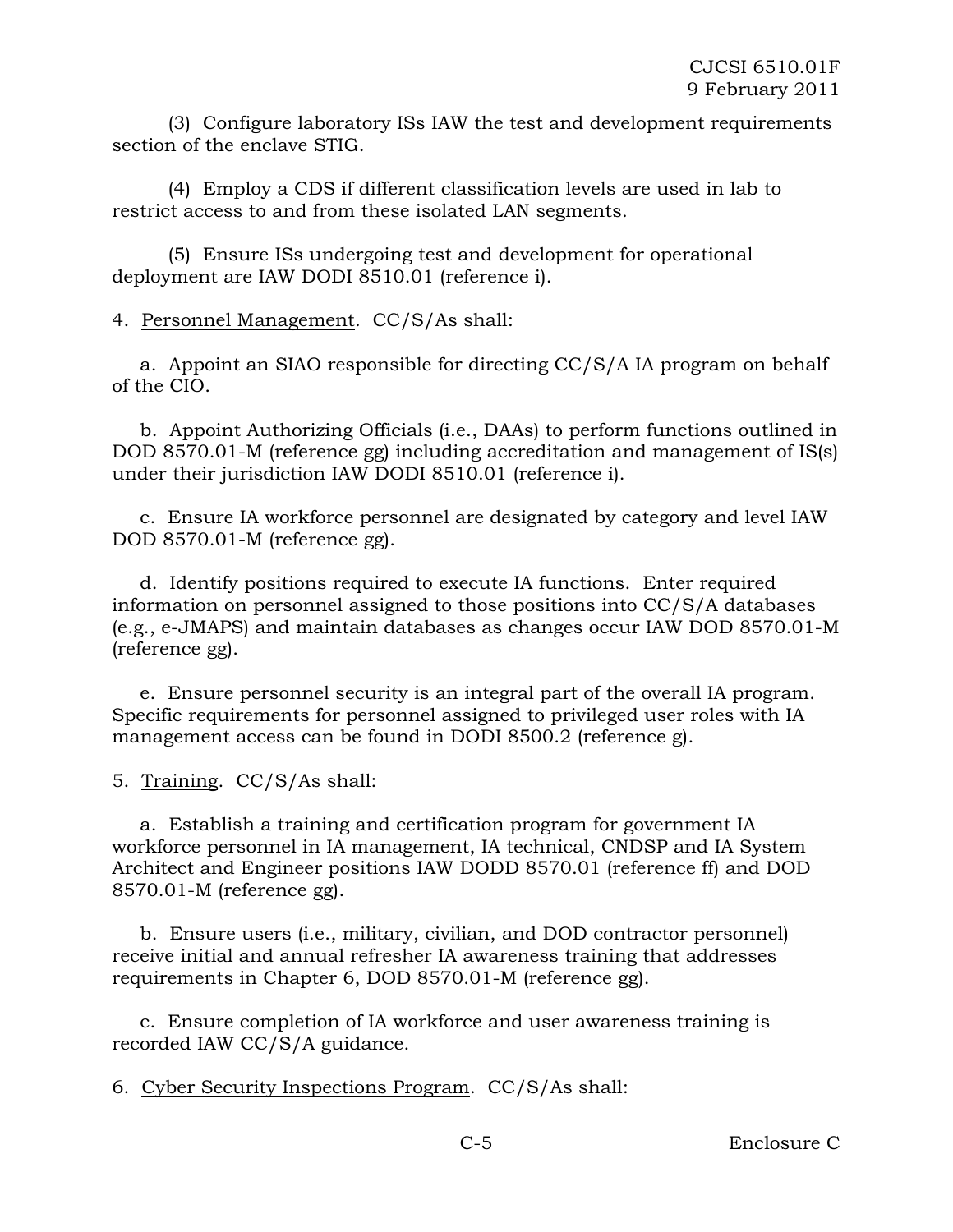a. Conduct vulnerability assessments, Blue Team Vulnerability Evaluations and Intrusion Assessments, cyber security inspections, and Red Team operations (employing internal or external capabilities) to provide a systemic view of enclave and IS technical and traditional security posture.

b. Establish tiered Cyber Security Inspection Program employing vulnerability assessments (including organization self-assessments), Blue Team Vulnerability Evaluations and Intrusion Assessments, Red Team (penetration testing) and cyber security inspections.

(1) Employ consistent and repeatable vulnerability assessment, Blue Team Vulnerability Evaluation and Intrusion Assessment, and cyber security inspection methodology to evaluate organizational and individual roles and responsibilities.

(2) Prioritize which ISs to inspect, evaluate, or assess based on IS mission criticality, adversary techniques and tactics, and identified vulnerabilities.

(3) Develop cyber security inspection, Blue Team Vulnerability Evaluation and Intrusion Assessment, and vulnerability assessment schedule based on CC/S/A priorities and resources.

(4) Develop the cyber security inspection, Blue Team Vulnerability Evaluation and Intrusion Assessment, or vulnerability assessment approach, logistical considerations, coordination requirements, and implementation plan.

(5) Execute cyber security inspections, Blue Team Vulnerability Evaluation and Intrusion Assessment, and vulnerability assessment using standardized tools, techniques, and criteria.

(6) Conduct analysis and reporting to translate findings into risk mitigation actions that will improve the organization's security posture.

c. Classify vulnerabilities IAW appropriate security classification guides.

d. Vulnerability Assessments

(1) Conduct vulnerability assessments by external teams or encourage sites to conduct self-assessments on at least an annual basis.

(2) Assess organizational and individual procedures and practices; assessment and authorization (i.e., C&A) documentation; configuration baseline and management; asset inventory; and information handling. The primary focus is to identify and resolve deficient operational practices and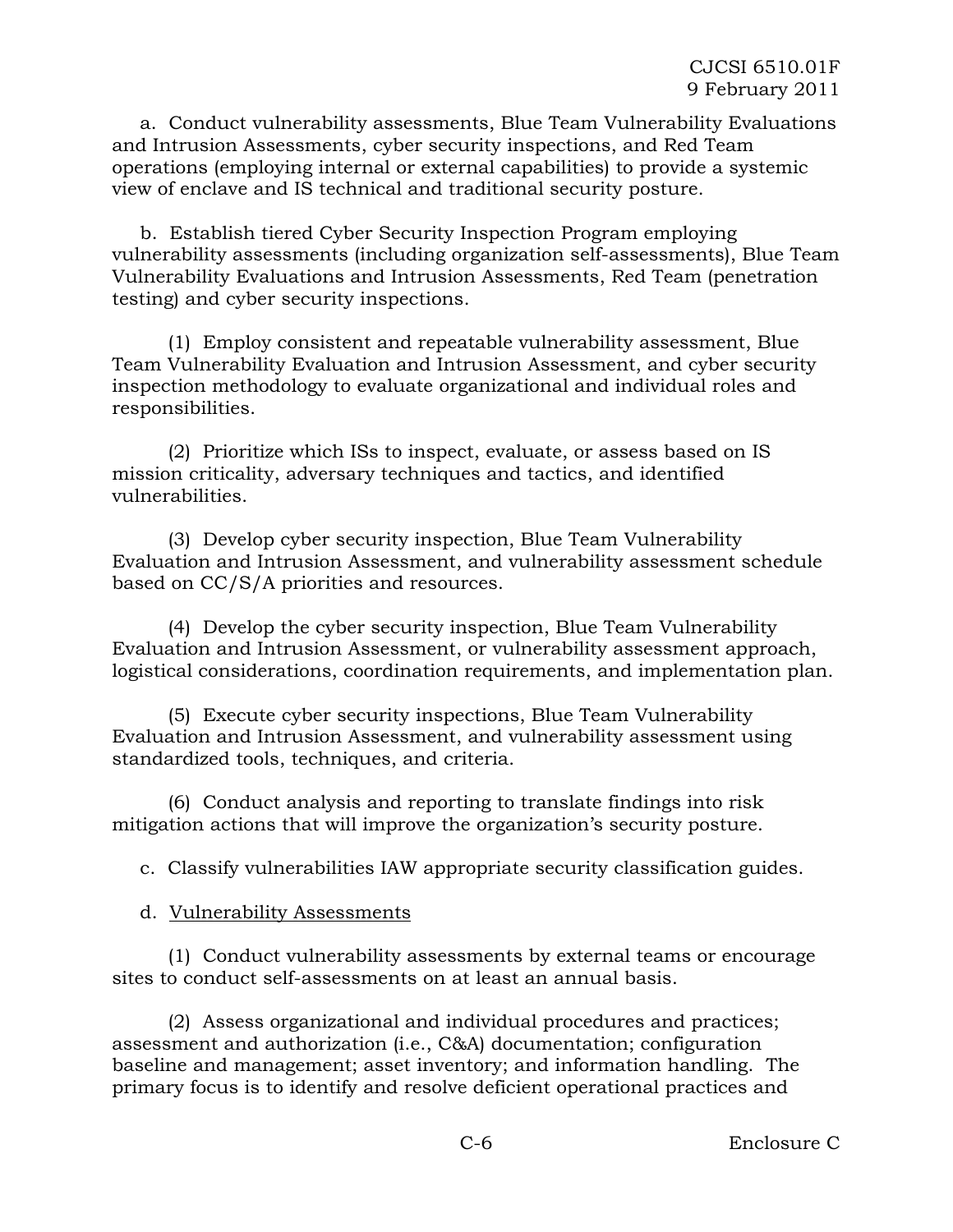procedures as well as IS configuration issues.

(3) Conduct assessments, including self-assessments integrating published USSTRATCOM CCRI standards, criteria, and tools employed for CCRI.

e. Blue Team Vulnerability Evaluation and Intrusion Assessment

(1) Conduct operational IS vulnerability evaluations and provide mitigation techniques to organizations that have a need for an independent technical review of their IS security posture.

(2) Include use of published USSTRATCOM CCRI standards, criteria, and tools employed for CCRI to support evaluation and assessments.

(3) Identify security threats, evidence of intrusions, risks and vulnerabilities of organization ISs in cooperation with the organization.

(4) Analyze current state of personnel and IS readiness and compliance.

(5) Provide recommendations based on Blue Team findings and expertise to evaluated organization.

### f. Cyber Security Inspections

 $\overline{a}$ 

(1) Conduct internal<sup>11</sup> cyber security inspections to determine  $CC/S/A$ IS readiness and compliance with security policy, procedures, and practices.

(2) Employ teams comprised of subject matter experts familiar with implementing security controls, individual security roles, and security requirements to determine compliance with security policy, procedures, and practices.

(3) Use published USSTRATCOM CCRI standards, criteria, and tools employed for CCRIs.

(4) Perform cyber security inspections during scheduled visits (e.g., annually) or at short notice after limited 24 hours notification and coordination with the CC/S/A Authorizing Official (i.e., DAA) or appointed representative/POC.

<sup>11</sup> Examples of organizations conducting external inspections include USSTRATCOM CCRI, DOD and CC/S/A Inspectors General, the Government Accountability Office (GAO), NSA/CSS, DISA, DSS, and other authorized entities.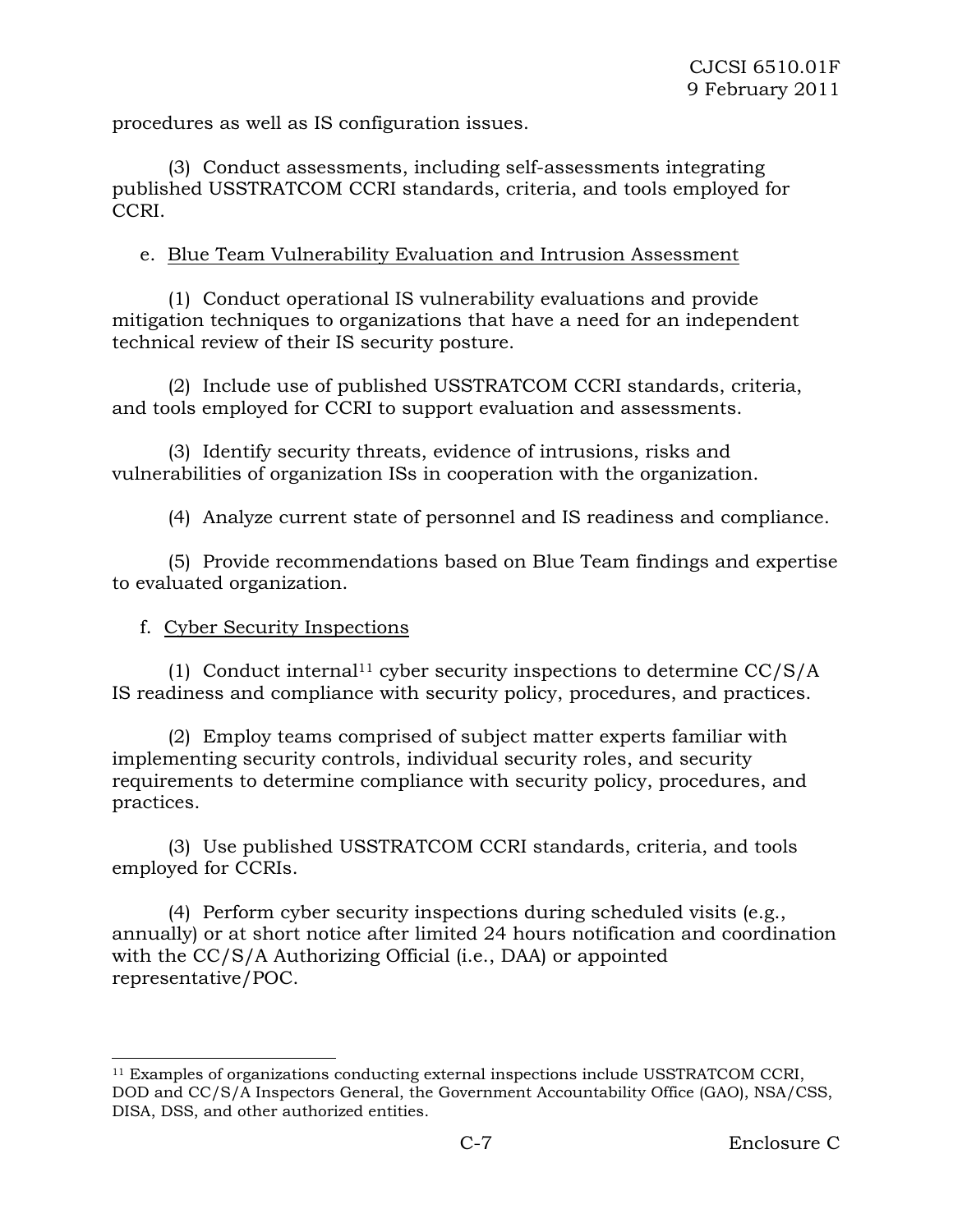(5) Inspect operation of CDSs, if present, and ensure interconnections that cross security domains are in compliance with applicable DOD and DNI policy and procedures for controlled interfaces and CDS.

(6) Validate previous compliance cyber inspection, Blue Team Vulnerability Evaluation and Intrusion Assessment, and vulnerability assessment results, if available.

(7) Ensure open vulnerability findings are managed in the information system's IT Security POA&M.

g. Red Team Operations

(1) Determine the purpose of Red Team operations (i.e., network security assessment or exercise support).

(2) Determine targets for Red Team (i.e., ISs and networks), safety guidelines, and restraints or constraints on Red Team operations. Constraints on Red Team operations should be for safety, real-world mission execution, and operations security, not for continuity-of-exercise operations, as a primary objective of Red Team operations is development of tactics, techniques, and procedures to "fight through" a degraded, compromised, or denied cyber environment.

(3) Ensure Red Team operations are planned and executed in compliance with all applicable U.S. laws and those treaties and protocols to which the United States is a signatory.

(4) Ensure CC/S/A staff judge advocate or legal and/or general counsel will provide legal oversight and guidance for Red Team operations to the requesting commander or agency director.

(5) Ensure an appropriately staffed and cognizant trusted agent network will be employed to assist in higher planning, coordination, or evaluation of Red Team operations. Direct supervisors and exercise coordinators will be made aware of the overall Trusted Agent Program, their responsibilities, and POC to ensure deconfliction of exercise play from real-world activity. Trusted agents will not be forced to reveal specific information "entrusted" by a Red Team such as when active operations are beginning or ending.

(6) Ensure Exercise Controllers and Red Team have authority to initiate a "stop exercise" order if safety parameters are exceeded and pose a risk to personnel or infrastructure or in the event of real-world operations.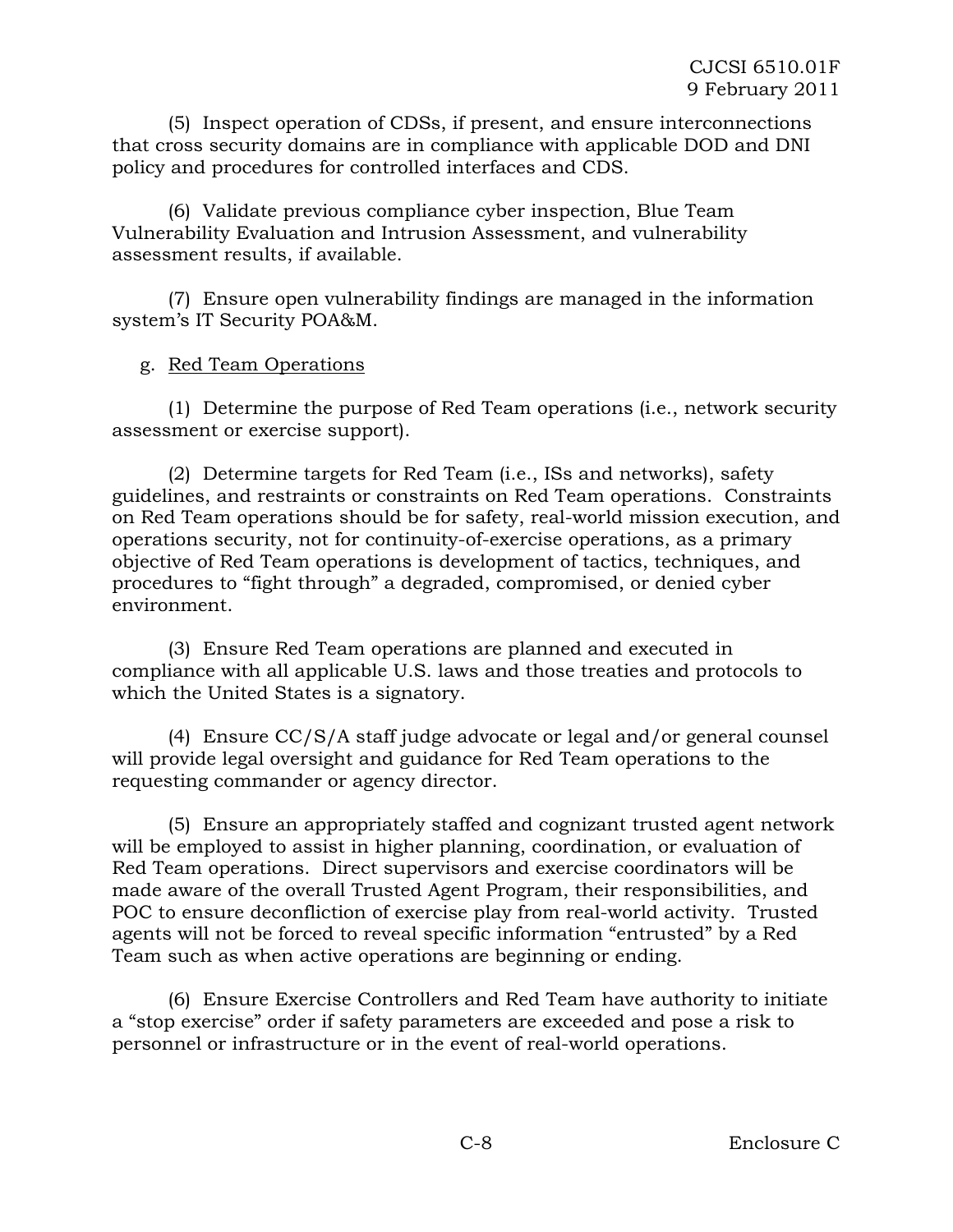(7) Develop appropriate procedures and safeguards to ensure Red Team operations do not affect non-DOD ISs.

(8) Ensure authority to access non-DOD ISs is obtained either with agreements and/or approvals requiring legal review.

## h. Reporting

(1) Provide cyber security inspection, evaluation, and assessment findings and results through existing command (e.g., commanders or directors) and technical management channels (e.g., CIO, Authorizing Official (i.e., DAA), ISSM (i.e., IAM), ISSO (i.e., IAO), and CNDSP).

(2) Ensure cyber security inspection, evaluation, and assessment findings are classified and protected IAW DOD 5200.1-R (reference x). Sanitized findings and results shall be provided when required.

(3) Update connection documentation to report when IS was last inspected, evaluated, or assessed, including self-assessment.

i. Report Distribution

(1) When conducting cyber security inspections or Red Team operations CC/S/As shall:

(a) Provide inspected or Red Team targeted organization out-briefing and coordinated final report.

(b) Provide copies of final report to: $12$ 

1. Combatant command for subordinate combatant command organization(s) and Service component(s).

2. Service or agency for subordinate Service or agency organization(s).13

3. USSTRATCOM, DISA (for DISN-connected IS), NSA, DTRA, and DOT&E following coordination with:

 $\overline{a}$  $12$  The CC/S/A cyber inspection organization focal point will provide reports to system commanders, Authorizing Officials (i.e., DAAs), and CNDSPs to take action to address report findings.

<sup>&</sup>lt;sup>13</sup> Service or agency headquarters are responsible for ensuring reports are coordinated with commander of assessed subordinate command, unit, or organization.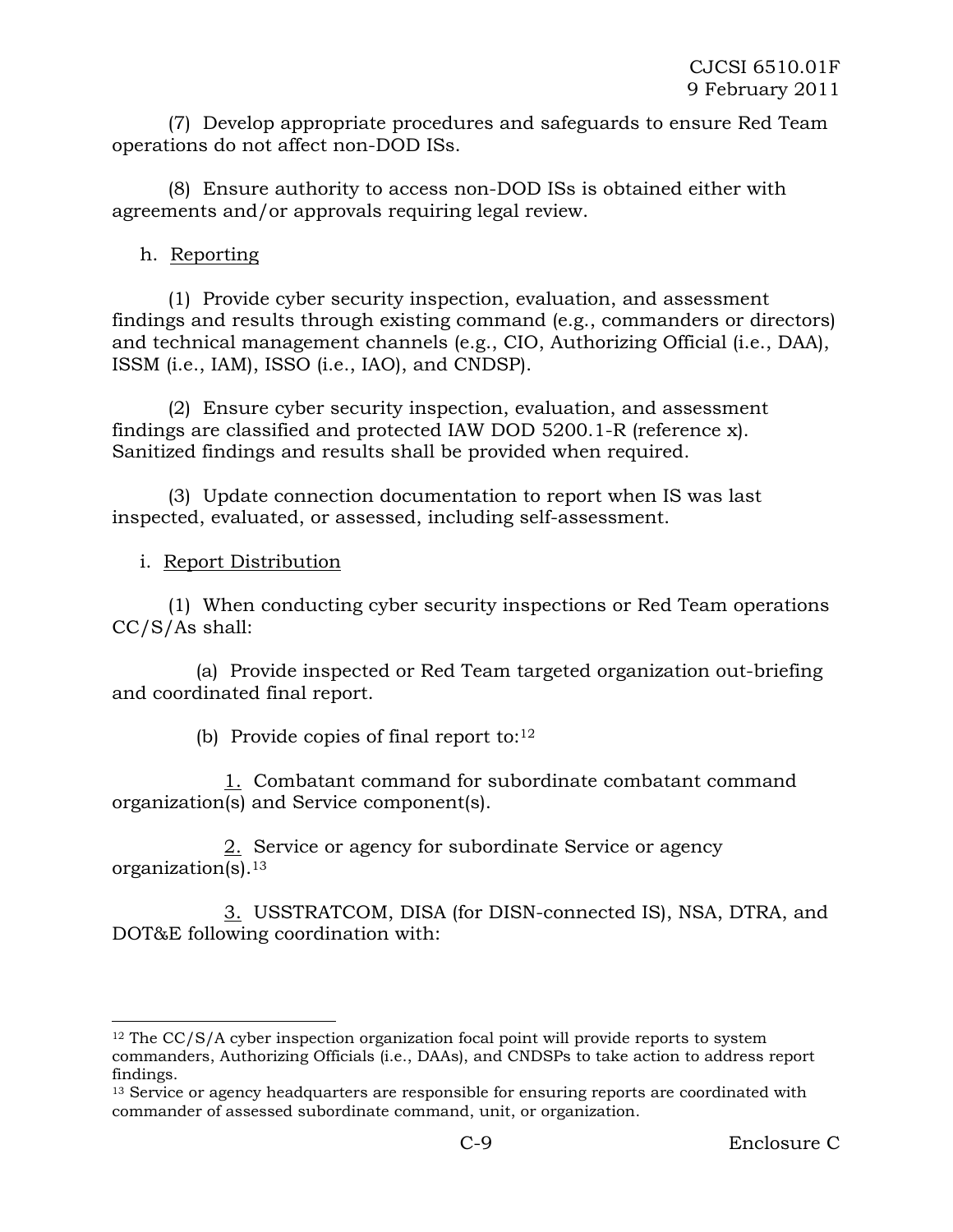a Combatant command for assessed subordinate combatant command organization(s) and Service components.

b Service or agency for assessed subordinate Service or agency organization(s).

4. Report results for contractor and other non-DOD ISs to the Authorizing Official (i.e., DAA), the sponsoring CC/S/A, USSTRATCOM, DISA (e.g., Connection Approval Office), and DSS (for classified contractor facilities). Sponsors will share the results with the respective contract management organization (if applicable), and the sponsor's supporting IA management organization.

(2) When conducting a Blue Team Vulnerability Evaluation and Intrusion Assessment or vulnerability assessment, organization (e.g., Service) CC/S/As shall:

(a) Provide evaluated or assessed organization(s) out-briefing and coordinated final report.

(b) Provide courtesy copies of Blue Team Vulnerability Evaluation and Intrusion Assessment or vulnerability assessment final reports IAW CC/S/A guidance to:14

1. Combatant command for subordinate combatant command organization(s) and Service component(s).

2. Service or agency for evaluated or assessed subordinate Service or agency organization(s).15

3. USSTRATCOM, DISA (for DISN-connected IS), NSA, DTRA and DOT&E following coordination with:

a Combatant command for assessed subordinate combatant command organization(s) and Service components.

b Service or agency for assessed subordinate Service or agency organization(s).

(3) When conducting Blue Team Vulnerability Evaluations and Intrusion Assessments and vulnerability assessments at the request of an organization,

 $\overline{a}$ 

<sup>&</sup>lt;sup>14</sup> The CC/S/A cyber inspection organization focal point will provide reports to system commanders, directors, Authorizing Officials (i.e., DAAs), ISSMs (i.e., IAMs), ISSOs (i.e., IAOs), and CNDSPs to take action to address report findings.

<sup>15</sup> Service or agency headquarters are responsible for ensuring reports are coordinated with commander of assessed subordinate command, unit, or organization.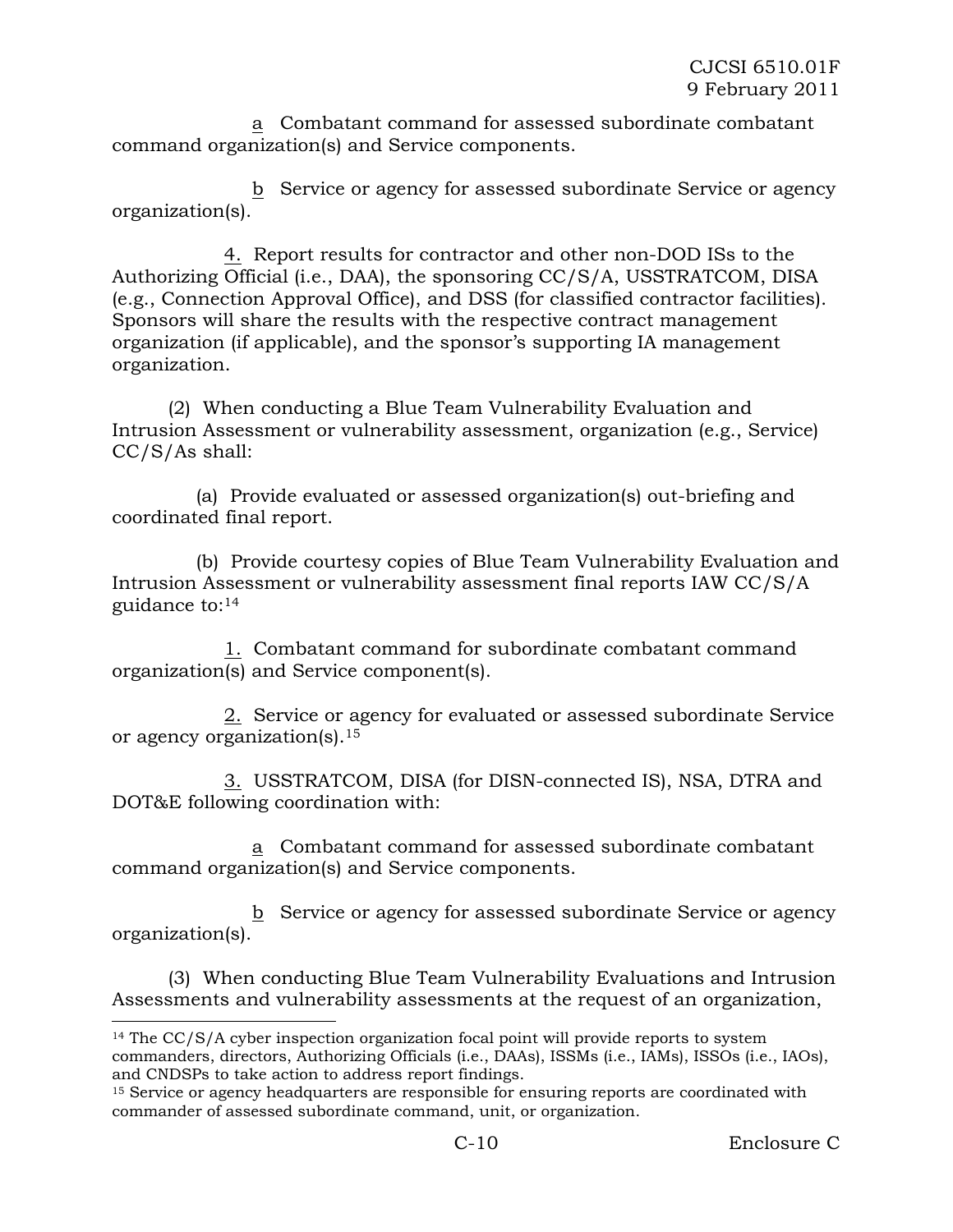#### CC/S/As shall:

(a) Provide organization requesting Blue Team Vulnerability Evaluation and Intrusion Assessment or vulnerability assessment an outbriefing and coordinated final report on completion of evaluation or assessment.

(b) Reports from external Blue Team Vulnerability Evaluation and Intrusion Assessment or vulnerability assessment requested by the evaluated or assessed organization or self-assessments must be approved for release to other organizations by the requesting organization.

j. Security Inspection, Blue Team Vulnerability Evaluation and Intrusion Assessment, Red Team Operations, and Vulnerability Assessment Coordination. Coordination of Red Team Operations, cyber security inspection, Blue Team Vulnerability Evaluation and Intrusion Assessment, and vulnerability assessment is critical due to limited inspecting teams and inspected organization resources. CC/S/As shall:

(1) Coordinate **external** cyber security inspections, Blue Team Vulnerability Evaluation and Intrusion Assessment, and vulnerability assessments with the CC/S/As being inspected, evaluated, or assessed. Visits to a theater site must be coordinated with the combatant command.

(2) Provide next fiscal year (FY) annual external security inspection, Blue Team Vulnerability Evaluation and Intrusion Assessment, Red Team Operations, and vulnerability assessment visit schedules to USSTRATCOM by the end of the third quarter of the current FY.

(3) Coordinate and deconflict annual cyber security inspection, Blue Team Vulnerability Evaluation and Intrusion Assessment, and vulnerability assessment schedules with USSTRATCOM (e.g., between USSTRATCOM, DISA, Services, DTRA, DOT&E, DSS, and NSA/CSS) to avoid multiple redundant security inspections, evaluations, or assessments during a 12-month period.

(4) When conducting Red Team operations (e.g., NSA or Service Red Teams), CC/S/As shall provide situational awareness of Red Team operations (i.e., planned) to USSTRATCOM, combatant commands, Services, and agencies through NSA trusted agent network IAW DODI O-8530.2 (reference h).

(5) When conducting cyber security inspection, Blue Team Vulnerability Evaluation and Intrusion Assessment or vulnerability assessment (e.g., DISA FSO or DTRA), CC/S/As shall provide situational awareness of planned Blue Team Vulnerability Evaluation and Intrusion Assessment or vulnerability assessment to: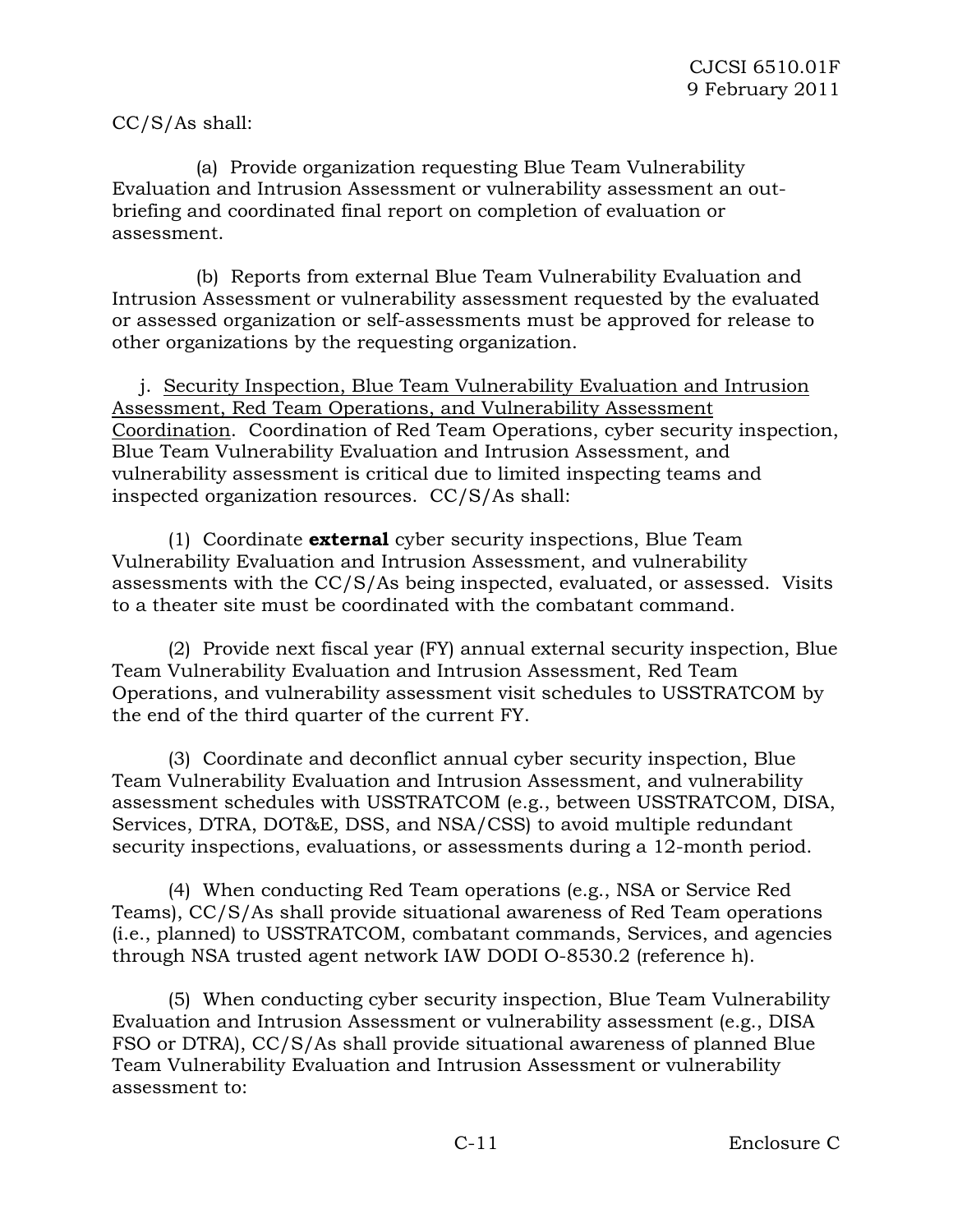(a) Combatant commands for evaluations or assessments conducted on unit(s) or organization(s) in that combatant command's area of responsibility.

(b) Services and agency headquarters for planned evaluations or assessments of subordinate Service or agency organization(s).

### k. Frequency of Cyber Security Inspections and Blue Team Evaluations

(1) Ensure subordinate organizations are inspected or evaluated at least once during 36-month period or more frequently if required (e.g., recent security incidents, changes in enclave architecture, new cross domain requirements, or follow-up from other evaluations or inspections).

(2) CC/S/A Commanders and Directors have the authority to deny additional cyber security inspections, evaluations, or assessments by external organizations unapproved by the DOD CIO, CC/S/A and/or USSTRATCOM headquarters during a 12-month period if they determine the visits would negatively impact ongoing mission accomplishment.

# 7. Information Operations Conditions (INFOCON). CC/S/As shall:

a. Implement the INFOCON system IAW Strategic Command Directive (SD) 527-1, "Department of Defense (DOD) Information Operations Condition (INFOCON) System Procedures" (reference qqq).

b. Comply with global INFOCON changes and tailored response options (TROs) when directed by USSTRATCOM. If implementation of TROs put critical missions at risk, notify USCYBERCOM immediately.

c. Set local, regional, and CC/S/A INFOCON levels consistent with or more restrictive than the global INFOCON level. Whenever possible, prior to implementation, verify with USCYBERCOM that these actions will have no trans-regional effects.

d. Develop supplemental INFOCON procedures consistent with DOD and joint guidance, as required.

e. Report INFOCON change declarations through their operational chain of command to USCYBERCOM. In addition, they are responsible for reporting status of directed INFOCON procedures and TROs.

f. Conduct thorough INFOCON training for procedure and policy changes that result from an INFOCON and/or TRO change.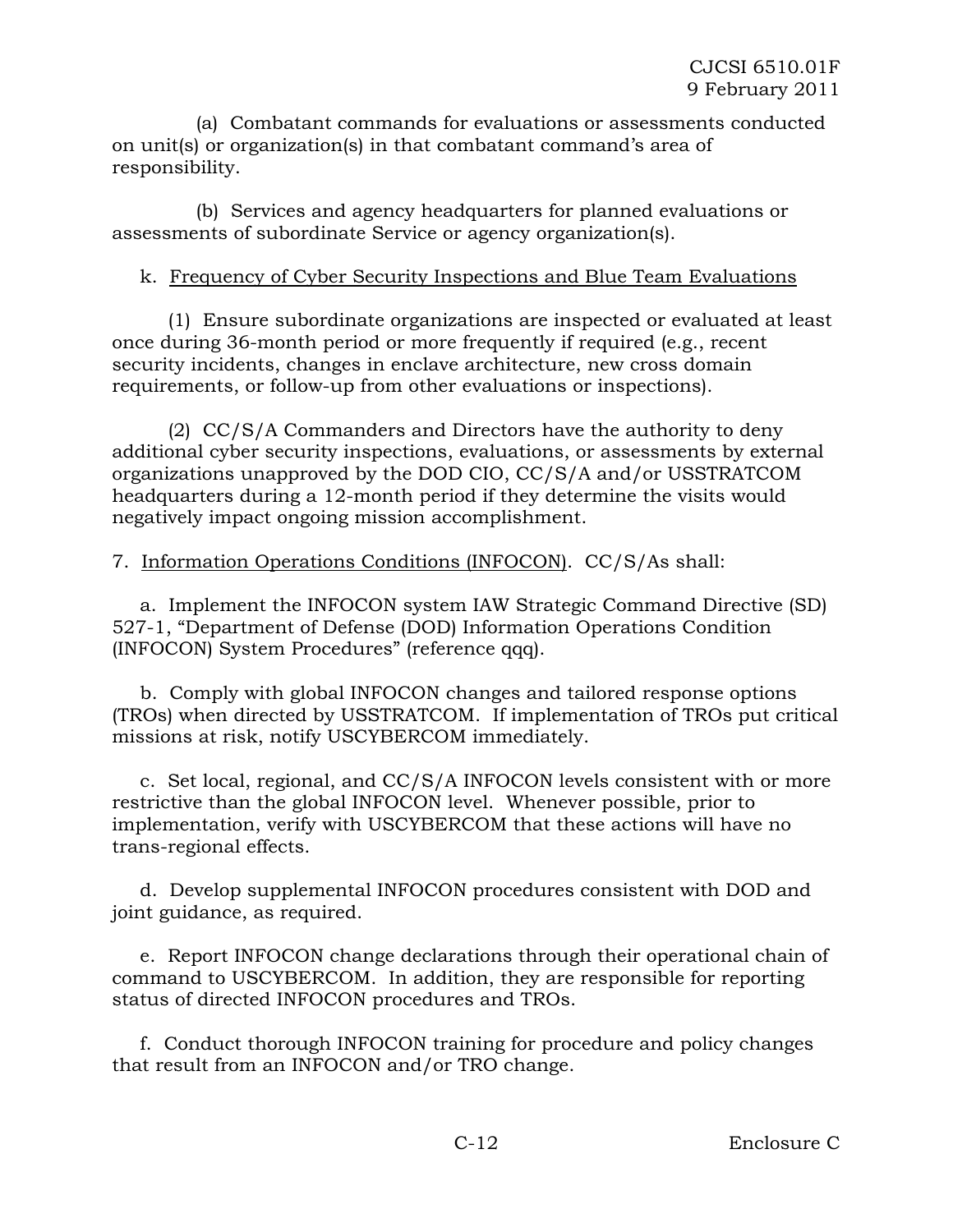g. Note: The INFOCON system may be replaced by the CYBERCON system in the near future. CYBERCON is a uniform system of progressive conditions within which commanders and DOD component heads ensure network availability and protection of mission critical/essential systems, and integrate approved response options in defense of warfighter, business, and intelligence functions in cyberspace.

8. Security Configuration and Vulnerability Management. CC/S/As shall:

a. Ensure subordinate organizations implement DOD Standard Security Configuration.

(1) Review STIGs, NSA security configuration guides, and industry best practices for applicability with organization hardware and software.

(2) Develop a tailored security configuration guide based on industry best practices if a STIG or NSA security configuration guide is unavailable for an IS.

(3) Implement required STIGs.16

(a) Test STIG(s) on noncritical ISs, preferably in a controlled nonoperational environment.

- (b) Apply STIG(s) to ISs.
- (c) Validate STIG implementation.

1. Use automated benchmarks included in the Windows Operating System Guides17 (STIG zip files) and Security Content Automation Protocol (SCAP) validated products.18

2. Use Security Readiness Review (SRR)<sup>19</sup> scripts as appropriate to test products for STIG compliance.

(4) Implement Standard Security Configuration Compliance using required STIGs and organization-accepted NSA security guides or industry best practices.

 $\overline{a}$ 

<sup>16</sup> http://iase.disa.mil/stigs/stig/index.html or https://www.us.army.mil/suite/page/397960

<sup>17</sup> http://iase.disa.mil/stigs/content\_pages/windows\_os\_security.html

<sup>18</sup> List of NIST validated products: http://nvd.nist.gov/scapproducts.cfm

<sup>19</sup> https://iase.disa.mil/stigs/SRR/index.html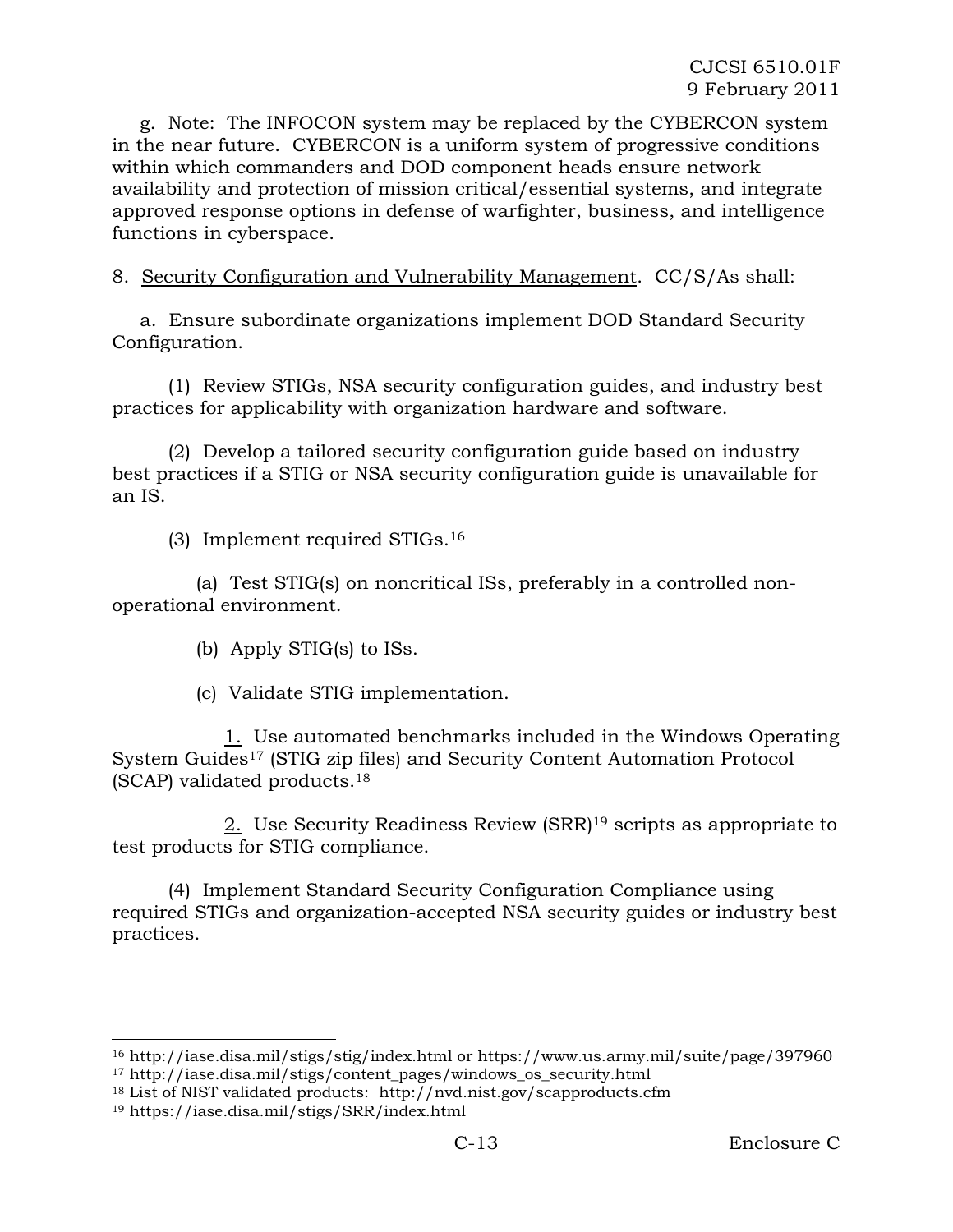(a) Implement requirements based on the system configuration deployed to operational units.

(b) Document deviations in the IT Security POA&M.

(c) Use the most recent required STIG and organization-accepted NSA security configuration guide or industry best practices for baselining CC/S/A ISs.

(5) Conduct testing of required STIG, and organization accepted NSA security configuration guide or industry best practices on IT devices that use standardized configurations. STIG testing shall be carried out IAW service-level agreements (SLAs) or MOA in cases where an organization is operating an IS on behalf of another organization.

## b. Automated Vulnerability Management Tools

(1) Use DOD-provided, enterprise-wide automated tools/solutions (e.g., Host Based Security System (HBSS)) or CC/S/A procured tools/solutions developed IAW DOD data exchange/data sharing standards (NIST, SCAP, DOD Metadata Directory, etc.) to ensure interoperability with DOD-provided enterprise-wide solutions for remediation of vulnerabilities.

(2) Implement USSTRATCOM warning and tactical directives/orders through the use of available automated tools.

(3) Conduct testing of the patches on IT devices that use standardized configurations. Testing of IAVA or IAVB patches shall be carried out IAW SLAs<sup>20</sup> or MOA in cases where an organization is operating an IS on behalf of another organization.

(4) ISs will be designed to enforce IA controls and be configured in compliance with applicable STIGs, NSA security configuration guides, or baseline system with changes recorded in the IS's security plan.

# c. Warning and Tactical Directive/Order Responsibilities<sup>21</sup>

(1) CC/S/As shall:

 $\overline{a}$ 

<sup>&</sup>lt;sup>20</sup> An SLA or MOA may place the responsibility for testing on the PM or the program may pay the hosting organization to conduct testing and patching.

<sup>21</sup> Current USSTRATCOM warning and tactical orders include OPORDs, FRAGOs, CTOs, IA Vulnerability Notices, NDTMs, and DGTMs.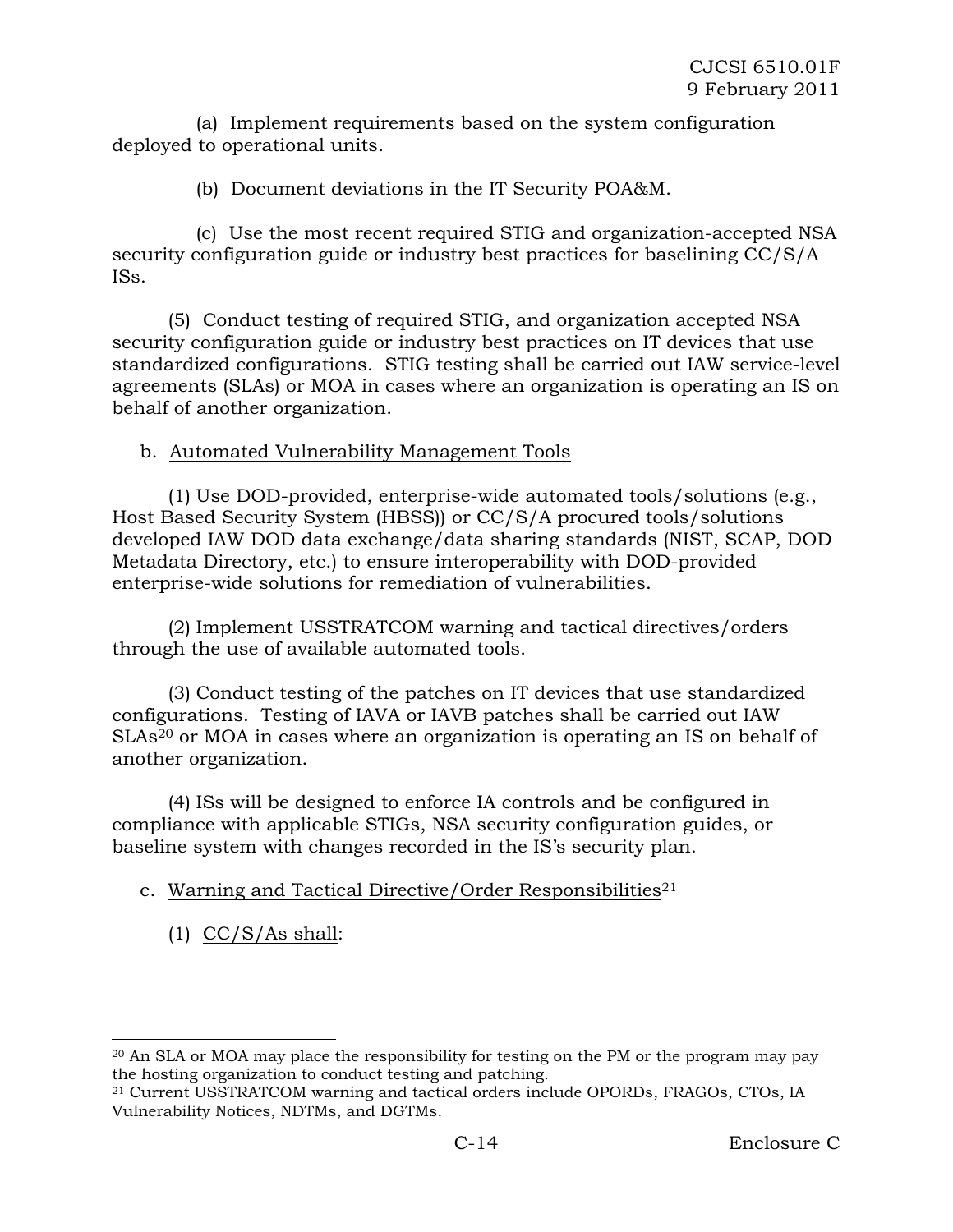(a) Implement warning and tactical directives/orders that correspond to hardware and software within CC/S/A IT resources and assets inventory.

(b) Develop internal distribution, implementation, and reporting procedures and processes for assigned forces and organizations.

(c) Designate a primary and secondary representative responsible for managing CC/S/A or field activity internal vulnerability management and IAVM program. Register POCs in the applicable USSTRATCOM directed reporting sites (e.g., Vulnerability Management System (VMS)).

(d) Ensure USSTRATCOM warning and tactical directive/order dissemination or availability to subordinate organizations within the CC/S/A and personnel responsible for implementing and managing responses to IS and device vulnerabilities.

(e) Comply with USSTRATCOM warning and tactical directives/orders (e.g., applicable FRAGO, IA Vulnerability Notices, CTO, and DTGM). This includes complying with, but only acknowledging receipt on IAVBs for applicable CC/S/A ISs and devices. Note: Technical Advisories will no longer be issued.

(f) Implement risk mitigation actions that effectively mitigate vulnerability.

(g) Ensure IS owners initiate or update IT Security POA&M, to include mitigation actions IAW CC/S/A activity procedures (e.g., IT Security POA&M approval by Authorizing Official (i.e., DAA) and/or CIO).

(h) Block or disconnect IS or device if a directed task(s) cannot be implemented or mitigated as directed by CC/S/A authority.

(i) Ensure SLAs or MOAs between organizations include requirements for implementing USSTRATCOM warning and tactical directives/orders, where one organization is operating an IS on behalf of another organization. For example, an Air Force application hosted on a DISA Defense Enterprise Computing Center (DECC).

(2) Authorizing Officials (i.e., DAAs) shall:

(a) Ensure USSTRATCOM warning and tactical directives/orders (e.g., FRAGOs, IAVAs, CTOs, or NDTMs) are available to the lowest level ISSMs (i.e., IAMs), ISSOs (i.e., IAOs), and system administrators, as required.

(b) Ensure compliance with all directed actions.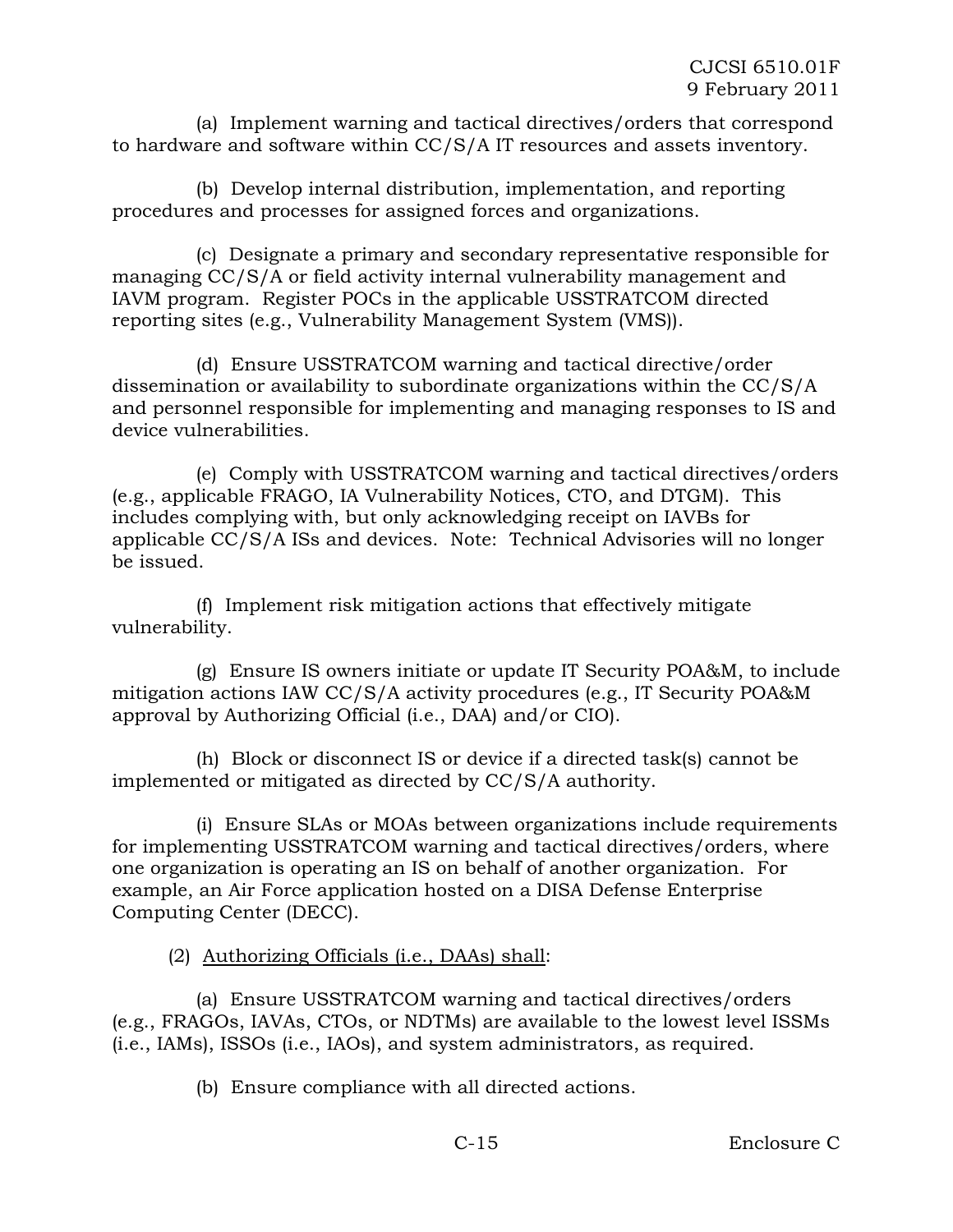(c) Approve and submit IAW USSTRATCOM guidance and timelines an initial or updated IT Security POA&M for IS with mitigation actions if unable to comply with directed action.

(d) If unable to submit the IT Security POA&M as required, the Authorizing Official (i.e., DAA) will order the affected assets blocked or disconnected from the network IAW CC/S/A guidance.

(e) Monitor compliance and overall status for assets under their control and ensure compliance is reported IAW CC/S/A reporting guidance.

(f) Ensure compliance checks of their organizations to validate mitigations and/or compliance actions are completed.

(g) Maintain positive configuration control of all information systems and/or assets under their purview. Maintain configuration documentation that identifies specific system and/or asset owners, ISSMs (i.e., IAMs), ISSOs (i.e., IAOs), and system administrators.

(h) Ensure compliance actions and/or mitigation on affected assets can be verified by both CC/S/A and authorized independent organizations IAW CC/S/A guidance.

(3) Registered CC/S/A POCs shall:

(a) Register for access to USSTRATCOM directed reporting sites (e.g., VMS) as directed in paragraph (1)(c).

(b) Ensure dissemination or availability of USSTTRATCOM warning and tactical directives/orders for personnel responsible for implementing and managing responses to information system vulnerabilities.

(c) Enter their organization's compliance data into USSTRATCOM designated reporting sites.

(d) Monitor compliance, IT Security POA&Ms, and mitigation status and update the USSTRATCOM reporting sites as directed in the warning or tactical directive/order (e.g., FRAGO, CTO, IAVA, or NDTM).

(4) ISSMs (i.e., IAMs) and ISSOs (i.e., IAOs) shall:

(a) Advise and assist the Authorizing Official (i.e., DAA) in implementing directed actions.

(b) Monitor USSTRATCOM warning and tactical directives/orders.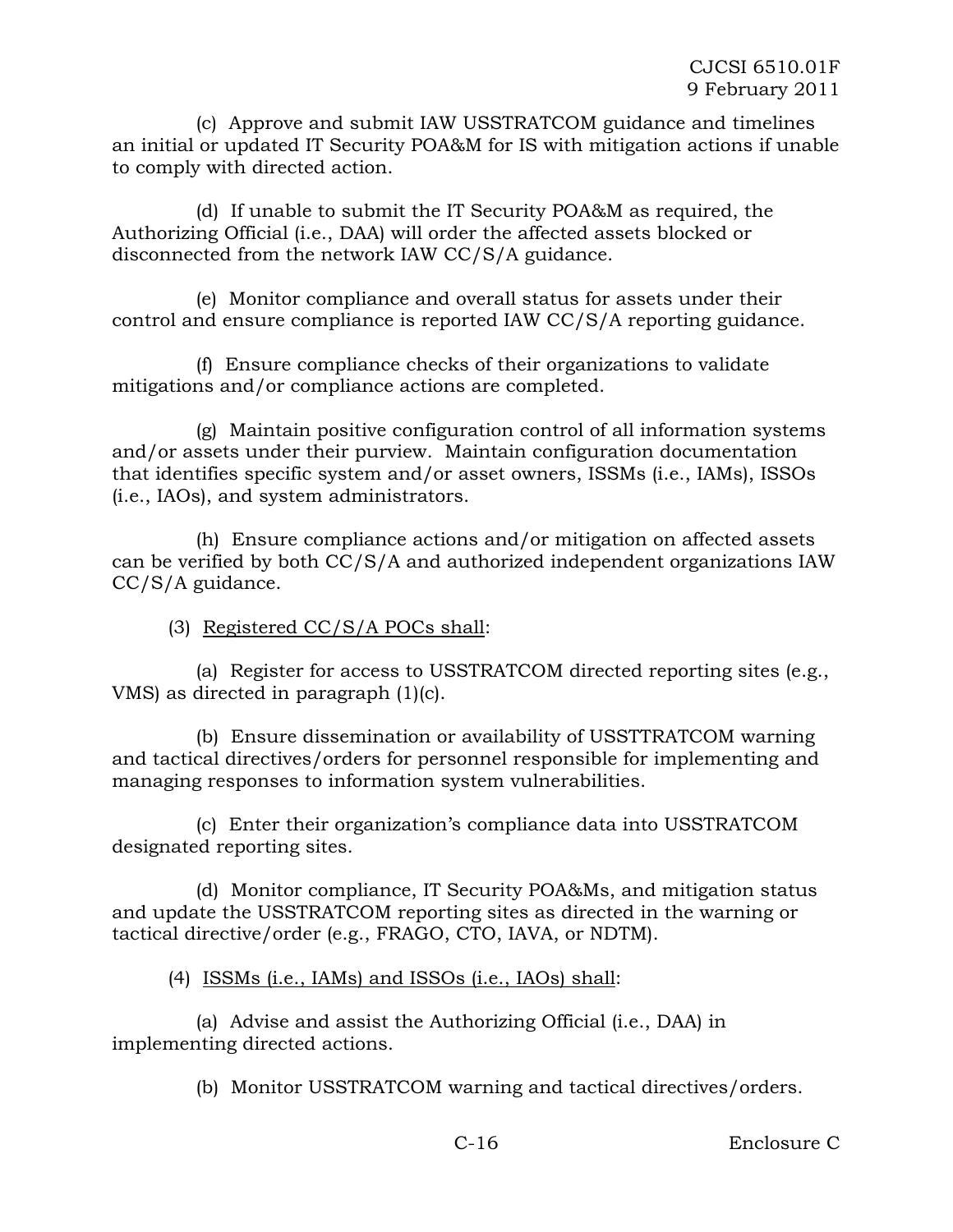(c) Ensure development of IT Security POA&M for IS and monitor IT Security POA&M, mitigation actions, and compliance timelines, as required.

(5) Program Managers of CC/S/A level or Joint Programs shall:

(a) Respond to each USSTRATCOM warning or tactical directive/order as the system configuration manager.

(b) Establish a capability to implement actions or mitigations as identified in USSTRATCOM warning or tactical directive/order.

(c) Register the two POCs for access to USSTRATCOM directed reporting sites (e.g., VMS). Note: Applies to programs deployed outside a combatant command, Service, defense agency, or field activity and employed in joint or DOD enterprise environment (i.e., multiple CC/S/As).

(d) Acknowledge receipt of the USSTRATCOM warning or tactical directive/order through USSTRATCOM reporting sites. Note: Applies to CC/S/A programs deployed outside that CC/S/A and employed in joint or enterprise environment (e.g., multiple combatant commands, Services, or agencies).

(e) Publish program compliance actions in the form of a program action plan and, if applicable, within an initial or current IT Security POA&M (including mitigation actions) for the IS.

(f) Provide compliance actions and, if applicable (i.e., assets cannot be made compliant) an IT Security POA&M, including mitigation actions, to system users outside the CC/S/A. Note: If current funding is not available in the IS budget to implement actions, a documented funding submission and the receipt of funding should be tied to compliance actions and milestones in the IT Security POA&M.

(g) Report asset compliance IAW CC/S/A guidance and as specified in the individual USSTRATCOM warning or tactical directive/order.

(h) Ensure dissemination of the compliance actions and, if applicable, IT Security POA&M to affected system administrators.

(i) Develop program guidance for implementing USSTRATCOM warning and tactical directives/orders for IS to deploying CC/S/As.

(6) Project and application leads who are the configuration managers for IS to include applications shall: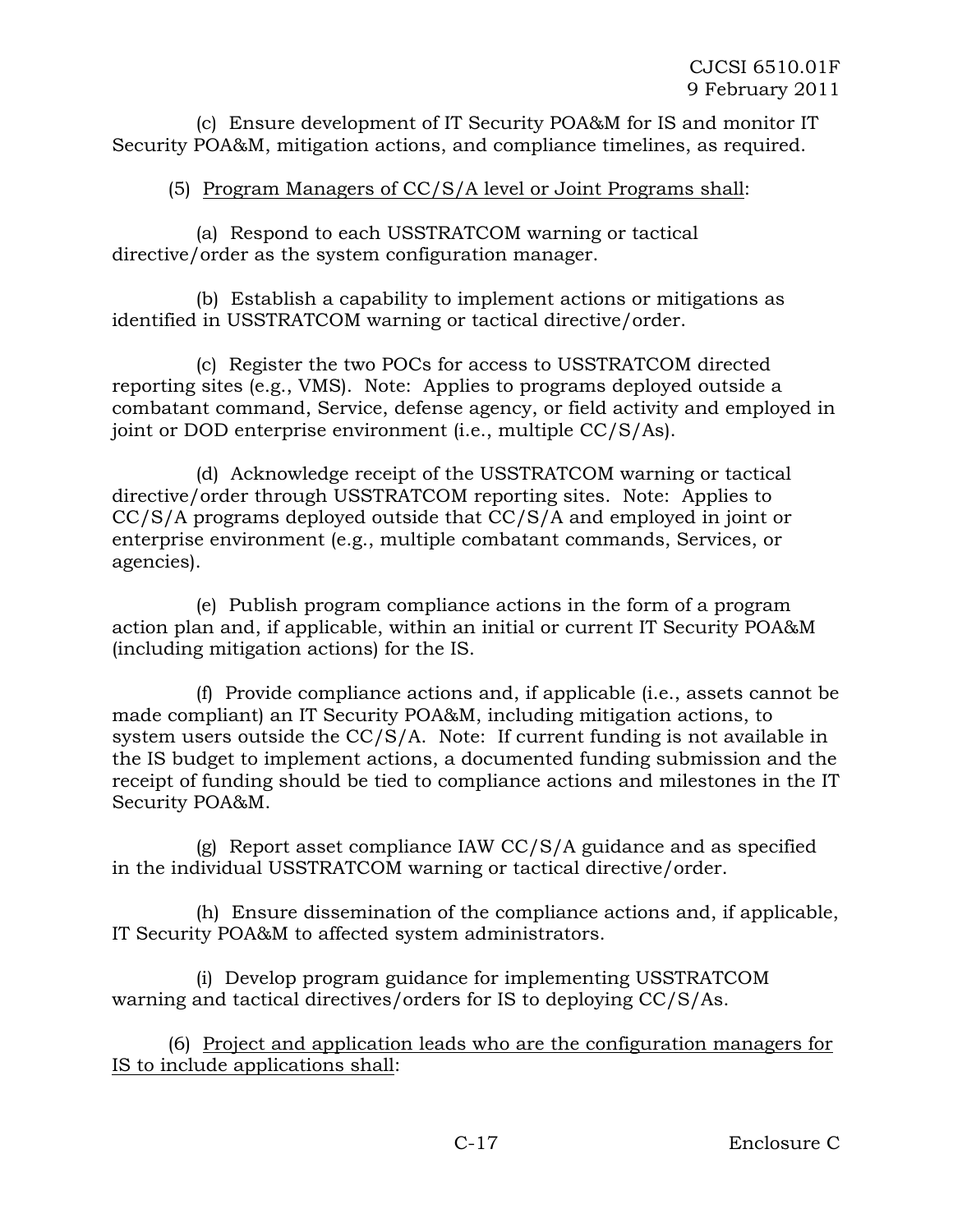(a) Establish a capability to implement actions or mitigations identified in USSTRATCOM warning or tactical directive/order.

(b) Designate a primary and secondary POC.

(c) Publish compliance actions and, if applicable, an initial or updated IT Security POA&M, including mitigation actions, for USSTRATCOM warning and tactical directives/orders issued.

(d) The project or application plan will provide an initial status and information required to provide compliance actions and, if applicable an IT Security POA&M, including mitigation actions for IS and/or application users outside the CC/S/A. Directed compliance actions and the IT Security POA&M including mitigation actions will address specific actions taken to mitigate risks identified in USSTRATCOM warning or tactical directive/order.

(e) Report asset compliance IAW CC/S/A guidance and as specified in the individual USSTRATCOM warning or tactical directive/order.

(f) Ensure dissemination of the compliance actions and, if applicable, an initial or updated IT Security POA&M to affected system administrators.

d. Warning and Tactical Directive/Order Process Flow. The following is the basic process flow for issuance, implementation, and reporting of USSTRATCOM warning and tactical directive/order; the detailed procedures and processes will be coordinated and released in a future CJCSM.

(1) New vulnerabilities are identified by or reported to USCYBERCOM.

(2) USCYBERCOM determines if the vulnerability rates a warning or tactical directive/order.

(3) USCYBERCOM coordinates warning or tactical directives/orders with select CC/S/As and technical organizations within the Department of Defense, soliciting comments on draft warning or tactical directives/orders.

(a) During this phase of the publication process, USCYBERCOM looks for technical comments to improve the warning or tactical directive/order prior to publication.

(b) Coordinating organizations are required to provide comments to the USCYBERCOM within the timelines designated in the pre-coordination message.

(4) USCYBERCOM develops the technical information regarding the vulnerability addressed in a warning or tactical directive/order, and posts this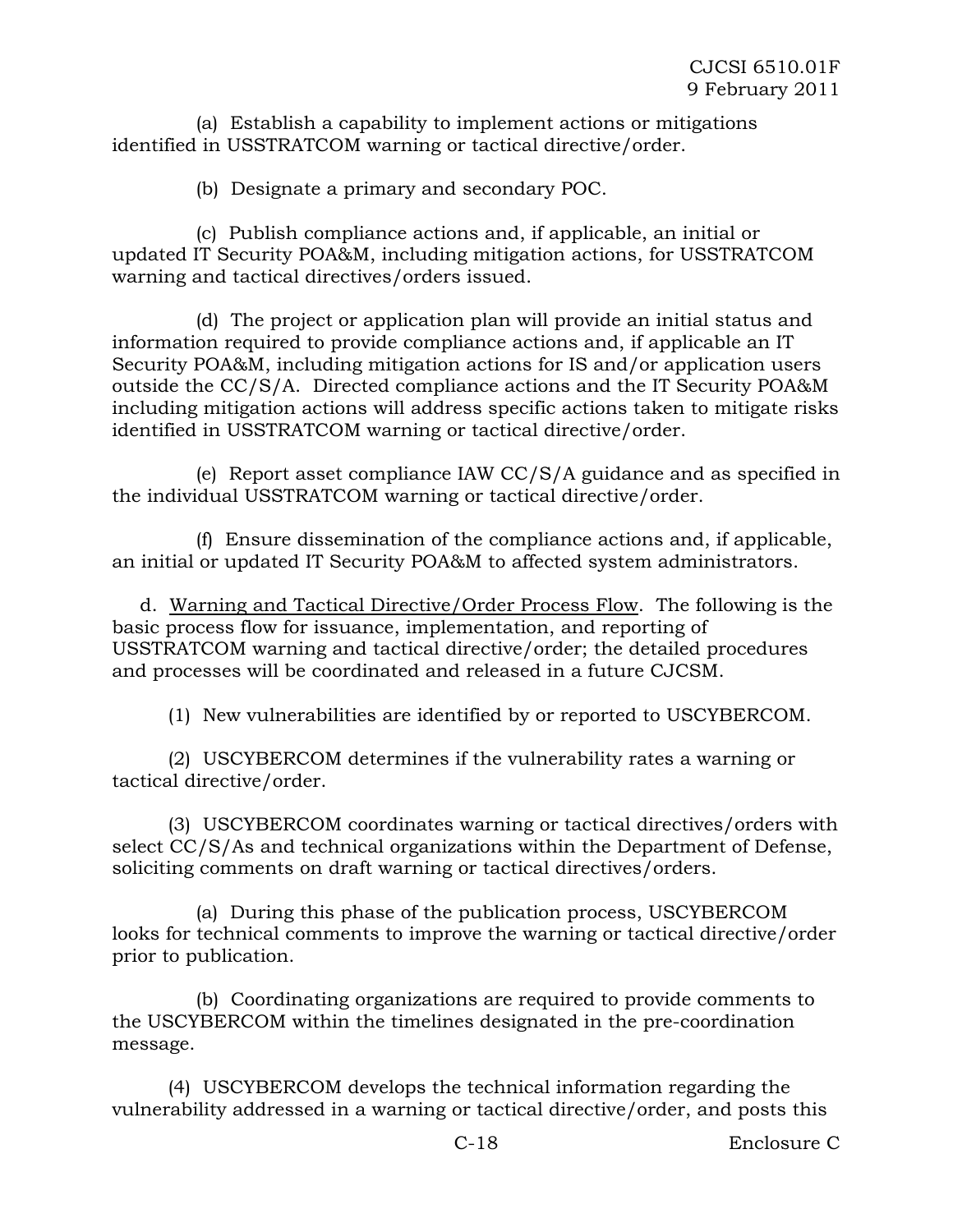o n the USCYBERCOM Web site (SIPRNET and/or NIPRNET).22

(5) USCYBERCOM transmits the warning or tactical directive/order notification via command channels to the CC/S/A POC organizations.

(a) USCYBERCOM will also send a notification message to all registered users via e-mail.

(b) The message will direct all recipients to review the warning or tactical directive/order information (compliance actions) posted on the USCYBERCOM Web site disseminating warning or tactical directive/order information to all subordinate activities, and acknowledge receipt as directed in warning or tactical directive/order.

(6) The CC/S/A POCs will access the USCYBERCOM Web sites to review technical information and assess the impact to their organizations.

(7) The CC/S/A POC disseminates the warning or tactical directive/order information via command channels to all CC/S/A specific PMs, system administrators, and/or other personnel responsible for compliance actions and managing responses to directed actions.

(8) The CC/S/A POCs acknowledge receipt of the warning or tactical directive/order as directed in the warning or tactical directive/order. Acknowledging receipt of a warning or tactical directive/order indicates that the POC has read the directive/order and will take action to disseminate through command channels to the responsible individuals -- Commanders, Authorizing Officials (i.e., DAAs), PMs, ISSMs (i.e., IAMs), or system (network) administrators -- IAW instructions provided in the directive/order.

(9) As directed by the warning or tactical directive/order, the responsible individuals take compliance actions and report compliance status through the relevant chain of command to the CC/S/A POC and Tier II CNDSP IAW CC/S/A guidance.

(10) The CC/S/A POC aggregates compliance information and reports as directed in the warning or tactical directive/order.

e. Conduct Compliance Reporting.

 $\overline{a}$ 

(1) Complete USSTRATCOM directive/order compliance reporting in two stages.

<sup>22</sup> SIPRNET: https://www.cybercom.smil.mil/ and NIPRNET: https://www.cybercom.mil/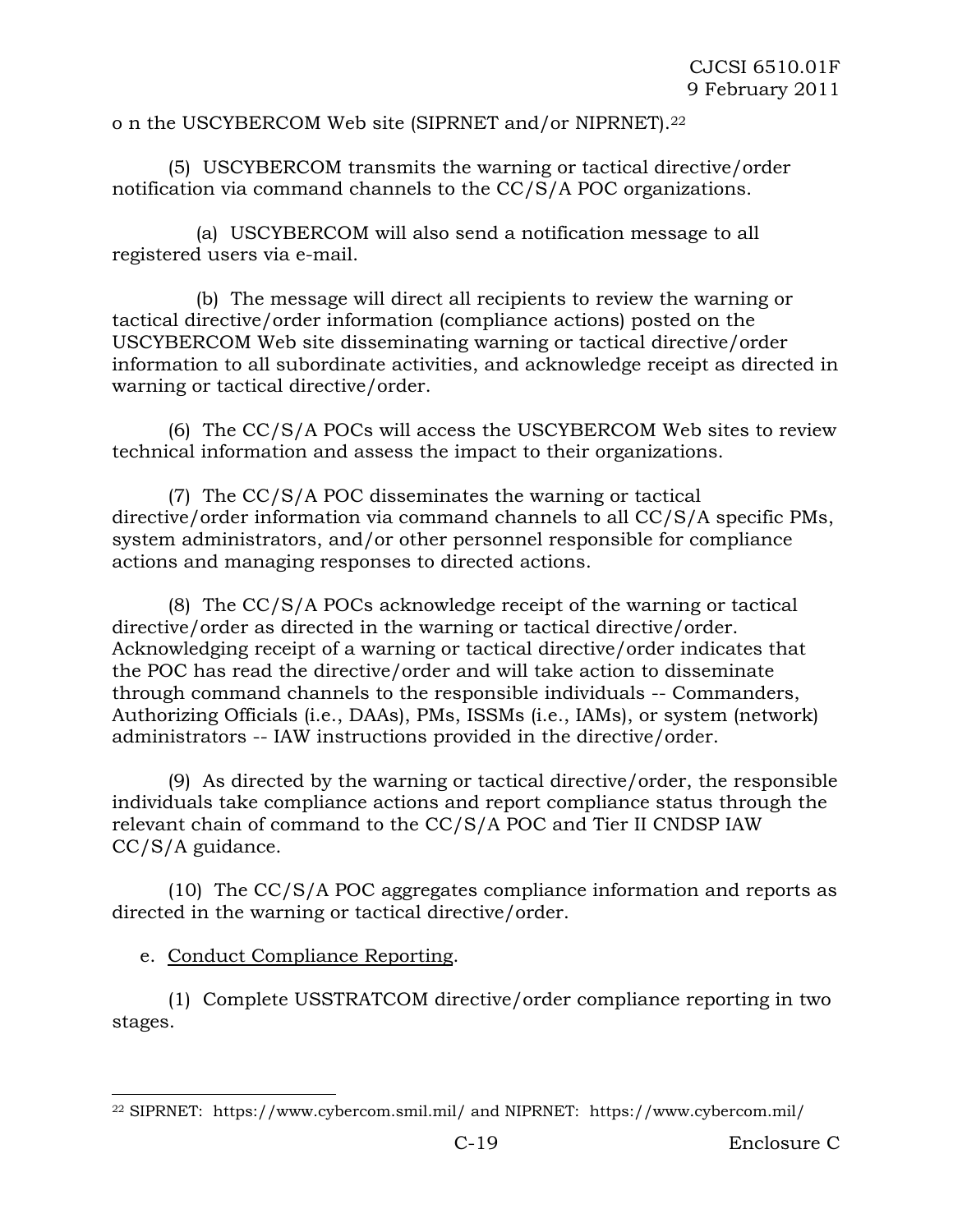(a) Acknowledgment. Acknowledge receipt of published USSTRATCOM warning or tactical directive/order by directed date.

(b) First Report. Provide initial report of information requested by published USSTRATCOM warning or tactical directive/order by directed date.

(2) Compliance. Provide compliance status for each USSTRATCOM task as directed.

(3) Report compliance status of each task or action via the means specified in the individual USSTRATCOM directive/order (e.g., VMS). When directed to use VMS, CC/S/As not using DISA VMS to compile the compliance for their ISs and assets shall ensure that their CC/S/A POCs report the aggregate compliance status to DISA VMS. By doing so, each combatant command has visibility of the compliance status of all Service and agency assets that support the combatant command.

(4) Provide report by requested initial report date.

(5) Report affected ISs or devices and directed action in one of three compliance levels.

(a) Assets in Compliance. Affected ISs or devices are compliant or directed action is completed IAW USSTRATCOM directed task or action.

(b) Assets Not in Compliance. Affected ISs or devices are not in compliance or directed action is not completed IAW USSTRATCOM directed task or action.

(c) Assets with CC/S/A Approved Mitigation Plan/POA&M. Affected ISs or devices not compliant or action not completed IAW USSTRATCOM directed task or action, but have a mitigation plan approved by the CC/S/A Authorizing Official (i.e., DAA).

f. Monitor CC/S/A compliance with USSTRATCOM warning or tactical directives/orders.

(1) Identify warning and tactical directive/order implementation issues.

(2) Resolve compliance issues that could cause organizations or specific programs to be placed on DOD Compliance Watch List. Potential reasons for placement on DOD Compliance Watch List include:

(a) Late, inconsistent, and/or failure to report compliance as directed.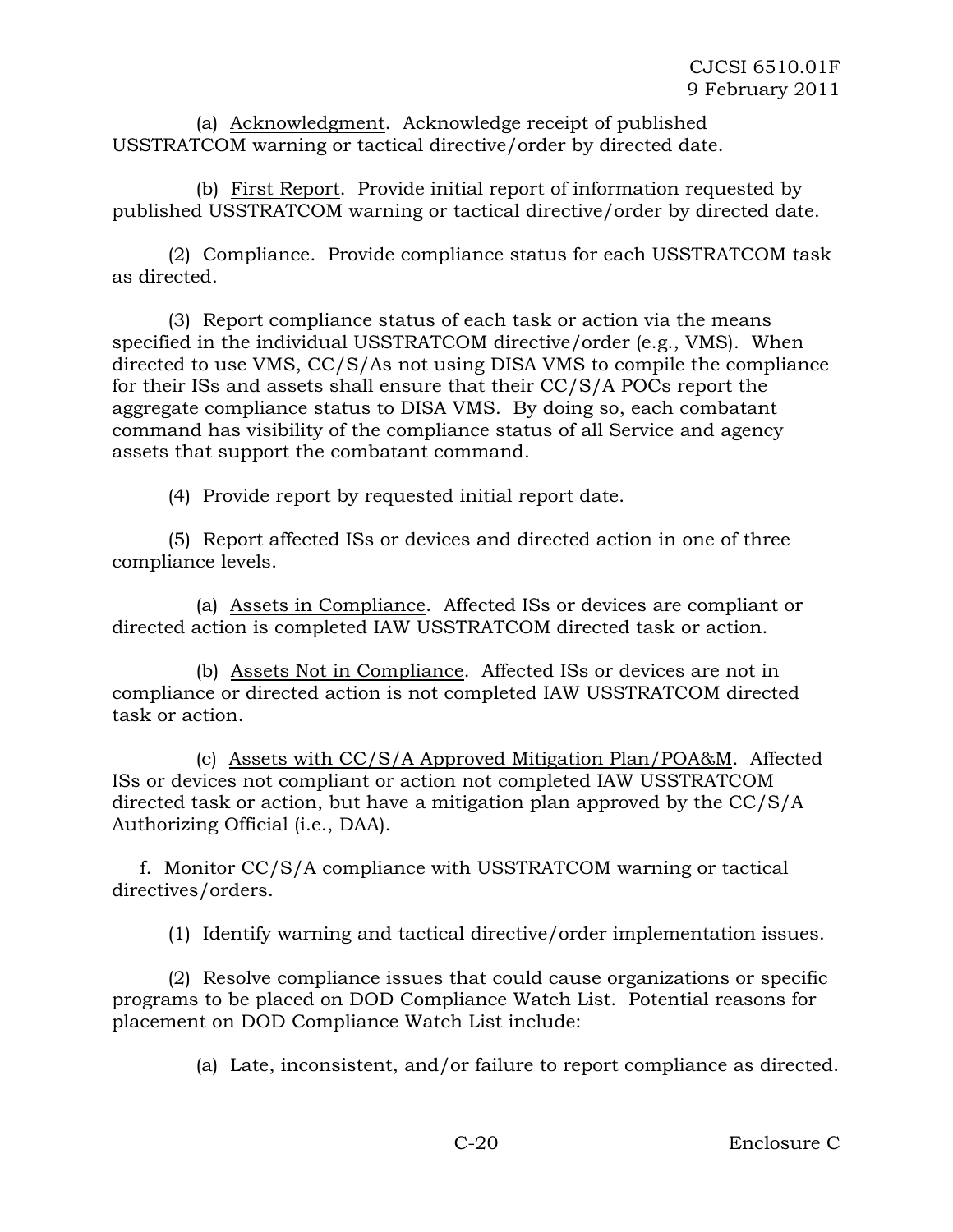(b) Failure to implement USSTRATCOM directed task or action for IS or devices leading to vulnerable (open) assets (e.g., not patched).

(c) Missing, incomplete, or unapproved IT Security POA&M.

(d) Incidents resulting from exploitation of vulnerability reported as remediated by CC/S/A.

(e) Pattern of noncompliance with USSTRATCOM warning and tactical directive/order (e.g., IAVA or CTO).

(3) Track compliance issue(s) listed on the DOD Compliance Watch List by USSTRATCOM warning and tactical directive/order (e.g., CTO) by specific CC/S/A and Tier II CNDSP.

(4) CC/S/A and specific organizations shall be removed from the DOD Compliance Watch List upon adherence to USSTRATCOM instructions and improvement in area(s) of noncompliance.

(5) Report significant implementation and compliance issues to USSTRATCOM.

g. Ensure IT Security POA&M for operation of noncompliant ISs and devices are maintained by subordinate organizations.

(1) Maintain an Authorizing Official (i.e., DAA)-approved IT Security POA&M with implemented mitigation actions until IS is brought into compliance or the IS is removed from network. Each IS should have only one IT Security POA&M; separate IT Security POA&Ms should not be developed for a specific weakness.

(2) Address mitigation plans and milestones, with completion dates, to migrate to vendor-supported operating systems and applications. Mitigation may include protecting unsupported ISs behind additional network security controls, isolating unsupported ISs on a separate network, removing nonessential services from hosts, and applying more stringent baselines.

(3) Address in IT Security POA&M reason(s) why ISs cannot be brought into compliance and define measures that have been implemented to minimize exploitation. USSTRATCOM may provide guidance or request additional information on ISs or direct IS be disconnected if loss of that system is determined to present less risk than the potential security compromise of the DOD network to which it is connected.

(4) List in the IT Security POA&M unsupported software as a security weakness. Legacy ISs or ISs operating with unsupported software present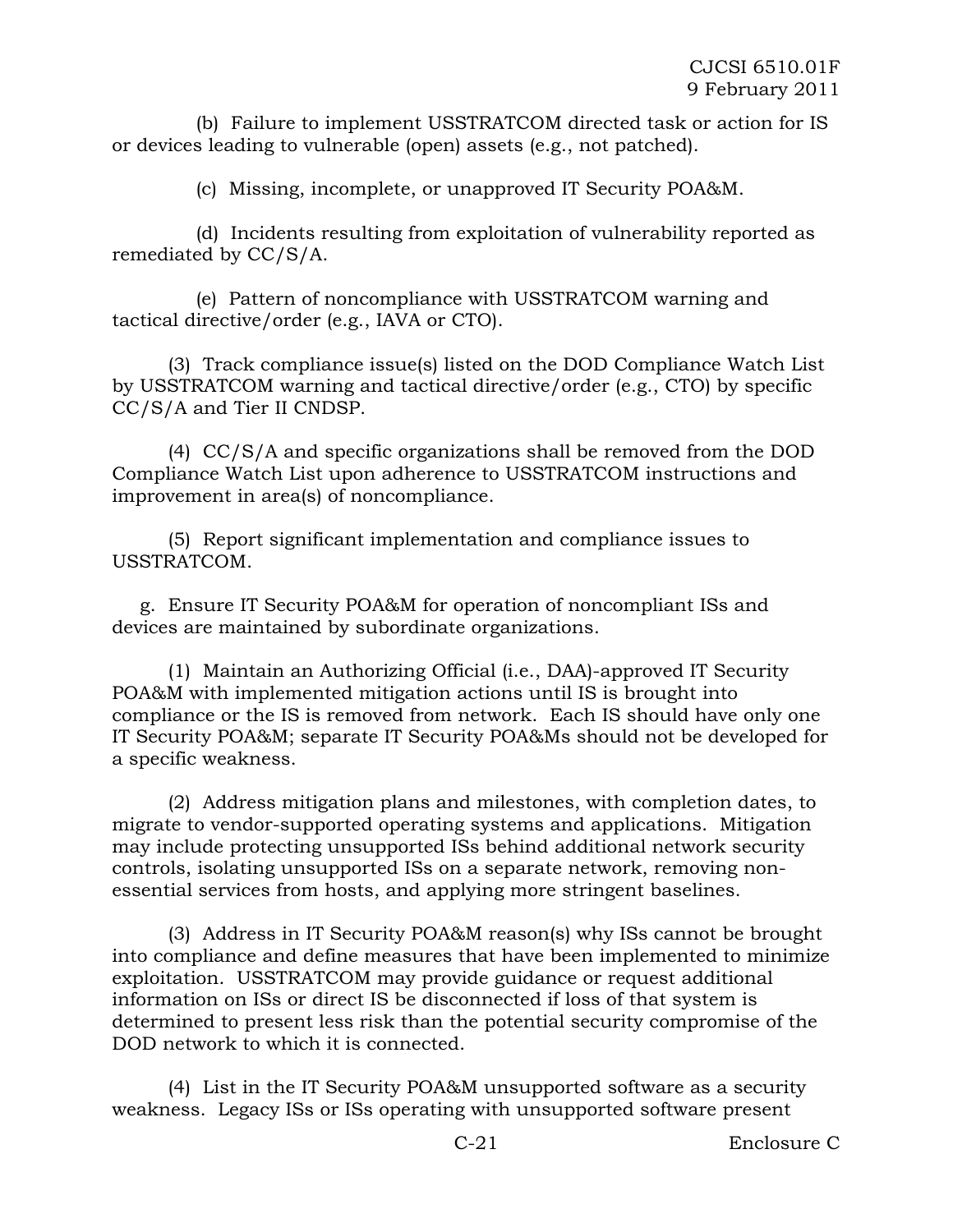inherent vulnerabilities in the IS architecture and put the networks in a situation where unsupported software is installed at considerable risk.

(5) Provide to USCYBERCOM updates immediately upon request as directed.

## h. Enforce Component Compliance

(1) Coordinate corrective actions upon notification by USSTRATCOM that continued operation of noncompliant IS or device or current mitigation actions for ISs or devices place DOD networks at an unacceptable risk.

(2) Report to Commander, USSTRATCOM noncompliance message within timeframe directed that ISs or devices have been brought into compliance or report reasons for noncompliance, planned corrective actions, mitigation plan, and operational impact.

(3) Report issues that cannot be resolved concerning compliance actions between CC/S/A and USSTRATCOM to DOD CIO and/or the Joint Staff.

(a) Combatant Commanders shall inform the Joint Staff.

(b) Defense agencies and DOD field activities shall inform DOD CIO.

(c) In coordination with their Tier 2 CNDSP, Services shall inform the Joint Staff and/or DOD CIO as appropriate.

9. Incident Handling Program. CC/S/As shall:

a. Develop and integrate the IS and network incident handling program IAW CJCSM 6510.01A (reference tt).

b. Establish procedures to ensure prompt management action and reporting is taken in case of compromise of controlled unclassified or classified information, or determination that access to or cross domain connections may put controlled unclassified or classified information at risk of compromise IAW DOD 5200.1-R (reference x).

c. Security Incidents Involving Classified or Personally Identifiable Information. In addition to reporting IS and network incidents IAW CJCSM 6510.01A (reference tt), CC/S/As shall:

(1) Report IS and network incidents involving the actual or potential compromise of classified information including instances of unauthorized disclosure of classified information to the public IAW DOD 5200.1-R (reference x) and DODD 5210.50, "Unauthorized Disclosure of Classified Information to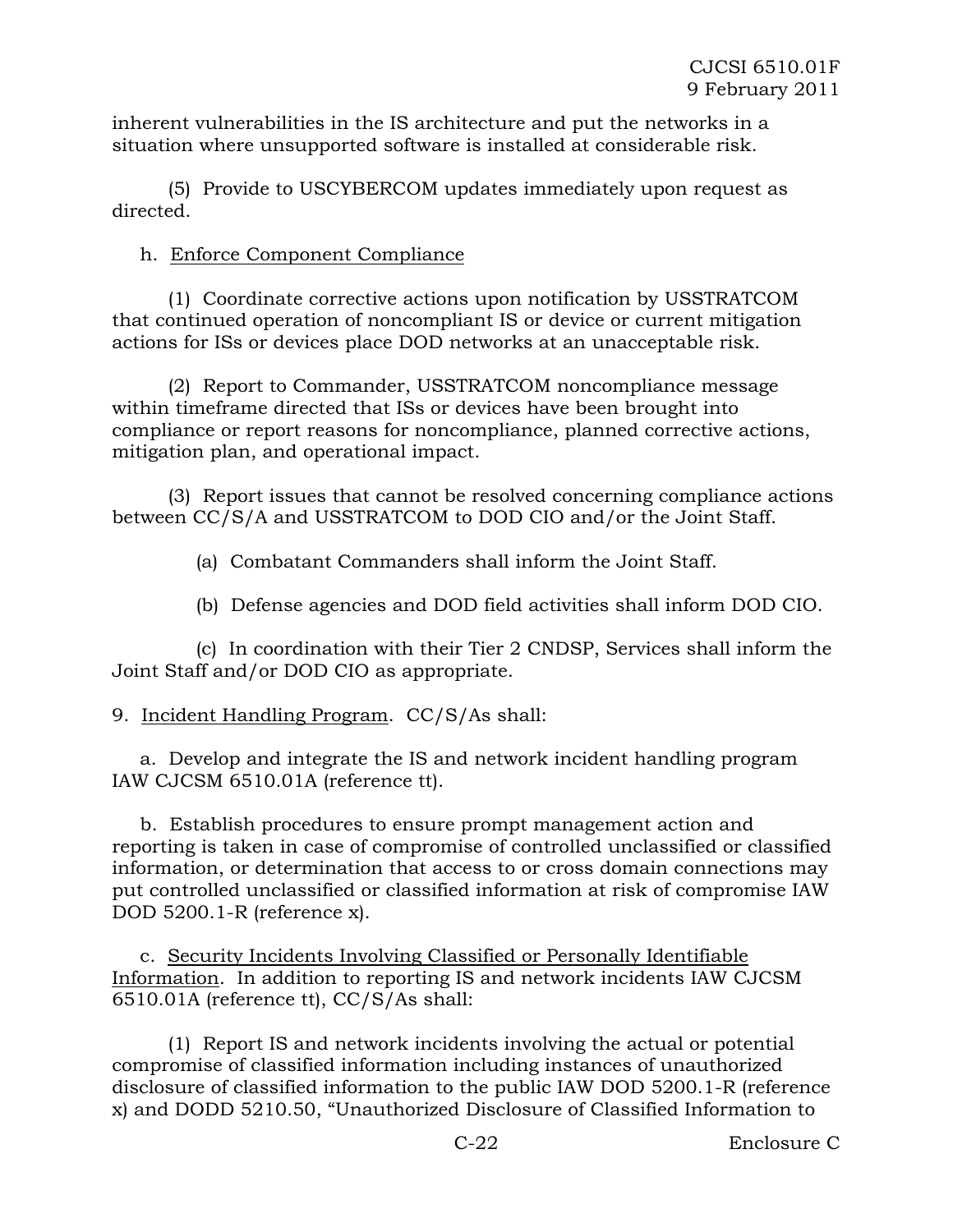the Public" (reference rrr).

(2) Breaches involving PII, including any breaches involving the loss, theft, or otherwise compromise of government credit cards, shall include reporting as required by the DOD 5400.11-R, "Department of Defense Privacy Program" (reference sss) and DOD Director for Administration and Management memorandum, "Safeguarding Against and Responding to the Breach of Personally Identifiable Information" (reference ttt).

### 10. Individual and Organization Accountability. CC/S/As shall:

a. Ensure Commanders, Authorizing Officials (i.e., DAAs), ISSMs (i.e., IAMs), ISSOs (i.e., IAOs), PMs, project and application leads, supervisors, and network/systems administrators are responsible and accountable for ensuring the implementation of DOD IA security requirements IAW this instruction, DOD 8500 series directives and instructions, DOD Regulation 5200.1-R (reference x), and supplemental CC/S/A guidance. Personnel filling IA technical and CNDSP positions must sign a Statement of Acceptance of Responsibilities IAW DOD 8570.01-M (reference gg).

b. Ensure military and civilian personnel are subject to administrative and/or judicial sanctions if they knowingly, willfully, or negligently compromise, damage, or place at risk ISs by not ensuring implementation of DOD system security requirements IAW this instruction, DOD 8500 series directives and instructions, DOD Regulation 5200.1-R (reference x), and supplemental CC/S/A policies and procedures.

(1) Sanctions for civilian personnel may include, but are not limited to, some or all of the following administrative actions: oral or written warning or reprimand; adverse performance evaluation; suspension with or without pay; loss or suspension of access to classified material and programs; any other administrative sanctions authorized by contract or agreement; and dismissal from employment. Sanctions for civilians may also include prosecution in U.S. District Court or other courts and any sentences awarded pursuant to such prosecution. Sanctions may be awarded only by civilian managers or military officials who have authority to impose the specific sanction(s) proposed.

(2) Sanctions for military personnel may include, but are not limited to, some of the following administrative actions: oral or written warning or reprimand; adverse performance evaluation; and loss or suspension of access to classified material and programs. Sanctions for military personnel may also include any administrative measures authorized by Service directives and any administrative measures or non-judicial or judicial punishments authorized by the Uniform Code of Military Justice.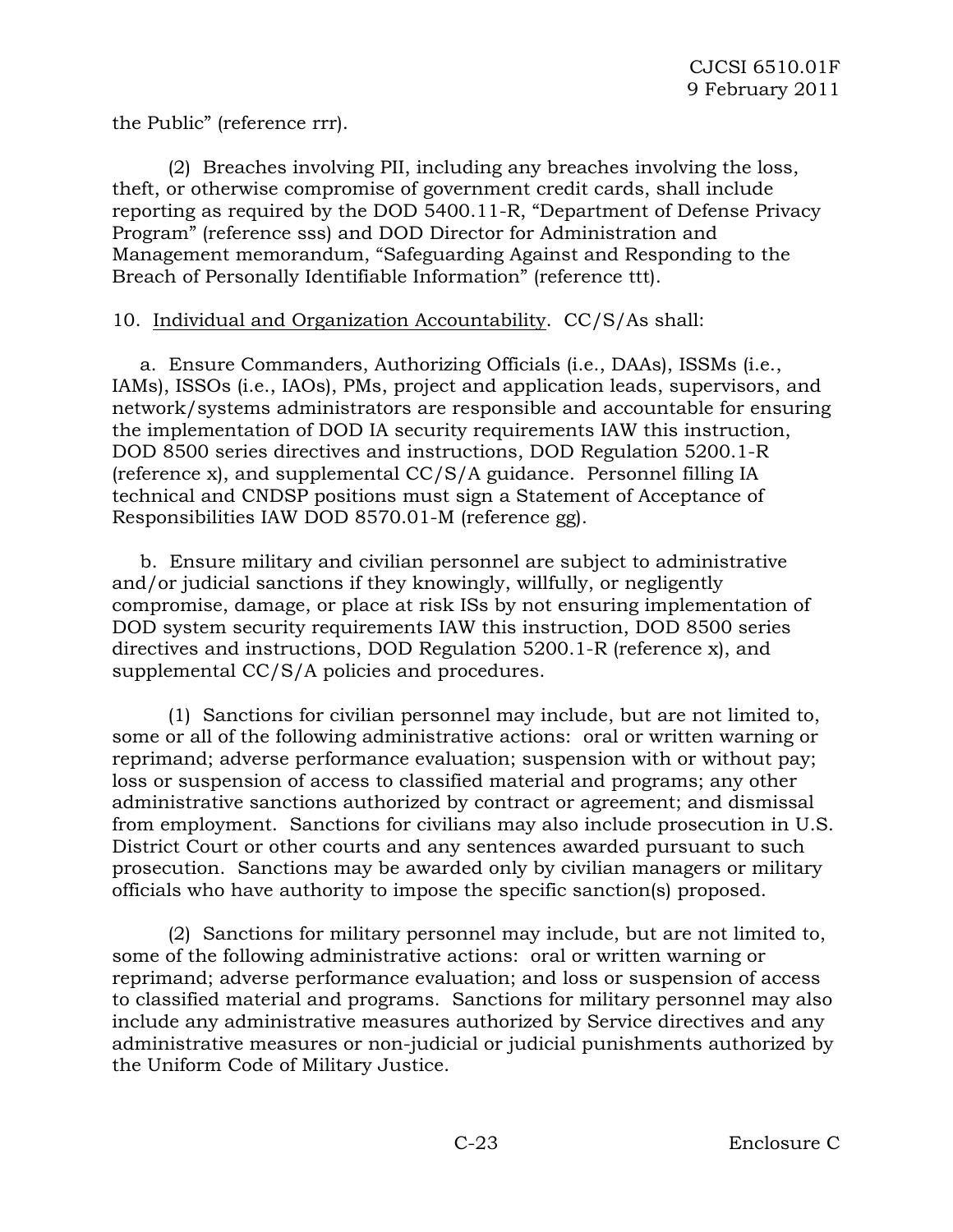c. Defense contractors are responsible for ensuring employees perform under the terms of the contract and applicable directives, laws, and regulations and must maintain employee discipline. The contracting officer, or designee, is the liaison with the defense contractor for directing or controlling contractor performance. Outside the assertion of criminal jurisdiction for misconduct, the contractor is responsible for disciplining contractor personnel. Criminal jurisdiction within the United States could be asserted by federal, state, or local authorities. For DOD contractors accompanying the forces abroad, jurisdiction may be asserted by the foreign state or, for certain offenses, by the Federal Government, including under the Military Extraterritorial Jurisdiction Act of 2000, 18 USC 3261, et seq. (reference uuu). For additional information on contractor personnel authorized to accompany U.S. Armed Forces, see DODI 3020.41, "Contractor Personnel Authorized to Accompany the U.S. Armed Forces" (reference vvv).

11. Network Suspensions.23 CC/S/As shall:

a. Suspend unclassified or classified network access for, at a minimum, the following types of actions:

(1) Actions that knowingly threaten or damage DOD ISs or communications security (e.g., hacking or inserting malicious code or viruses).

(2) Unauthorized use of the network.

b. Suspend access to a classified network if an individual's security clearance is suspended, denied, or revoked. If denied, review circumstances to determine if continued access to unclassified systems is warranted and if revocation of the Common Access Card (CAC) is required (e.g., do not have a favorable National Agency Check (NAC)).

c. Develop policies governing network suspensions and reinstatements. Suspensions related to clearances must follow the guidelines of DOD 5200.2-R (reference q).

12. Monitoring. CC/S/As shall:

a. Provide IA monitoring and testing capability using procedures similar to those described in DODI 8560.01 (reference z) and consistent with applicable laws and regulations. Ensure that organization or CC/S/A organization, NOSC, CNDSP, or equivalent is aware of component ongoing Red Team activities or penetration testing.

 $\overline{a}$ 

<sup>23</sup> Suspension is not a punitive action.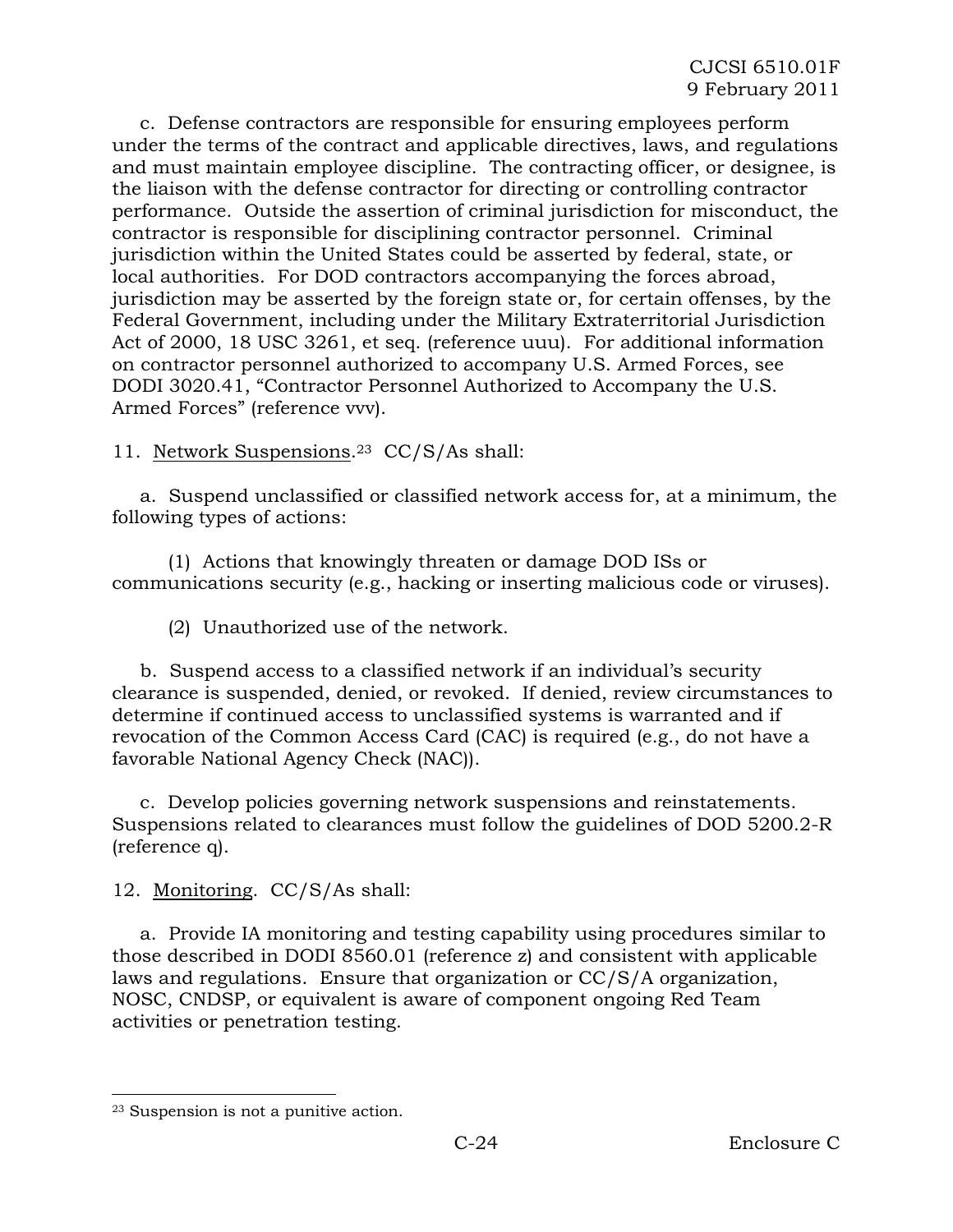b. Provide for monitoring, analysis, and detection actions that ensure network operations, situational awareness, and AS&W are accomplished and support incident response and reporting capability.

13. Auditing. CC/S/As shall:

a. Collect and retain audit data for a period of 1 year to support technical analysis relating to misuse, penetration reconstruction, or other investigations (e.g., compromise of routers, switches, or firewalls). Longer retention periods may be required due to contractual, warranty, command, or security policy.

b. Retain audit records for 5 years for DOD ISs containing intelligence sources and methods.

c. Ensure audit records for systems are backed up based on the IS security categorization.

d. Ensure audit trails are protected against unauthorized access, modification, or deletion.

(1) Maintain audit trails in sufficient detail to reconstruct events to determine cause of compromise and magnitude of damage malfunction or security violation.

(2) Review logs and audit trails at a minimum weekly, more frequently if required, and take appropriate action.

14. Scanning Coordination. CC/S/As shall:

a. Coordinate all scanning activity with the system owners of the entire DOD network (to include network boundaries) that the scan traffic will traverse.

b. Coordinate with all higher, lower, and lateral units that may be impacted. Scan reports shall be provided to impacted Authorizing Official (i.e., DAA) and CNDSP organizations.

c. Obtain approval for scanning from the respective DOD network owners prior to commencing scans. Joint Task Force-Global Network Operations (JTF-GNO) Technical Bulletin 06-005 (reference www) provides discussion, methodology, and worksheets to assist with coordination of scanning.

d. Report unannounced or uncoordinated scanning of networks IAW CJCSM 6510.01 (reference tt) for incident and reportable events categories (i.e., Category 6 – Reconnaissance).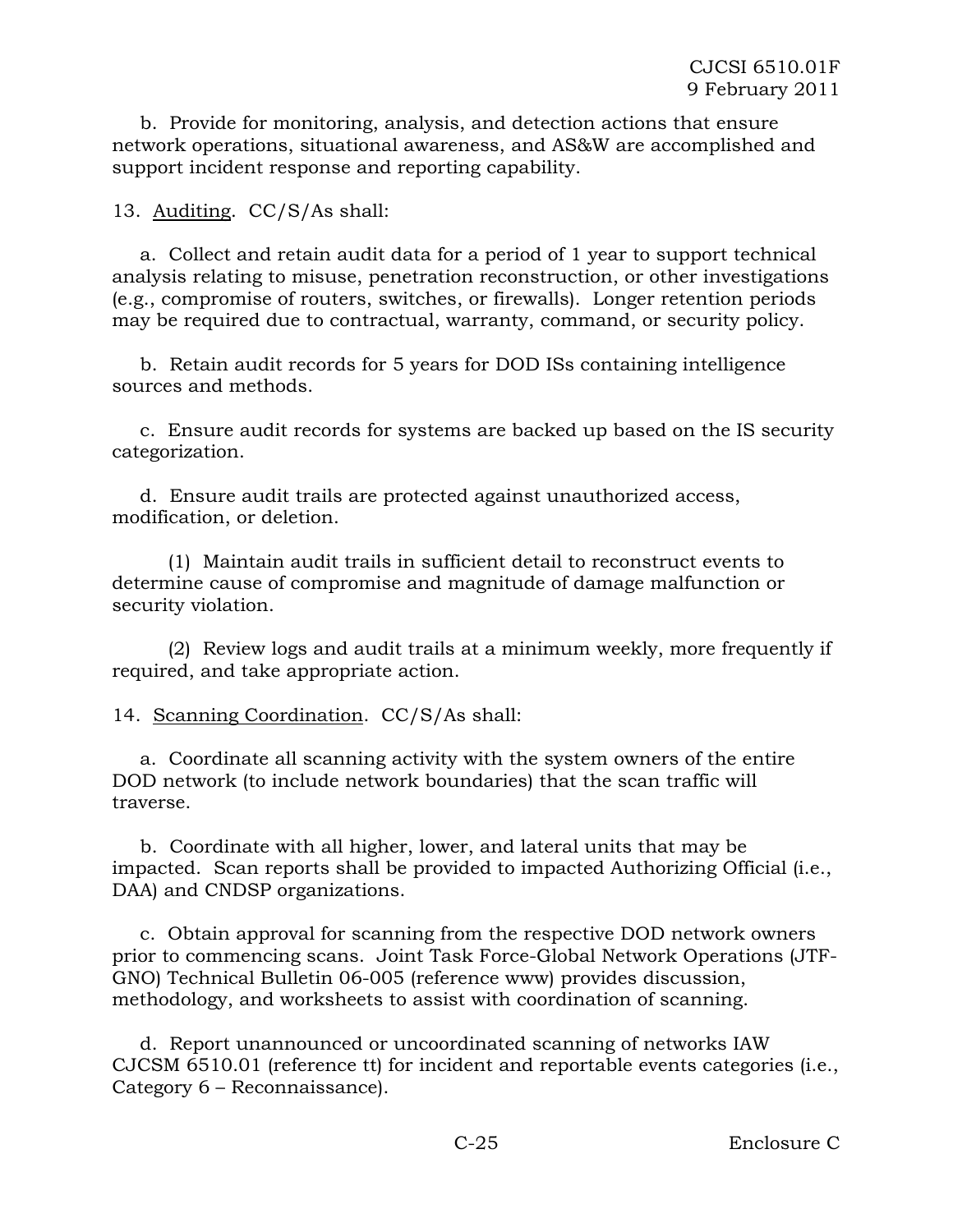15. Restoration. CC/S/As shall:

a. Ensure mission and business essential functions are identified for priority restoration planning along with all assets supporting mission or business essential functions (e.g., computer-based services, data and applications, communications, physical infrastructure, and manpower).

b. Develop and implement directives and regulations for their components to conduct periodic backups of files critical to mission accomplishment.

(1) Isolate storage of backup files from network and physically separate storage from the originating facility (e.g., using other military/DOD facilities).

(2) Conduct additional backups and/or increase the frequency of IS backups (typically conducted weekly, monthly, or quarterly) as warranted by increases in INFOCON level.

(3) Ensure procedures are in place and done in a secure and verifiable manner to assure the physical and technical protection of the backup and restoration hardware, firmware, and software, such as router tables, compilers, and other security-related system software.

c. Identify an alternate site that permits the full or partial restoration of mission or business essential functions as required by IS security categorization. Ensure enclave boundary defense at the alternate site provides identical security measures and configurations to the primary site. Note: Alternate site may not be feasible in forward or deployed sites.

16. Readiness. CC/S/As shall monitor impact of IA readiness on component ability to perform missions and conduct periodic assessments IAW CJCSI 3401.01, "Joint Combat Capability Assessment" (reference xxx).

a. Review vulnerability assessments, Blue Team Vulnerability Evaluations and Intrusion Assessments, cyber security inspections, and Red Team reports for recurring issues and resource requirements impacting CC/S/A mission readiness.

b. Maintain visibility and awareness of CC/S/A open vulnerabilities and their impact on ability to mission-essential task.

17. Ports, Protocols, and Services Management (PPSM). CC/S/As IAW DODI 8551.1 (reference j) shall:

a. Ensure that all DOD IS ports, protocols, and services that are accessible to the DOD Enterprise or C/S/A managed networks are acquired, developed, implemented, and registered in the PPSM central registry IAW DODI 8551.1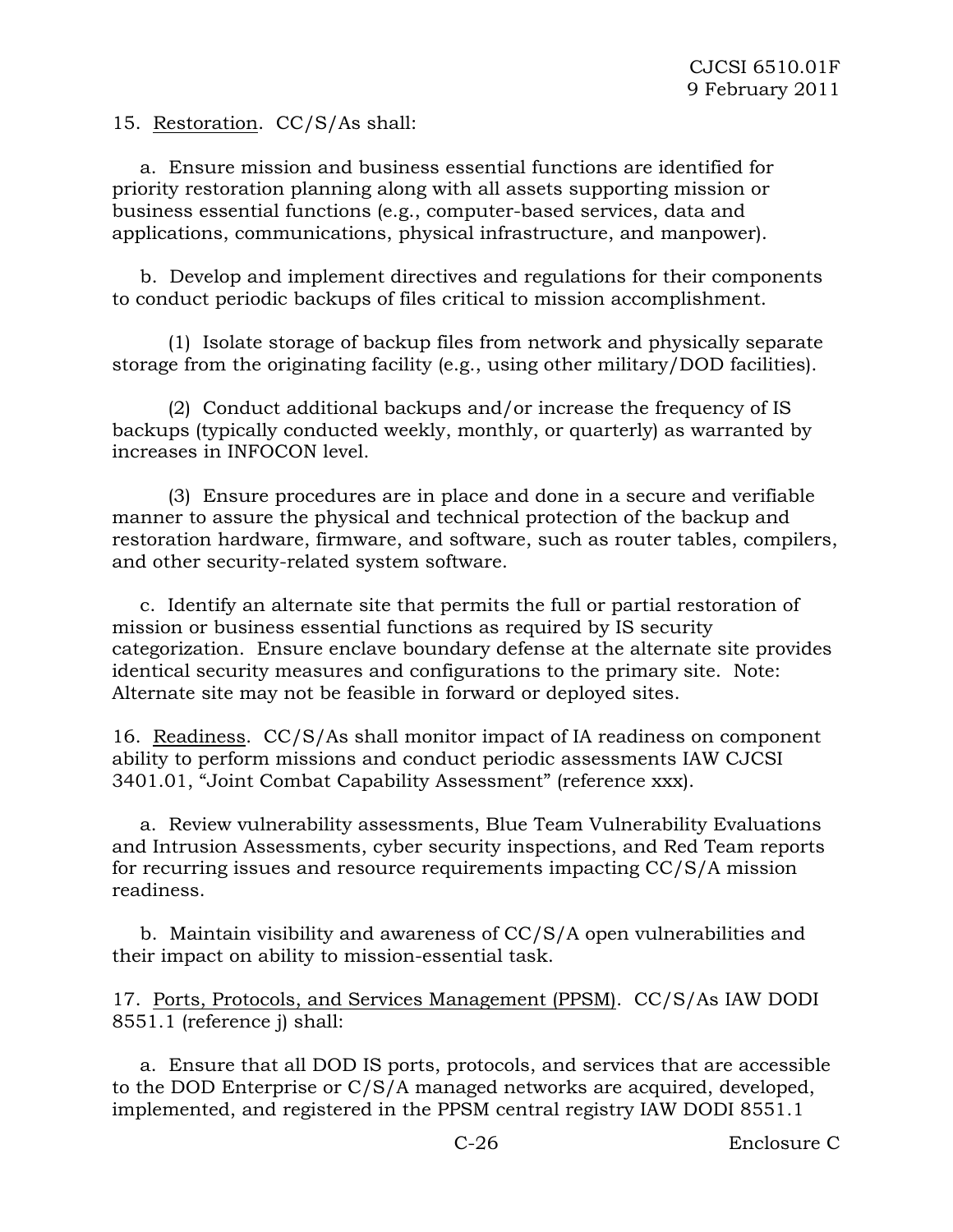(reference j) and DOD PPSM Exception Management Process (reference yyy).

b. The PPSM Category Assurance Lists will be used by organizations for risk management processes (i.e., C&A); PMs and engineers developing and deploying DOD ISs; and system administrators responsible for the configuration of network security devices. The Category Assurance Lists can be found at https://powhatan.iiie.disa.mil/ports/cal.html.

(1) Use of banned (Red) protocols and services are prohibited.

(2) Use of controlled (Orange) protocols and services require usage approval based on operational need and shall not be used in the acquisition and development of new ISs. Use of controlled protocols requires DSAWG review and approval.

(3) Use of acceptable (Yellow) protocols and services are allowed with accepted mitigation of technical vulnerabilities.

(4) Use of best security practices (Green) protocols and services are agreed to by all CC/S/As and should be used in new ISs or ISs undergoing redesign as part their life-cycle management.

c. Use and protect PPS according to the most current vulnerability assessment reports and implement them as described in the most current version of DOD STIGs on network infrastructure and application security and development.

d. Implement and enforce PPSM policies and procedures at the enclave boundaries. Restrict boundary firewalls and firewall-like devices to the usage of approved PPS IAW DODI 8551.1 (reference j).

18. Connection of Information Systems. CC/S/As shall:

a. Use connection approval guidance IAW CJCSI 6211.02 (reference k) and DISN Connection Process Guide (reference zzz).

b. Use DNI guidance for TS/SCI and below interconnections. These processes have been approved by the DOD CIO and, as required, formally coordinated with the ADNI/CIO.

c. Designate an Authorizing Official (i.e., DAA) as responsible for overall network security for a multi-user network (e.g., CJCSI 6731.01, "Global Command and Control System - Joint Security Policy" (reference aaaa)) to determine security and protection requirements for system connections to the network.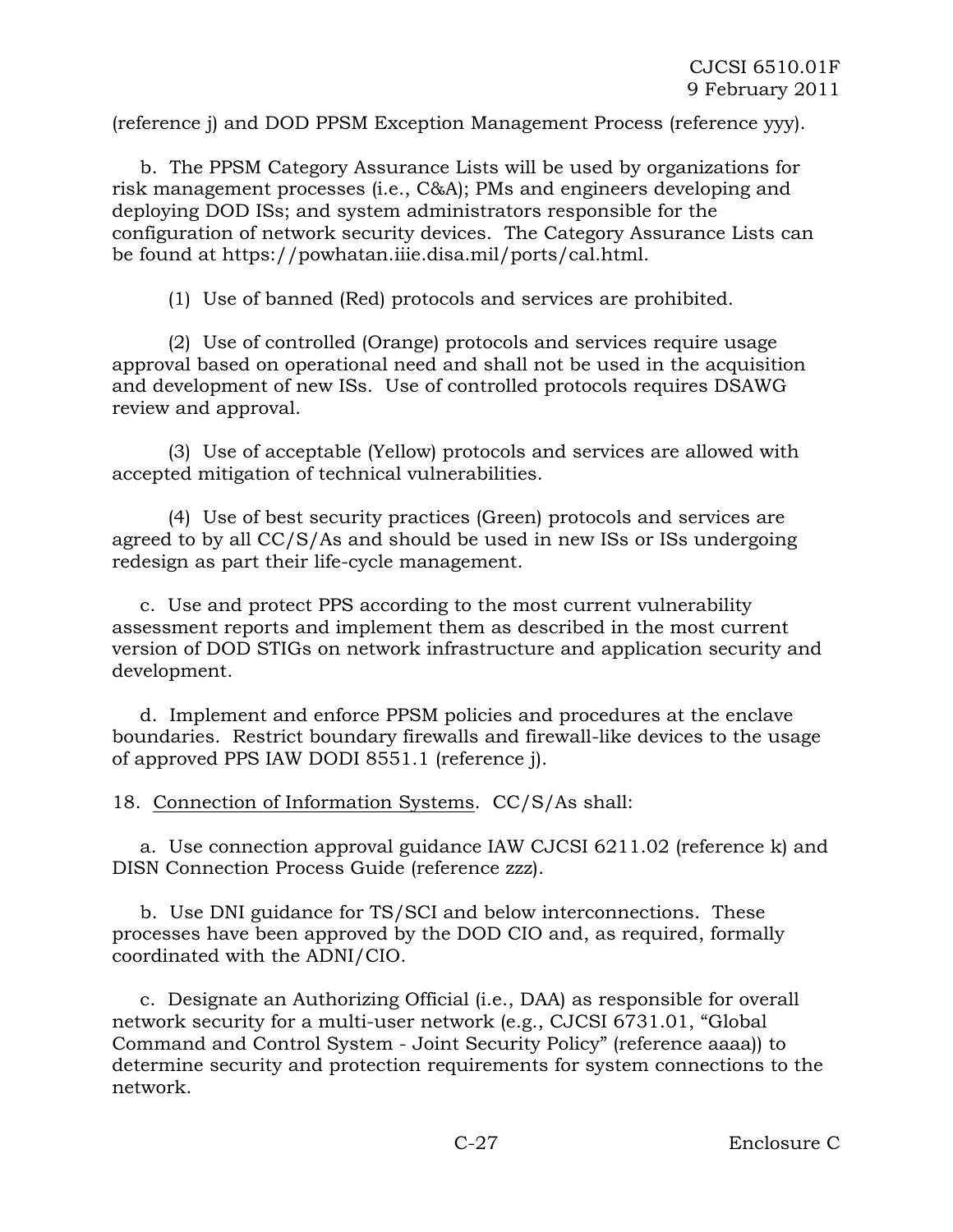d. Implement necessary safeguards and ensure the ISs are accredited (e.g., enclave or outsourced IT-based process) before they are connected to the network.

e. Ensure the security of each IS (e.g., enclave or application) connected to the network remains the responsibility of its Authorizing Official (i.e., DAA).

f. Ensure the Authorizing Official (i.e., DAA) responsible for overall network security has the authority and responsibility to remove any IS not adhering to network security requirements.

g. Define, when needed, network interfaces and boundaries into physical or logical boundaries.

(1) Cryptographic separation and/or equivalent computer security measures, as defined by the NSA, DISA, or DIA, will be a basis for defining network interfaces or boundaries.

(2) Ensure cryptographic systems employed are certified.

h. Ensure the overall network Authorizing Official (i.e., DAA) is responsible for network interface security as part of the responsibility for the overall network, while the Authorizing Officials (i.e., DAAs) of the enclaves retain responsibility for their enclave security.

i. Ensure that DISN connected DOD ISs and networks are not connected to other networks of a different security domain without first complying with CJCSI 6211.02 (reference k).

j. Ensure connections between DOD ISs (e.g., enclaves) and the Internet go through DISA-managed Internet Access Points (IAPs) or obtain DOD CIO Waiver (see CJCSI 6211.02 (reference k)).

k. Implement MOAs, MOUs, SLAs or authority to connect processes for the interconnection of ISs managed by multiple Authorizing Officials (i.e., DAAs). DAAs shall ensure connection and accreditation security requirements in MOAs, MOUs, or SLAs include but are not limited to:

(a) Description and classification of the ISs and information contained on the IS.

(b) Security control requirements (e.g., DIACAP, IC, or federal documentation) to protect IS and/or information.

(c) User clearance levels.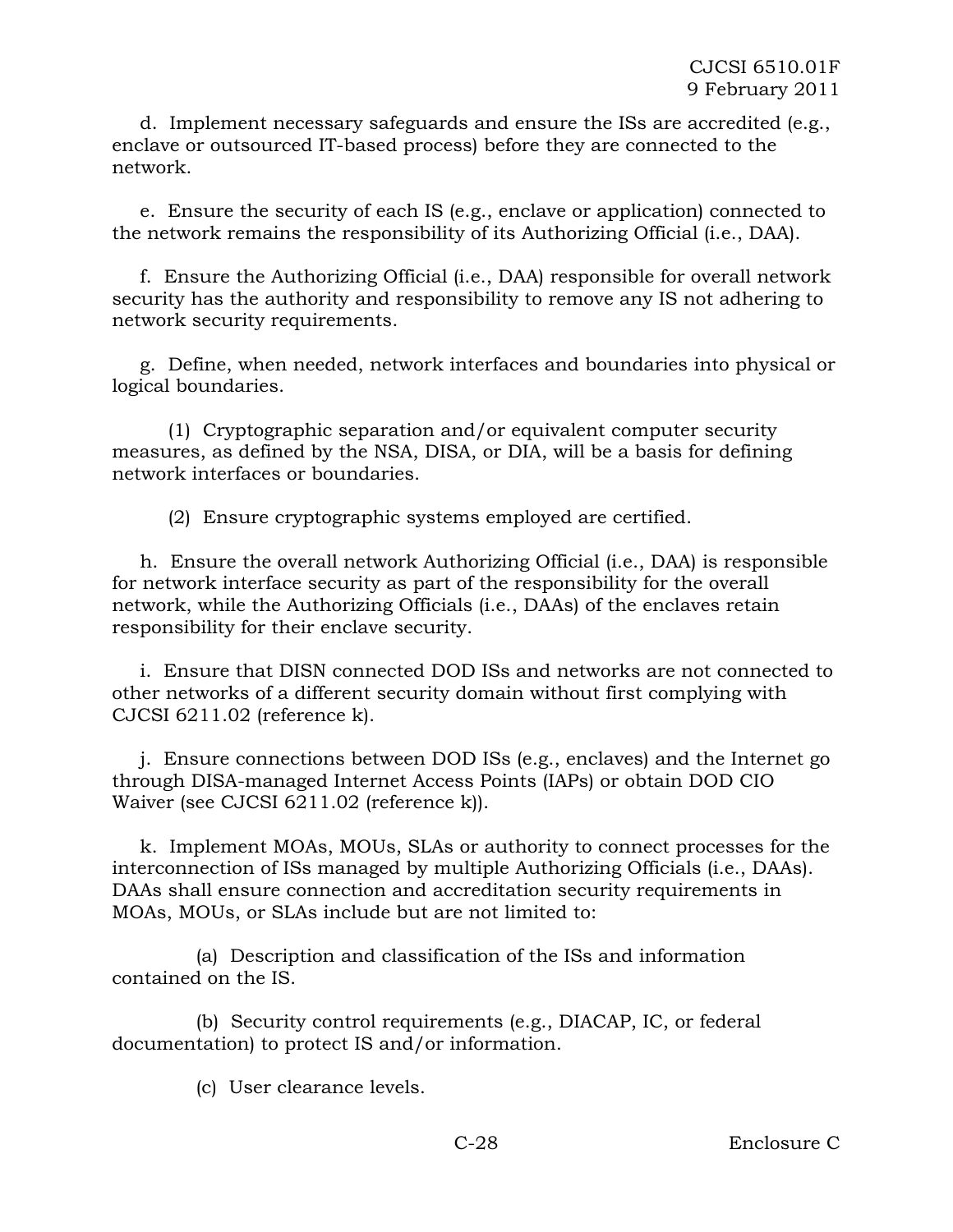(d) Designation of the process to resolve conflicts.

(e) Safeguards to be implemented before interfacing the ISs, the Tier 2 and 3 CNSDP(s) contact information, ISSM (i.e., IAM) contact information and strategy for reporting and responding to security incidents.

#### 19. Hardware and Software. CC/S/As shall:

a. Ensure a configuration management (CM) process is implemented IAW DODI 5000.02, "Operation of the Defense Acquisition System" (reference oo).

b. Establish levels of CM to maintain the accredited security posture IAW implemented CM security controls as required in DODI 8500.2 (reference g). The security impact of each change or modification to an IS or site configuration shall be assessed against the security requirements and the accreditation conditions issued by the Authorizing Official (i.e., DAA). This includes:

(1) Documenting CM roles, responsibilities, and procedures, to include the management of CM information and assessment and authorization (i.e., C&A) documentation.

(2) Ensuring ISs are under the control of a chartered configuration control board consisting of users, programmers, system engineers, system administrators, and security personnel to provide various perspectives of system security and have a documented end-of-life-cycle replacement plan.

(3) Ensuring a current and comprehensive baseline inventory of software and hardware (to include manufacturer, type, model, physical location, and network topology or architecture) required to support enclave operations is maintained by the configuration control board and as part of accreditation documentation.

(4) Ensuring a security review and approval of proposed IS changes, including review of interconnections to other DOD ISs.

(5) Ensuring software and/or hardware changes are made through the CM process.

(6) Ensuring a testing process is in place to verify proposed configuration changes prior to implementation in the operational environment.

c. Integrate Supply Chain Risk Management (SCRM) into acquisitions of IS information and communications technology IAW Directive-Type Memorandum (DTM) 09-016, "Supply Chain Risk Management (SCRM) to Improve the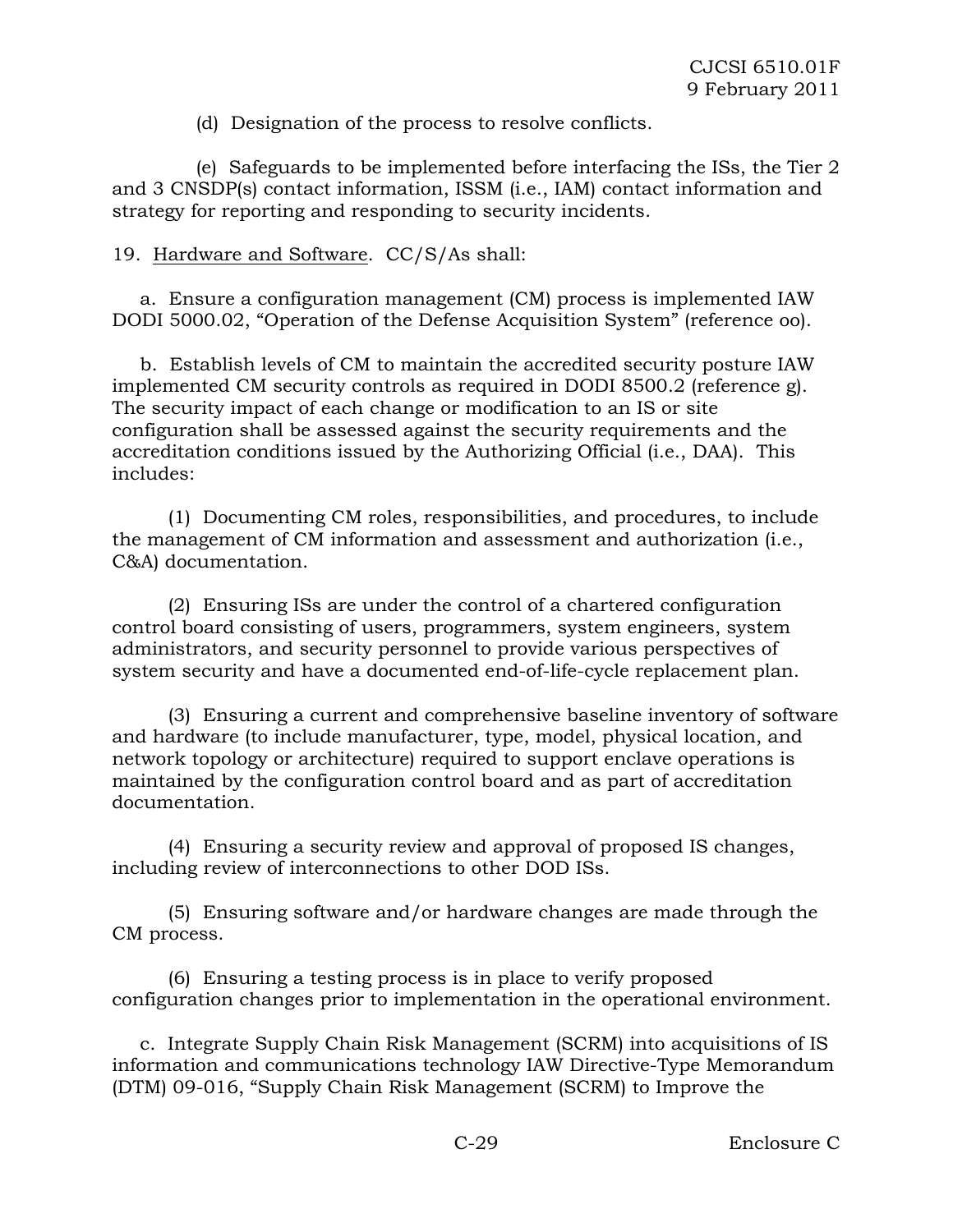Integrity of Components Used in DoD Systems" (reference bbbb).

d. Ensure the acquisitions of IA- and IA-enabled GOTS IT products are limited to products that have been evaluated by the NSA or IAW NSA-approved processes.

e. Ensure the acquisition of IA- and IA-enabled COTS IT products are limited to products that have been evaluated or validated IAW NSTISSP No. 11 (reference l).

f. Ensure software development is IAW the DOD Application and Security Development STIG (reference cc).

g. Ensure implementation of guidance governing Open Source Software (OSS) IAW the DOD CIO memorandum, "Clarifying Guidance Regarding Open Source Software (OSS)" (reference cccc).

h. Ensure public domain software products (binary or machine executable), other software products with limited or no warranty (freeware or shareware), or P2P file sharing software are not used in DOD ISs without compelling operational requirements.

(1) Approval documentation of these products must include:

(a) Assessment for IA impacts, difficulty or impossibility of reviewing, repairing, or extending use, particularly where DOD does not have access to the original source code and there is no owner to make repairs.

(b) Approval for use by the Authorizing Official (i.e., DAA) when the IA assessment identifies no risks to external or connected enclaves, and the approval for use of the software or application is solely within an Authorizing Official's (i.e., DAA's) responsibility. PM or local Authorizing Officials (i.e., DAAs) cannot approve any software or applications that cross CC/S/A enclave perimeter devices or networks without obtaining CC/S/A level Authorizing Official (i.e., DAA) approval.

(c) Mitigation measures remedying security deficiencies.

(d) Registration of software products IAW the DOD PPSM Program.

(e) Expiration date of approval.

(2) Prohibit the installation and/or use of P2P applications to share or duplicate copyrighted materials (e.g., music or video files) on or traversing DOD networks.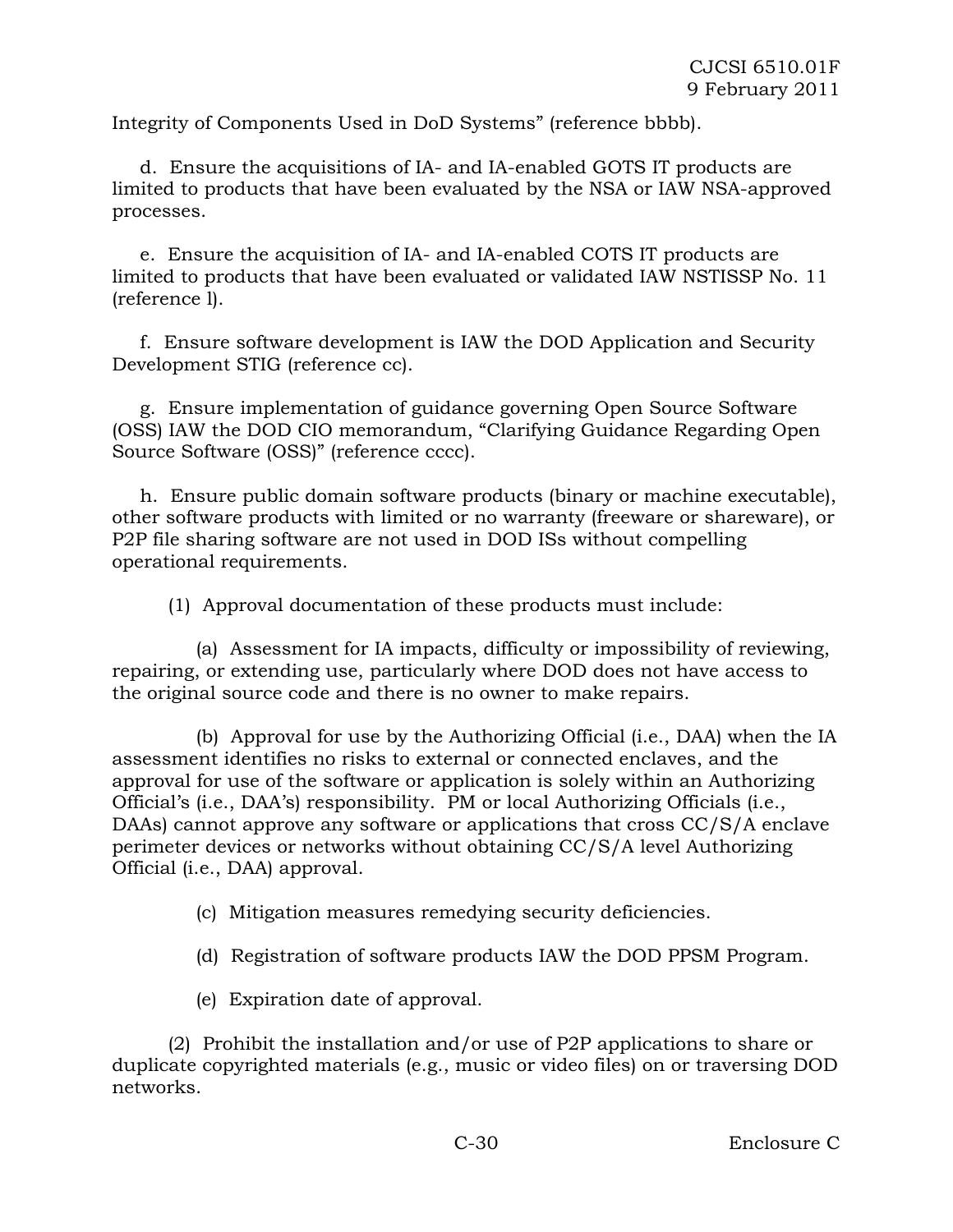(3) Take actions to prevent and eliminate the download, installation, and use of unauthorized public domain, P2P, malicious code, and other software products on DOD networks.

i. Ensure software development initiatives specify software quality requirements, assessment of source coding quality and acceptability through use of approved tools and utilities available for that purpose, and validation methods focusing on minimizing flawed or malformed software that can negatively impact integrity or availability (e.g., buffer overruns).

j. Ensure acquisition, development, and/or use of mobile code on DOD ISs is IAW DODI 8552.01 (reference m). $24$ 

k. Ensure a backup copy of the inventory is stored in a fire-rated container or otherwise not colocated with the original.

l. Ensure implementation of virus protection, including scanning and automatic update capability.

20. Testing of Security Control and Annual Security Reviews. CC/S/As shall:

a. Conduct periodic testing of specific security controls as required in DODI 8500.2 (reference g).

b. Conduct additional exercising and testing of security controls due to changes in the compliance status (noncompliance) of a control.

c. Maintain a continuous record through the year of security control exercises and tests. By recording dates on an annual review form as they are completed, system owners can both document exercising/testing and assist in completing the required annual review.

d. Document controls exercised/tested annually IAW DODI 8500.2 (reference g).

e. Conduct an annual security review of security control implementation.

(1) An annual review is required to determine if a system's security controls are still operating IAW the Authorizing Official's (i.e., DAA's) accreditation decision.

(a) For a system operating with an authorization to operate (ATO), the review must be conducted within 12 months from accreditation date and again

 $\overline{a}$ 24 Definitions and specific guidance on permitted and prohibited mobile code can be found in DODI 8552.01 (reference m).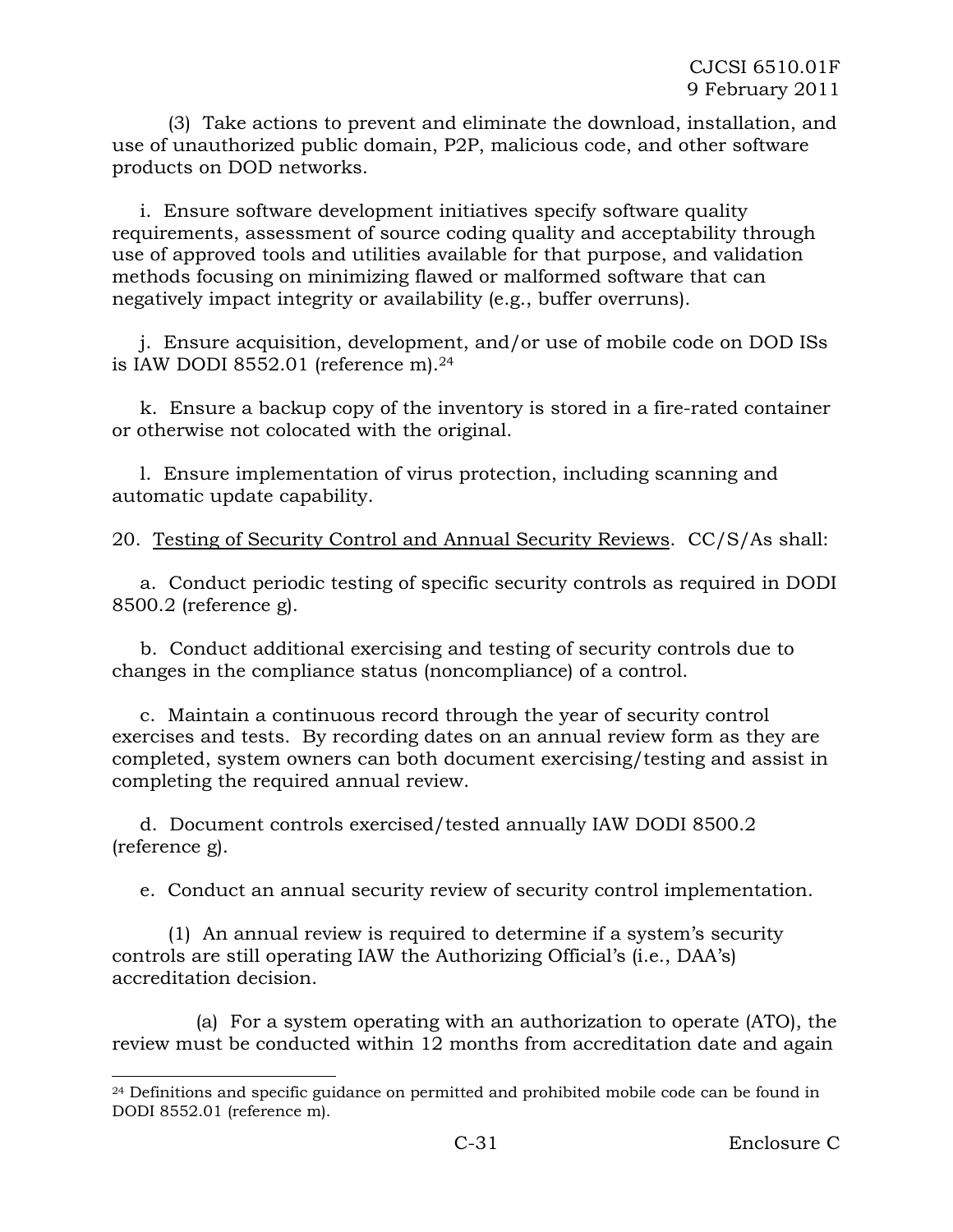within each succeeding 12-month period until the accreditation decision expiration date.

(b) For a system operating with an interim authorization to operate (IATO), the accreditation decision constitutes a valid security control review since an IATO cannot be granted for more than 180 days.

(2) Program officials are responsible for reviewing the implementation of security controls for systems under their respective control. The necessary depth and breadth of an annual review depends on several factors, such as:

(a) Potential risk and magnitude of harm to the system or data.

(b) Adequacy and successful implementation of security controls and the IT Security POA&M for weaknesses in the system.

# 21. Portable Electronic Devices (PEDs) and Removable Media. CC/S/As shall:

a. Ensure USSTRATCOM issued warning and tactical directives/orders governing use of PEDs and removable media are incorporated into local guidance and procedures.25 Specific types of PEDs or removable media may be temporarily or permanently prohibited (e.g., thumb drives) by DOD upon identification of new threats or vulnerabilities.

b. Develop user PED (e.g., laptop computers, PDAs, and cell phones) and removable media (e.g., diskettes, CDs, Digital Versatile Disks (DVDs) and USB (thumb drives)) guidelines for their organization IAW DODD 8100.02, "Use of Commercial Wireless Devices, Services, and Technologies in the Department of Defense (DOD) Global Information Grid (GIG)" (reference dddd); CNSSP No. 26, "National Policy on Reducing the Risk of Removable Media" (reference o); DODI 8500.2 (reference g); DOD 5200.1-R (reference x); and USSTRATCOM-issued warning and tactical directives/orders.

c. Ensure users understand the rules and responsibilities for use of PEDs and removable media both on and off the organization network and the potential sanctions for violation of rules and responsibilities.

d. Implement program to track, account for, and safeguard (e.g., storage and transport) PEDs and removable media.

e. Conduct scheduled and random inspections to ensure compliance with DOD and CC/S/A guidance regarding the use of PEDs and removable media.

 $\overline{a}$ 25 For example: CTO 10-004A, 19 February 2010, "Removable Flash Media Device implementation within and between Department of Defense (DoD) Networks" (reference eeee).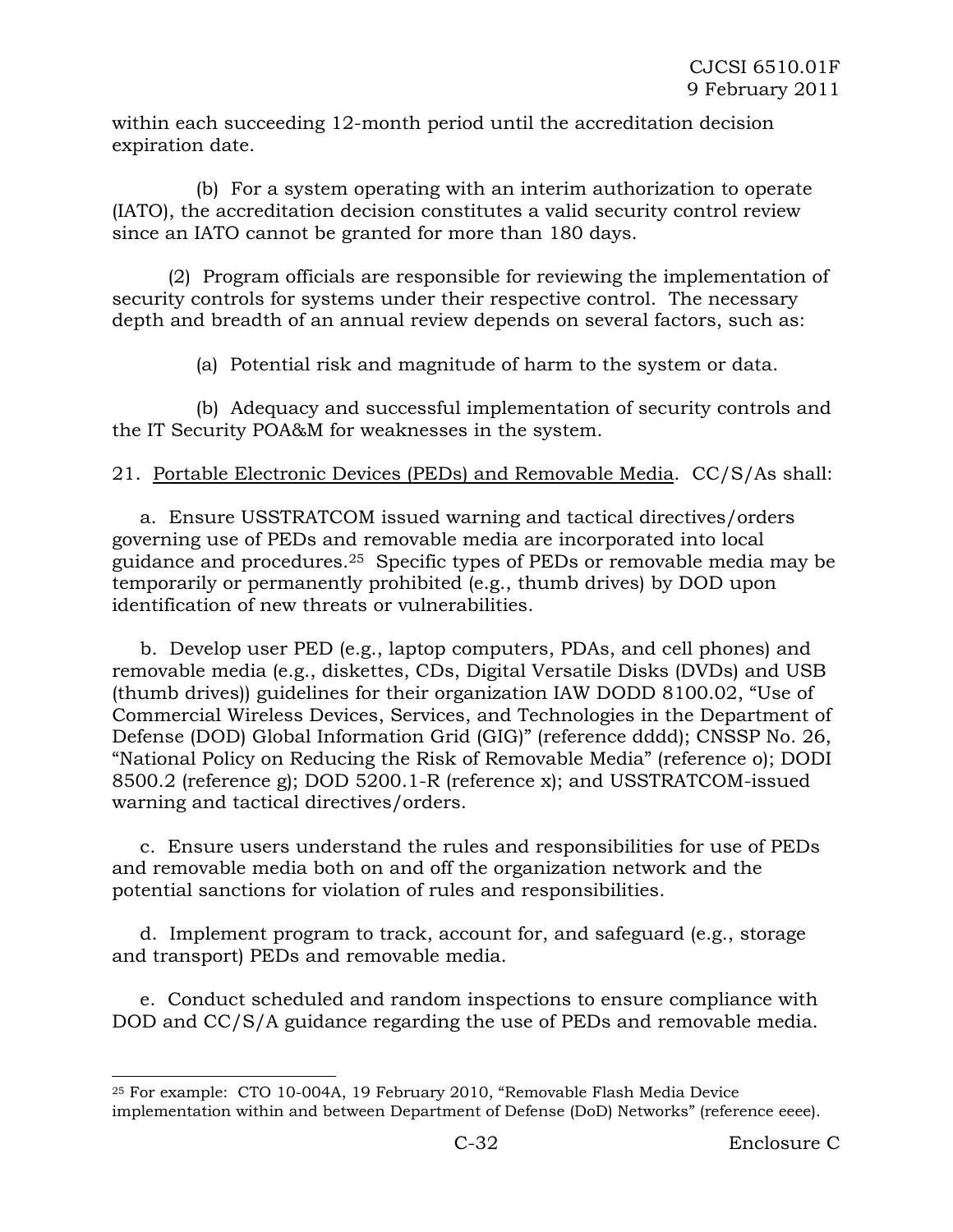### f. Encryption

(1) Ensure encryption of classified information, CUI, and PII IAW DOD CIO memorandum, "Encryption of Sensitive Unclassified Data at Rest on Mobile Computing Devices and Removable Storage Media" (reference n) and CNSSP No. 26 (reference o). Note: Failure to implement encryption and subsequent loss of controlled unclassified or classified information may result in sanctions against an organization or individual.

(2) Ensure ability to encrypt and decrypt data transported outside organization network.

(3) Ensure ability to decrypt data on organization network.

#### g. PEDs

(1) Establish policies and procedures for protecting and accounting for government-owned PEDs (e.g., laptop computers and digital assistants) IAW Deputy Secretary of Defense memorandum, "Use and Protection of Portable Computing Devices" (reference ffff), DOD CIO memorandum, "Encryption of Sensitive Unclassified Data at Rest on Mobile Computing Devices and Removable Storage Media" (reference n), and DODI 8500.2 (reference g).

(2) Ensure an inventory of all government-owned PEDs used to process or store classified information is conducted and records maintained. Classified data stored on PEDs must be encrypted using NSA approved cryptographic and key management systems offering high protection levels and approved for protecting classified information.

(3) Ensure that PEDs (e.g., PDAs and laptop computers) are enabled to use certificates issued by the DOD PKI and DOD-approved external PKIs IAW DODD 8520.2 (reference ee).

(4) Develop procedures to address reporting of the loss of PEDs and the subsequent risk analysis. See Incident Handling Program (paragraph 9, Enclosure C) above on security incident reporting.

h. Use of Removable Media on Classified ISs. Use of removable media will be limited IAW USSTRATCOM warning and tactical directives/orders. If use of removable media is authorized:

(1) Restrict use to removable media that are USG-owned, and have been purchased and/or acquired from authorized and trusted sources.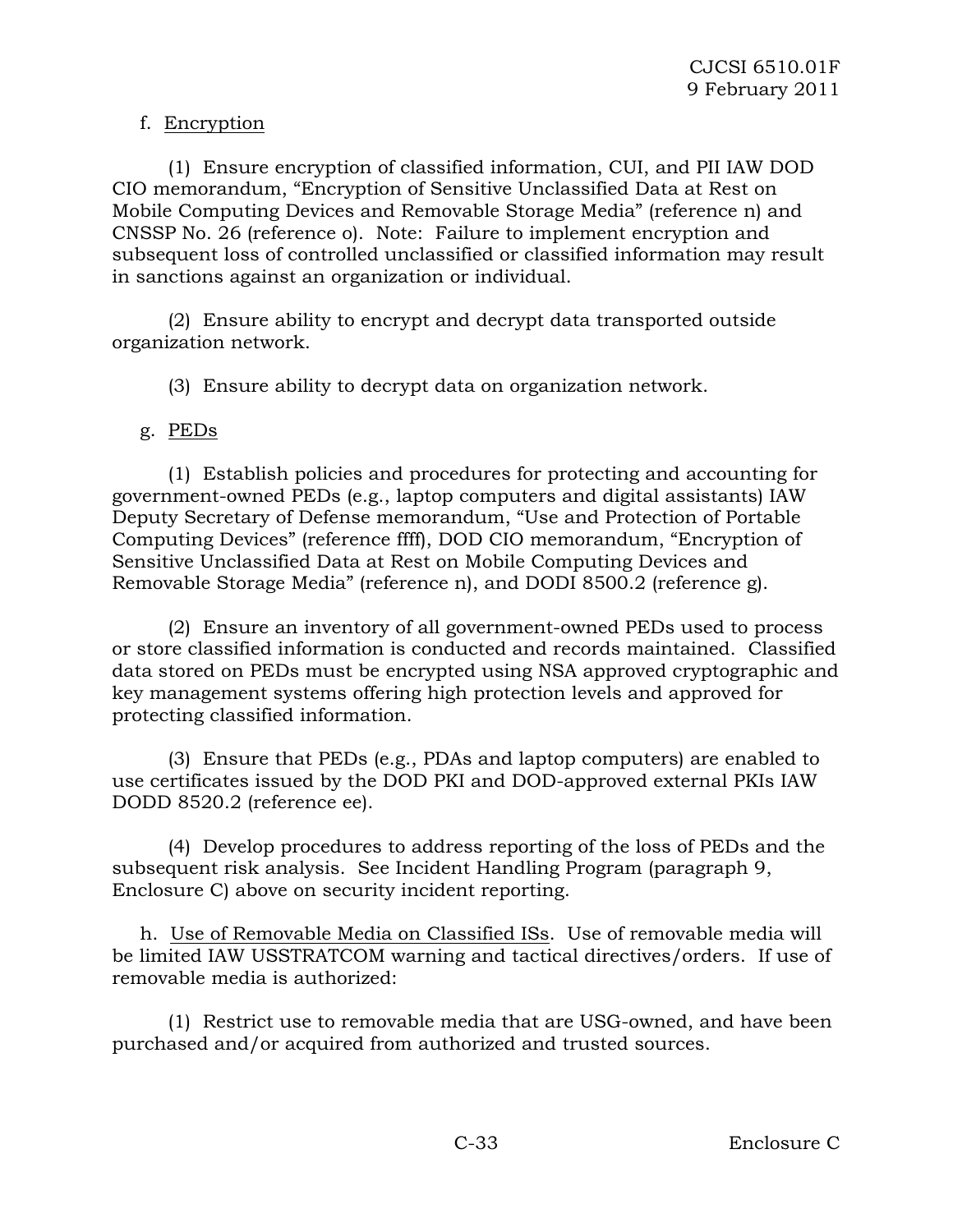(2) Limit use of removable media to authorized personnel with appropriate training.

(3) Scan removable media for malicious software using approved method before introducing the removable media into operational ISs.

(4) Prohibit automatic execution of any content by removable media unless specifically authorized by USSTRATCOM warning and tactical directives/orders.

(5) Implement access controls (e.g., read/write protections) for removable media as directed in USSTRATCOM warning and tactical directives/orders.

(6) Verify that the removable media contains only the minimum files that are necessary and that the files are authenticated and scanned so that they are free of malicious software. This should be completed before the removable media is inserted into a classified IS. Use a verification process authorized for assured file transfer IAW USSTRATCOM warning and tactical directives/orders.

(7) Mark and label removable media with the highest classification of any IS into which removable media has been inserted.

(8) Prohibit use of removable media for data transfer from the destination network back to the source network, or to any other network, unless the media has been erased/reformatted, and rescanned.

(9) Sanitize, destroy, and/or dispose of removable media IAW CC/S/Aapproved method, when the media is no longer required.

(10) Implement a program to track, account for, and safeguard all acquired removable media, as well as to track and audit all data transfers.

i. Ensure unauthorized PEDs (e.g., PDAs) or removable media are not used on DOD networks.

(1) Prohibit connection or use of personally owned PEDs including removable media on classified ISs and networks.

(2) Ensure any connection or use of personally owned PEDs including removable media on unclassified ISs and networks is authorized and documented. Authorizing use of personal-owned PEDs, including removable media with a record, storage or wireless transmit capability, is highly discouraged due to potential compromise of CUI or PII.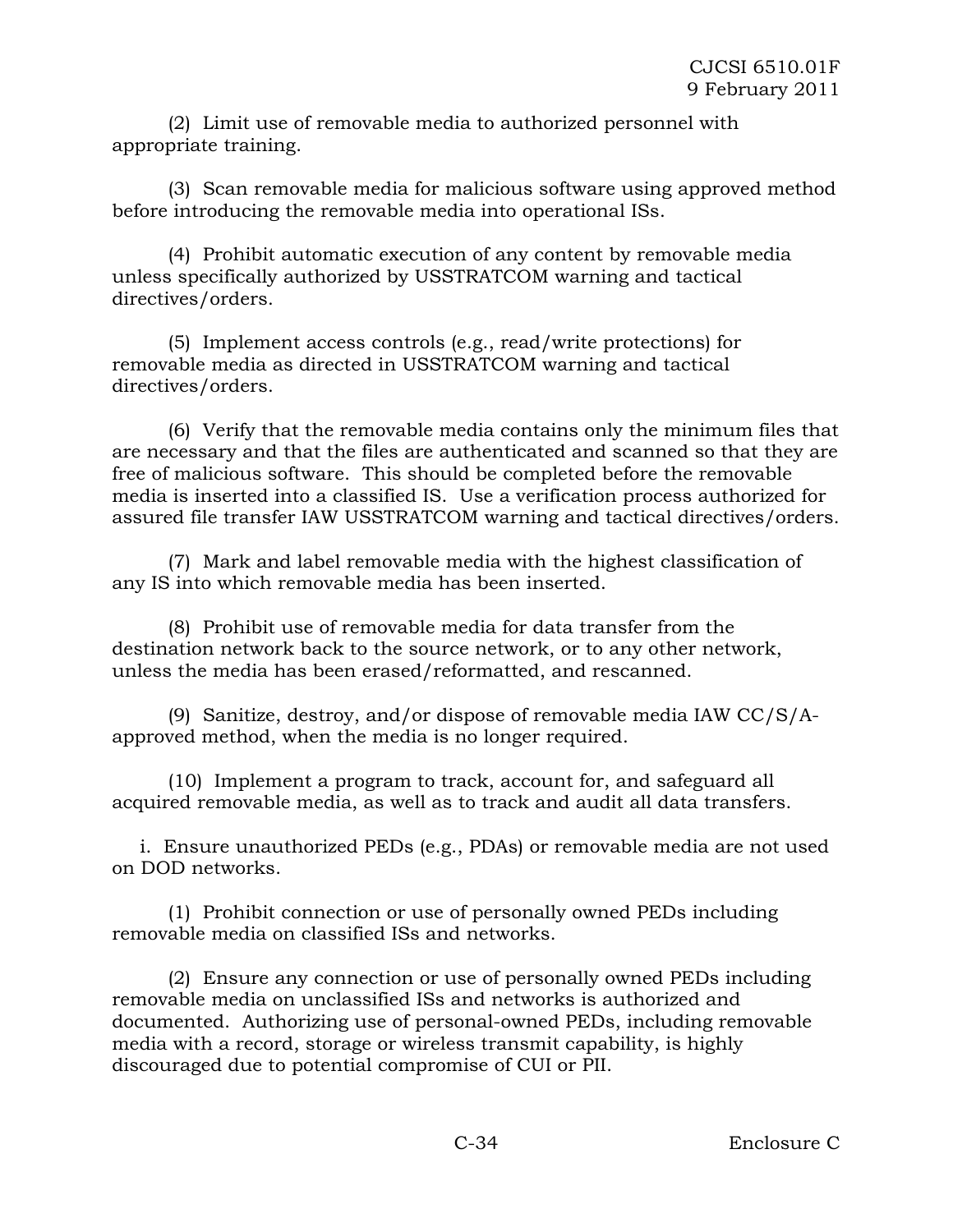(3) Determine if personally owned PEDs including removable media with a record, storage, or wireless transmit should be allowed in workspaces with collateral classified ISs. DIA Instruction 8100.001, "DIA Portable Electronic Devices" (reference gggg), which provides guidance on allowance into and use of personal and government-owned portable electronic devices into a SCI facility may provide assistance in this determination.

22. Wireless Devices, Services, and Technologies. CC/S/As shall:

a. Use and implement commercial wireless networks and devices IAW DODD 8100.02 (cccc) and DOD Wireless STIG.

b. Ensure Authorizing Official (i.e., DAA)-approved wireless devices, services, and technologies use only assured channels, employing NSA-approved cryptographic and key management systems offering high protection levels and approved for protecting transmission of classified information.

c. Ensure wireless technologies/devices used for storing, processing, and/or transmitting information do not operate in areas where classified information is electronically stored, processed, or transmitted unless approved by the Authorizing Official (i.e., DAA) in consultation with the CTTA IAW DODD C-5200.19, "Control of Compromising Emanations" (reference hhhh). The responsible CTTA shall evaluate the equipment and wire separation from transmitting/receiving wireless devices to determine the minimum separation distances and countermeasures to avoid TEMPEST associated vulnerabilities.26

d. Ensure unclassified wireless device data transmissions are encrypted using, at a minimum, FIPS 140-2 (reference ii)-approved cryptographic modules. In addition, ensure unclassified wireless LANs supporting joint operations use approved technology and encryption. At a minimum, data encryption must be implemented end-to-end over an assured channel and validated under the Cryptographic Module Validation Program as meeting the requirements for FIPS Pub 140-2 (reference ii) based on sensitivity of data. PEDs shall use file system encryption.

e. Actively screen for wireless systems and devices by conducting active electromagnetic sensing to detect/prevent unauthorized wireless activity (e.g., PEDs, cell phones, voice radio systems, wireless modems) within DOD network environments IAW ASD(NII) memorandum, "Use of Commercial Wireless Local-Area Network (LAN) Devices, Systems and Technologies in Department of Defense (DoD) Global Information Grid (GIG)" (reference iiii).

 $\overline{a}$ 26 TEMPEST information can be found at National TEMPEST Information Center at https://www.iad.tempest.nsa.smil.mil/nticdata/index.nsf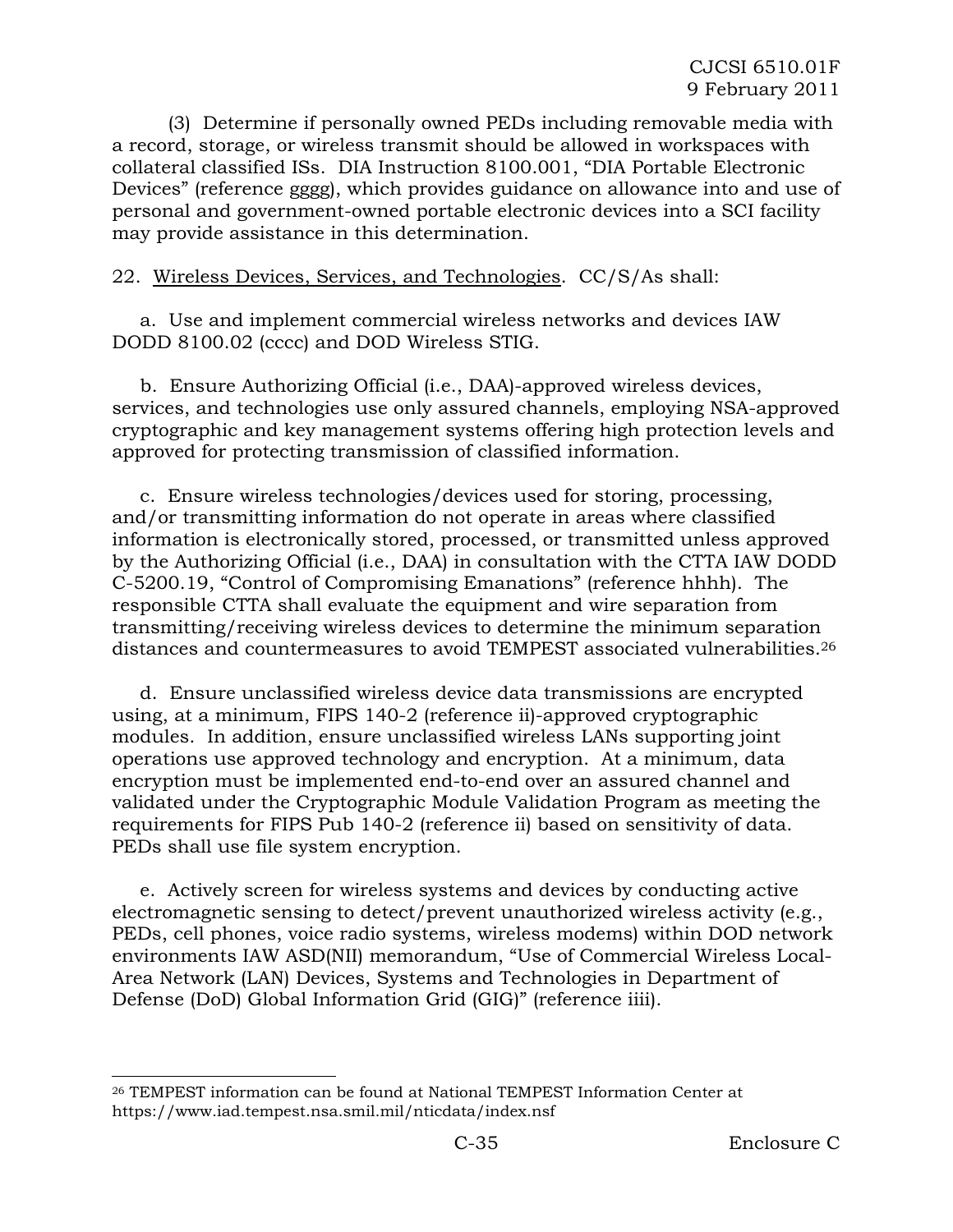#### 23. Boundary Protection. CC/S/As shall:

a. Ensure boundary defense mechanisms (including firewalls and network intrusion detection/prevention systems) are deployed at the enclave boundary of DOD networks.

b. Deploy additional firewalls and intrusion detection/prevention detection systems at layered or internal enclave boundaries and at key points in the network as required for networks handling controlled unclassified and classified information.

#### 24. Remote Access.27 CC/S/As shall:

 $\overline{a}$ 

a. Require that the claimant requesting remote access prove through a secure authentication protocol that he or she controls the token (e.g., hard cryptographic, soft cryptographic, or one-time password device), and must first unlock the token with a password, personal identification number (PIN) or biometric, or must also use a password in a secure authentication protocol (e.g., transport layer security (TLS) or virtual private network (VPN)), to establish two factor authentication.

b. Ensure remote access for privileged functions (i.e., access to system control, monitoring or administrative) is permitted only for compelling needs, and requires authentication using, at a minimum, hardware-based PKI. Examples of remote access use include USSTRATCOM or Service-directed security inspections, vulnerability assessments, or incident response actions.

c. Ensure remote access to user functions is mediated through a managed access control point (e.g., remote access server in DMZ). Ensure encryption is employed to protect confidentiality of session.

d. Ensure DOD devices authorized to remotely connect are STIG compliant.

e. Ensure ISs being used for remote access meet security configuration requirements and employ host-based security (e.g., firewall or IDS) with antivirus software before authorization to connect to any remote access server. Security configuration should be reviewed periodically.

f. Ensure that system administrators disable remote device password savefunctions incorporated into software or applications to prevent storage of plaintext passwords.

 $27$  Remote Access -- Access to an organization's nonpublic IS by an authorized user (or an IS) communicating through an external, non-organization-controlled network (e.g., Internet). (CNSSI No. 4009, reference e)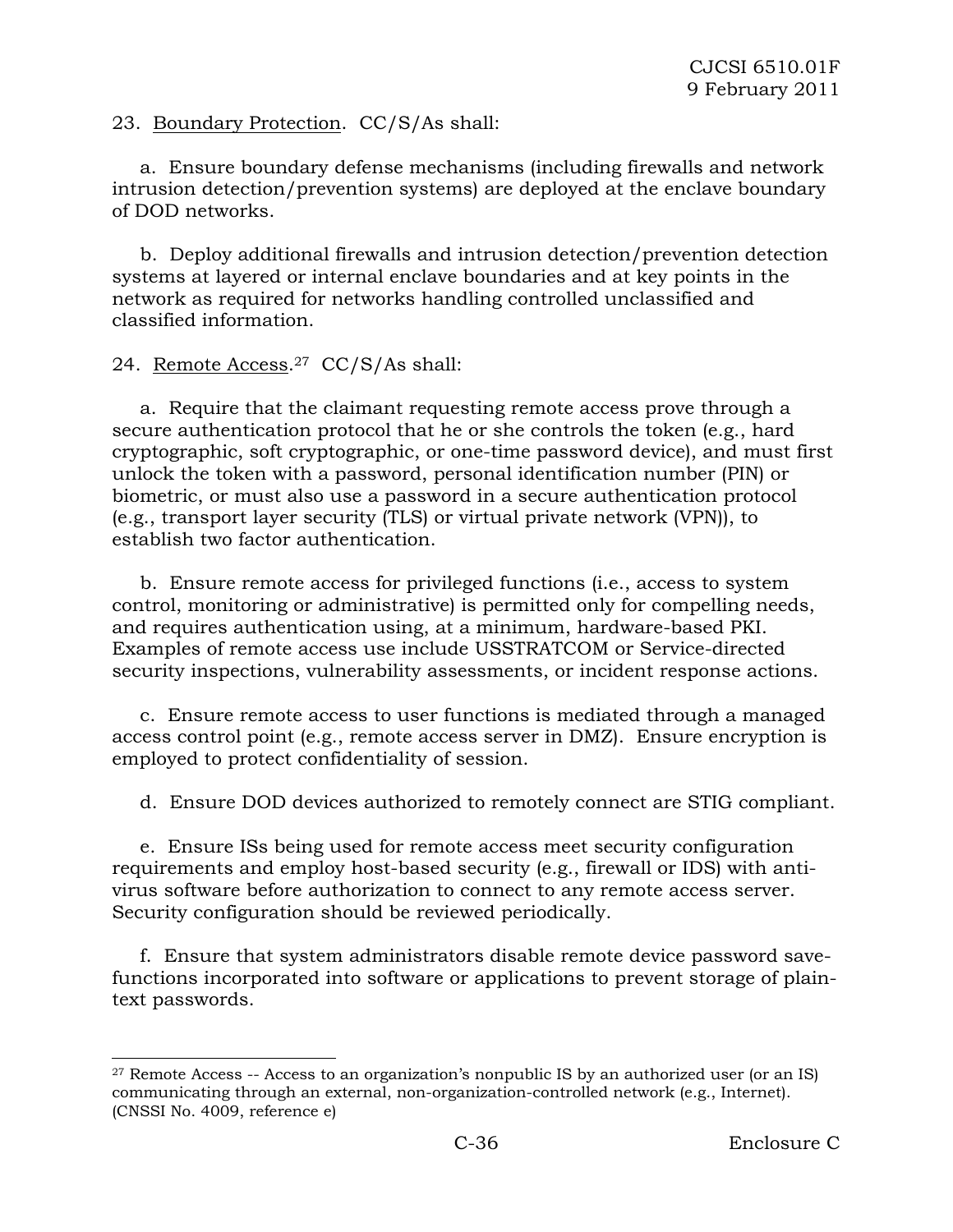g. Ensure that remote access users read and sign security and end-user agreements for remote access as a condition for access.

h. Approve telework access IAW DODD 1035.1 (reference v) including security criteria and guidelines established by DOD and its respective CC/S/A for using both government furnished equipment (GFE) and non-GFE and for access to DOD ISs and networks to perform telework.

i. Ensure that remote access service employs a "time-out" protection feature that automatically disconnects the remote device after a predetermined period of inactivity has elapsed.

j. Ensure physical security for the terminal meets the requirements for storage of data at the highest classification level received at the terminal.

k. Ensure that remote access services connections are audited.

l. Ensure that remote access services are reviewed for security configuration, patches, updates, and vulnerability management compliance.

m. Prohibit remote access for remote IS management from any employeeowned ISs.

n. Ensure Outlook Web Access is only provided to personal devices that have the latest security patches and anti-virus signature files installed.

25. Internet Access and Commercial E-Mail Use. CC/S/As shall:

a. Ensure Internet access to DOD networks handling unclassified information -- CUI or unclassified information not approved for release to the public -- is through DISA-managed DOD IAPs under the management and control of the enclave.

b. Ensure Internet access to DOD networks handling public information is only permitted from a DMZ that meets the DOD requirement that such contacts be isolated from other DOD systems by physical or technical means.

c. Ensure DOD ISs are used for official and authorized purposes IAW DOD Regulation 5500.7-R, "Joint Ethics Regulation" (reference jjjj) and DTM 09-026, "Responsible and Effective Use of Internet-Based Capabilities" (reference kkkk).

d. Ensure CUI and PII are safeguarded.

e. Provide guidance on access to and authorized use of non-DOD e-mail accounts IAW DTM 09-026 (reference kkkk) and DOD Regulation 5500.7-R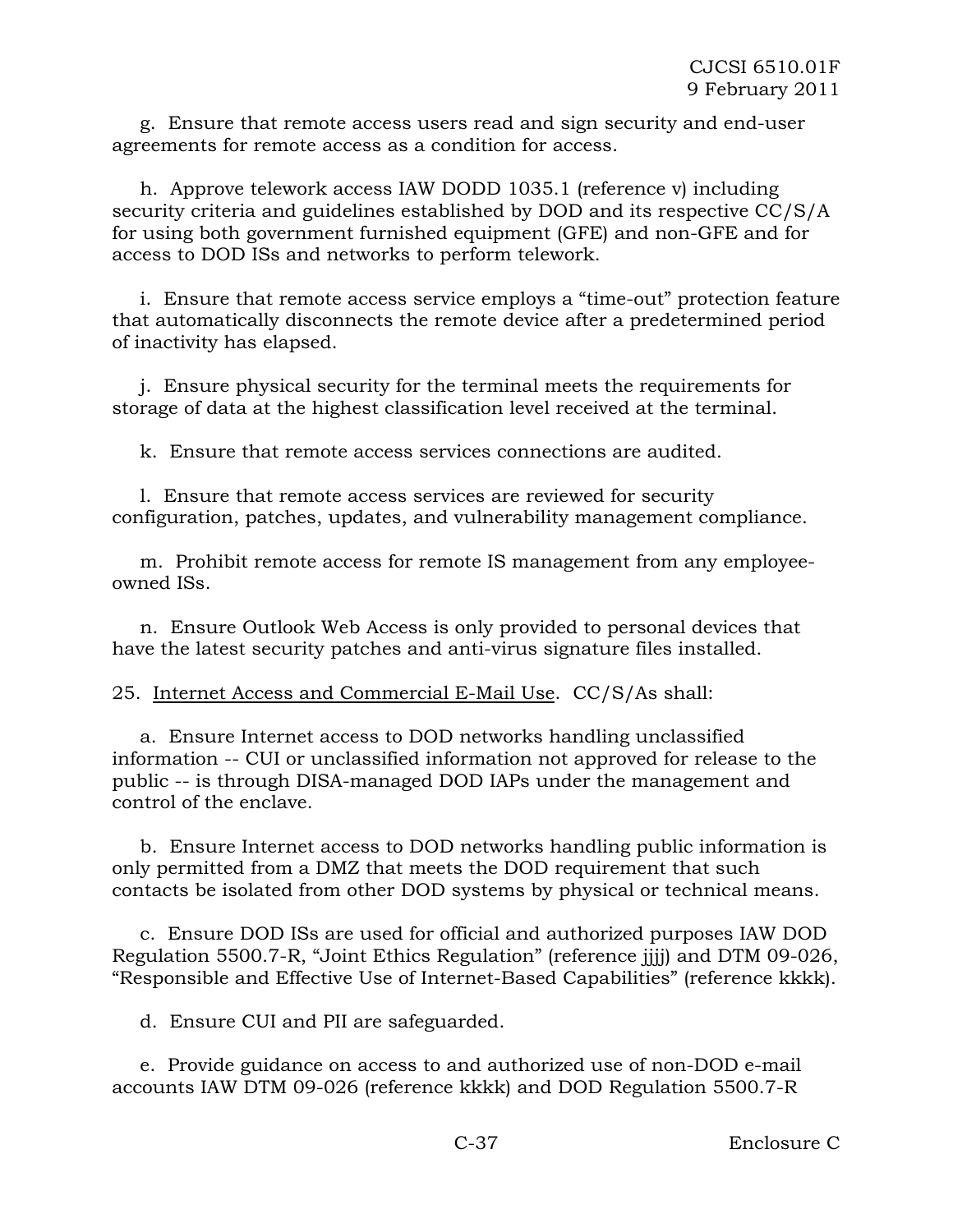(reference jjjj).

(1) Prohibit use of personal or commercial e-mail accounts for transmission of CUI and PII to ensure information protection requirements are met IAW DODI 8520.2 (reference ee) and DOD Director for Administration and Management memorandum, "Safeguarding Against and Responding to the Breach of Personally Identifiable Information" (reference ttt).

(2) Prohibit transmission of CUI and PII to personal or commercial (e.g., contractor) e-mail accounts that is not digitally signed and encrypted.

(3) Prohibit auto-forwarding of e-mail from DOD e-mail accounts to commercial or personal e-mail accounts.

(a) Personnel may not use auto-forwarding through multiple user accounts to circumvent CAC-based authentication and DOD encryption requirements (e.g., .army.mil to .ako.army.mil to .com).

(b) Auto-forwarded e-mail to non-CAC enabled e-mail accounts does not meet requirement for digital signature and encryption of CUI and PII IAW DODI 8520.2 (reference ee) and DOD Director for Administration and Management memorandum, "Safeguarding Against and Responding to the Breach of Personally Identifiable Information" (reference ttt).

(4) Authorize use of personal or commercial e-mail accounts for official business only in situations where DOD e-mail accounts cannot be used due to availability and authorized operational requirement.

(a) CC/S/A Authorizing Official (i.e., DAA) or delegated representative(s) shall approve use of personal or commercial e-mail accounts for official business.

(b) Personal or commercial e-mail accounts cannot be authorized to transmit unencrypted CUI or PII.

(c) E-mail(s) used for official business sent from personal or commercial e-mail accounts must be saved as an electronic record (e.g., forwarded to government e-mail account or converted to electronic file) IAW Title 44, USC, Chapters 31, 33, and 41 (reference llll), DODI 5015.2, "DOD Records Management" (reference mmmm), DOD 5015.02-STD, "Electronic Records Management Software Applications Design Criteria Standard" (reference nnnn), and CJCSI 5760.01, "Records Management Policy for the Joint Staff and Combatant Commands" (reference oooo).

f. Commercially Provided Internet Transport and Services. Ensure connections to the Internet via a commercially provided transport and services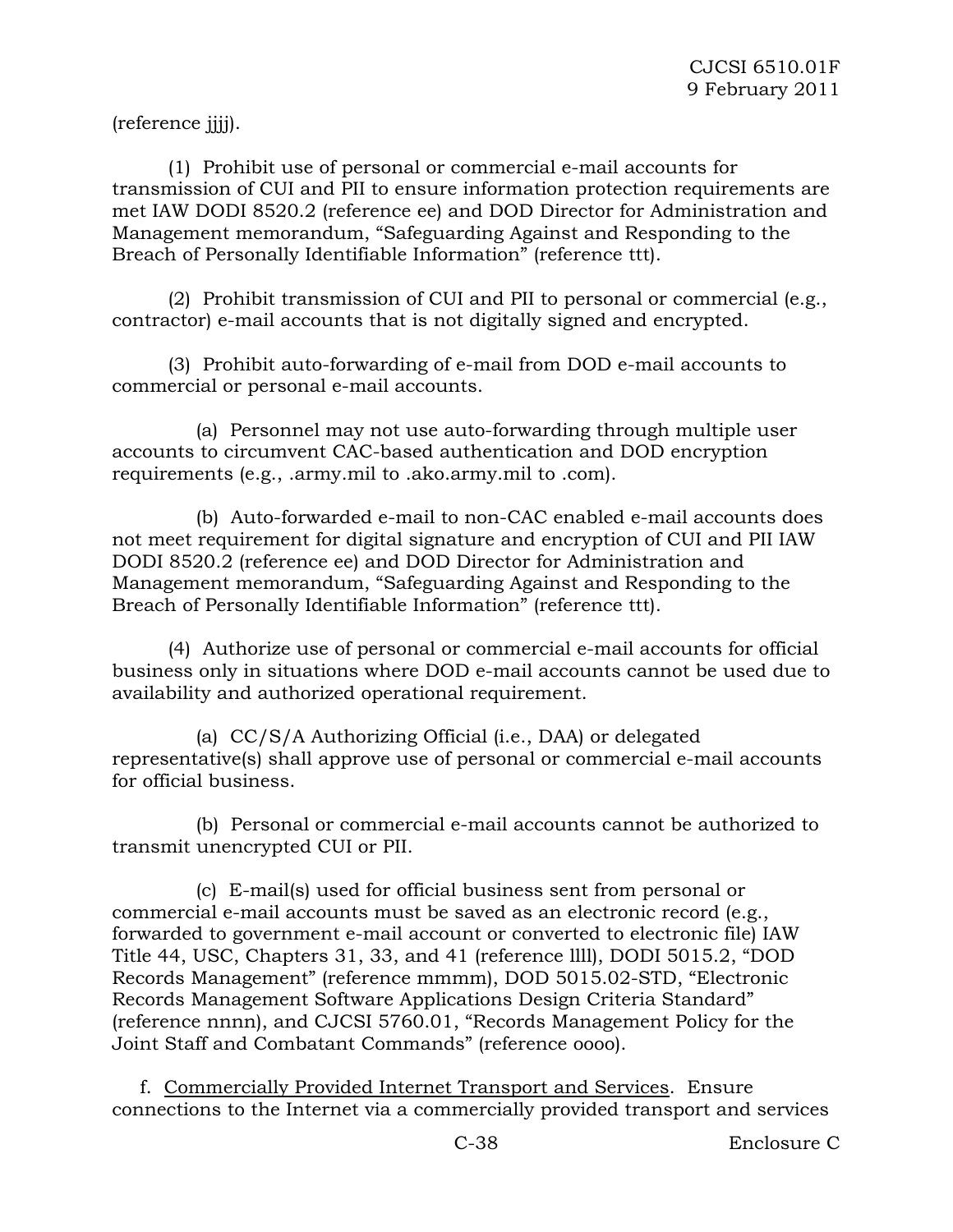IAW CJCSI 6211.02 (reference k).

26. Protection of and Access to Information and Information Systems. CC/S/As shall:

a. Ensure new IS users are briefed on their individual information and IS security responsibilities, consent to monitoring, and have signed a user agreement prior to system access.

b. Establish information classification, sensitivity, and need-to-know for information.

c. Ensure users meet the standards, criteria, and guidelines for access to controlled unclassified and classified information IAW DOD 5200.2-R (reference q).

(1) U.S. military, government civilian, and contractor personnel must have a CAC, NAC plus Written Inquiries (NACI) requested, and, at a minimum, a favorably completed NAC prior to being granted access to the NIPRNET.

(2) At a minimum, personnel must have a favorably completed NAC and have been granted an interim SECRET clearance IAW DOD 5200.2-R (reference q) prior to being granted access to the SIPRNET.

(3) Foreign nationals must meet standards, criteria, and guidelines for access to controlled unclassified and classified information IAW DOD 5200.2-R (reference q).

d. Issue a CAC IAW DTM 08-003, "Next Generation Common Access Card (CAC) Implementation Guidance" (reference pppp) and DODI 1000.13, "Identification (ID) Cards for Members of the Uniformed Service, Their Dependents, and Other Eligible Individuals" (reference qqqq).

e. Ensure security classification guidance is issued and maintained IAW DOD 5200.1-R (reference x).

f. Ensure that access to DOD ISs and to specific types of information (e.g., intelligence and proprietary) under their jurisdiction is granted only on a needto-know basis.

g. Ensure that requirements to protect controlled unclassified and classified information are placed in contracts and contractors are monitored for compliance. Protection of DOD unclassified information shall be IAW DTM 08- 027, "Security of Unclassified DOD Information on Non-DOD Information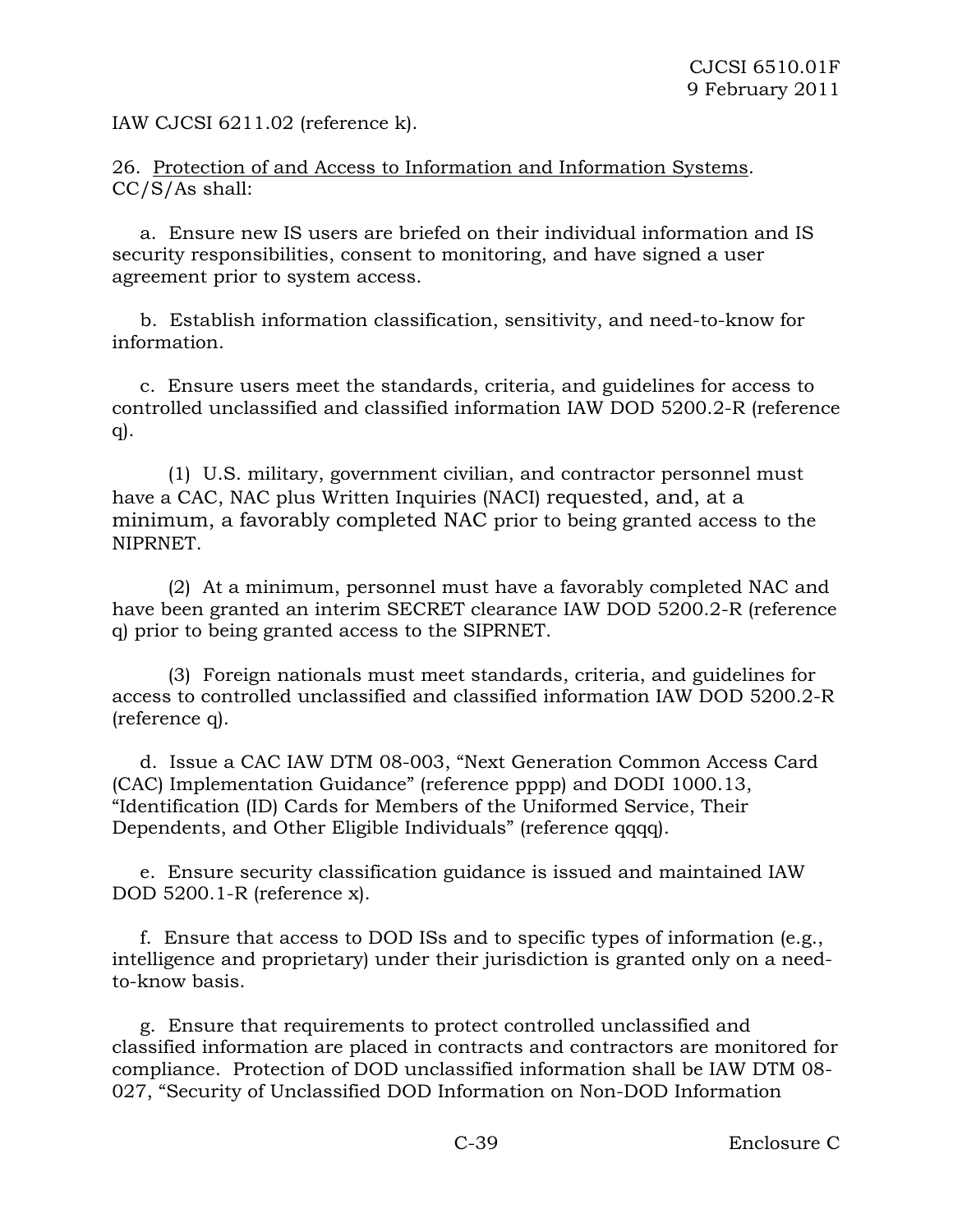Systems" (reference rrrr).

h. Ensure that notice and consent banners are displayed to individuals accessing component-owned or -controlled ISs.

i. Ensure each organization operating a DOD Web site implements policy and technical security best practices with regard to its establishment, maintenance, and administration IAW ASD(NII) memorandum, "Web Site Administration, Policies and Procedures" (reference r). Web sites containing information in the following categories shall not be accessible to the general public:

(1) DOD Web sites containing CUI, PII or information not specifically cleared and marked as approved for public release IAW DODD 5230.09 (reference s) and DODI 5230.29 (reference t).

(2) Information restricted by the Health Insurance Portability and Accountability Act (HIPAA) of 1996 (reference ssss) or by the Privacy Act of 1974 (reference tttt).

(3) Information of questionable value to the general public and for which worldwide dissemination poses an unacceptable risk to DOD, especially in electronically aggregated form.

j. When planning for the protection of communications and ISs:

(1) Determine the exploitation risk to national security-related information in consultation with NSA. Coordinate with NSA on communications protection where a significant risk of communications exploitation exists.

(2) Use only NSA-approved equipment, techniques, and NSA-produced or NSA-approved keying material to satisfy classified information protection requirements. Decide what unclassified information intended for transmission is related to NSI and ensure PKI is implemented.

k. Ensure that ISs are enabled to use certificates issued by DOD PKI and DOD-approved external public key certificates IAW DODD 8520.2 (reference ee) and PKE guidance as established.

l. Ensure waivers for systems that do not support PKE are submitted and approved IAW DODI 8520.2 (reference ee) and DTM 02-002, "Guidance and Provisions for Developing Department of Defense (DoD) Component's Public Key Enabling (PKE) Policy Compliance Waiver Process" (reference uuuu).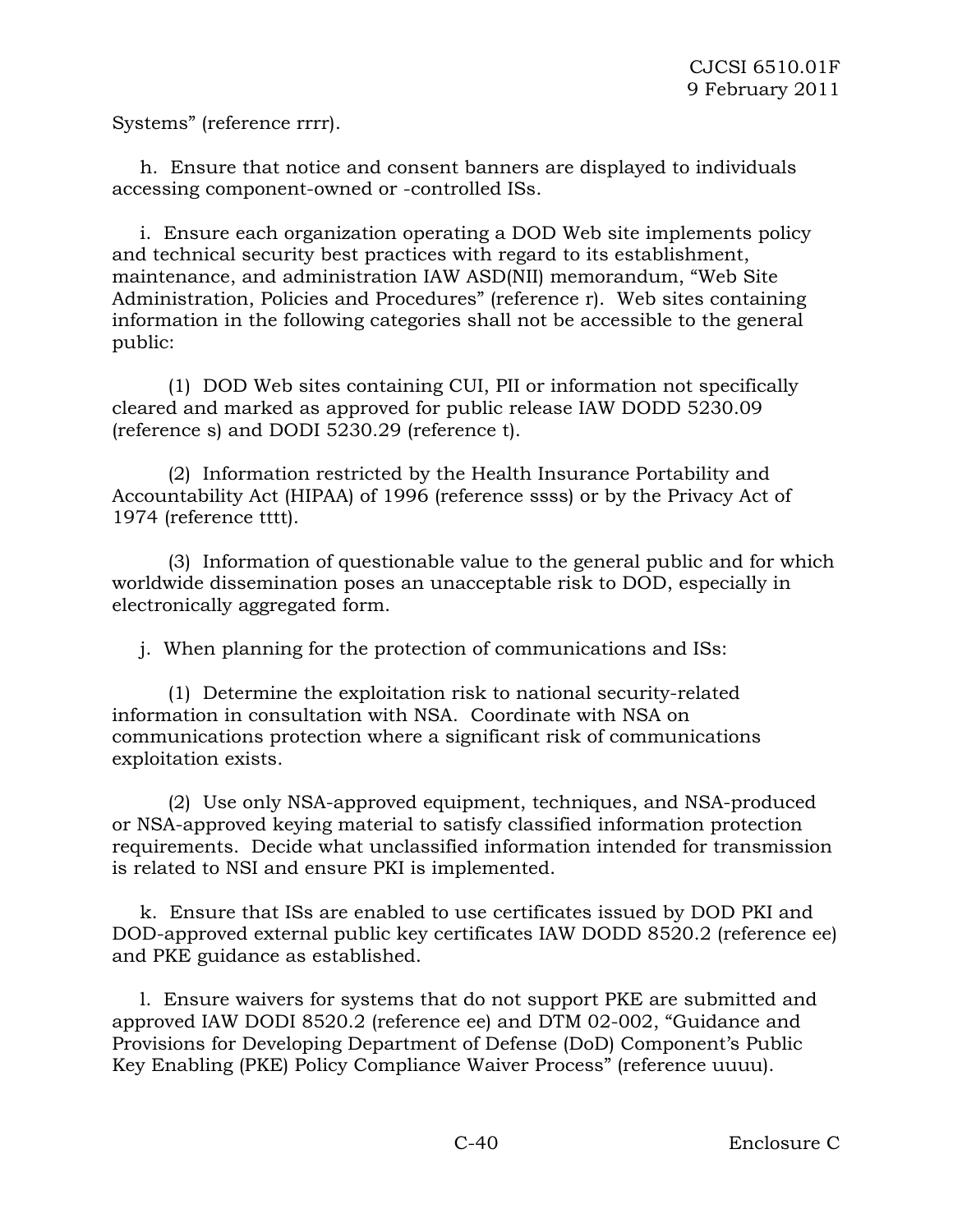m. Ensure biometrics technology intended for integration into DOD information and weapon systems is coordinated with the DOD Biometrics Management Office and acquired according to DOD policy and procedures.

n. Use DOD approved PKI for PKE-enabled ISs requiring log-on authentication.

o. For non-enabled ISs with approved waivers, use passwords for ISs requiring log-on.

(1) For IS where a userid and password is authorized for use by the Authorizing Official (i.e., DAA), the minimum strength shall be a combination of upper and lower case letters, numbers, and special characters IAW current USSTRATCOM warning or tactical directives/orders.

(2) For system administrator or privileged access, if userid and password is used, the minimum strength shall be a combination of upper and lower case letters, numbers, and special characters IAW current USSTRATCOM warning or tactical directives/orders.

(3) For operating ISs that do not support required character password strength, employ the full length of the password character string and the strongest combination of upper and lower case letters, numbers, and special characters allowable.

(4) Ensure users, system administration, and machine-to-machine passwords used for authentication are changed every 60 days, at a minimum, or more frequently as directed.

(5) The password shall be handled/safeguarded at the same level as the IS.

(6) Configure IS to lock out after three failed log-on attempts and to log out after specified idled time (e.g., 15 minutes to not more than 1 hour) expires to prevent unauthorized access.

p. Factory-Issued Identifiers or Passwords. All factory set, default, or standard-user identification and passwords will be removed or changed prior to the IS going operational. Afterward, ISs will be rechecked not less than every 180 days thereafter to confirm upgrades or patches have not reinstalled factory password defaults or other types of backdoors.

## q. Group Accounts

(1) Group accounts are discouraged; however, in some watch-standing or administrative situations, Authorizing Officials (i.e., DAAs) may approve use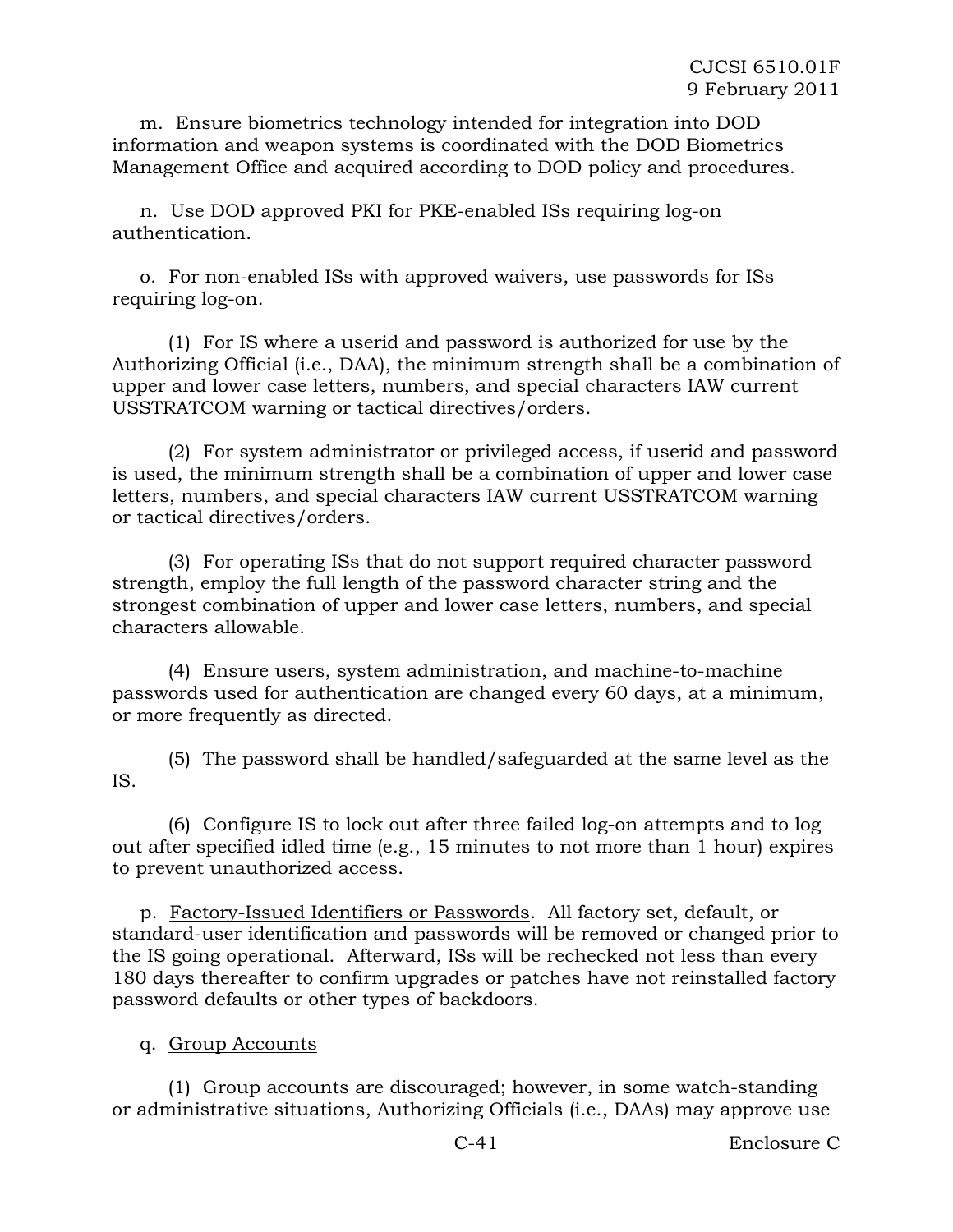conditionally.

(2) If a group account is authorized and created, it will only be used in conjunction with an individual/unique authenticator, and require individuals to be authenticated with an individual authenticator prior to using a group authenticator.

(3) Ensure ISSMs (i.e., IAMs) implement procedures to identify and audit users of group accounts through operational mechanisms such as duty logs.

### r. Disabling and Deleting Accounts

(1) If CAC is the only account access authentication method, account access will expire when the CAC expires.

(2) Supervisors and/or users are responsible for notifying system administrators or ISSOs (i.e., IAOs) when account is no longer required (e.g., individual leaves organization or exercise account) or if it is believed that account has been compromised.

(3) User accounts will be disabled within 24 hours of notification that an account is no longer required.

(4) For accounts using a userid and password. A User ID may be reassigned to the same individual immediately (e.g., individual returns in different role), but cannot be assigned to a different user within a year.

(5) System administrators will disable accounts that have not been used in a 30-day period. ISSOs (i.e., IAOs) will validate disabled accounts and determine if they should be deleted.

(6) System administrators will delete accounts upon:

(a) Determination that no data retention requirements exist for maintaining account IAW CC/S/A guidance.

(b) Direction of ISSO (i.e., IAO).

s. Password Storage

(1) Passwords shall be stored in an authentication system that minimizes their exposure to disclosure or unauthorized replacement.

(2) Encryption of electronically stored passwords and password files is required.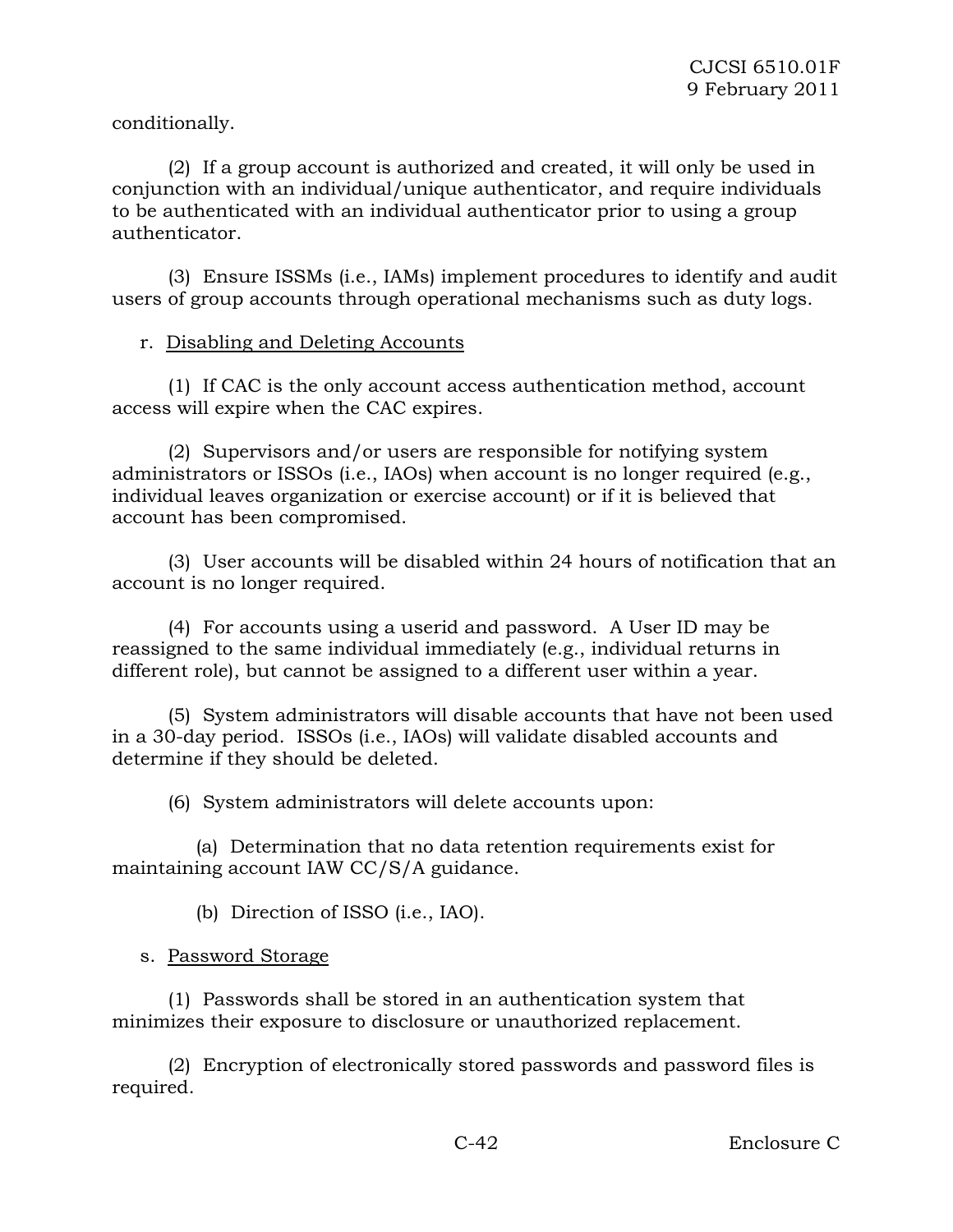(3) Passwords for classified ISs shall never be stored on an unclassified IS or IS of lesser classification.

## (4) Password Vaults

(a) A password vault is a utility program that stores multiple passwords under a master password. This eliminates the problem of users forgetting multiple passwords or having to write them down.

(b) The use of a password vault shall only be considered if:

1. Passwords meet FIPS 140-2 (reference ii) encryption requirements.

2. The Authorizing Official (i.e., DAA) approves the software and use of this product is reflected in the system accreditation.

3. Default directory names shall be changed to prevent easy targeting by automated password cracking programs.

(5) Classified system access passwords maintained on paper shall be sealed in a Standard Form 700 and stored in a GSA-approved security container for the classification level.

(6) Passwords shall not be shared unless the network account has been approved by the Authorizing Official (i.e., DAA) as a group account. Unauthorized sharing of passwords shall be considered a security incident.

t. Ensure access control mechanisms are established allowing only authorized personnel to access and change data. ISs transaction logs shall be reviewed periodically or following system security event(s) for unauthorized access and changes to data.

27. Foreign Access. CC/S/As shall:

a. Control access by foreign nationals (i.e., non-U.S. citizen) to DOD-owned or DOD-operated IS, including ISs or networks operated by contractors under a DOD contract. Controls must prevent unauthorized (intentional or unintentional) access, disclosure, destruction, or modification to the information or the IS.

b. Limit foreign national access to classified information (including classified information received from DOD classified systems) to foreign governments or organizations IAW applicable laws and policies including National Security Directive 42, "National Policy for the Security of National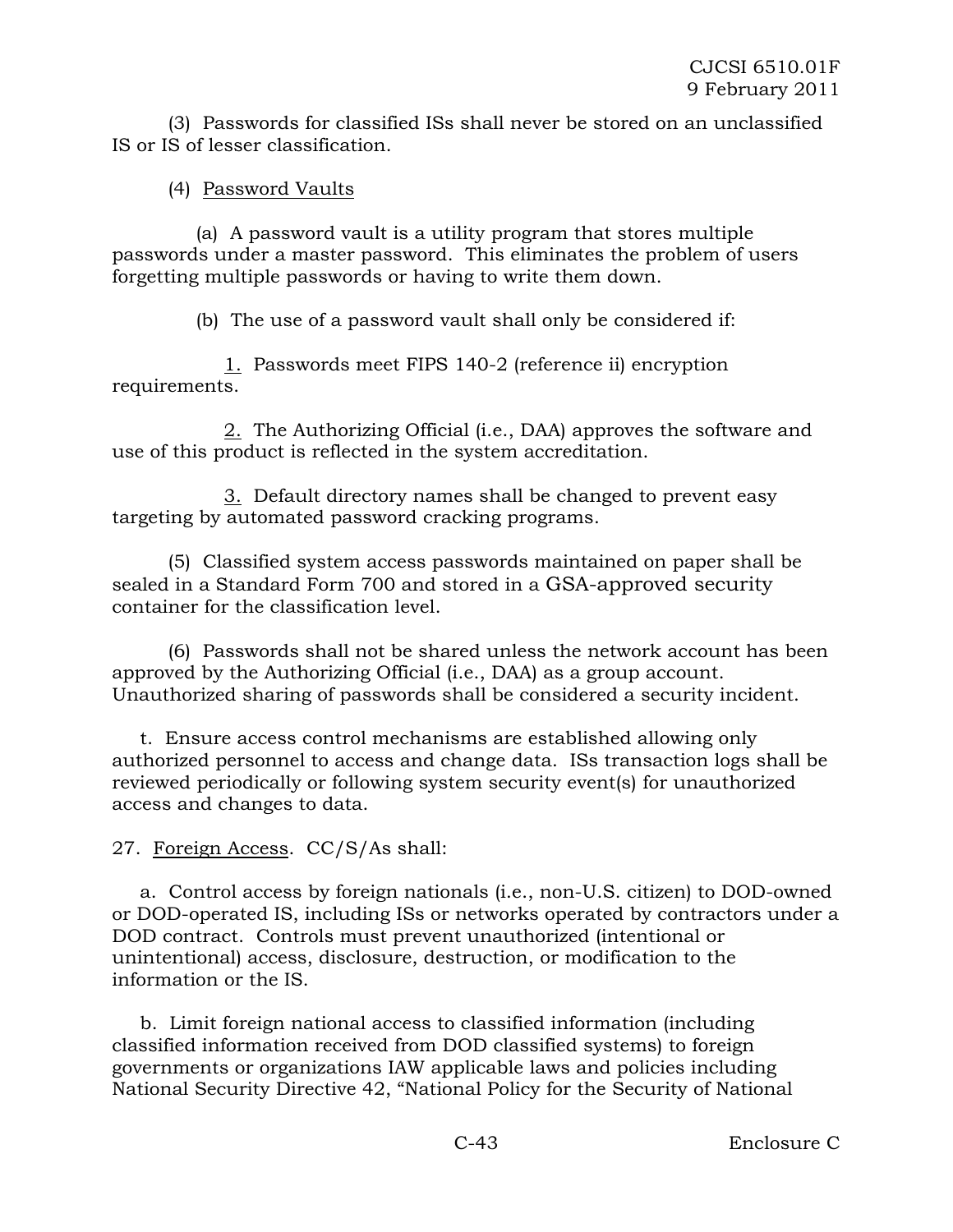Security Telecommunications and Information Systems" (reference vvvv); NSTISSP 8, "National Policy Governing the Release of Information Systems Security (INFOSEC) Products or Associated INFOSEC Information to Foreign Governments" (reference wwww); NDP-1 (reference u); DODD 5230.11, "Disclosure of Classified Military Information to Foreign Governments and International Organizations" (reference xxxx); DODD 5230.20, "Visits and Assignments of Foreign Nationals" (reference yyyy); and CJCSI 5221.01 (reference aaa). Enclosure 3 to DODD 5230.11 (reference xxxx) establishes criteria for the disclosure of classified information.

c. Ensure that foreign nationals only access "CUI" authorized for release to the foreign national's government. Access by foreign nationals to CUI shall be IAW applicable laws and policies including National Security Directive 42 (reference vvvv); NSTISSP 8 (reference wwww); the International Traffic in Arms Regulations (ITAR) (reference zzzz); the Export Administration Regulations (EAR) (reference aaaaa); DODD 5230.25, "Withholding of Unclassified Technical Data from Public Disclosure" (reference bbbbb); and DODD 5400.7, "DoD Freedom of Information Act (FOIA) Program" (reference ccccc).

### d. Foreign National Access to Information Systems. CC/S/As shall:

(1) Authorize access to DOD-owned or DOD-managed ISs with CUI on a need-to-know basis for official duties by foreign nationals (e.g., DOD foreign national employees (direct and indirect hires) or military, civilian, or contract employees of foreign governments serving with DOD).

(2) Authorize access to U.S. classified ISs and workstations as specifically authorized under Information Sharing guidance outlined in changes to NDP-1 (reference u).

(3) Issue eligible foreign nationals a CAC IAW DTM 08-003, "Next Generation Common Access Card (CAC) Implementation Guidance" (reference pppp) and DODI 1000.13 (reference qqqq). Eligibility is based on DOD government sponsorship. A CAC may be issued when the non-U.S. person meets the requirements of paragraph 3.a.(3) IAW DODI 1000.13 (reference qqqq). Visiting and assigned foreign nationals must possess a visit status and security assurance that has been confirmed, documented, and processed IAW international agreements and DODD 5230.20 (reference yyyy).

e. Access Requirements. Before authorizing foreign nationals access to specific ISs, CC/S/As shall:

(1) Approve foreign national access to unclassified IS (e.g., NIPRNET). This approval authority is delegated to CC/S/A Headquarters.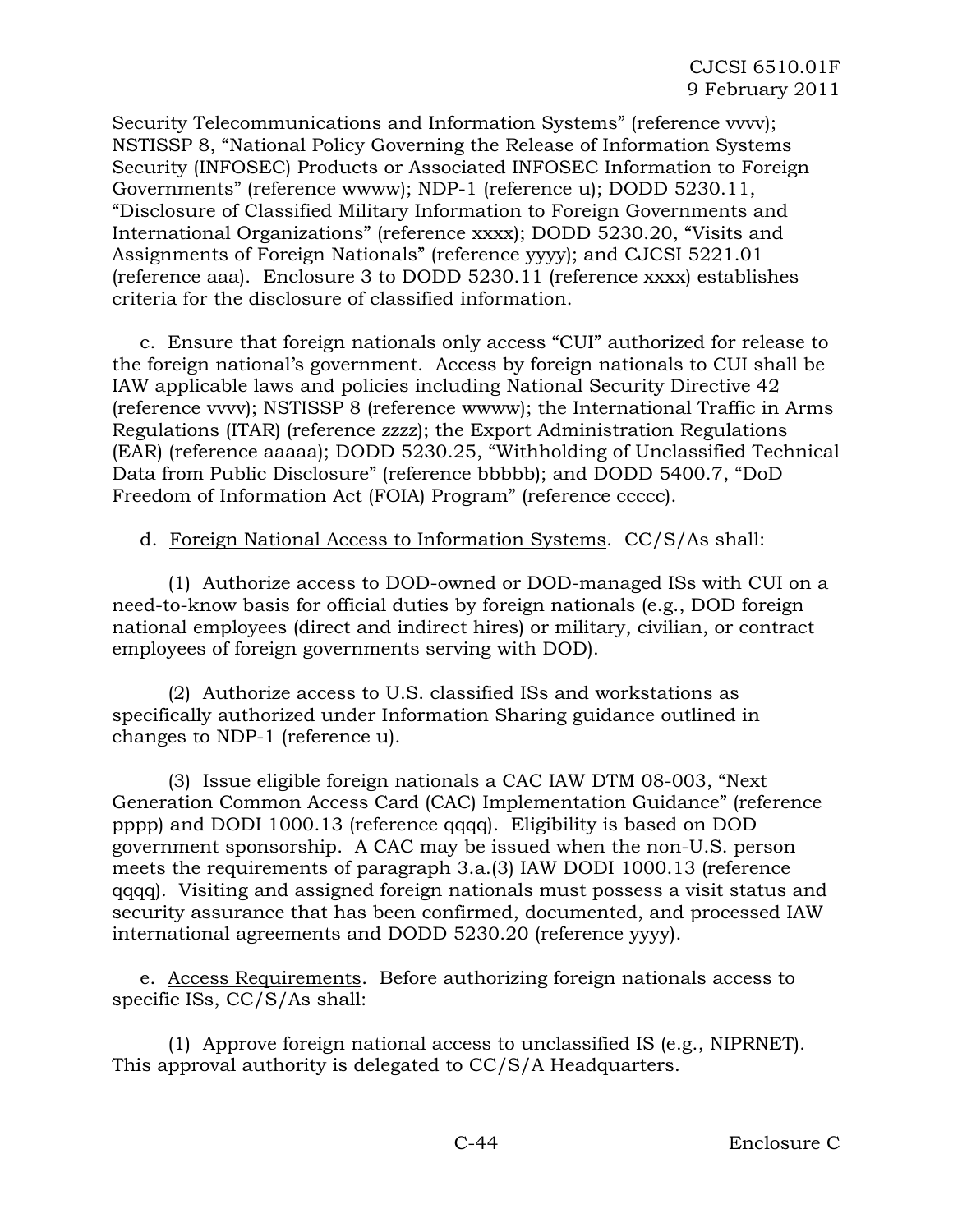(2) Approve foreign national access to U.S. classified ISs as specifically authorized under Information Sharing guidance outlined in changes to NDP-1 (reference u).

(a) Use guidance on sharing information with Australia, Great Britain, and Canada on SIPRNET at http://www.ssc.smil.mil/webmenu/docfiles/rel\_info/policy.htm.

(b) Notify the DISA connection approval office when foreign nationals are authorized access to enclaves connected to the SIPRNET.

(3) Ensure CC/S/A designated official(s) authorized to grant a foreign national access are designated.

(4) Identify sponsors for all approved IS access by foreign nationals and provide to the Authorizing Official (i.e., DAA) with appropriate control measures identified to protect information.

(5) Ensure foreign national employees meet the same or equivalent requirements as all DOD authorized users (i.e., military, and DOD government civilian and contract employees) for access to DOD ISs and networks.

(6) Ensure a foreign national employee covered by a Status of Forces Agreement (SOFA) with privileged (IA Management) access for unclassified ISs receives a host-nation personnel security investigation that is the equivalent of the U.S. investigative level IAW DODI 8500.2 (reference g).

(7) Include in contracts a data item description for meeting security requirements in DOD 5200.2-R (reference q).

(8) The Authorizing Official (i.e., DAA) shall:

(a) Ensure system certification and accreditation documentation is updated to reflect foreign national access.

(b) Ensure security measures employed adhere to the Department of Defense, CC/S/A, and local IA and system security guidance and procedures.

(c) Ensure accountability is maintained through audit trails of all actions taken by foreign nationals within ISs.

(d) Ensure foreign users sign a user agreement and receive initial IA awareness training prior to gaining access. User agreement will outline DOD and local IS security policies and procedures and consequences of misuse.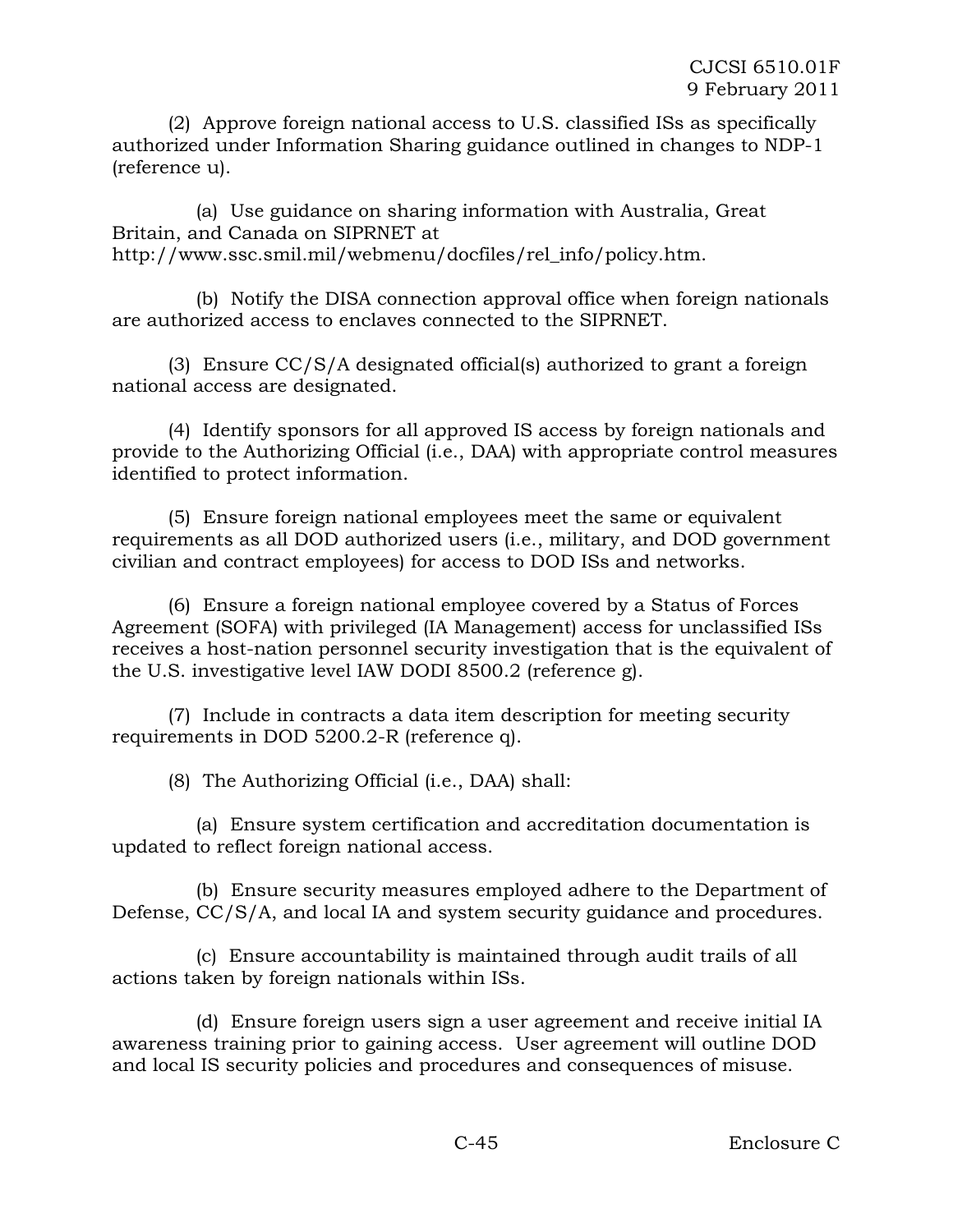(e) Ensure the ISSM (i.e., IAM) is given authority to enforce policies and revoke access if deemed necessary.

(f) Ensure that the foreign national is identified when dealing with others through written and electronic communications, such as e-mail.

(9) Ensure the following minimum controls are implemented for foreign nationals:

(a) Ensure workstations accessed by foreign nationals can be logically grouped and managed (e.g., virtual LAN, static IP address or Dynamic Host Configuration Protocol (DHCP)).

(b) Disable modem ports, CD drives, USB ports, and unused network interface cards (NICs).

(c) Port security shall be enabled IAW DOD Access Control STIG.

(d) Establish Active Directory Organizational Unit specifically for foreign nationals.

(e) Prevent foreign nationals from accessing U.S.-only public folders.

(10) Ensure user name for e-mail accounts includes individual's nationality. If a commander or agency head determines operational and/or security concerns preclude use of specific nationality for an individual, then generic designation of "FN" (foreign national) will be used and documented. U.S. military and government employees who are lawful permanent residents<sup>28</sup> do not need to include nationality for user name on unclassified e-mail accounts.

Format is as follows:

 $\overline{a}$ 

(a) Use the federal information processing standard International Organization for Standardization (ISO) 3166, "Country Codes" (reference ddddd) alpha-2 codes for country designations in the Simple Message Transfer Protocol (SMTP) address.

(b) The alias format is name, country, and duty description and the SMTP format is name.ISO alpha-2 countrycode@CC/S/A.mil. Format

<sup>&</sup>lt;sup>28</sup> Lawful permanent residents are immigrants who have been lawfully accorded the privilege of residing permanently in the United States. Individuals who are lawful permanent residents do not have to be identified as foreign nationals in their unclassified e-mail addresses (Title 8, Code of Federal Regulations, "Aliens and Nationality" (reference eeeee)).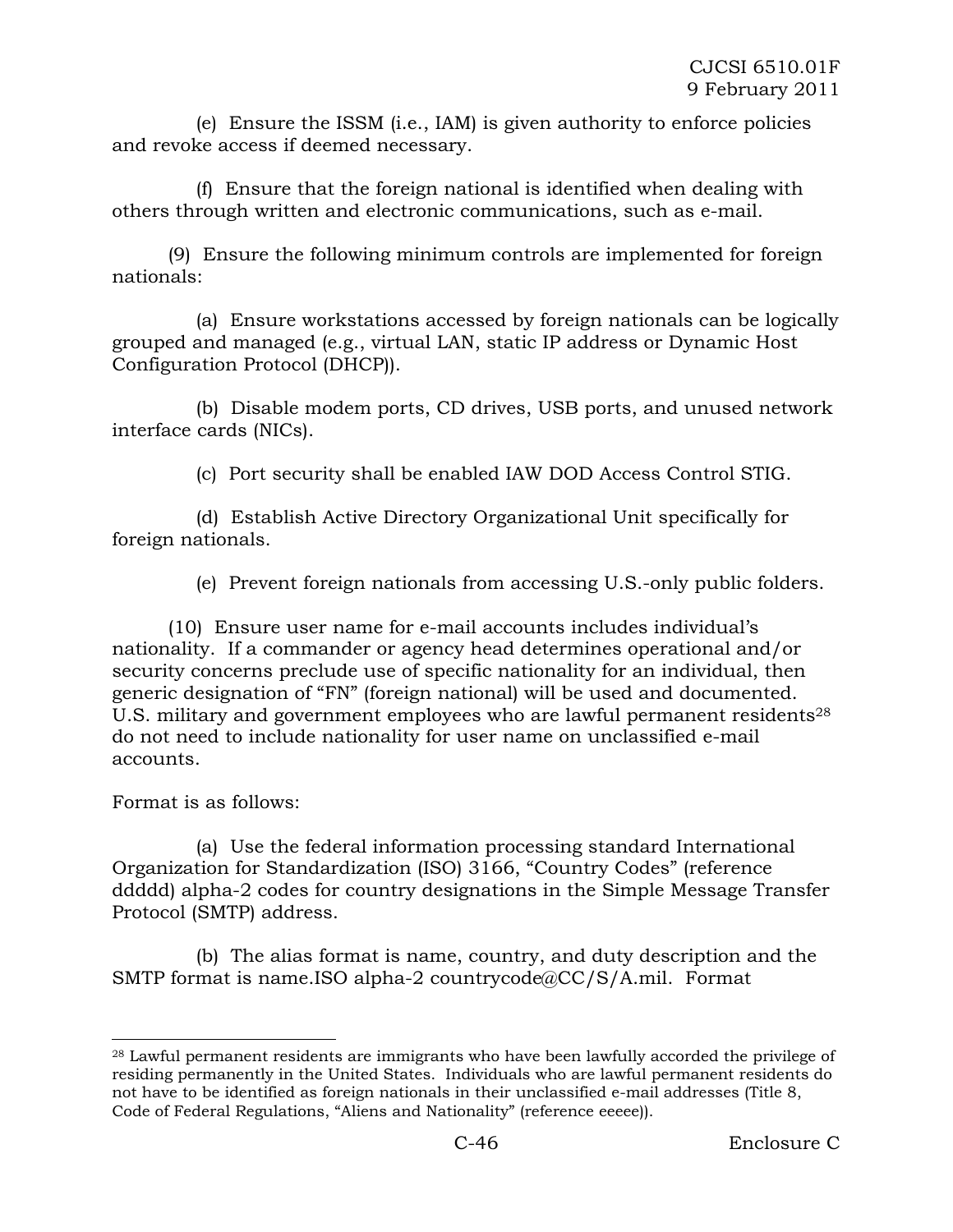examples:

 $\overline{a}$ 

1. Alias -- John Doe, AU, LNO, Combatant Command SMTP -- John.Doe.AU@combatant command.mil.

2. Alias -- John Smith, GB, Foreign Liaison Officer (FLO), Service SMTP -- John.Smith.GB@service.mil.

(c) Use auto e-mail signature blocks including foreign individual's name, country, duty description, and organization assigned. Format example: Doe, John WG CDR, Australia -- FLO, Combatant Command, J-6.

f. Foreign National Access to U.S.-Only Workstations and Network Equipment. CC/S/As shall:

(1) Maintain strict U.S. control of U.S.-only workstations and network equipment<sup>29</sup> at all times.

(2) Group U.S.-only workstations together in a U.S.-controlled workstation space when workstations are located in workspaces physically accessible by foreign nationals (such as combined operations centers).

(3) If the grouping of U.S.-only workstations at a site is not operationally possible, the following steps shall be taken by the responsible CC/S/A element:

(a) The U.S. command or agency shall authorize an exception at the site, in writing, stating operational reasons for exception, and maintain the record of exception.

(b) Develop, publish, and maintain specific site written procedures on security measures to safeguard U.S.-only classified workstations.

(c) Ensure that U.S. personnel are briefed and enforce security measures.

(4) Announce presence. If a foreign national is permitted access to U.S. controlled workstation space, the individual must be announced, must wear a badge clearly identifying him or her as a foreign national, and must be escorted at all times. In addition, a warning light must be activated if available and screens must be covered or blanked.

(5) If the foreign national is permitted to view the screen, U.S. personnel must ensure:

<sup>29</sup> This includes network equipment such as printers, copiers, and faxes.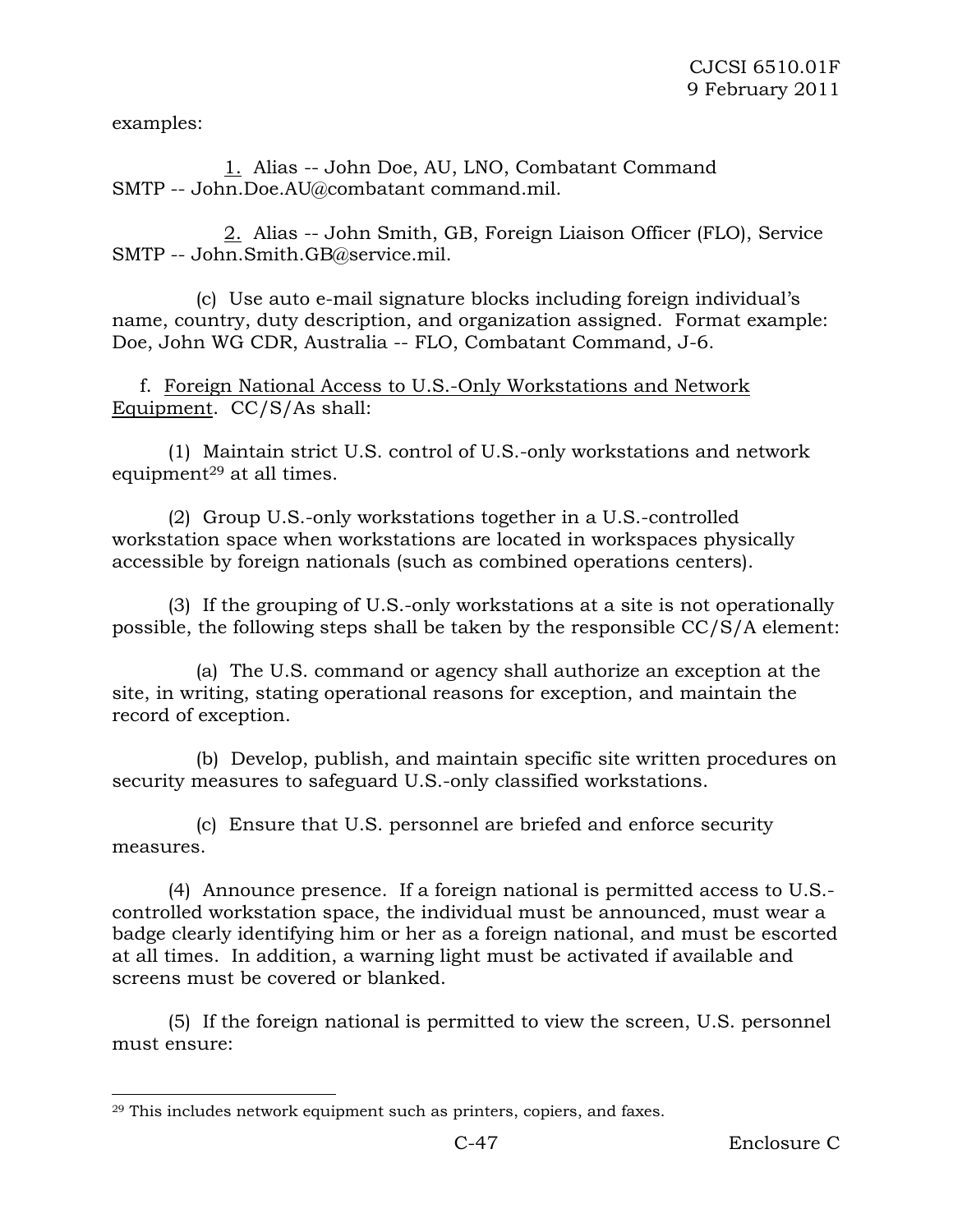(a) Information is releasable in accordance with CC/S/A guidance and shall be consistent with NDP-1 (reference u); DODD 5230.11 (reference xxxx); DODD 5230.20 (reference yyyy); DOD 5200.1-R (reference x); and CJCSI 5221.01 (reference aaa).

(b) Check with organization security office to ensure foreign national has security clearances granted by his or her government at a level equal to that of the classified information involved and an official need-to-know.

### 28. Sanitization, Declassification, and Release of IS Storage Media. CC/S/As shall:

a. Ensure classified and sensitive data on IS computing and storage devices (e.g., hard disk and removable media), and other peripheral devices (e.g., copiers or printers) are protected against unintentional disclosure when reused, disposed of, or destroyed.

## b. Storage Media Contains Classified Data

 $\overline{a}$ 

(1) If classified IS devices and its storage media will be used by others without a need to know at the same or higher classification level, and future physical protection controls will be at the same or higher level, then: Ensure removal of classified data from IS, its storage devices, and other peripheral devices with storage capacity (e.g., copiers or printers) in such a way that the data which is not releasable cannot be reconstructed using common system capabilities (i.e., through the keyboard). The data may be reconstructed using laboratory methods.

(2) Classified IS storage media will not be reused in an unclassified environment and must be destroyed IAW declassification procedures of NSA/CSA Policy Manual 9-12, "NSA/CSS Storage Device Declassification Manual" (reference fffff),<sup>30</sup> rendering stored information unrecoverable.

(3) IS and its storage media and other peripheral devices with storage capacity containing classified data must be sanitized and declassified IAW NSA/CSS Policy Manual 9-12 (reference fffff).

c. Storage Media Contains Sensitive Data. If IS and its storage media containing CUI or PII will be used by others without a need to know, then: Ensure removal of data from IS, its storage devices, and other peripheral devices (e.g., copiers or printers) with storage capacity in such a way that the data may not be reconstructed (e.g., degauss, smelt, incinerate, disintegrate, or

<sup>30</sup> For further guidance on other storage devices and declassification methods not found in NSA/CSS Policy Manual 9-12, contact NSA/CSS (LL43) Media Technology Center, 301-688- 1053, with pertinent information on storage device.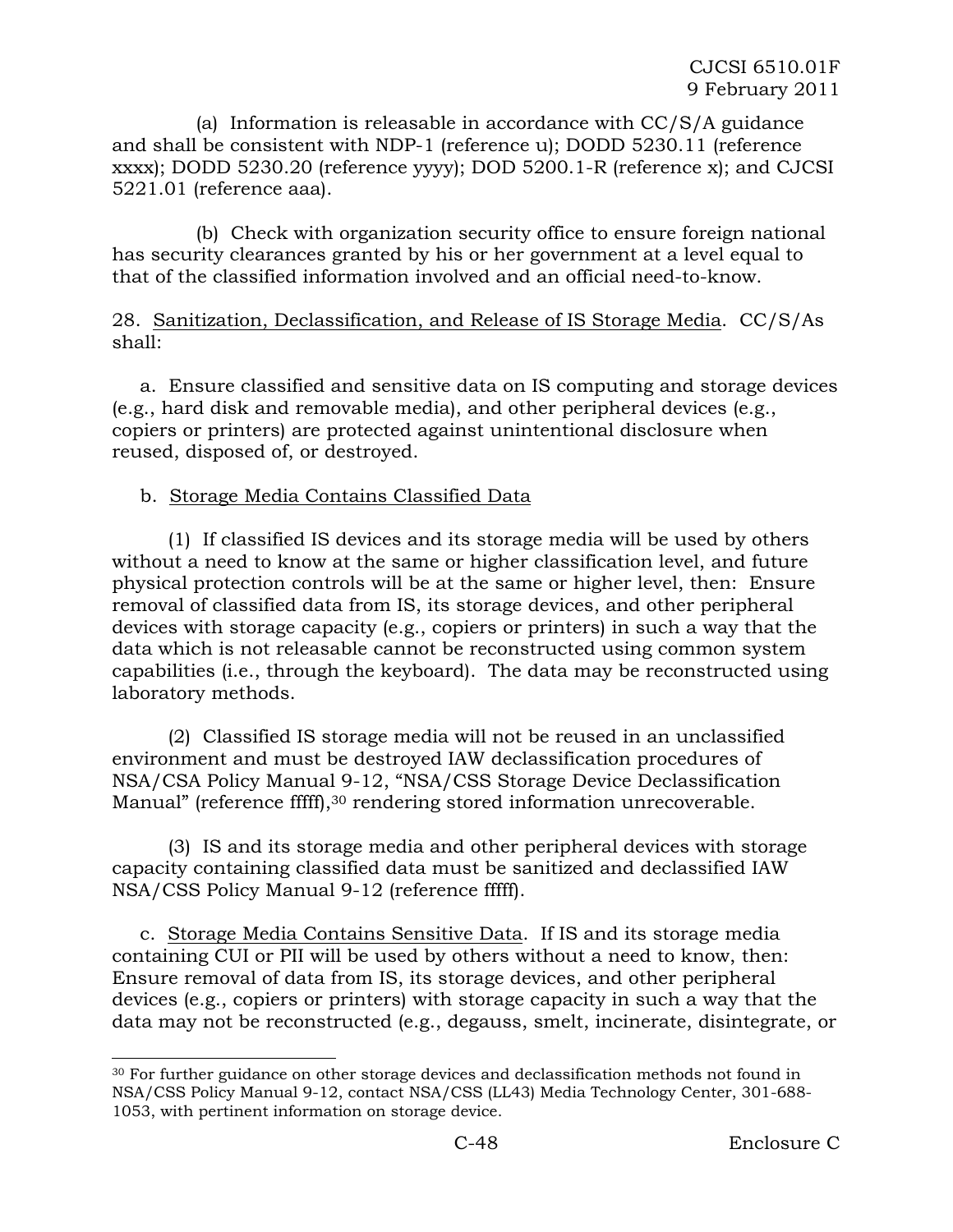pulverize), rendering stored information unrecoverable.

d. Ensure the processes and procedures for the routine destruction and emergency protection procedures for COMSEC and classified material is IAW CNSSI No. 4004.1, "Destruction and Emergency Protection Procedures for COMSEC and Classified Material" (reference ggggg).

29. Spillage of Classified Information. Contamination of lower level networks with material of a higher classification is an expensive and entirely preventable event. CC/S/As shall:

a. Ensure personnel understand and comply with the requirement to properly mark and classify information (e.g., e-mails, briefings, documents, reports).

b. Develop procedures IAW E.O. 13526, "Classified National Security Information" (reference hhhhh); CNSSP No. 18, "National Policy on Classified Information Spillage" (reference iiiii); CNSSI 1001, "National Instruction on Classified Information Spillage" (reference jjjjj); DOD 5200.1-R (reference x); NSA/CSS Policy Manual 9-12 (reference fffff); and NSA Evaluated Products List to identify:

- (1) Roles and responsibilities.
- (2) Classification of the data.

(3) Standards and policy regarding classified and sensitive information in the public domain.

(4) Incident response plan and reporting procedures.

- (5) Preservation of evidence.
- (6) Proper cleanup and the use of approved products.

c. Identify response team personnel (e.g., local classified data holder(s), the ISSM (i.e., IAM), ISSO (i.e., IAO), and the e-mail system administrators of the potentially affected systems).

d. Document site, system, and situational specific NSA and Authorizing Official (i.e., DAA) approved:

(1) Sanitization (including media destruction) procedures (e.g., e-mail message on a server, e-mail message in a local .pst file, data file on a local hard drive, or data file in flash memory, PEDs, fax machines, and scanners).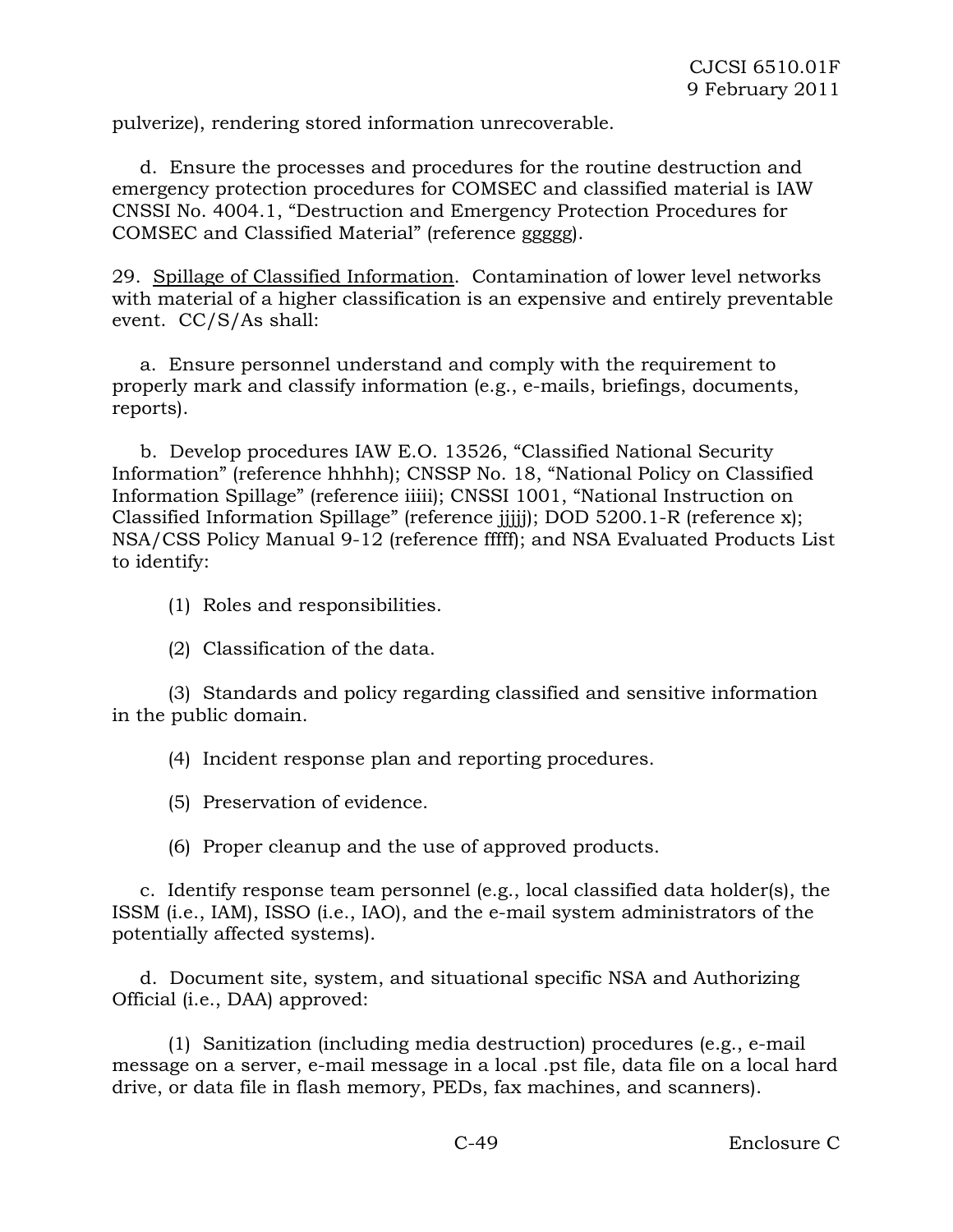(2) NSA and Authorizing Official (i.e., DAA) approved tools (e.g., GOTS Universal Purge Tool (UPT 2.0), NetWitness Investigator, and Fidelix XPS).

e. Report spillage immediately to the information owner, the ISSM (i.e., IAM), the ISSO (i.e., IAO), the site/activity security manager and the responsible incident response center (IRC) or security office.

f. Isolate and contain to minimize damage and to preserve evidence that may be required for damage assessment, risk assessment, law enforcement, or counterintelligence purposes. Affected media shall be considered classified at the same level as the spilled information until government departments, agencies, and contractors have executed their process for information spillage.

g. Report spillage of classified information IAW DOD 5200.1-R (reference x) to the Under Secretary of Defense for Intelligence (USD(I)).

h. Ensure CC/S/A Authorizing Official (i.e., DAAs) provide guidance and approve specific methodology and products for ISs under their authority. Additional information addressing guidance for the sanitizing, destroying, or disposing of media containing sensitive or classified information including available products can be found at the following NSA SIPRNET Web sites:

(1) Guidance and product lists including high-security disintegrators, optical media destruction devices, high-security crosscut paper shredders, punched tape destruction devices, and degausser products can be found at http://www.iad.nsa.smil.mil/iad.cfm?b=resources/library/destruct\_guides\_sec tion/index.cfm.

(2) Advisories providing guidance on such topics as destruction of optical disk information storage media and use of software cleaning for downgrading TOP SECRET hard drives to SECRET can be found at http://www.iad.nsa.smil.mil/resources/library/ia\_adv\_tech\_bulletins\_section/ index.cfm.

30. Cross Domain Solution (CDS). CC/S/As shall:

a. Ensure cross-domain connections between unclassified networks and collateral networks handling classified information (SECRET and SECRET Releasable networks) are IAW CJCSI 6211.02 (reference k).

b. Employ cross-domain information transfer requirements solutions and products from cross-domain inventory IAW CJCSI 6211.02 (reference k).

c. Ensure certification test and evaluation (CT&E) of CD solutions and technologies IAW CJCSI 6211.02 (reference k) and DOD and IC guidance and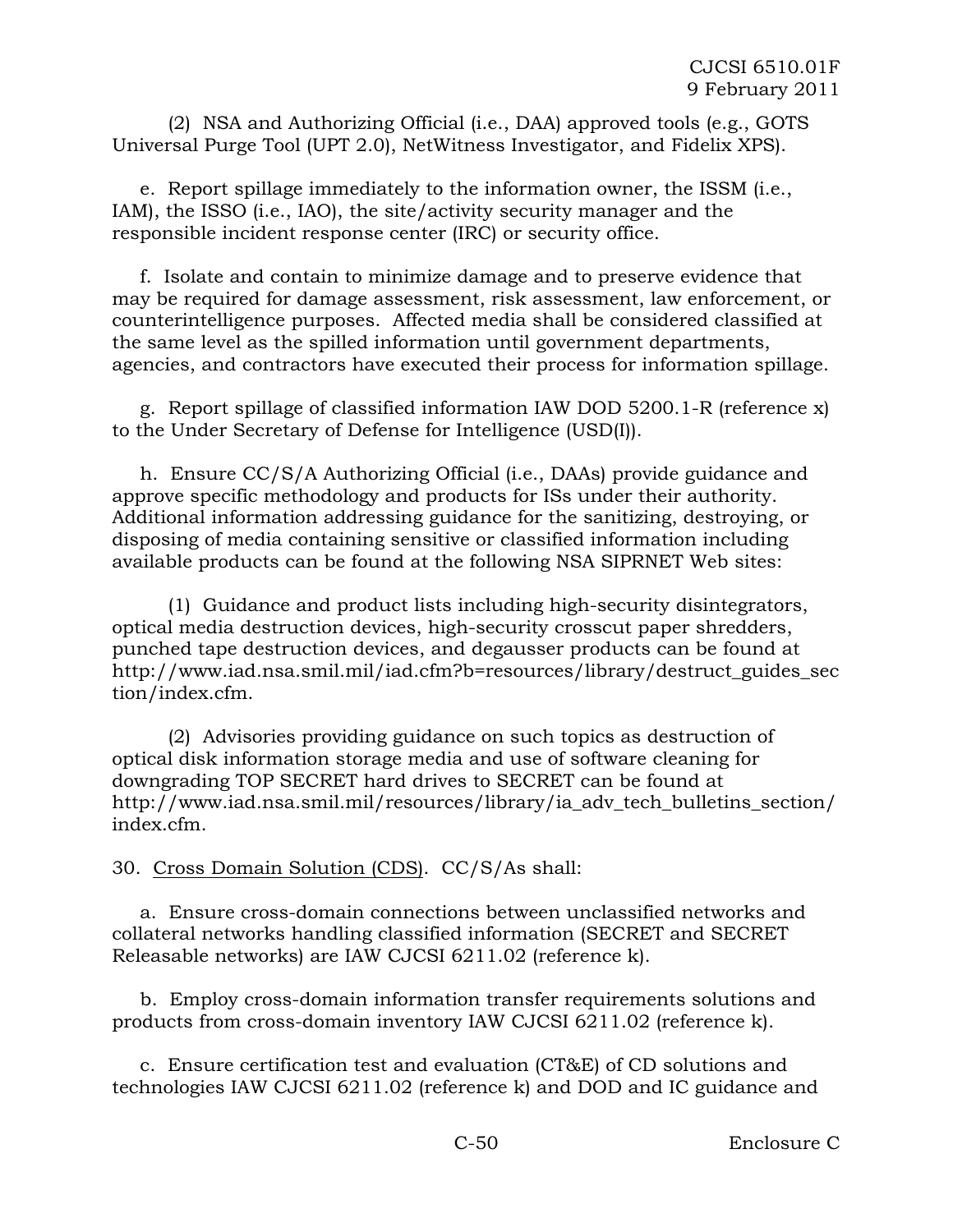security controls.

d. Ensure DOD and DNI policy and procedures for interconnection and use of controlled interfaces and CD solutions across security domains are implemented.

31. Manual Data Transfer Across Security Domains. CC/S/As shall:

a. Develop and maintain data transfer procedures to include:

(1) Identify users authorized to conduct data transfers across security domains.

(2) Identify file types authorized for data transfers across security domains.

(3) Identify authorized security tools to be used for data transfers across security domains.

(4) Require human review of content to be transferred.

(5) Outline user specific steps to conduct data transfers across security domains for the authorized file types from less classified or unclassified IS to higher classified IS and from higher classified IS to less classified or unclassified IS IAW published DOD guides.

b. Ensure users receive training on transfer procedures as part of annual training requirements.

c. Ensure data spillage incident response plan is prepared and rehearsed in areas where data transfer is permitted.

32. Information System Contingency Plans. CC/S/As shall:

a. Ensure contingency planning includes the interim measures to recover IS services following an emergency or IS disruption. Interim measures may include the relocation of ISs and operations to an alternate site, the recovery of IS functions using alternate equipment, or the performance of IS functions using manual methods. NIST SP 800-34 Rev.1, "Contingency Planning Guide for Federal Information Systems" (reference kkkkk), can provide assistance in IS contingency planning, development, format, and exercising.

b. Ensure contingency plans for ISs are developed and maintained IAW DODI 3020.42, "Defense Continuity Plan Development" (reference lllll) and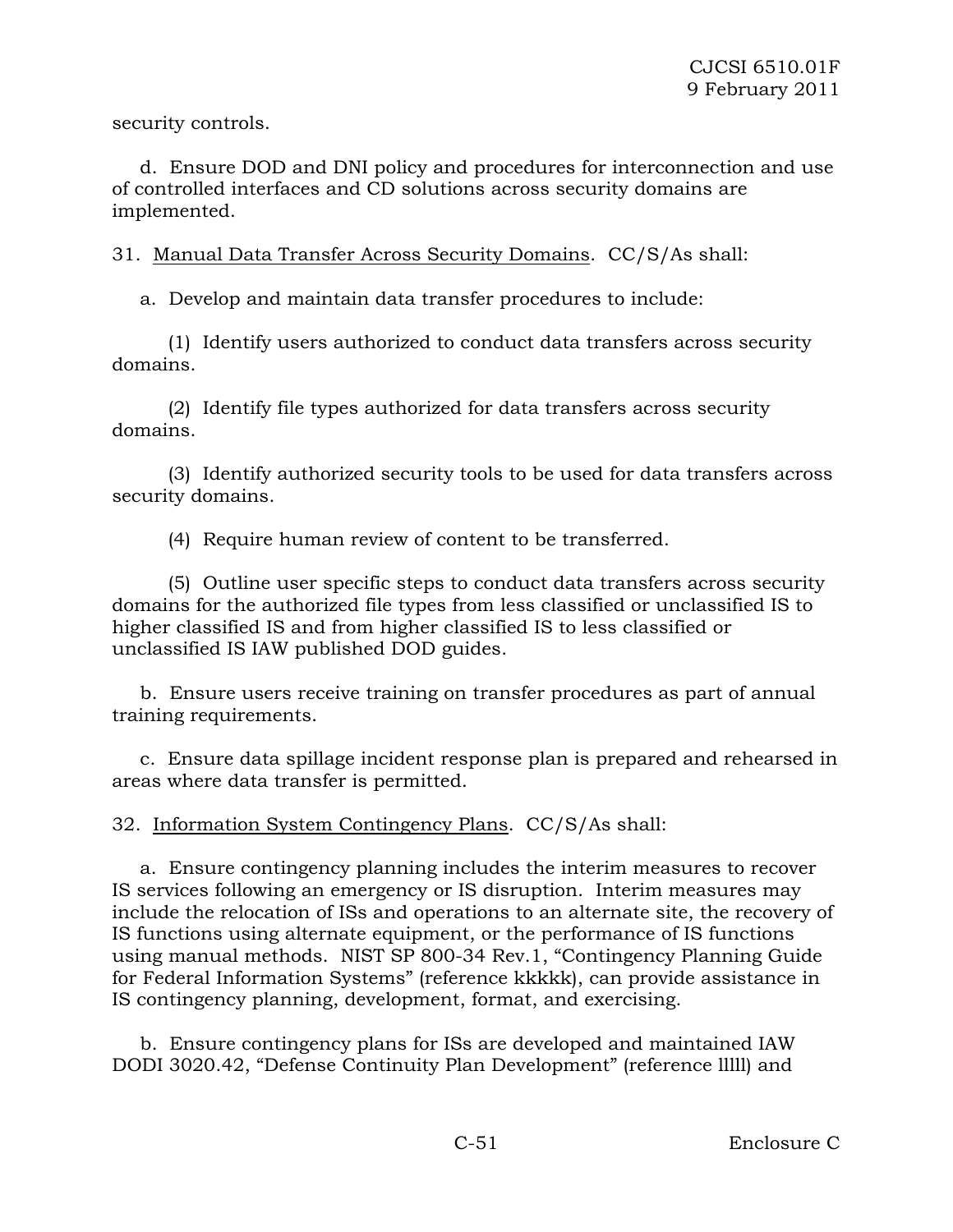DODI 8500.2 (reference g).31

(1) The organization operating the IS, in most cases this is a network operations center, is responsible for developing, maintaining, and testing contingency plans.

(2) The PM is responsible for preparing IS specific contingency plan guidance (requirements) to deployed locations when an IS is deployed and providing updates to contingency plan guidance as required. These updates shall be disseminated to the IS operators (deployed locations).

c. Ensure contingency plans for effective withdrawal or destruction of information data/records are prepared for deployed elements in hostile or unstable conditions overseas.

d. Ensure IS contingency plans are exercised (tested) at least annually.

e. Ensure the following areas are addressed in a test of the contingency plan:

(1) Notification procedures.

(2) IS recovery is on an alternate platform from backup media. Note: Backup and recovery processes shall be tested regularly to ensure correct data storage and that the information may be restored without errors or lost data. Also, the Contingency Planning Coordinator should test the backup tapes at the alternate site, if applicable, to ensure that the site supports the same backup configuration that the organization has implemented.

(3) Internal and external connectivity.

(4) System performance using alternate equipment.

- (5) Restoration of normal operations.
- (6) Coordination among recovery teams.

f. Exercise (test) the contingency plan as full-scale functional exercise, functional exercise, or tabletop exercise.

(1) Full-Scale Functional Exercise. The full-scale functional exercise should include a system failover to the alternate location. This could include

 $\overline{a}$ <sup>31</sup> When developing contingency plans, all the continuity controls and technical considerations may not apply to a specific IS.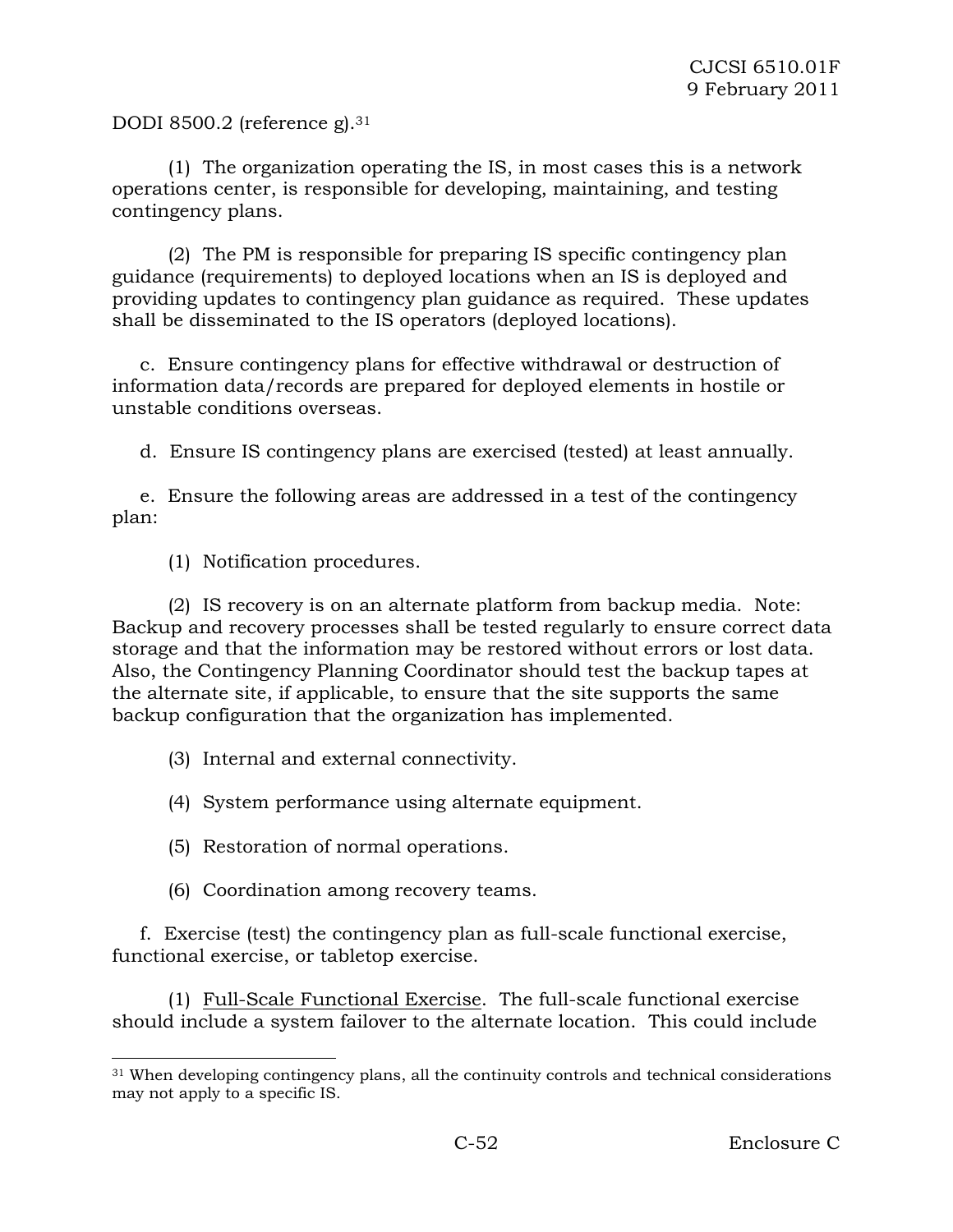additional activities such as full notification and response of key personnel to the recovery location, recovery of a server or database from backup media or setup, and processing from a server at an alternate location. The test should also include a full recovery and reconstitution of the information system to a known state.

(2) Functional Exercises. Functional exercises are more extensive than tabletops, requiring the event to be simulated. Functional exercises include simulations of a disruption with a system recovery component such as a backup tape restoration or server recovery. Often, scripts are written out for role players pretending to be external organization POCs, or there may be actual interagency and vendor participation. A functional exercise can include actual relocation to the alternate site and/or system cutover. It is important that an exercise never disrupt real-world mission-critical or mission-essential operations that could impact health, safety, and security.

(3) Tabletop Exercises. The tabletop should simulate a disruption, include the IS contingency plan points of contact, and be facilitated by the system owner or responsible authority. Participants in tabletop exercises walk through the procedures without any actual recovery operations occurring. Tabletop exercises are the most basic and least costly of the two types of exercises and should be conducted before performing a functional exercise.

g. The Exercise Planner shall develop a test plan designed to test selected element(s) (e.g., personnel and functions) in the areas above, enabling plan deficiencies to be identified and addressed while ensuring continued real-world mission-critical or mission-essential operations that could impact health, safety, and security.

h. Determine if continuity security controls for multiple systems (e.g., inherited controls for applications deployed in enclave) can be exercised/tested simultaneously as part of contingency/continuity of operations exercise.

i. Ensure exercise results are documented, IT contingency plan updated based on lessons learned, and the date exercise completed updated in DITPR (NIPRNET or SIPRNET instance) IT contingency plan test date field.

j. Plan Maintenance. Review and update the plan regularly for accuracy and completeness to include the following elements:

- (1) Operational requirements.
- (2) Security requirements.
- (3) Technical procedures.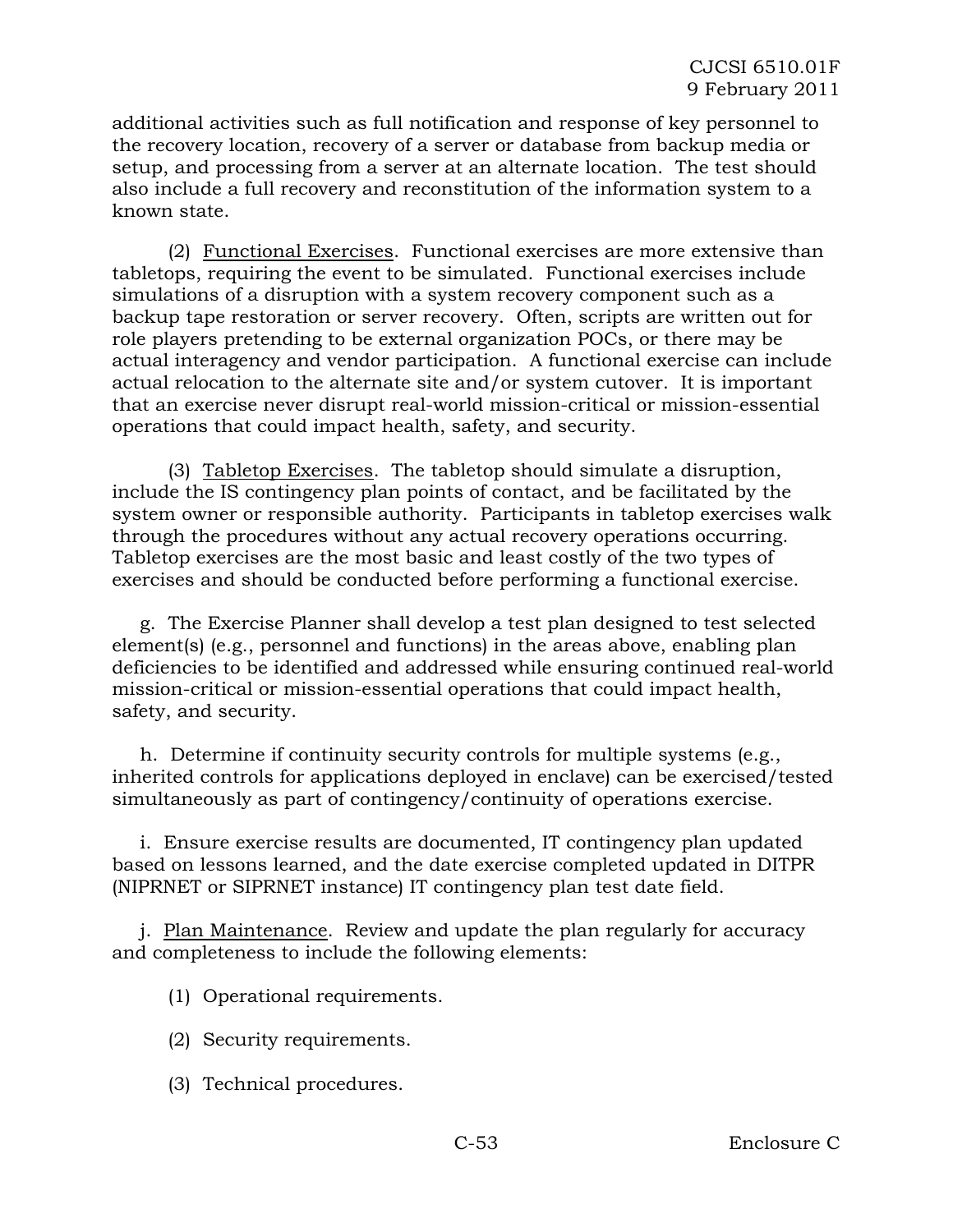(4) Hardware, software, and other equipment (types, specifications, and amount).

(5) Names and contact information of team members.

(6) Names and contact information of vendors, including alternate and offsite vendor POCs.

(7) Alternate and offsite facility requirements.

(8) Vital records (electronic and hard copy).

33. Risk Management and Mitigation Program. CC/S/As shall:

a. Establish an active risk management and mitigation program.

b. Ensure the risk management process includes:

(1) Analysis of the threats to and vulnerabilities of an IS, including the probability of threat exploitation of vulnerabilities and the potential impact that losing control of system information or capabilities would have on national security.

(a) This analysis forms a basis for identifying appropriate and costeffective countermeasures.

(b) This threat analysis must include technical, environmental, and physical threats that are either intentional, accidental, or acts of nature.

(2) Risk mitigation requires analysis of tradeoffs among alternative sets of possible safeguards to protect information and ISs.

(3) Identify the risk remaining after applying safeguards is required to determine residual risk.

(4) Carefully considered assessment by the Authorizing Official (i.e., DAA) that the residual risk inherent in operating the IS after implementing all proposed security features is acceptable and provides an acceptable level of risk.

(5) Define a set of activities that lead to effective actions that control the risks.

(6) Develop a reactive or responsive risk management process to facilitate investigation of, and response to, unauthorized activity.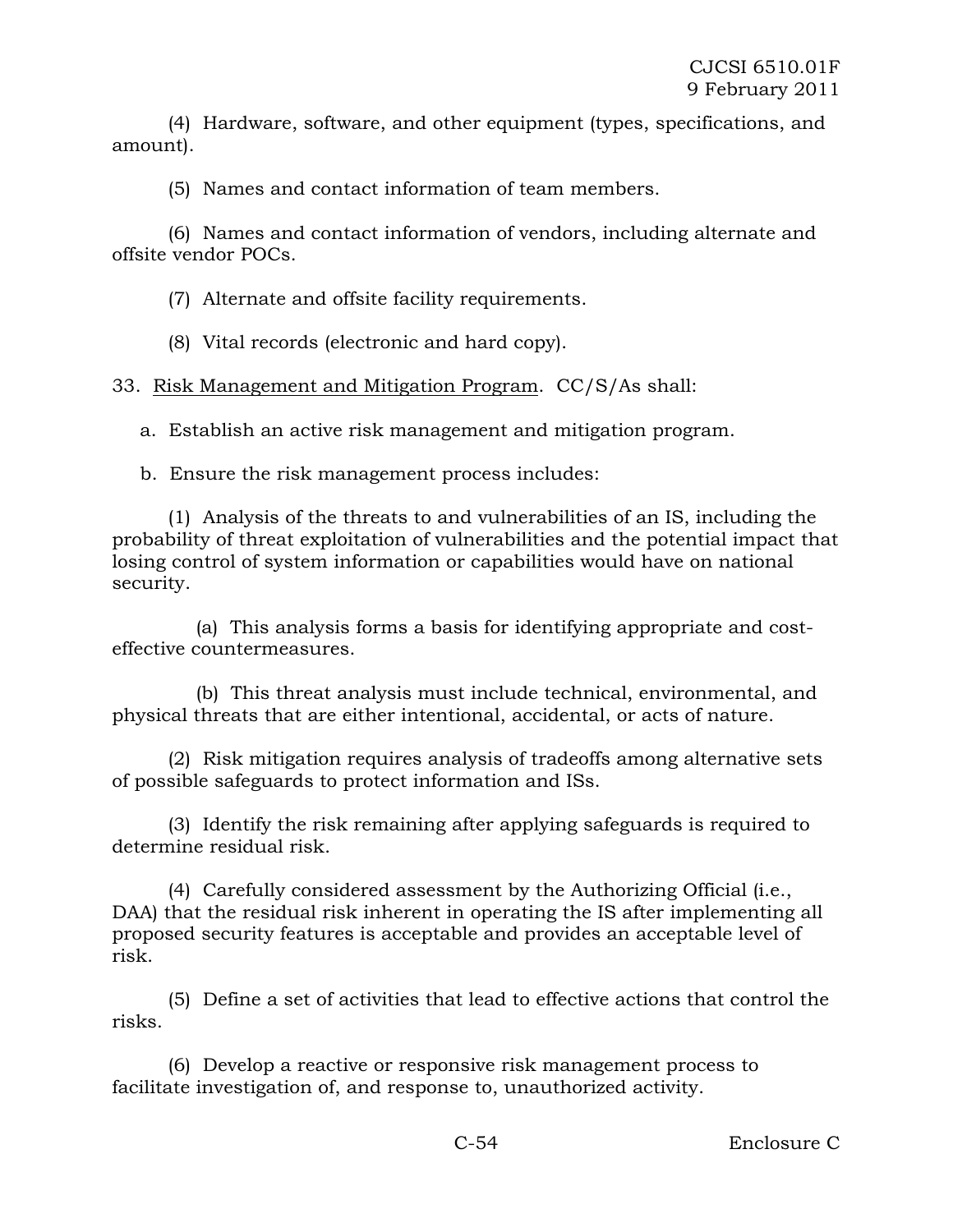(7) Provide a system for prioritizing, testing, and applying security patches on a timely basis.

(8) Coordinate identified threats and vulnerabilities among the shared ISs' Authorizing Officials (i.e., DAAs).

(9) Ensure PMs implement fix actions on functional systems in a timely manner.

c. Ensure the risk management process is conducted in a continuous and cyclic review in order for:

(1) Safeguards to be put in place to achieve an acceptable level of risk must be reviewed to ensure they are achieving the desired results.

(2) Threats and the probability of threat exploitation of vulnerabilities to be periodically reassessed based on the changing operational environment.

(3) The risk analysis process to be conducted with sufficient regularity to ensure that an organization's approach to risk management is a realistic response to the current risks associated with its information assets.

d. Ensure the risk management process assesses implementation of IA controls as required in 8500.2 (reference g).

(1) Implement IA controls based on results of the risk management process integrating information security and risk management activities into the system life cycle.

(2) NIST 800-37 SP, "Guide for Applying the Risk Management Framework to Federal Information Systems" (reference mmmmm), provides guidelines for applying the Risk Management Framework to include conducting the activities of security categorization, security control selection and implementation, security control assessment, information system authorization, and security control monitoring.

e. Conduct threat and vulnerability assessments for telecommunications, ISs used for processing, storing, and transmitting DOD information, with vulnerabilities remediated or mitigated before operational fielding.

(1) System weaknesses shall be documented in an IT Security POA&M IAW DODI 8510.01 (reference i).

(2) System vulnerability assessments when electronically stored shall be protected from unauthorized access through access controls and encryption to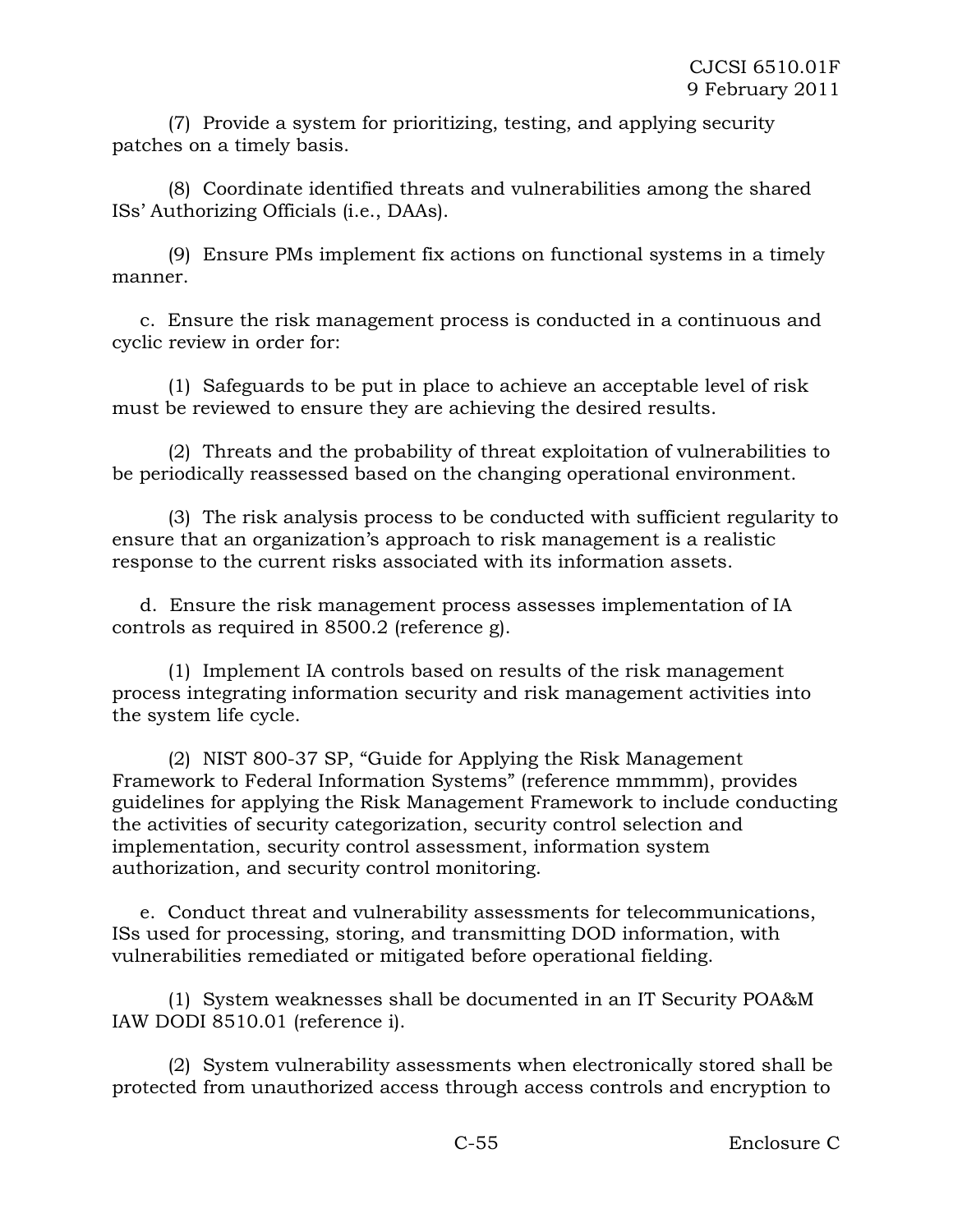prevent exploitation of the system and network at risk.

f. Ensure NSSs are in compliance with risk management program requirements outlined in CNSSP No. 22, "Information Assurance Risk Management Policy for National Security Systems" (reference nnnnn).

g. NIST SP 800-30, "Risk Management Guide for Information Technology Systems" (reference ooooo), provides guidance for the development of a risk management program.

### 34. Physical Security. CC/S/As shall:

a. Establish a physical security program to protect IT resources (e.g., installations, equipment, electronic media, and documents) from damage, loss, theft, or unauthorized physical access IAW DOD 5200.08-R, "Physical Security Program" (reference ppppp).

b. Ensure program includes policies on the use or possession of cameras within the confines of an area authorized for classified processing.

c. Provide physical security for classified systems, data, transmission lines, access points, and media IAW Appendix 7, DOD 5200.01-R (reference x).

#### 35. Communications Security. CC/S/As shall:

a. Ensure measures (security controls) are applied to classified and sensitive unclassified information prior to transmission to prevent interception, disruption of reception, communications deception, and/or derivation of intelligence by analysis of transmission characteristics such as signal parameters or message externals.

b. Ensure COMSEC equipment is acquired through NSA, as the centralized COMSEC acquisition authority, or through NSA-designated agents, to protect classified systems as outlined in DODI 8523.01 (reference hh); CJCSI 6510.02, "Cryptographic Modernization Planning" (reference qqqqq); and CJCS Notice (CJCSN) 6510, "Information Assurance Cryptographic Equipment Modernization Requirements" (reference rrrrr).

c. Ensure protection of wireline and optical fiber Protected Distribution Systems (PDS) IAW NSTISSI No. 7003, "Protected Distribution Systems (PDS)" (reference sssss).

d. Use NSA-approved cryptographies and cryptographic techniques to protect all communications links in applicable USG-owned or -controlled space systems IAW CNSSP No.12 (reference kk).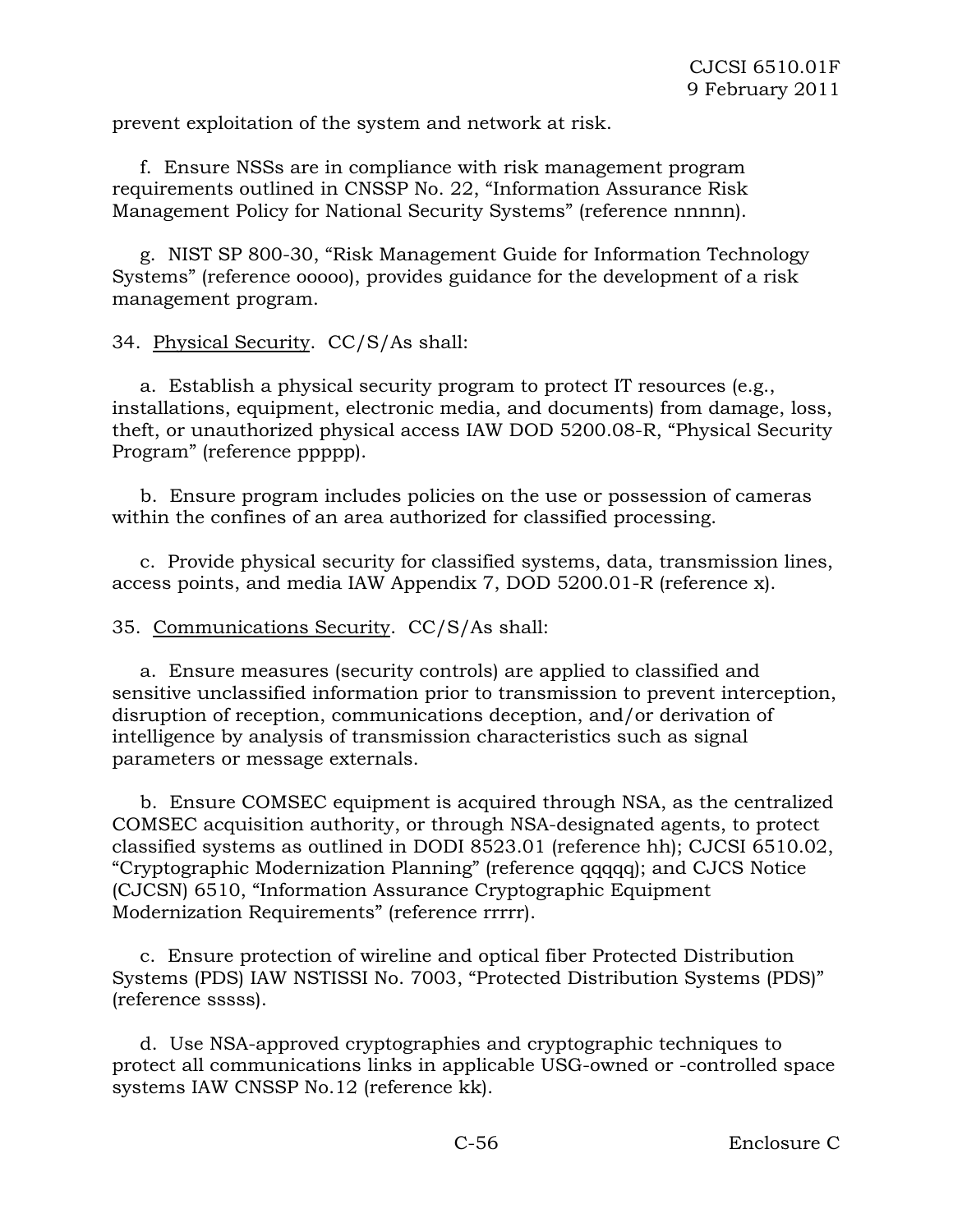e. Use NSA-approved cryptographies to encrypt and authenticate command uplinks of applicable commercial (domestic or foreign/international) and foreign government-owned space systems IAW CNSSP No.12 (reference kk).

f. Employ EMSEC measures (security controls) to deny unauthorized individuals information derived from the intercept and analysis of compromising emissions from crypto-equipment and ISs IAW CNSSP No. 300, "National Policy on Control of Compromising Emanations" (reference ttttt); DODD C-5200.19 (reference hhhhh); and applicable CNSS instructions.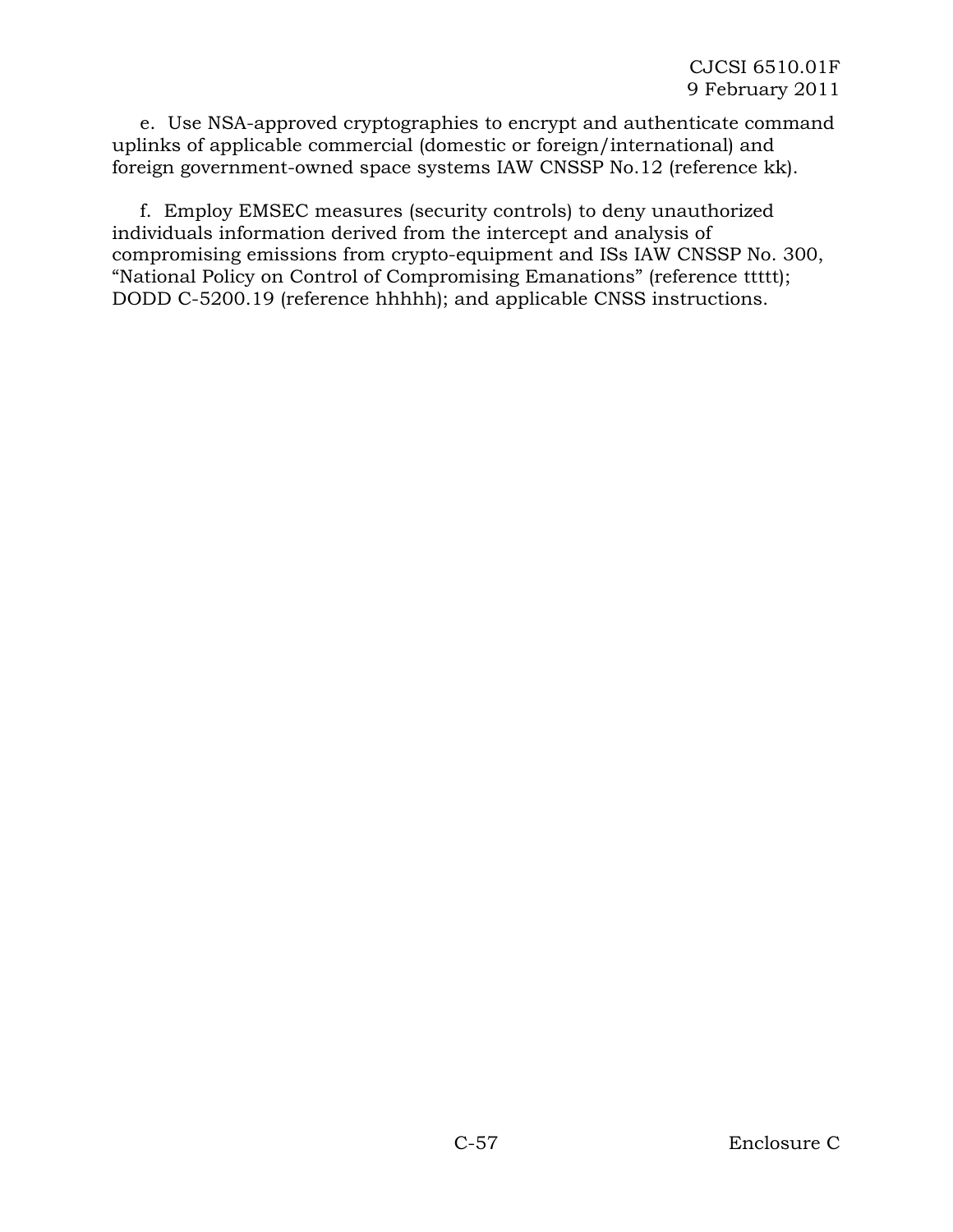## (INTENTIONALLY BLANK)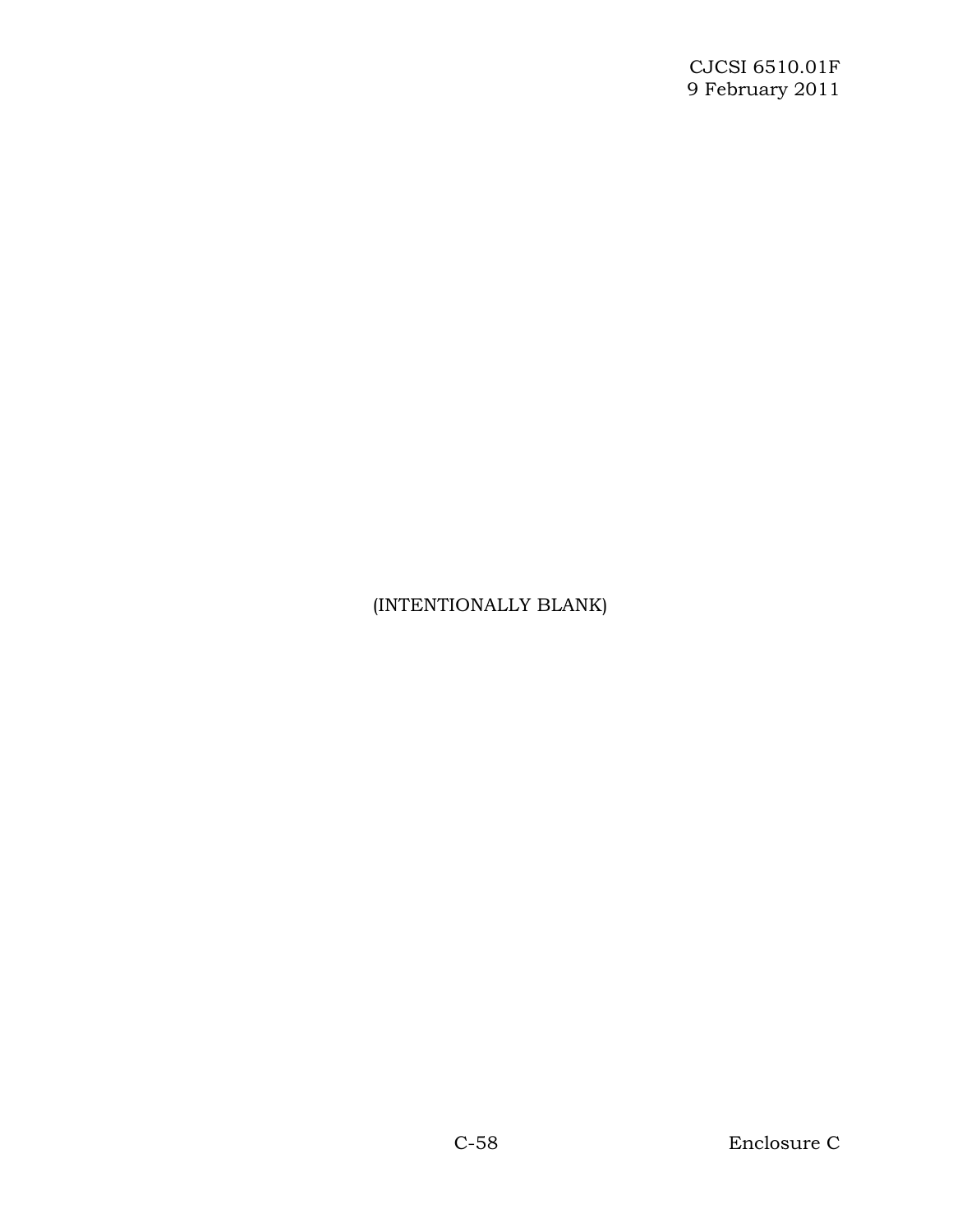#### ENCLOSURE D

### REFERENCES32

- a. DODD 8500.01E, 24 October 2002 (Certified Current as of 21 April 2007), "Information Assurance (IA)"
- b. CJCSI 6510.01E, 15 August 2007, "Information Assurance (IA) and Computer Network Defense (CND)" (Canceled)
- c. Executive Order 12333, 4 December 1981, "United States Intelligence Activities"
- d. Joint Pub 1-02, Series, "Department of Defense Dictionary of Military and Associated Terms"
- e. CNSS Instruction No. 4009, 26 April 2010, "National Information Assurance (IA) Glossary"
- f. DODD O-8530.1, 8 January 2001, "Computer Network Defense (CND)"
- g. DODI 8500.2, 6 February 2003, "Information Assurance (IA) Implementation"
- h. DODI O-8530.2, 9 March 2001, "Support to Computer Network Defense (CND)"
- i. DODI 8510.01, 28 November 2007, "DoD Information Assurance and Certification and Accreditation Process (DIACAP)"
- j. DODI 8551.1, 13 August 2004, "Ports, Protocols, and Services Management (PPSM)"
- k. CJCSI 6211.02, Series, "Defense Information Systems Network (DISN): Policy and Responsibilities"
- l. NSTISSP No. 11, Revised June 2003, "National Policy Governing the Acquisition of Information Assurance (IA) and IA-Enabled Information Technology (IT) Products"
- m. DODI 8552.01, 23 October 2006, "Use of Mobile Code Technologies in DoD Information Systems"

 $\overline{a}$ 

<sup>32</sup> CJCS Directives Home Page: http://www.dtic.mil/cjcs\_directives DOD Issuances Home Page: http://www.dtic.mil/whs/directives/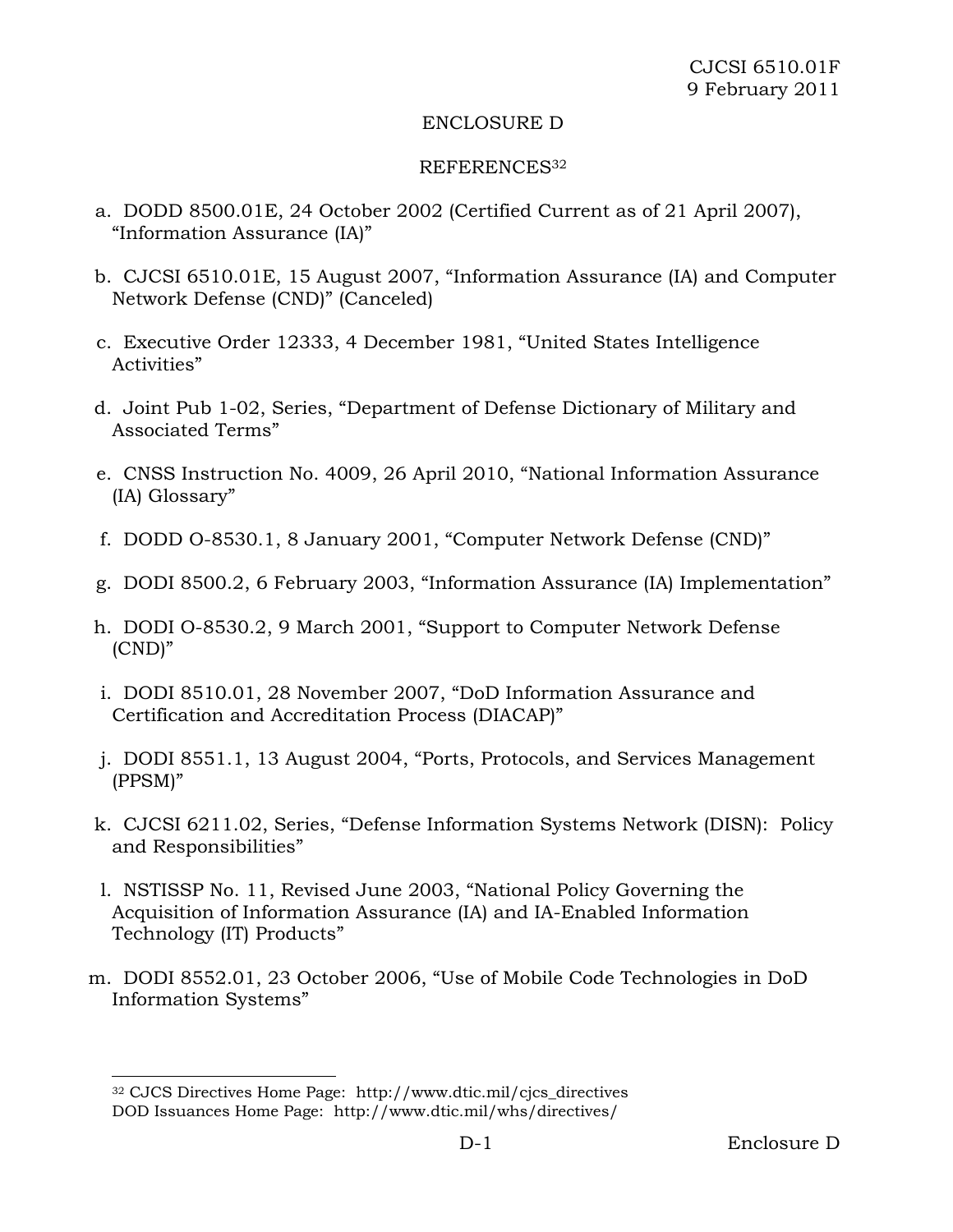- n. DOD CIO Memorandum, 3 July 2007, "Encryption of Sensitive Unclassified Data at Rest on Mobile Computing Devices and Removable Storage Media"
- o. CNSSP No. 26, November 2010, "National Policy on Reducing the Risk of Removable Media"
- p. NTISSP No. 200, 15 July 1987, "National Policy on Controlled Access Protection"
- q. DOD Regulation 5200.2-R, 16 January 1987 (Change (CH) 1, 23 February 1996), "Personnel Security Program"
- r. Assistant Secretary of Defense (Command, Control Communications and Intelligence Memorandum with amendment), 11 January 2002, "Web Site Administration, Policies and Procedures"
- s. DODD 5230.09, 22 August 2008, "Clearance of DOD Information for Public Release"
- t. DODI 5230.29, 8 January 2009, "Security and Policy Review of DOD Information for Public Release"
- u. National Disclosure Policy (NDP-1), 1 October 1988, "National Disclosure Policy and Procedures for Disclosure of Classified Military Information to Foreign Governments and International Organizations"
- v. DODI 1035.01, 21 October 2010, "Telework Policy"
- w. DODI 5200.01, 9 October 2008, "DOD Information Security Program and Protection of Sensitive Compartmented Information"
- x. DOD Regulation 5200.1-R, 14 January 1997, "Information Security Program"
- y. NTISSD No. 600, 10 April 1990, "Communications Security (COMSEC) Monitoring"
- z. DODI 8560.01, 9 October 2007, "Communications Security (COMSEC) Monitoring and Information Assurance (IA) Readiness Testing"
- aa. Title 18, United States Code, Section 2510, et seq.
- bb. Title 50, United States Code, Section 1801, et seq.
- cc. DISA STIG, 29 October 2010, "Application Security and Development"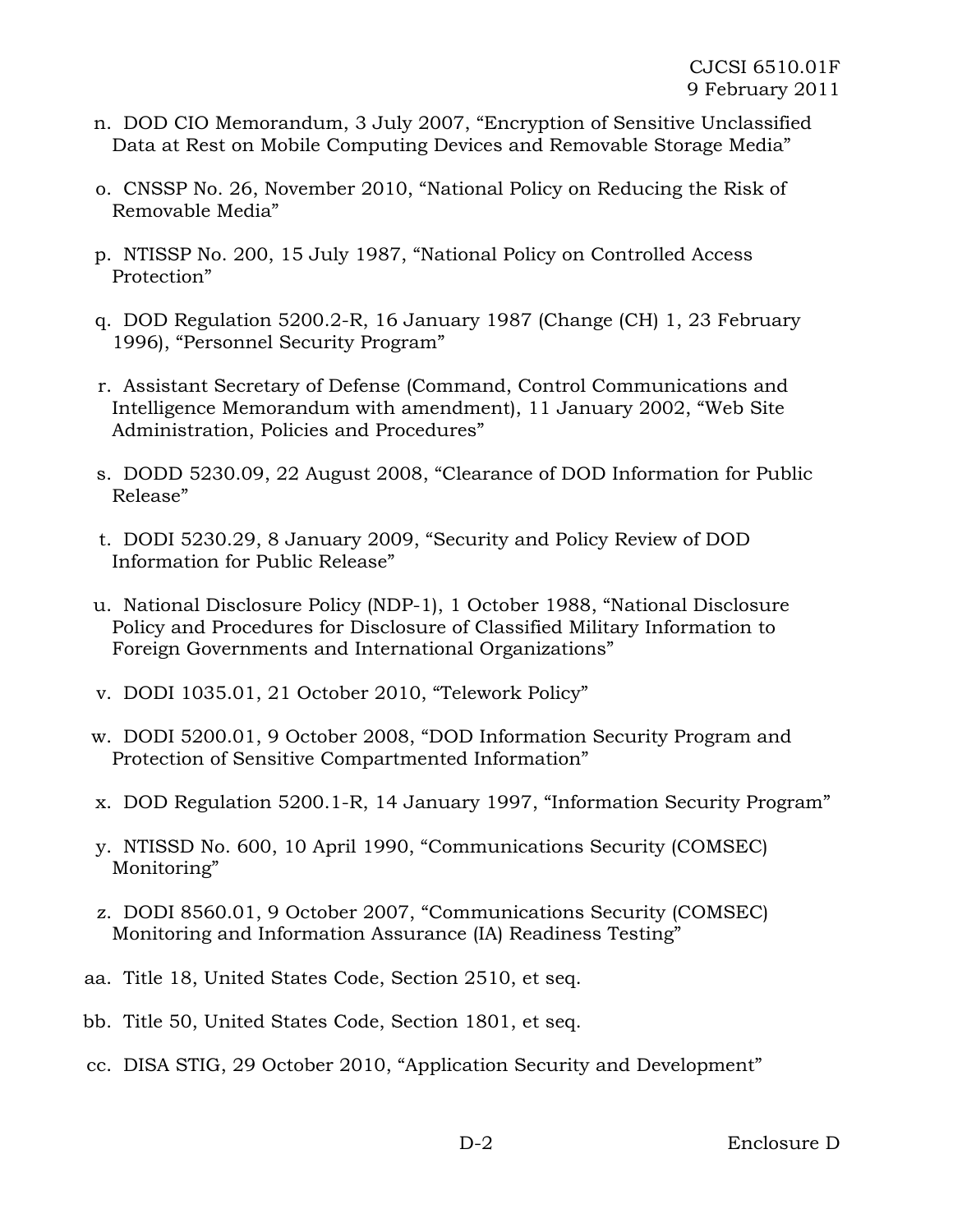- dd. DOD CIO Memorandum, 9 May 2008, "Department of Defense Information System Standard Consent Banner and User Agreement"
- ee. DODI 8520.2, 1 April 2004, "Public Key Infrastructure (PKI) and Public Key Enabling (PKE)"
- ff. DODD 8570.01, 15 August 2004 (Certified Current as of 23 April 2007), "Information Assurance Training, Certification, and Workforce Management"
- gg. DOD 8570.01-M, 19 December 2005 (CH 2, 20 April 2010), "Information Assurance Workforce Improvement Program"
- hh. DODI 8523.01, 22 April 2008, "Communications Security (COMSEC)"
	- ii. FIPS 140-2, 25 May 2001, "Security Requirements for Cryptographic Modules"
	- jj. NSTISSP No. 101, 14 September 1999, "National Policy on Securing Voice Communications"
- kk. CNSSP No. 12, 20 March 2007, "National Information Assurance Policy for Space Systems Used to Support National Security Missions"
- ll. CJCSM 3122.01A, 29 September 2006, "Joint Operation Planning and Execution System (JOPES), Volume I, Planning Policies and Procedures"
- mm. CJCSI 6212.01, Series, "Interoperability and Supportability of Information Technology and National Security Systems"
- nn. DODD 5000.01, 12 May 2003 (Certified Current as of 20 November 2007), "The Defense Acquisition System"
- oo. DODI 5000.02, 8 December 2008, "Operation of the Defense Acquisition System"
- pp. DODI 8580.1, 9 July 2004, "Information Assurance (IA) in the Defense Acquisition System"
- qq. CJCSI 3137.01, Series, "The Functional Capabilities Board Process"
- rr. CJCSI 3170.01, Series, "Joint Capabilities Integration and Development Process"
- ss. Unified Command Plan (UCP), 17 December 2008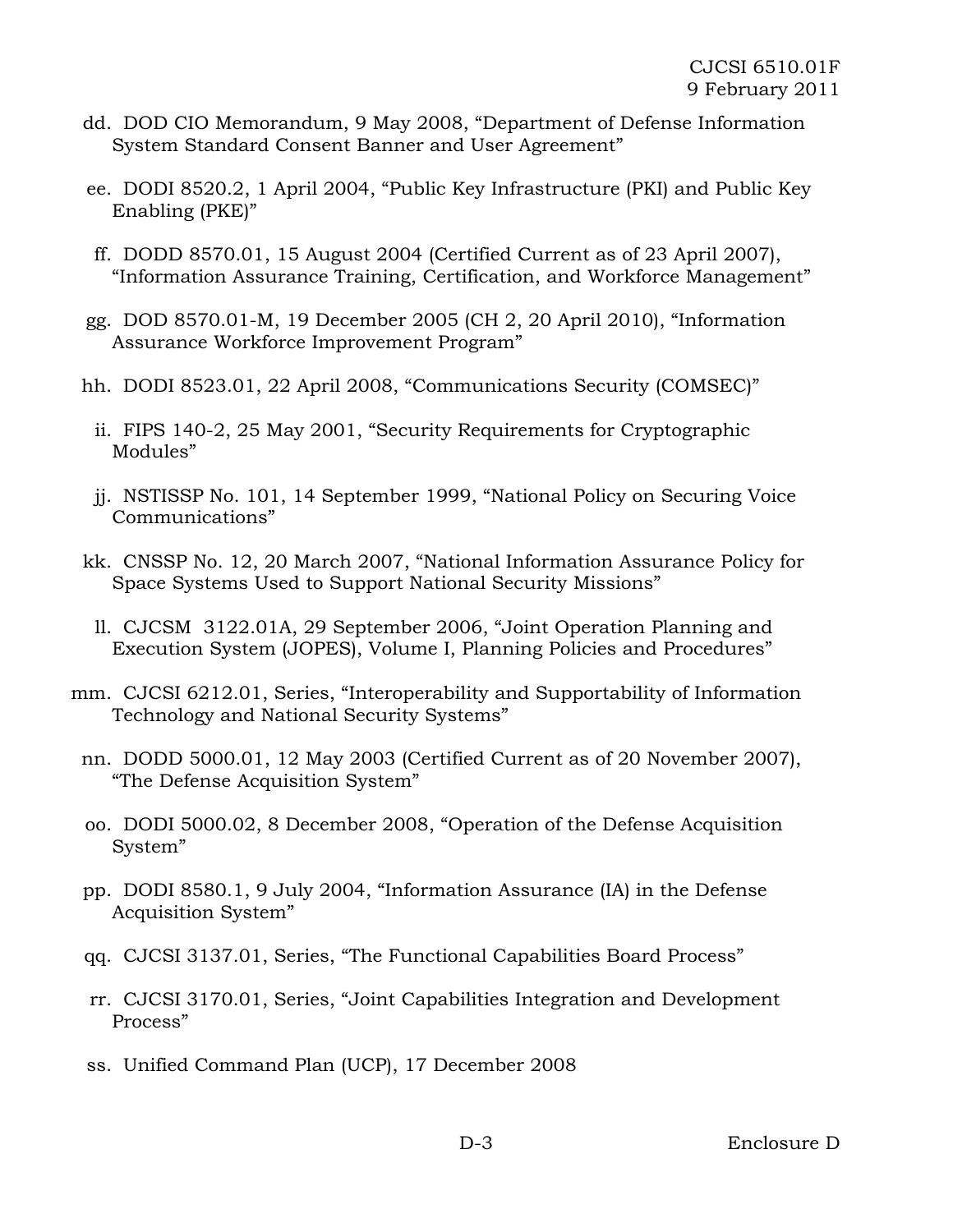- tt. CJCSM 6510.01A, 24 June 2009, "Information Assurance (IA) and Computer Network Defense (CND) Volume I (Incident Handling Program)"
- uu. Joint Guide, December 2007, "Joint Common Information Assurance Methodology"
- vv. DODD 5106.04, 19 June 2006, "Combatant Command Inspectors General"
- ww. DODI 5106.05, 14 July 2006, "Combatant Command Inspectors General Implementing Procedures"
- xx. DODI 8581.01, 8 June 2010, "Information Assurance (IA) Policy for Space Systems Used by the Department of Defense"
- yy. CJCSI 2300.01, Series, "International Agreements"
- zz. CJCSI 5130.01, Series, "Relationships Between Commanders of Combatant Commands and International Commands and Organizations"
- aaa. CJCSI 5221.01, Series, "Delegation of Authority to Commanders of Combatant Commands to Disclose Classified Military Information to Foreign Governments and International Organizations"
- bbb. DODD 5530.3, 11 June 1987 (Certified Current as of 21 November 2003), "International Agreements"
- ccc. DODD 5100.3, 15 November 1999 (Chapter 2, 5 December 2003 and Certified Current as of 24 March 2004), "Support of the Headquarters of Combatant and Subordinate Joint Commands"
- ddd. DODD 4630.05, 5 May 2004 (Certified Current as of 23 April 2007), "Interoperability and Supportability of Information Technology (IT) and National Security Systems (NSS)"
- eee. ICD, 6 March 2006, "Initial Capabilities Document (ICD) For Global Information Grid (GIG) Information Assurance (IA)"
	- fff. NSTISSD No. 503, 30 August 1993, "Incident Response and Vulnerability Reporting for National Security Systems"
- ggg. Title 44, United States Code, Section 3542(b)(2).
- hhh. Office of Management and Budget (OMB) Circular A-130, 28 November 2000, "Management of Federal Information Resources"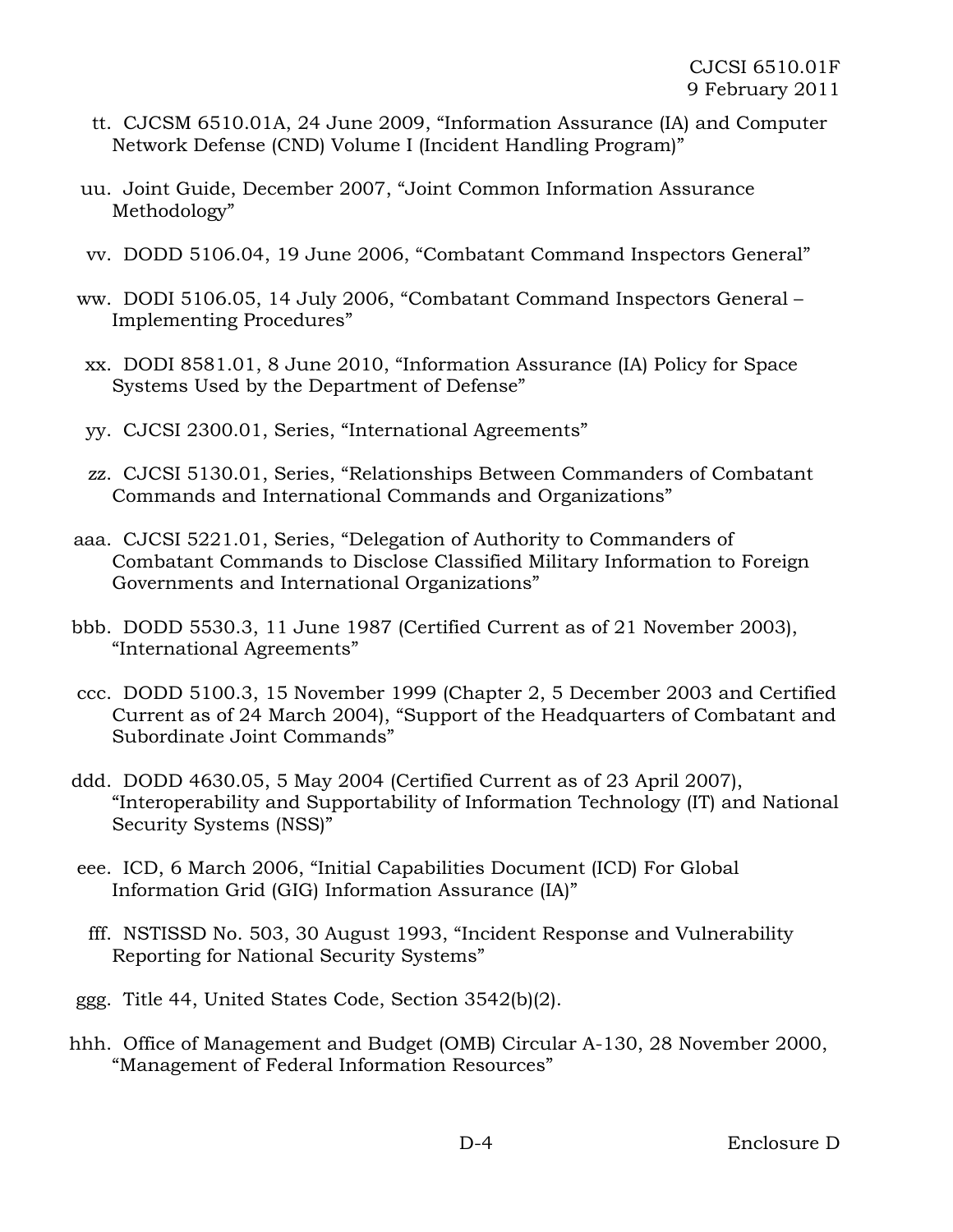- iii. NIST Special Publication 800-59, August 2003, "Guidelines for Identifying an Information System as a National Security System"
- jjj. CNSSI No. 1253, October 2009, "Security Categorization and Control Selection for National Security Systems"
- kkk. NIST SP 800-53 Revision 3, August 2009, "Recommended Security Controls for Federal Information Systems and Organizations"
	- lll. NIST SP 800-53A Revision 1, June 2010, "Guide for Assessing the Security Controls in Federal Information Systems and Organizations"
- mmm. DOD Memorandum, 23 July 2009, "DoD Information System Certification and Accreditation Reciprocity"
	- nnn. DOD 5220.22-M, 28 February 2006, "National Industrial Security Program Operating Manual"
	- ooo. ICD 503, "Intelligence Community Information Technology Systems Security Risk Management, Certification and Accreditation"
	- ppp. DOD CIO and IC CIO Agreement, August 2008, "Agreement between the Department of Defense Chief Information Officer and the Intelligence Community Chief Information Officer"
	- qqq. Strategic Command Directive (SD) 527-1, 27 January 2006, "Department of Defense (DOD) Information Operations Condition (INFOCON) System Procedures"
	- rrr. DODD 5210.50, 22 July 2005, "Unauthorized Disclosure of Classified Information to the Public"
	- sss. DOD 5400.11-R, 14 May 2007, "Department of Defense Privacy Program"
	- ttt. DOD Director for Administration and Management Memorandum, 25 September 2007, "Safeguarding Against and Responding to the Breach of Personally Identifiable Information"
	- uuu. Military Extraterritorial Jurisdiction Act of 2000, 18 USC 3261, et seq.
	- vvv. DODI 3020.41, 3 October 2005, "Contractor Personnel Authorized to Accompany the U.S. Armed Forces"
- www. JTF-GNO Technical Bulletin 06-005, 191500Z May 2006, "Coordinating Authorized Scanning Activity Across DOD Networks"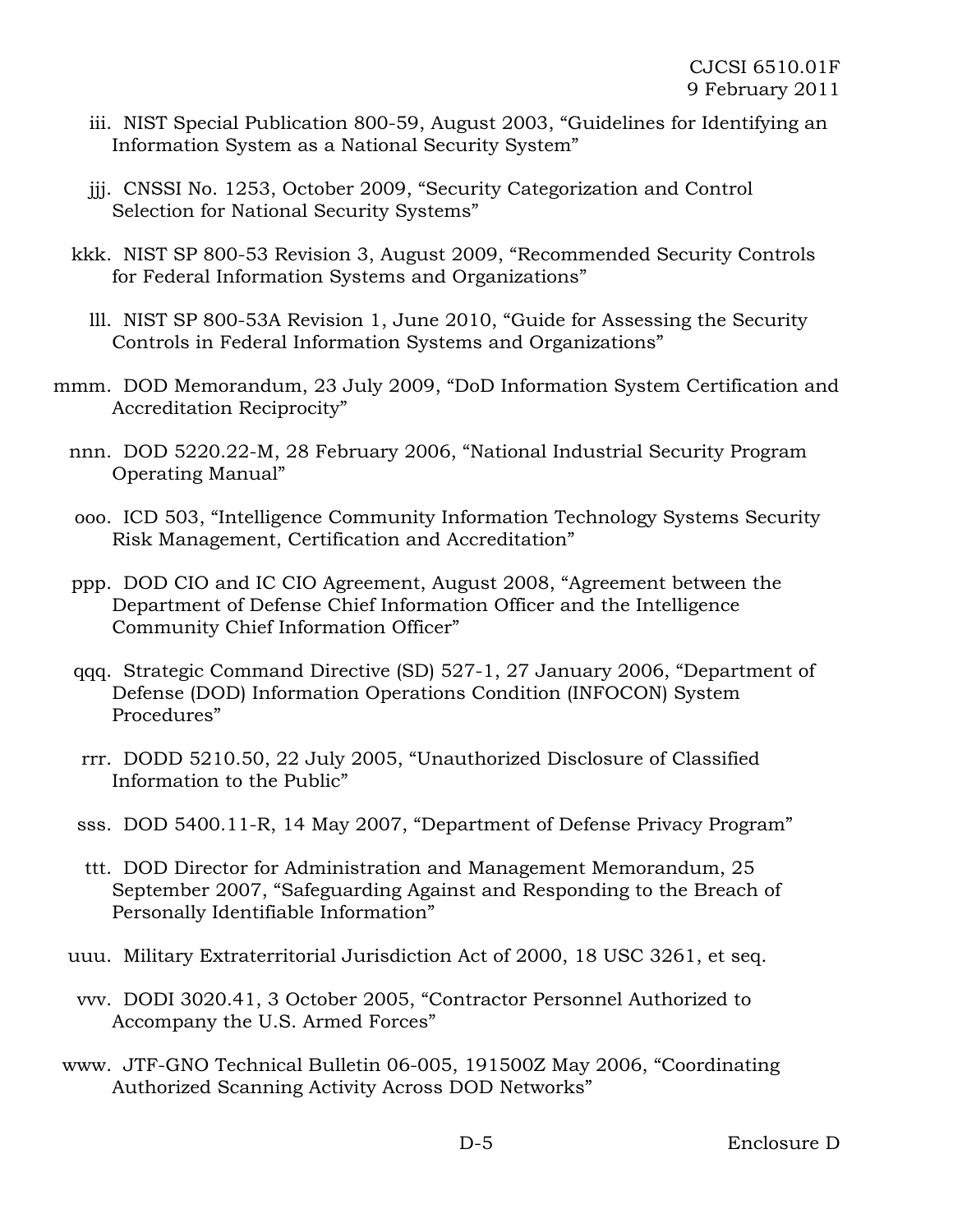- xxx. CJCSI 3401.01, Series, "Joint Combat Capability Assessment"
- yyy. DOD Process Guide Version 1.6, 22 June 2010, "Department of Defense Ports, Protocols, and Services Management Exception Management (PPSM) Process"
- zzz. DISA Guide, Version 3.0, May 2010, "Connection Process Guide"
- aaaa. CJCSI 6731.01, Series, "Global Command and Control System -- Joint Security Policy"
- bbbb. DTM 09-016, 25 March 2010 (CH 1, 16 September 2010), "Supply Chain Risk Management (SCRM) to Improve the Integrity of Components used in DoD Systems"
- cccc. DOD CIO Memorandum, 16 October 2009, "Clarifying Guidance Regarding Open Source Software (OSS)"
- dddd. DODD 8100.02, 4 April 2004 (Certified Current as of 23 April 2007), "Use of Commercial Wireless Devices, Services, and Technologies in the Department of Defense (DOD) Global Information Grid (GIG)"
- eeee. CTO 10-004A, 19 February 2010, "Removable Flash Media Device implementation within and between Department of Defense (DoD) Networks"
	- ffff. Deputy Secretary of Defense Memorandum, July 2000, "Use and Protection of Portable Computing Devices"
- gggg. DIA Instruction 8100.001, 11 October 2007, "DIA Portable Electronic Devices"
- hhhh. DODD, C-5200.19, 16 May 1995, "Control of Compromising Emanations"
	- iiii. ASD(NII) Memorandum, 2 June 2006, "Use of Commercial Wireless Local-Area Network (LAN) Devices, Systems and Technologies in Department of Defense (DoD) Global Information Grid (GIG)"
	- jjjj. DOD Regulation 5500.7-R, 1 August 1993 (CH 6, 23 March 2006), "Joint Ethics Regulation (JER)"
- kkkk. DTM 09-026, 25 February 2010 (CH 1 16 September 2010), "Responsible and Effective Use of Internet-Based Capabilities"
	- llll. Title 44, United States Code, Chapters 31, 33, and 41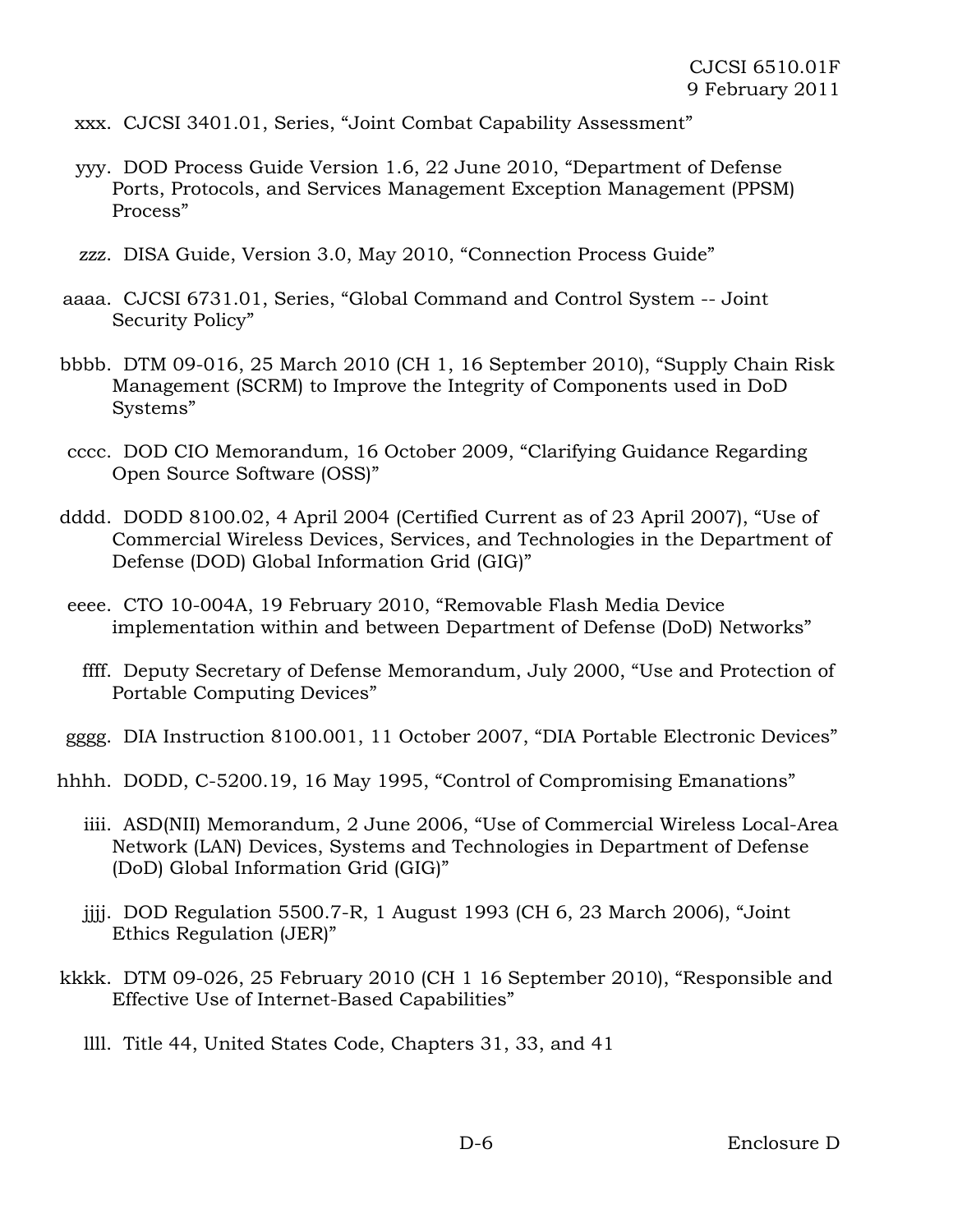- mmmm. DODD 5015.2, 6 March 2000 (Certified Current as of 21 November 2003), "DoD Records Management"
	- nnnn. DOD 5015.02-STD, 25 April 2007, "Electronic Records Management Software Applications Design Criteria Standard"
	- oooo. CJCSI 5760.01, Series, "Records Management Policy for the Joint Staff and Combatant Commands"
	- pppp. DTM 08-003, 1 December 2008 (CH 1, 10 August 2010), "Next Generation Common Access Card (CAC) Implementation Guidance"
	- qqqq. DODI 1000.13, 5 December 1997, "Identification (ID) Cards for Members of the Uniformed Service, Their Dependents, and Other Eligible Individuals"
	- rrrr. DTM 08-027, 31 July 2009 (CH 1, 16 September 2010), "Security of Unclassified DoD Information on Non-DoD Information Systems"
	- ssss. PL 104-191, 21 August 1996, "Health Insurance Portability and Accountability Act of 1996"
	- tttt. The Privacy Act of 1974, Title 5, USC, Section 552a, et seq.
	- uuuu. DTM 02-002, 5 August 2002, "Guidance and Provisions for Developing Department of Defense (DoD) Component's Public Key Enabling (PKE) Policy Compliance Waiver Process"
		- vvvv. National Security Directive 42, National Policy for the Security of National Security Telecommunications and Information Systems"
	- wwww. NSTISSP 8, "National Policy Governing the Release of Information Systems Security (INFOSEC) Products or Associated INFOSEC Information to Foreign Governments"
		- xxxx. DODD 5230.11, 16 June 1992, "Disclosure of Classified Military Information to Foreign Governments and International Organizations"
		- yyyy. DODD 5230.20, 22 June 2005, "Visits and Assignments of Foreign Nationals"
		- zzzz. Title 22, Code of Federal Regulations, Parts 120-130, "International Traffic in Arms Regulation (ITAR)"
	- aaaaa. Title 15, Code of Federal Regulations, Parts 730-799, "Export Administration Regulation"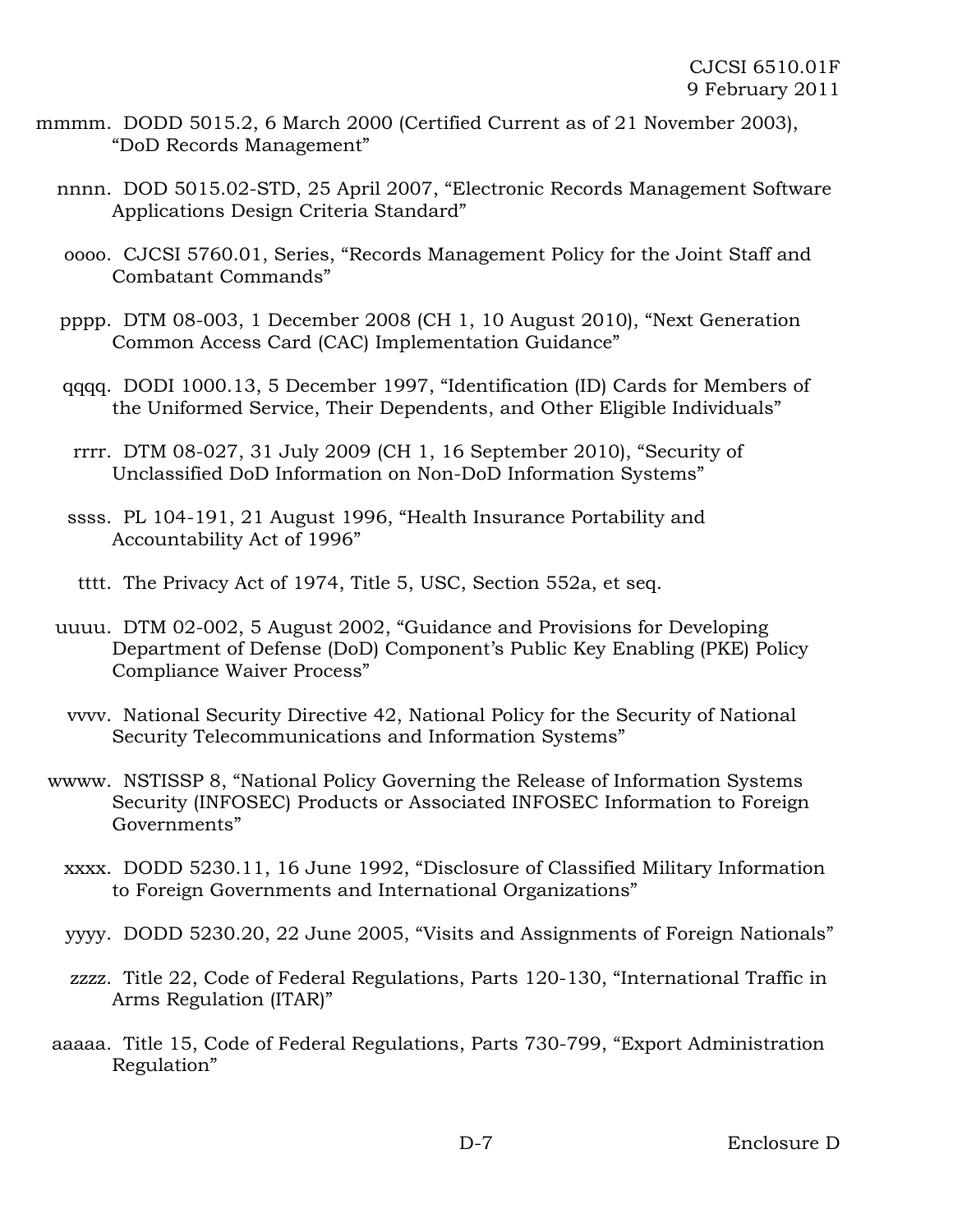- bbbbb. DODD 5230.25, 6 November 1984 (CH 1, 18 August 1995), "Withholding of Unclassified Technical Data from Public Disclosure"
- ccccc. DODD 5400.7, 2 January 2008, "DoD Freedom of Information Act (FOIA) Program"
- ddddd. International Organization for Standardization (ISO) 3166, "Country Codes"
- eeeee. Title 8, Code of Federal Regulations, "Aliens and Nationality"
	- fffff. NSA/CSS Policy Manual 9-12, 13 March 2006, "NSA/CS Storage Device Declassification Manual"
- ggggg. CNSSI No. 4004.1, August 2006 as amended 24 October 2008, "Destruction and Emergency Protection Procedures for COMSEC and Classified Material"
- hhhhh. Executive Order 13256, 5 January 2010, "Classified National Security Information"
	- iiiii. CNSSP No. 18, June 2006, "National Policy on Classified Information Spillage"
	- jijji. CNSSI No. 1001, February 2008, "National Instruction on Classified Information Spillage"
- kkkkk. NIST SP 800-34 Revision 1, May 2010, "Contingency Planning Guide for Federal Information Systems"
	- lllll. DODI 3020.42, 17 February 2006, "Defense Continuity Plan Development"
- mmmmm. NIST 800-37 Revision 1, February 2010, "Guide for Applying the Risk Management Framework to Federal Information Systems"
	- nnnnn. CNSSP No. 22, February 2009, "Information Assurance Risk Management Policy for National Security Systems"
	- ooooo. NIST SP 800-30, Jul y 2002, "Risk Management Guide for Information Technology Systems"
	- ppppp. DOD 5200.08-R, 9 April 2007 (CH 1, 27 May 2009), "Physical Security Program"
	- qqqqq. CJCSI 6510.02, Series, "Cryptographic Modernization Planning"
		- rrrrr. CJCSN 6510, Series, "Information Assurance Cryptographic Equipment Modernization Requirements"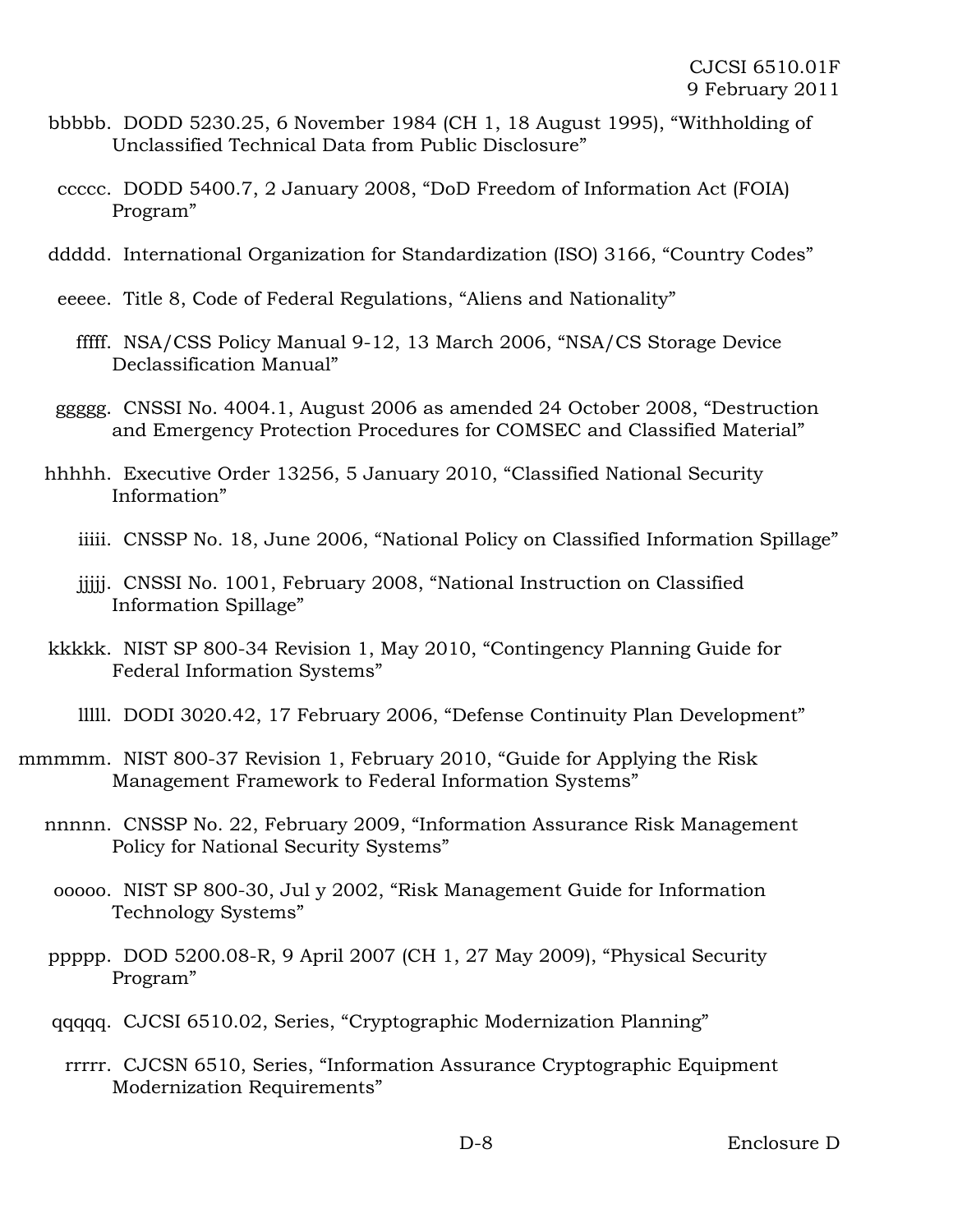- sssss. NSTISSI No. 7003, 13 December 1996, "Protective Distribution Systems (PDS)"
	- ttttt. CNSSP No. 300, Revised April 2004, "National Policy on Control of Compromising Emanations"
- uuuuu. DODD 8000.01, 10 February 2009, "Management of the Department of Defense Information Enterprise"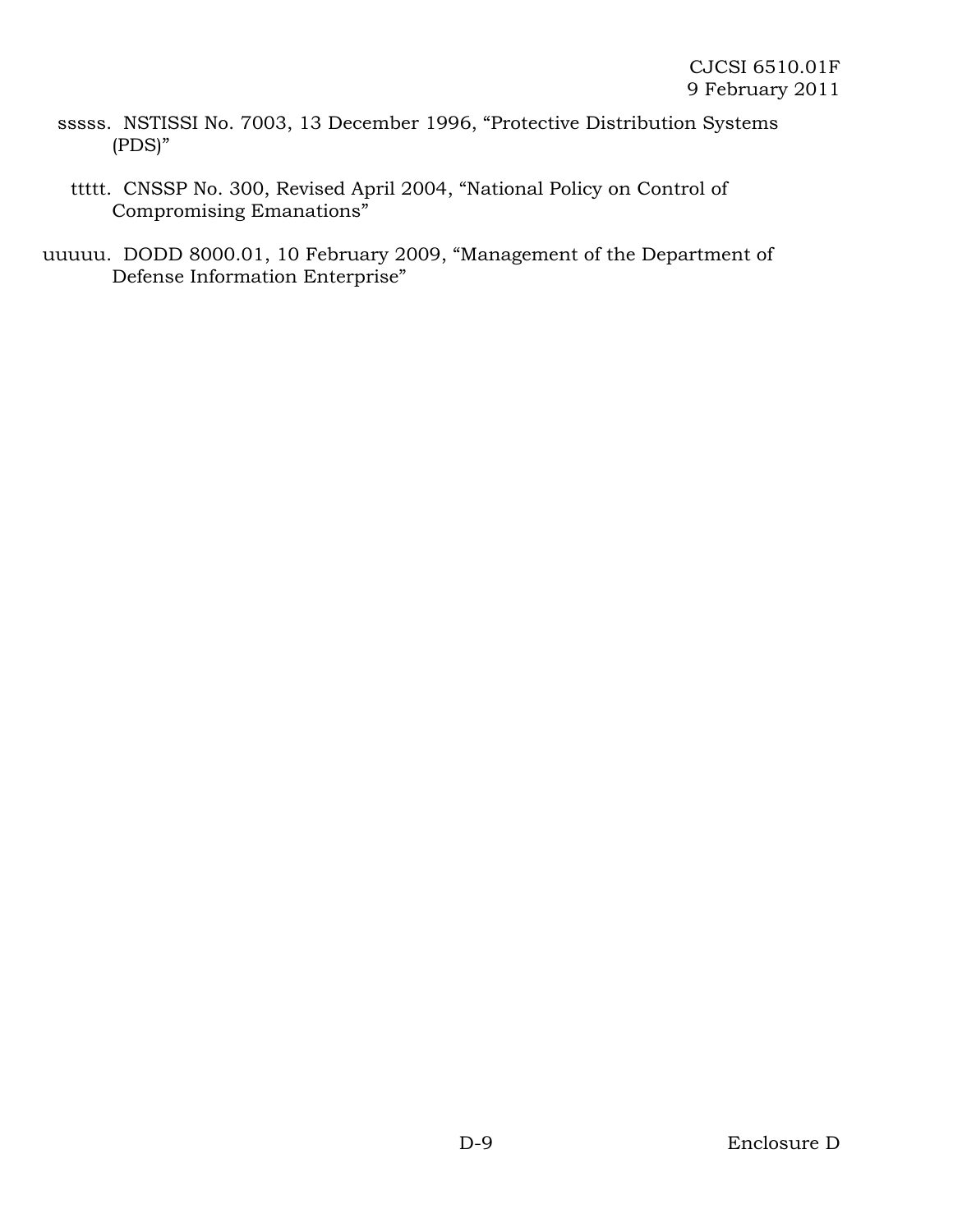# (INTENTIONALLY BLANK)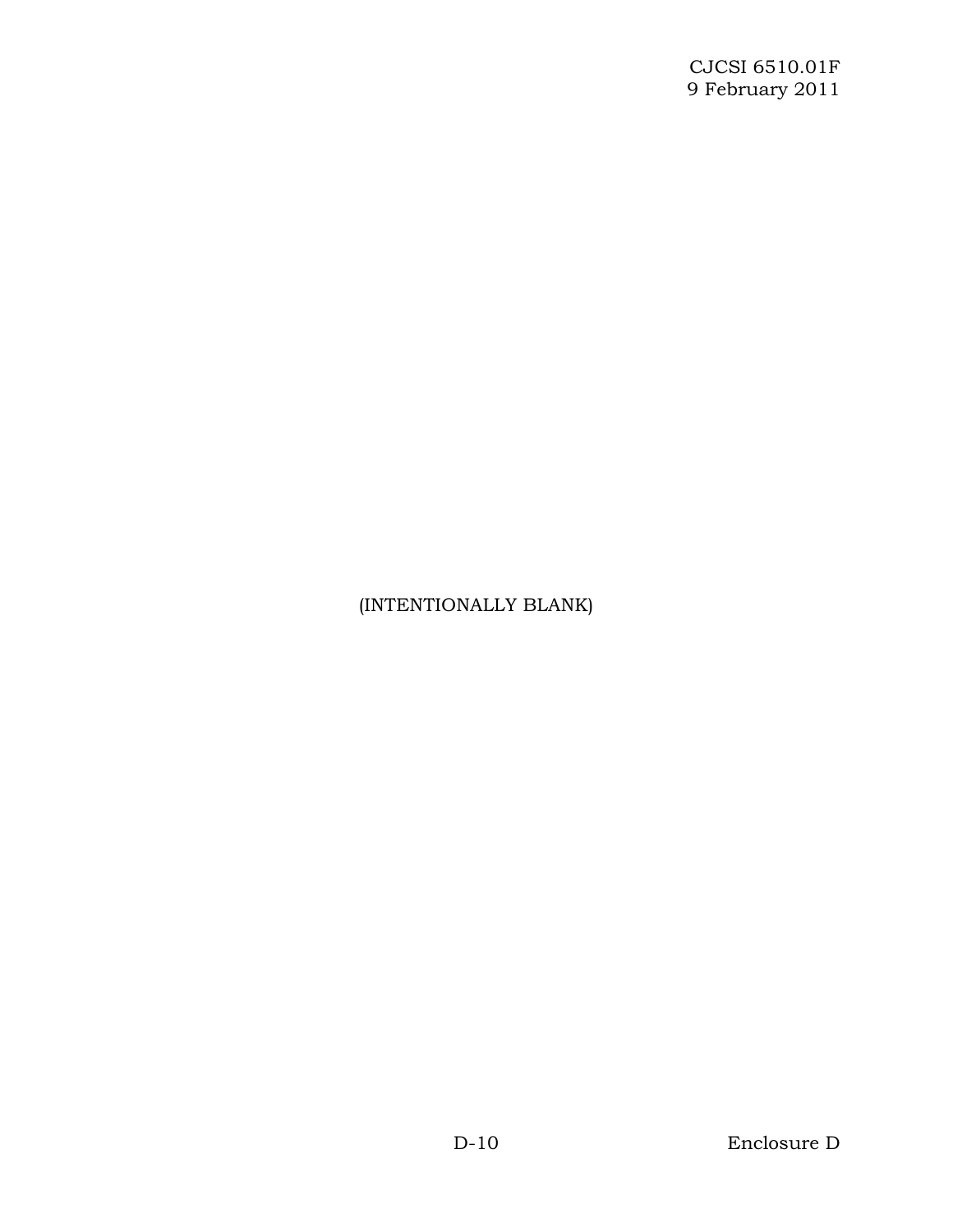## GLOSSARY

## PART I -- ABBREVIATIONS AND ACRONYMS

| A             |                                                     |
|---------------|-----------------------------------------------------|
| <b>ACL</b>    | access control list                                 |
| <b>ADNI</b>   | Associate Director of National Intelligence         |
| <b>AOR</b>    | area of responsibility                              |
| ASD(NII)      | Assistant Secretary of Defense for Networks and     |
|               | Information Integration                             |
| AS&W          | attack sensing and warning                          |
| <b>ATO</b>    | authorization to operate                            |
|               |                                                     |
|               | $\mathsf{C}$                                        |
| C4I           | command, control, communications, computers, and    |
|               | intelligence                                        |
| C&A           | certification and accreditation                     |
| CAC           | common access card                                  |
| <b>CCRI</b>   | Command Cyber Readiness Inspection                  |
| CC/S/A        | Joint Staff, Combatant Commands, Services, Defense  |
|               | Agencies, DOD field activities and joint activities |
| CD            | compact disk                                        |
| <b>CDD</b>    | capabilities development document                   |
| CDRUSJFCOM    | Command, United States Joint Forces Command         |
| CDRUSSTRATCOM | Commander, United States Strategic Command          |
| <b>CDS</b>    | cross domain solution                               |
| <b>CERT</b>   | computer emergency response team                    |
| <b>CIO</b>    | <b>Chief Information Officer</b>                    |
| <b>CJCS</b>   | Chairman of the Joint Chiefs of Staff               |
| <b>CJCSI</b>  | Chairman of the Joint Chiefs of Staff Instruction   |
| <b>CJCSN</b>  | Chairman of the Joint Chiefs of Staff Notice        |
| <b>CJCSM</b>  | Chairman of the Joint Chiefs of Staff Manual        |
| CM            | configuration management                            |
| <b>CND</b>    | computer network defense                            |
| CND-RA        | CND Response Action                                 |
| <b>CNDSP</b>  | computer network defense service provider           |
| <b>CNSS</b>   | Committee on National Security Systems              |
| CNSSI         | Committee on National Security Systems Instruction  |
| <b>CNSSP</b>  | Committee on National Security Systems Policy       |
| <b>COI</b>    | community of interest                               |
| COMSEC        | communications security                             |
| CONPLAN       | concept plan                                        |
| <b>COTS</b>   | commercial off-the-shelf                            |
| <b>CPD</b>    | capabilities production document                    |
| <b>CSS</b>    | <b>Central Security Services</b>                    |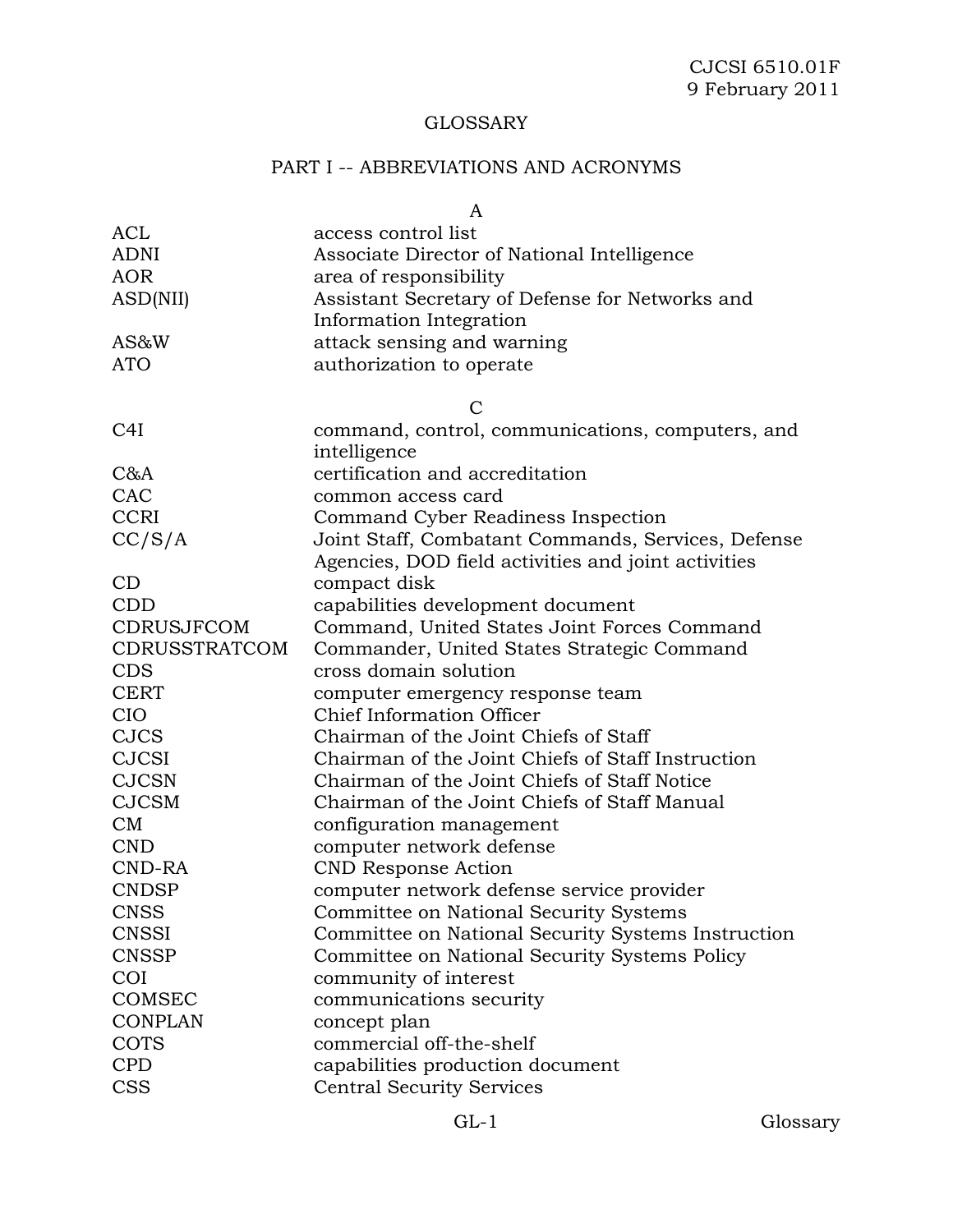### CJCSI 6510.01F 9 February 2011

|                 | $\mathsf{C}$                                        |  |
|-----------------|-----------------------------------------------------|--|
| CT&E            | certification test and evaluation                   |  |
| <b>CTO</b>      | communications tasking order                        |  |
| <b>CTTA</b>     | certified TEMPEST technical authority               |  |
| <b>CUI</b>      | controlled unclassified information                 |  |
| <b>CYBERCON</b> | <b>Cyber Conditions</b>                             |  |
|                 |                                                     |  |
|                 | D                                                   |  |
| <b>DAA</b>      | designated accrediting authority                    |  |
| <b>DCPDS</b>    | Defense Civilian Personnel Data System              |  |
| DECC            | Defense Enterprise Computing Center                 |  |
| <b>DGTM</b>     | <b>DOD GIG Tasking Message</b>                      |  |
| <b>DHCP</b>     | Dynamic Host Configuration Protocol                 |  |
| DIA             | Defense Intelligence Agency                         |  |
| <b>DIACAP</b>   | Defense Information Assurance Certification and     |  |
|                 | <b>Accreditation Process</b>                        |  |
| <b>DIAP</b>     | Defense-wide Information Assurance Program          |  |
| <b>DIRNSA</b>   | Director, National Security Agency                  |  |
| <b>DISA</b>     | Defense Information Systems Agency                  |  |
| <b>DISN</b>     | Defense Information Systems Network                 |  |
| <b>DITPR</b>    | DOD IT Portfolio Repository                         |  |
| DMZ             | demilitarized zone                                  |  |
| DNI             | Director of National Intelligence                   |  |
| <b>DOD</b>      | Department of Defense                               |  |
| <b>DODD</b>     | Department of Defense Directive                     |  |
| <b>DODI</b>     | Department of Defense Instruction                   |  |
| <b>DoS</b>      | denial of service                                   |  |
| DOT&E           | Operational Test and Evaluation Directorate         |  |
| <b>DSAWG</b>    | Defense IA/Security Accreditation Working Group     |  |
| <b>DSS</b>      | Defense Security Service                            |  |
| <b>DTM</b>      | Directive-Type Memorandum                           |  |
| <b>DTRA</b>     | Defense Threat Reduction Agency                     |  |
| <b>DVD</b>      | Digital Versatile Disk                              |  |
| E               |                                                     |  |
| <b>EAR</b>      |                                                     |  |
|                 | <b>Export Administration Regulations</b>            |  |
| e-JMAPS         | Electronic Joint Manpower and Personnel System      |  |
| <b>EMSEC</b>    | emanations security                                 |  |
| <b>ESSG</b>     | DOD Enterprise-Wide IA/CND Solutions Steering Group |  |
| $\mathbf{F}$    |                                                     |  |
| <b>FFRDC</b>    | Federally Funded Research and Development Center    |  |
| <b>FIPS</b>     | Federal Information Processing Standard             |  |
| <b>FISA</b>     | Foreign Intelligence Surveillance Act               |  |
| <b>FLO</b>      | foreign liaison officer                             |  |
|                 |                                                     |  |

GL-2 Glossary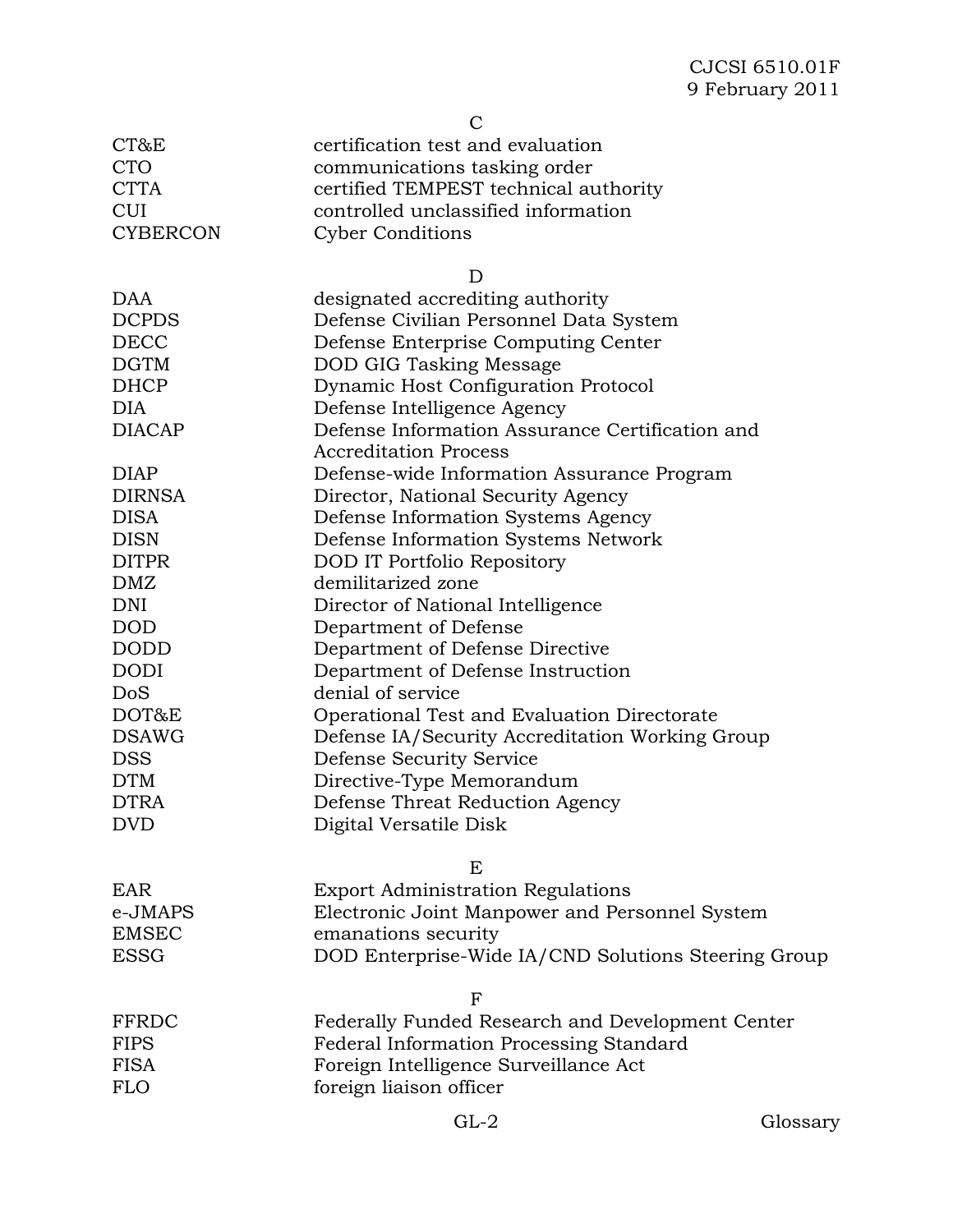|                | F                                                     |  |
|----------------|-------------------------------------------------------|--|
| <b>FN</b>      | foreign national                                      |  |
| <b>FOIA</b>    | Freedom of Information Act                            |  |
| <b>FRAGO</b>   | <b>Fragmentary Order</b>                              |  |
| <b>FSO</b>     | field security operations                             |  |
| <b>FY</b>      | fiscal year                                           |  |
|                |                                                       |  |
|                | G                                                     |  |
| GAO            | Government Accountability Office                      |  |
| <b>GENSER</b>  | general service                                       |  |
| <b>GFE</b>     | government furnished equipment                        |  |
| GIG            | Global Information Grid                               |  |
| GOTS           | government-off-the-shelf                              |  |
|                |                                                       |  |
| H              |                                                       |  |
| <b>HBSS</b>    | Host Based Security System                            |  |
| <b>HIPAA</b>   | Health Insurance Portability and Accountability Act   |  |
| <b>HTML</b>    | Hypertext Markup Language                             |  |
|                |                                                       |  |
|                |                                                       |  |
| IA             | information assurance                                 |  |
| IAM            | information assurance manager                         |  |
| <b>IAO</b>     | information assurance officer                         |  |
| <b>IATO</b>    | interim authorization to operate                      |  |
| IAP            | Internet Access Point                                 |  |
| <b>IAVA</b>    | information assurance vulnerability alert             |  |
| <b>IAVB</b>    | information assurance vulnerability bulletin          |  |
| <b>IAVM</b>    | information assurance vulnerability management        |  |
| IAW            | in accordance with                                    |  |
| IC             | intelligence community                                |  |
| ICD            | initial capabilities document; Intelligence Community |  |
|                | Directive                                             |  |
| IDS            | intrusion detection system                            |  |
| IG             | <b>Inspector General</b>                              |  |
| <b>INFOCON</b> | information operations condition                      |  |
| <b>IPS</b>     | intrusion prevention system                           |  |
| <b>IRC</b>     | incident response center                              |  |
| IS.            | information system                                    |  |
| <b>ISO</b>     | International Organization for Standardization        |  |
| <b>ISSM</b>    | information system security manager                   |  |
| <b>ISSO</b>    | information system security manager                   |  |
| IT             | information technology                                |  |
| <b>ITAR</b>    | International Traffic in Arms Regulations             |  |
| I&W            | indications and warning                               |  |

GL-3 Glossary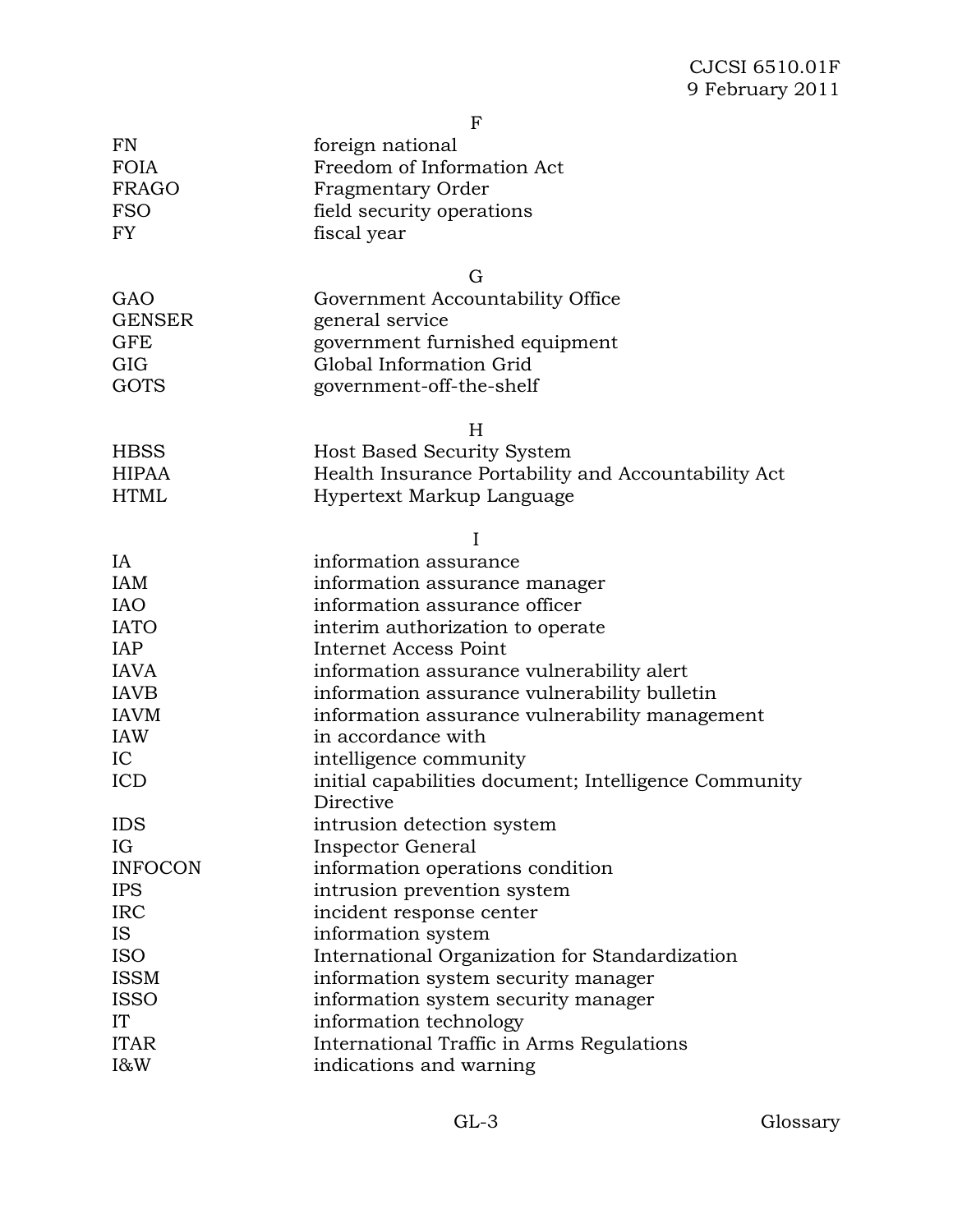|                | J                                                      |
|----------------|--------------------------------------------------------|
| <b>JCSE</b>    | joint communications support element                   |
| <b>JOPES</b>   | Joint Operation Planning and Execution System          |
| J <sub>P</sub> | joint publication                                      |
| <b>JROC</b>    | Joint Requirements Oversight Council                   |
| <b>JTF</b>     | joint task force                                       |
| JTF-GNO        | Joint Task Force-Global Network Operations             |
| <b>JWICS</b>   | Joint Worldwide Intelligence Communications System     |
|                |                                                        |
|                | L                                                      |
| LAN            | local area network                                     |
|                |                                                        |
|                | M                                                      |
| MA             | mission area                                           |
| <b>MOA</b>     | memorandum of agreement                                |
| MOU            | memorandum of understanding                            |
|                |                                                        |
|                | N                                                      |
| <b>NAC</b>     | National Agency Check                                  |
| <b>NACI</b>    | National Agency Check plus Written Inquiries           |
| <b>NCRCG</b>   | National Cyber Response Coordination Group             |
| <b>NDP</b>     | National Disclosure Policy                             |
| <b>NDTM</b>    | Network Defense Tasking Message                        |
| <b>NIAP</b>    | National Information Assurance Partnership             |
| <b>NIC</b>     | network interface card                                 |
| <b>NIPRNET</b> | Non-Secure Internet Protocol Router Network            |
| <b>NISP</b>    | National Industrial Security Program                   |
| <b>NIST</b>    | National Institute of Standards and Technology         |
| <b>NOSC</b>    | Network Operations and Security Center                 |
| <b>NSA</b>     | <b>National Security Agency</b>                        |
| <b>NSI</b>     | National Security Information                          |
| <b>NSISIP</b>  | National Security Information Systems Incident Program |
| <b>NSTISSD</b> | National Security Telecommunications and Information   |
|                | <b>Systems Security Directive</b>                      |
| <b>NSTISSP</b> | National Security Telecommunications and Information   |
|                | <b>Systems Security Policy</b>                         |
| <b>NSS</b>     | national security system                               |
| <b>NTISSD</b>  | National Telecommunications and Information Systems    |
|                | <b>Security Directive</b>                              |
| <b>NTOC</b>    | NSA/CSS Threat Operations Center                       |
|                |                                                        |
|                | О                                                      |
| <b>ODM</b>     | <b>Operational Directive Message</b>                   |
| OMB            | Office of Management and Budget                        |
| <b>OPORD</b>   | operations order                                       |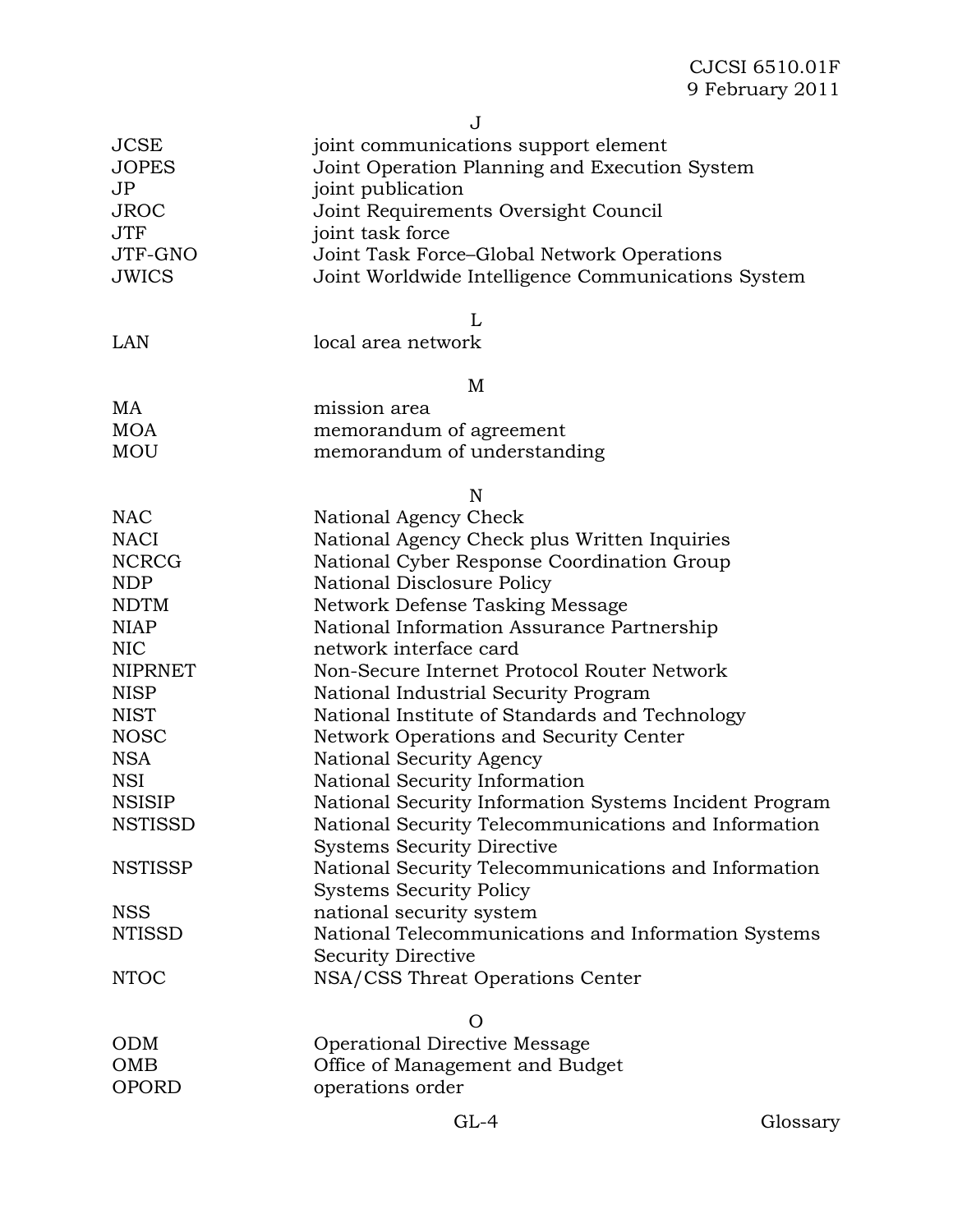|                  | $\overline{O}$                                                   |
|------------------|------------------------------------------------------------------|
| <b>OSD</b>       | Office of the Secretary of Defense                               |
| <b>OSS</b>       | open source software                                             |
|                  |                                                                  |
|                  | $\mathbf P$                                                      |
| P <sub>2</sub> P | Peer-to-Peer                                                     |
|                  |                                                                  |
| <b>PAA</b>       | Principal Accrediting Authority                                  |
| <b>PDA</b>       | personal digital assistant                                       |
| <b>PDS</b>       | protected distribution system; protective distribution<br>system |
| <b>PED</b>       | personal electronic devices                                      |
| PII              | personally identifiable information                              |
| <b>PIN</b>       | personal identification number                                   |
| <b>PKE</b>       | Public Key Enabling                                              |
| PKI              | public key infrastructure                                        |
| PM               |                                                                  |
|                  | program manager                                                  |
| POA&M            | plan of action and milestones                                    |
| POC              | point of contact                                                 |
| <b>PPS</b>       | ports, protocols and services                                    |
| <b>PPSM</b>      | Ports, Protocols and Services Management                         |
|                  |                                                                  |
|                  | R                                                                |
| R&D              | research and development                                         |
|                  |                                                                  |
|                  | S                                                                |
| <b>SCAP</b>      | Security Content Automation Protocol                             |
| <b>SCI</b>       | Sensitive Compartmented Information                              |
| <b>SCRM</b>      | Supply Chain Risk Management                                     |
| <b>SIAO</b>      | senior information assurance officer                             |
| <b>SIPRNET</b>   | <b>SECRET Internet Protocol Router Network</b>                   |
| <b>SLA</b>       | Service Level Agreement                                          |
| <b>SMTP</b>      | Simple Message Transfer Protocol                                 |
| <b>SOFA</b>      | <b>Status of Forces Agreement</b>                                |
| <b>SP</b>        | special publications                                             |
| <b>SRR</b>       | <b>Security Readiness Review</b>                                 |
| <b>STIG</b>      | security technical implementation guide                          |
|                  |                                                                  |
|                  | T                                                                |
| <b>TLS</b>       | transport layer security                                         |
| TRO              | tailored response option                                         |
| <b>TS</b>        | <b>Top Secret</b>                                                |
| <b>TTP</b>       | tactics, techniques, and procedures                              |
|                  |                                                                  |
|                  | U                                                                |
| <b>UCP</b>       | Unified Command Plan                                             |
|                  |                                                                  |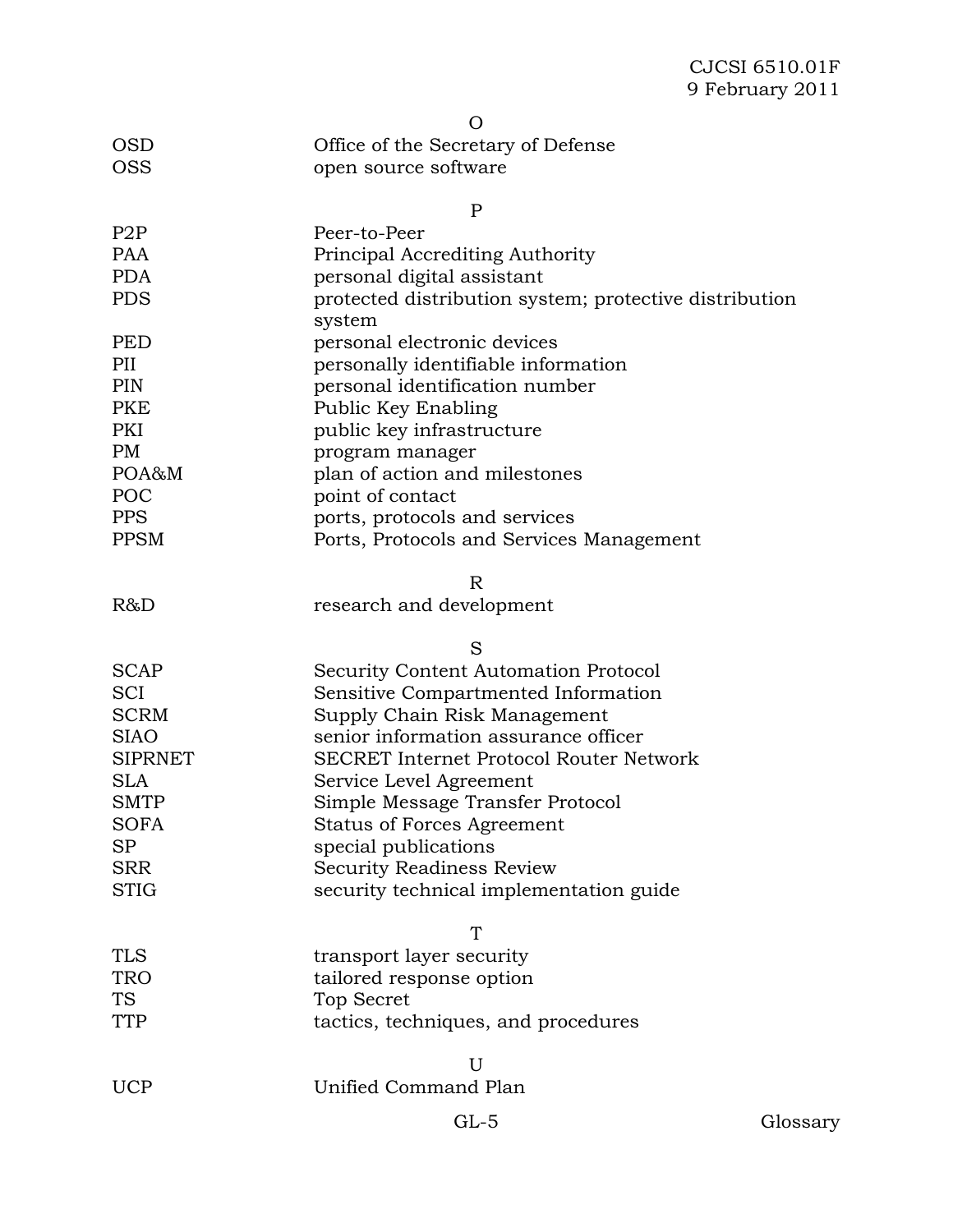| <b>UPT</b>        | Universal Purge Tool                        |
|-------------------|---------------------------------------------|
| US                | <b>United States</b>                        |
| <b>USB</b>        | universal serial bus                        |
| <b>USC</b>        | United States Code                          |
| <b>USCG</b>       | United States Coast Guard                   |
| <b>USCYBERCOM</b> | United States Cyber Command                 |
| USD(I)            | Under Secretary of Defense for Intelligence |
| USD(P)            | Under Secretary of Defense for Policy       |
| <b>USJFCOM</b>    | United States Joint Forces Command          |
| <b>USSTRATCOM</b> | United States Strategic Command             |
|                   | V                                           |
| <b>VMS</b>        | Vulnerability Management System             |
| VPN               | virtual private networks                    |
|                   | W                                           |
| W M A             | Warfighting Mission Area                    |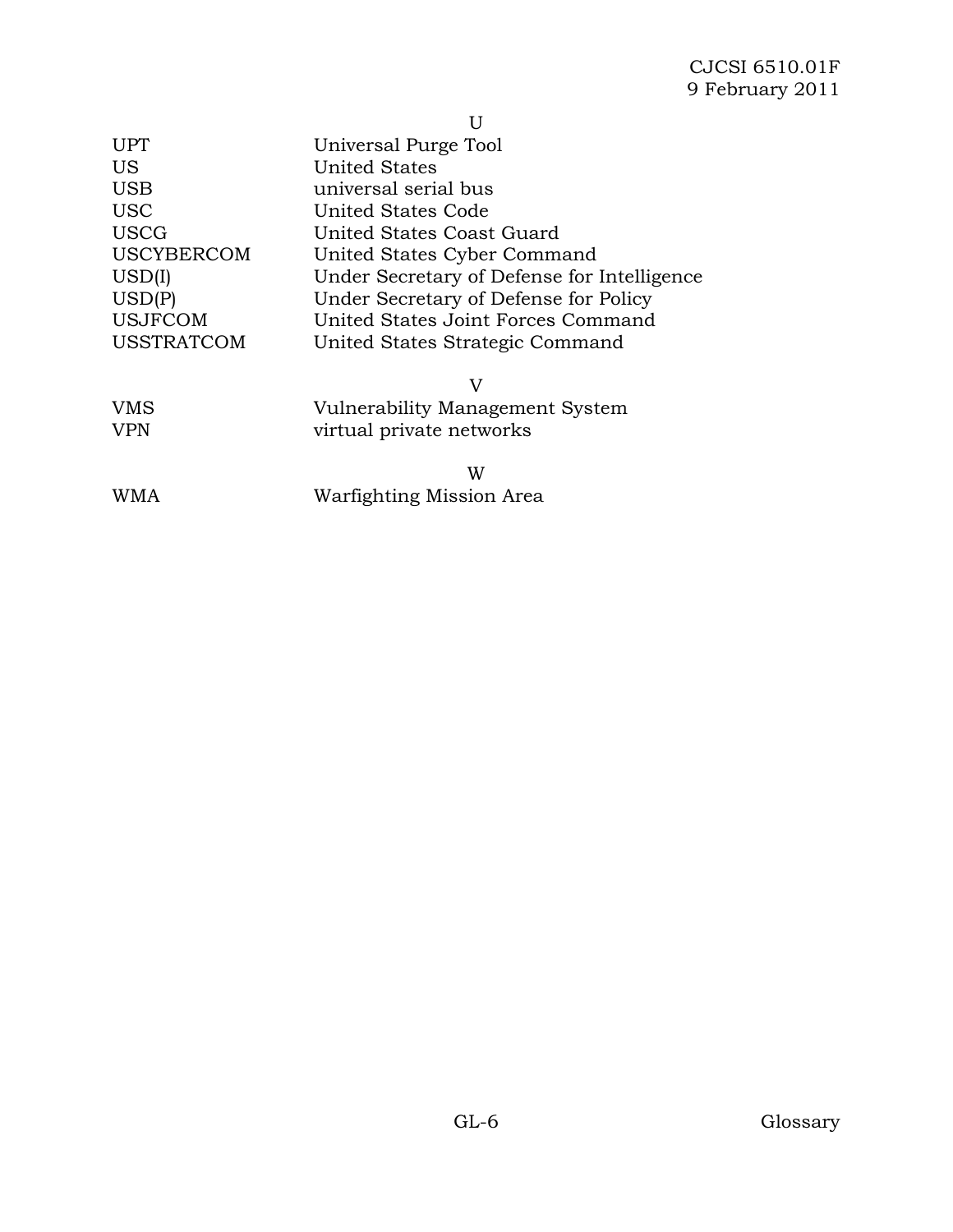#### PART II – DEFINITIONS

The following terminology is chiefly specialized for information assurance and computer network defense and is intended for use in this publication and the activities described herein. Unless indicated by a parenthetic phrase after the definition that indicates the source publication or document, these terms have not been standardized for general DOD-wide use and inclusion in the Department of Defense Dictionary of Military and Associated Terms (JP 1-02). In some cases, JP 1-02 may have a general DOD-wide definition for a term used here with a specialized definition for this instruction.

access. See CNSSI No. 4009. (reference e)

access control. See CNSSI No. 4009. (reference e)

accreditation. See CNSSI No. 4009. (reference e)

administrative control. See JP 1-02. (reference d)

application. See CNSSI No. 4009. (reference e)

attack sensing and warning (AS&W). See CNSSI No. 4009. (reference e)

audit. See CNSSI No. 4009. (reference e)

audit trail. See CNSSI No. 4009. (reference e)

authorization (to operate). See CNSSI No. 4009. (reference e)

Authorizing Official. See CNSSI No. 4009. (reference e)

availability. See CNSSI No. 4009. (reference e)

backup. See CNSSI No. 4009. (reference e)

biometrics. See CNSSI No. 4009. (reference e)

Blue Team. See CNSSI No. 4009. (reference e)

certification. See CNSSI No. 4009. (reference e)

Certified TEMPEST Technical Authority (CTTA). See CNSSI No. 4009. (reference e)

classified information. See CNSSI No. 4009. (reference e)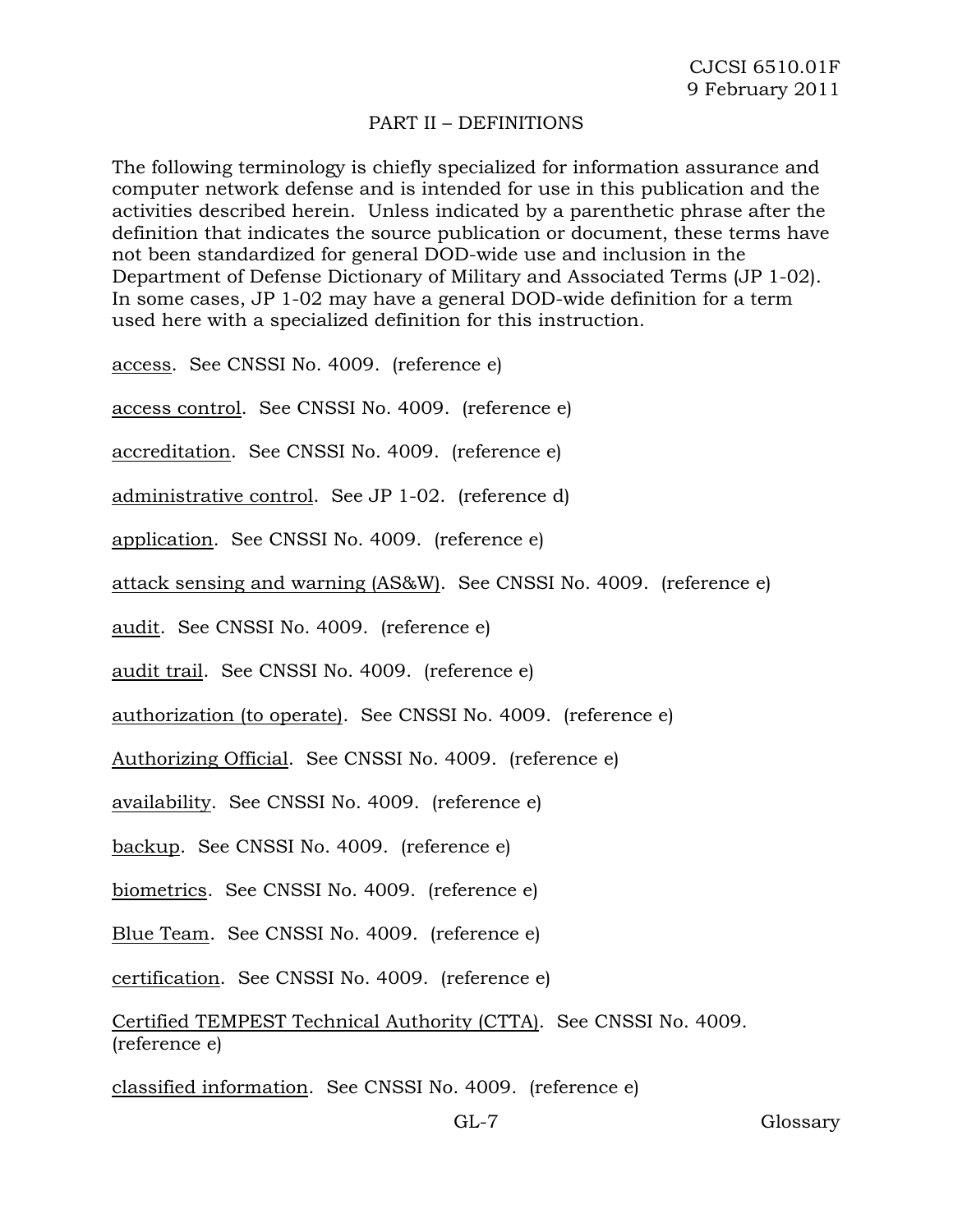communications security (COMSEC). See CNSSI No. 4009. (reference e)

communications security (COMSEC) monitoring. See CNSSI No. 4009. (reference e)

community risk. See CNSSI No. 4009. (reference e)

computer network defense (CND). See CNSSI No. 4009. (reference e)

computer network defense (CND) response actions (RAs). CND RAs are deliberate, authorized defensive measures or activities that protect and defend DOD computer systems and networks under attack or targeted for attack by adversary computer systems/networks. RAs extend DOD's layered defense-indepth capabilities and increase DOD's ability to withstand adversary attacks. (CJCSI 6510.01)

Computer Network Defense Service Provider (CNDSP). See DODI O-8530.2. (reference h)

COMSEC material. See CNSSI No. 4009. (reference e)

confidentiality. See CNSSI No. 4009. (reference e)

configuration management. See CNSSI No. 4009. (reference e)

connection approval. Formal authorization to interconnect information systems. (DODD 8500.01E, reference a)

contingency plan. See CNSSI No. 4009. (reference e)

continuity of operations plan. See CNSSI No. 4009. (reference e)

controlled unclassified information (CUI). A categorical designation that refers to unclassified information that does not meet the standards for National Security Classification under Executive Order 12958, but is pertinent to the national interests of the United States or to the important interests of entities outside the Federal Government and under law or policy requires protection from unauthorized disclosure, special handling safeguards, or prescribed limits on exchange or dissemination. The designation CUI replaces the term "sensitive but unclassified" (SBU). (DODI 5200.01, reference w)

counterintelligence (CI). See JP 1-02. (reference d)

cyberspace. See CNSSI No. 4009. (reference e)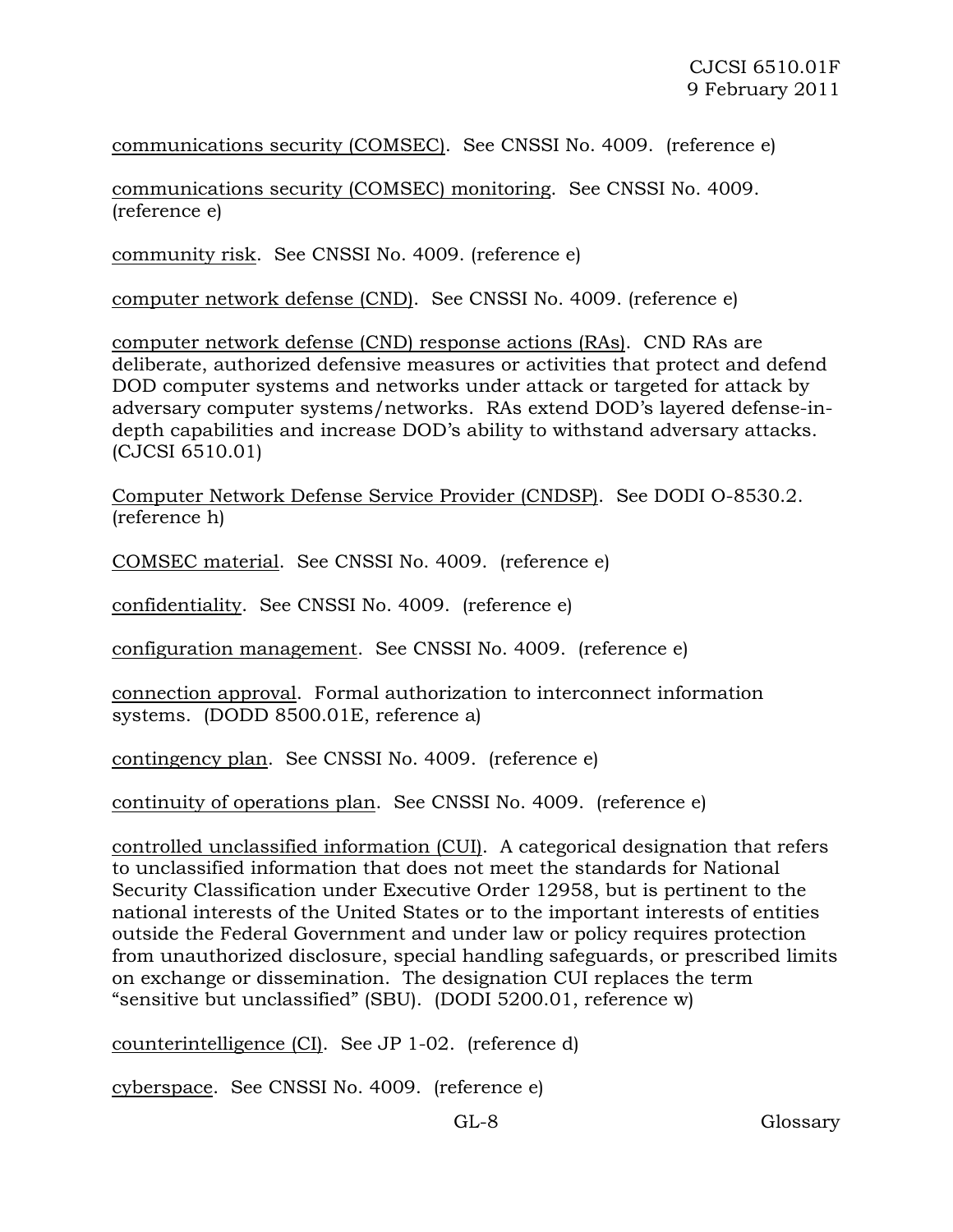security inspection. See CNSSI No. 4009. (reference e)

data integrity. See CNSSI No. 4009. (reference e)

Defense Information Systems Network. See JP 1-02. (reference d)

degauss. See CNSSI No. 4009. (reference e)

denial of service. See CNSSI No. 4009. (reference e)

Department of Defense Information Enterprise. The DOD information resources, assets, and processes required to achieve an information advantage and share information across the Department of Defense and with mission partners. It includes: (a) the information itself and the Department's management over the information life cycle; (b) the processes, including risk management, associated with managing information to accomplish the DOD mission and functions; (c) activities related to designing, building, populating, acquiring, managing, operating, protecting, and defending the information enterprise; and (d) related information resources such as personnel, funds, equipment, and IT, including national security systems. (DODD 8000.01, reference uuuuu)

Designated Accrediting Authority (DAA). The official with the authority to formally assume responsibility for operating a system at an acceptable level of risk. This term is synonymous with Designated Approval Authority and Delegated Accrediting Authority. (DODD 8500.01E, reference a)

emanations security. See CNSSI No. 4009. (reference e)

enclave. See CNSSI No. 4009. (reference e)

evaluated products list (EPL). See CNSSI No. 4009. (reference e)

event. See CNSSI No. 4009. (reference e)

firmware. See CNSSI No. 4009. (reference e)

general support system or system. See CNSSI No. 4009. (reference e)

guard. See CNSSI No. 4009. (reference e)

incident. See CNSSI No. 4009. (reference e)

identification. See CNSSI No. 4009. (reference e)

GL-9 Glossary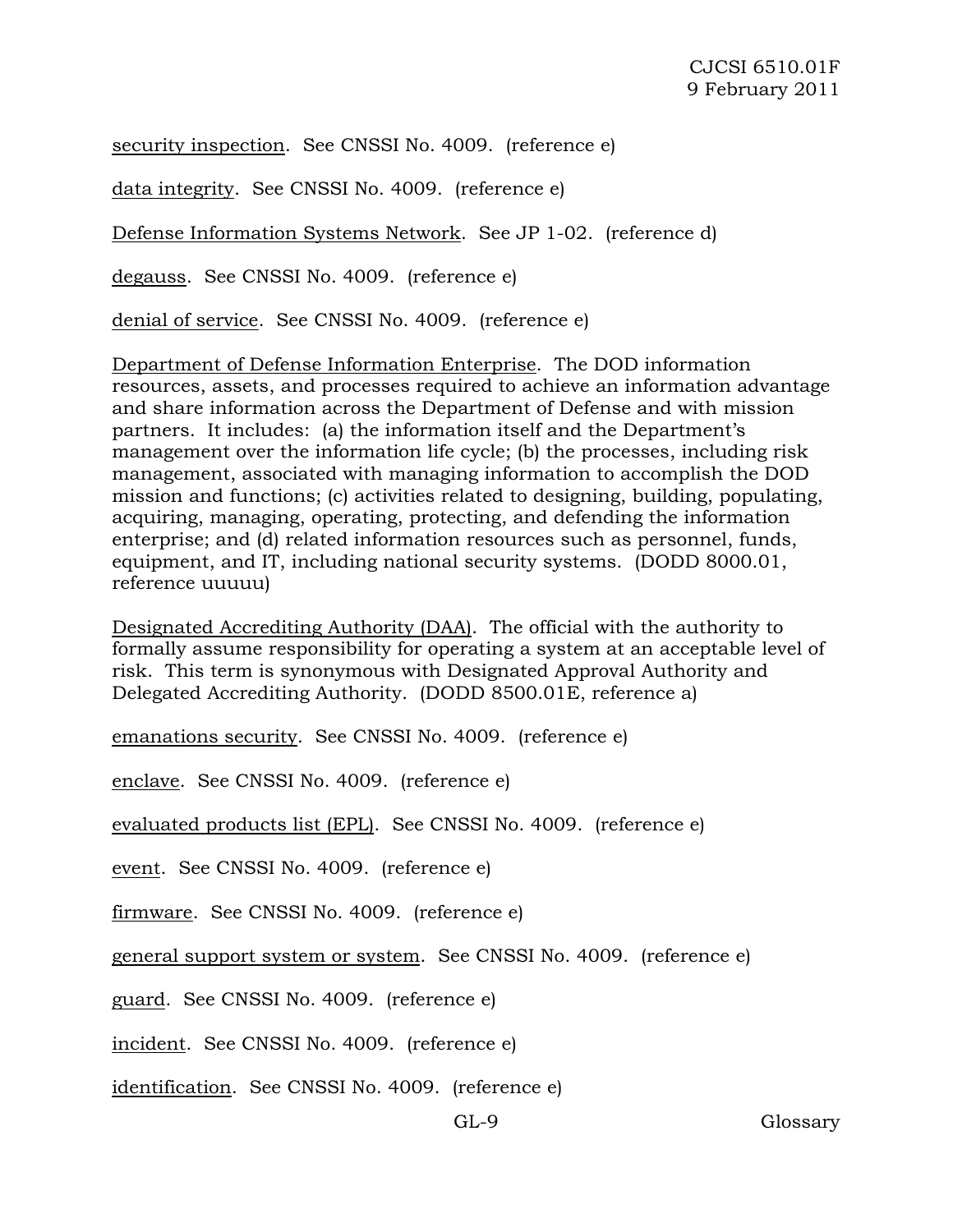information. See CNSSI No. 4009. (reference e)

information assurance (IA). See CNSSI No. 4009. (reference e)

Information Assurance Manager (IAM). See CNSSI No. 4009. (reference e)

Information Assurance Officer (IAO). See CNSSI No. 4009. (reference e)

Information Assurance Vulnerability Alert (IAVA). See CNSSI No. 4009. (reference e)

Information Assurance Vulnerability Bulletin (IAVB). An IAVB addresses new vulnerabilities that do not pose an immediate risk to DOD systems, but are significant enough that noncompliance with the corrective action could escalate the risk. (CJCSI 6510.01)

information environment. See CNSSI No. 4009. (reference e)

Information Operations Conditions. The INFOCON system provides a framework within which the Commander USSTRATCOM (CDRUSSTRATCOM), regional commanders, service chiefs, base/post/camp/station/vessel commanders, or agency directors can increase the measurable readiness of their networks to match operational priorities.

information resources. See JP 1-02. (reference d)

information security. See CNSSI No. 4009. (reference e)

information system. See CNSSI No. 4009. (reference e)

Information System Security Manager (ISSM). See CNSSI No. 4009. (reference e)

Information System Security Officer (ISSO). See CNSSI No. 4009. (reference e)

information technology. See CNSSI No. 4009. (reference e)

information superiority. See JP 1-02. (reference d)

integrity. See CNSSI No. 4009. (reference e)

intrusion. See CNSSI No. 4009. (reference e)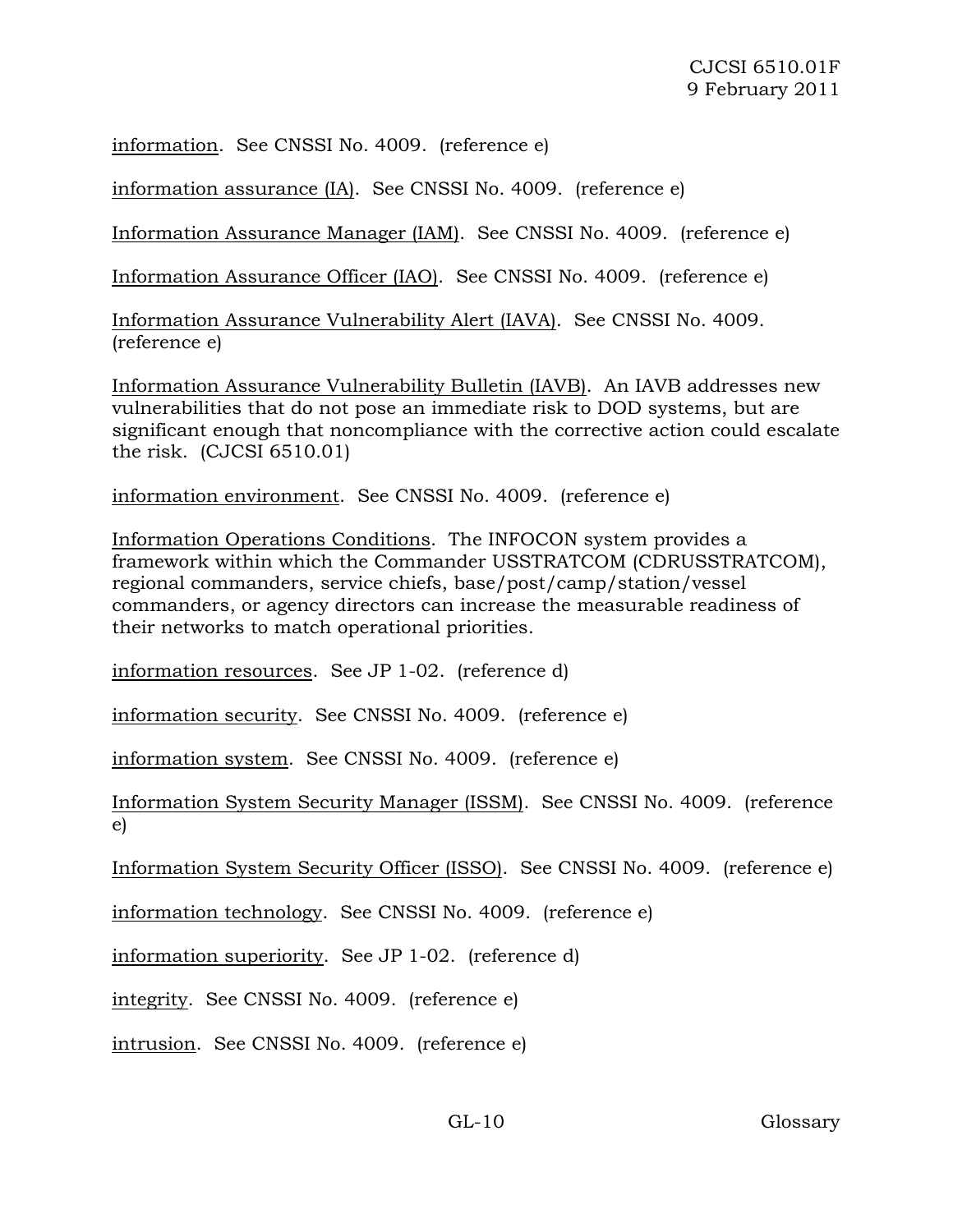major application. An application that requires special attention to security due to the risk and magnitude of the harm resulting from the loss, misuse, or unauthorized access to or modification of the information in the application. Note: All federal applications require some level of protection. Certain applications, because of the information in them, however, require special management oversight and should be treated as major. Adequate security for other applications should be provided by security of the systems in which they operate. (OMB A-130, reference hhh)

major incidents. Root level intrusion providing unauthorized privileged access (Category 1), User level intrusion providing non-privileged access (Category 2), denial of service (Category 4), and new active propagation of malware infecting a DOD IS or malicious code adversely affecting the operations and/or security of DOD IS (Category 7) events or incidents affecting Mission Assurance Category (MAC) I or II DOD ISs. (CJCSI 6510.01)

malicious logic. See CNSSI No. 4009. (reference e)

mission partners. Those with whom the Department of Defense cooperates to achieve national goals, such as other departments and agencies of the U.S. Government; state and local governments; allies, coalition members, host nations and other nations; multinational organizations; non-governmental organizations; and the private sector. (DODD 8000.01, reference uuuuu)

Mobile Code. See CNSSI No. 4009. (reference e)

National Information Assurance Partnership (NIAP). See CNSSI No. 4009. (reference e)

network. See CNSSI No. 4009. (reference e)

non-repudiation. See CNSSI No. 4009. (reference e)

open source software. Products that are copyrighted and distributed under a license that provides everyone with the right to use, modify, and redistribute the source code of software. (DOD CIO Memorandum, "Clarifying Guidance Regarding Open Source Software," reference cccc)

operational control. See JP 1-02. (reference d)

password. See CNSSI No. 4009. (reference e)

personally identifiable information. See CNSSI No. 4009. (reference e)

protected distribution systems (PDS). See CNSSI No. 4009. (reference e)

GL-11 Glossary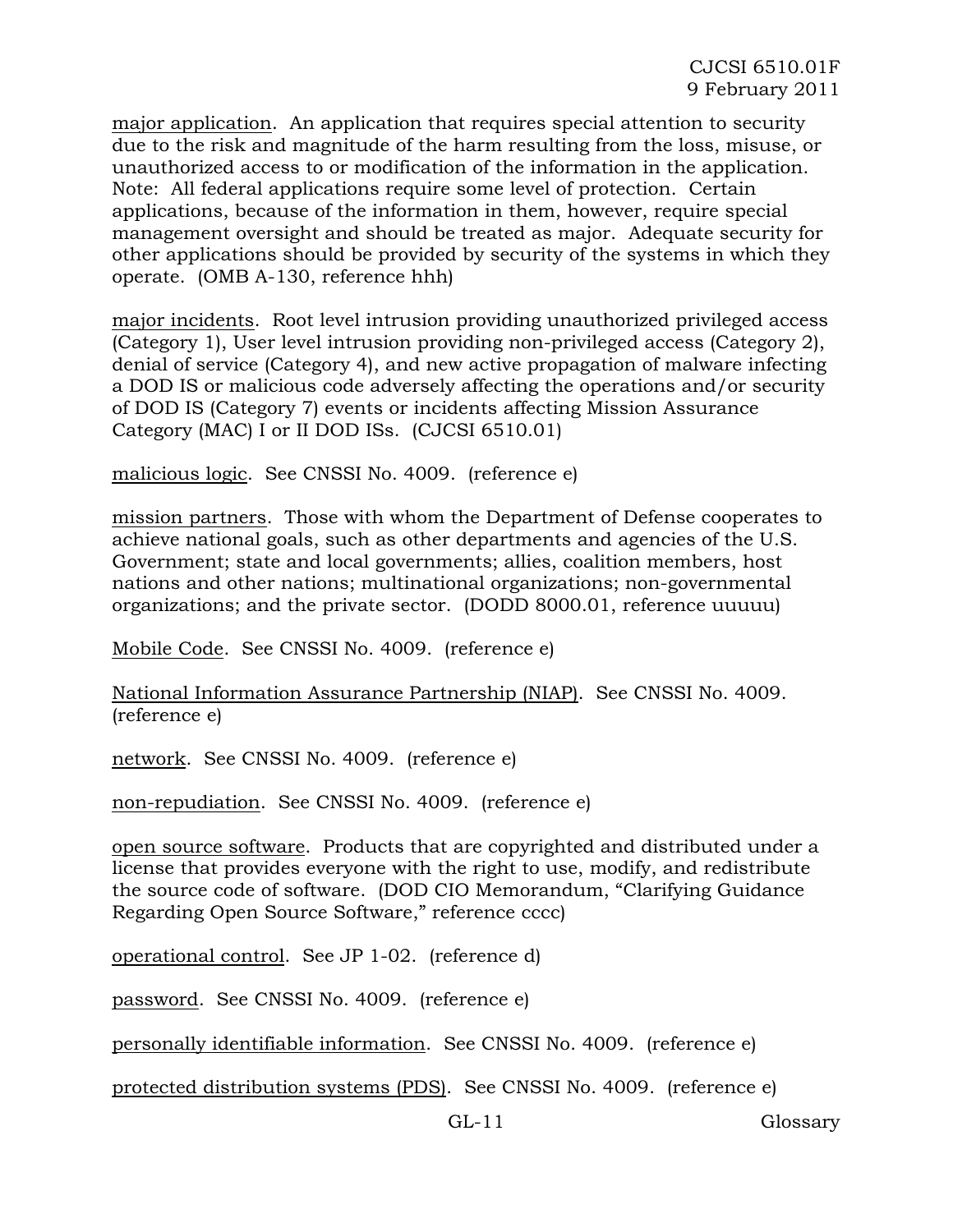public domain software. See CNSSI No. 4009. (reference e)

- Public Key Enabling. See CNSSI No. 4009. (reference e)
- Public Key Infrastructure (PKI). See CNSSI No. 4009. (reference e)

readiness. See JP 1-02. (reference d)

Red Team. See CNSSI No. 4009. (reference e)

remote access. See CNSSI No. 4009. (reference e)

risk. See CNSSI No. 4009. (reference e)

risk analysis. See CNSSI No. 4009. (reference e)

risk assessment. See CNSSI No. 4009. (reference e)

risk management. See CNSSI No. 4009. (reference e)

security controls. See CNSSI No. 4009. (reference e)

security inspection. See CNSSI No. 4009. (reference e)

sensitive information. See CNSSI No. 4009. (reference e)

system administrator. See CNSSI No. 4009. (reference e)

Tailored Readiness Options (TRO). Supplemental measures to respond to specific intrusion characteristics directed either by CDRUSSTRATCOM or the responsible regional/local commander. (SD 527-1, reference qqq)

telecommunication. See CNSSI No. 4009. (reference e)

TEMPEST. See CNSSI No. 4009. (reference e)

threat. See CNSSI No. 4009. (reference e)

unauthorized access. See CNSSI No. 4009. (reference e)

user. See CNSSI No. 4009. (reference e)

Virtual Private Network (VPN). See CNSSI No. 4009. (reference e)

GL-12 Glossary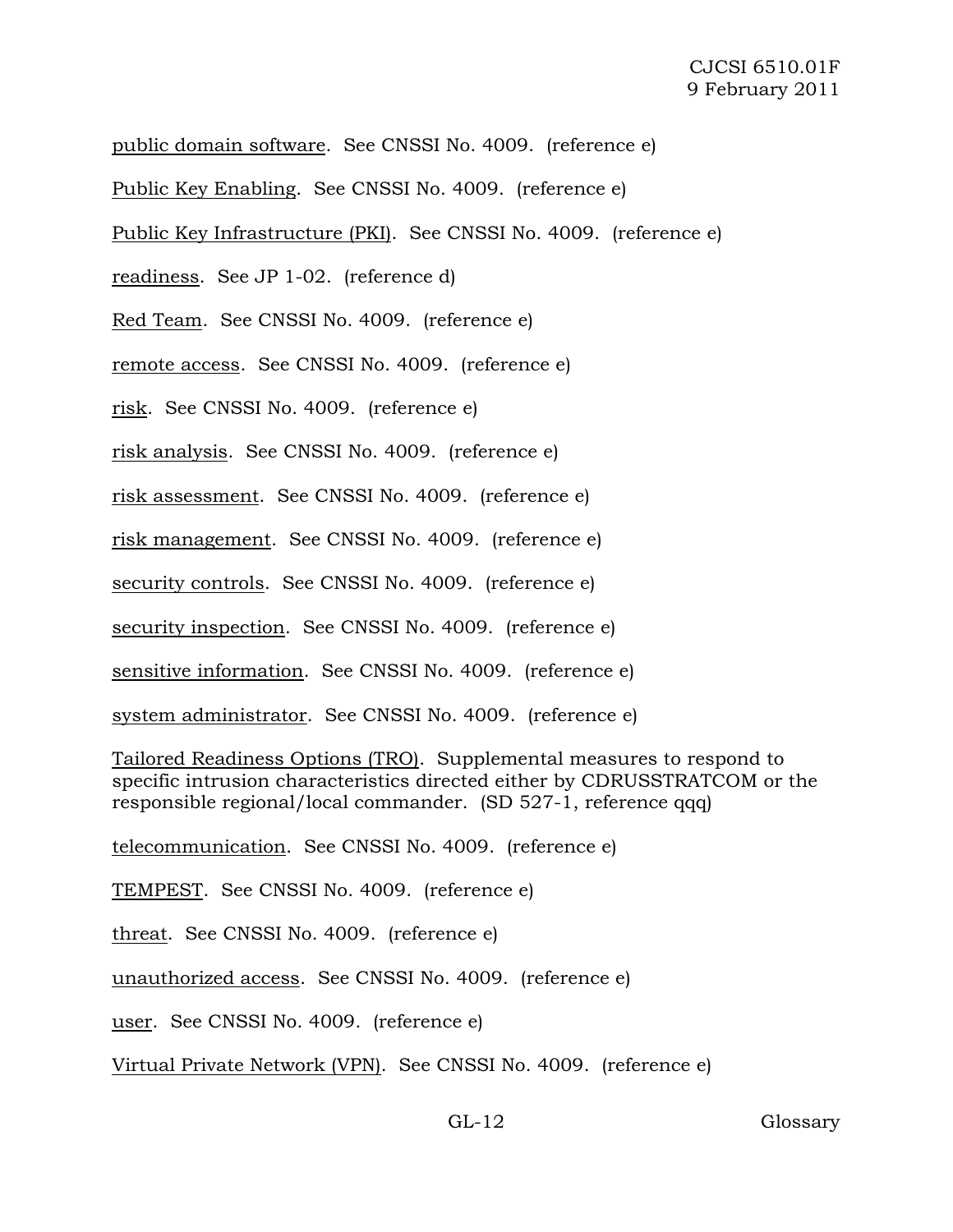vulnerability. See JP 1-02. (reference d)

vulnerability analysis. See CNSSI No. 4009. (reference e)

vulnerability assessment. See CNSSI No. 4009. (reference e)